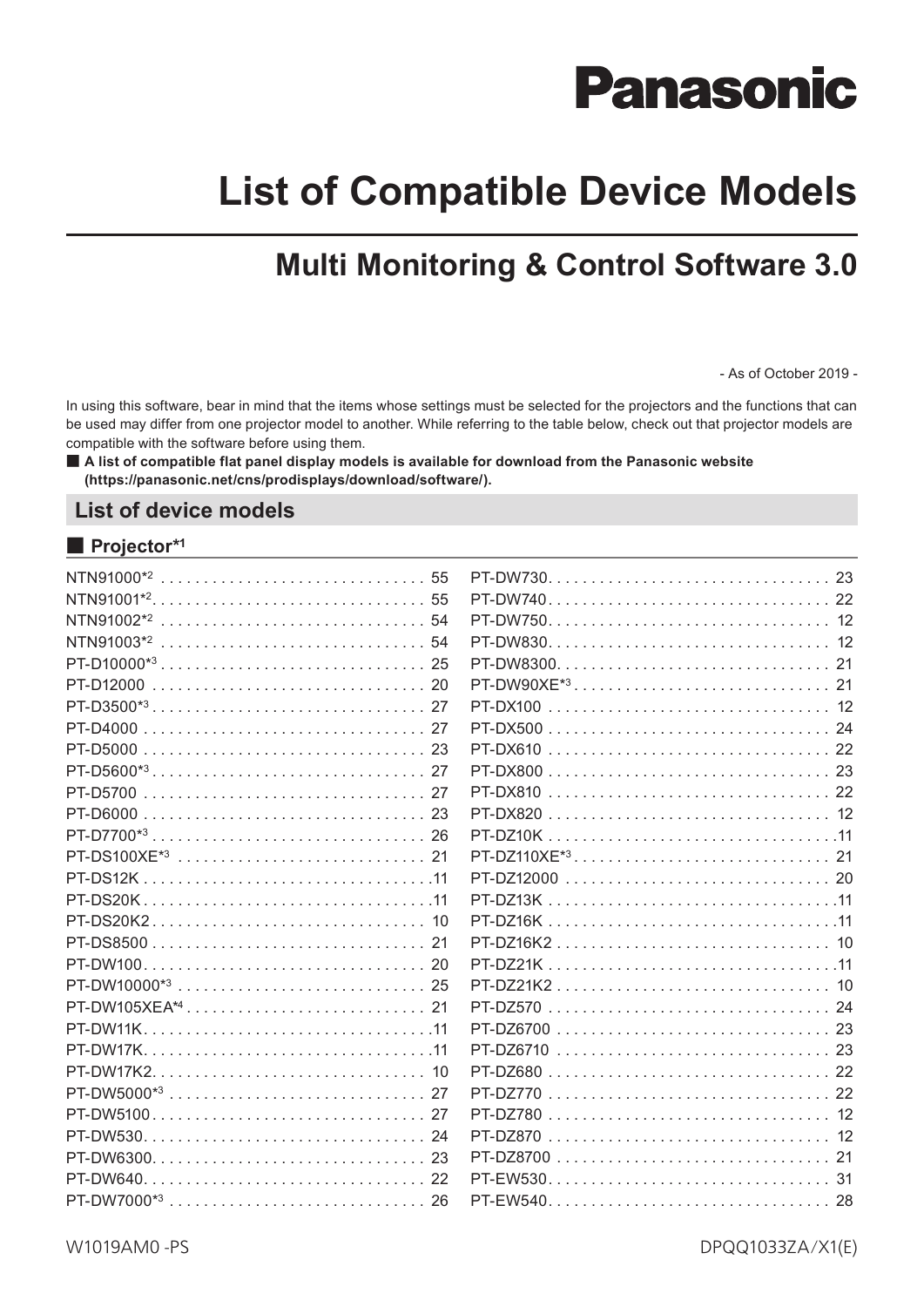|                           | PT-LB385 <sup>*4</sup> 48 |  |
|---------------------------|---------------------------|--|
|                           |                           |  |
|                           |                           |  |
|                           |                           |  |
|                           |                           |  |
|                           |                           |  |
|                           |                           |  |
|                           |                           |  |
|                           |                           |  |
|                           | PT-LW333 <sup>*4</sup> 49 |  |
|                           | PT-LW335 <sup>*4</sup> 48 |  |
|                           | PT-LW362 49               |  |
|                           |                           |  |
|                           |                           |  |
| PT-EX610  28              | PT-LX26H51                |  |
| PT-EX620  29              |                           |  |
|                           |                           |  |
|                           | PT-MW530  14              |  |
|                           | PT-MW630  14              |  |
|                           | PT-MW730  14              |  |
|                           |                           |  |
|                           |                           |  |
|                           | PT-MZ16K 13               |  |
|                           | PT-MZ570 14               |  |
|                           |                           |  |
| PT-F200NT 46              | PT-MZ770 14               |  |
|                           |                           |  |
| PT-F300NT 45              |                           |  |
|                           |                           |  |
|                           |                           |  |
|                           |                           |  |
|                           |                           |  |
| PT-FW430 44               |                           |  |
|                           |                           |  |
| PT-FX400  44              |                           |  |
|                           |                           |  |
|                           |                           |  |
|                           |                           |  |
|                           |                           |  |
|                           |                           |  |
|                           |                           |  |
|                           |                           |  |
|                           |                           |  |
|                           |                           |  |
|                           |                           |  |
|                           |                           |  |
|                           |                           |  |
|                           |                           |  |
|                           |                           |  |
| PT-LB332 <sup>*4</sup> 49 |                           |  |
|                           |                           |  |
|                           |                           |  |
|                           |                           |  |
|                           |                           |  |
|                           |                           |  |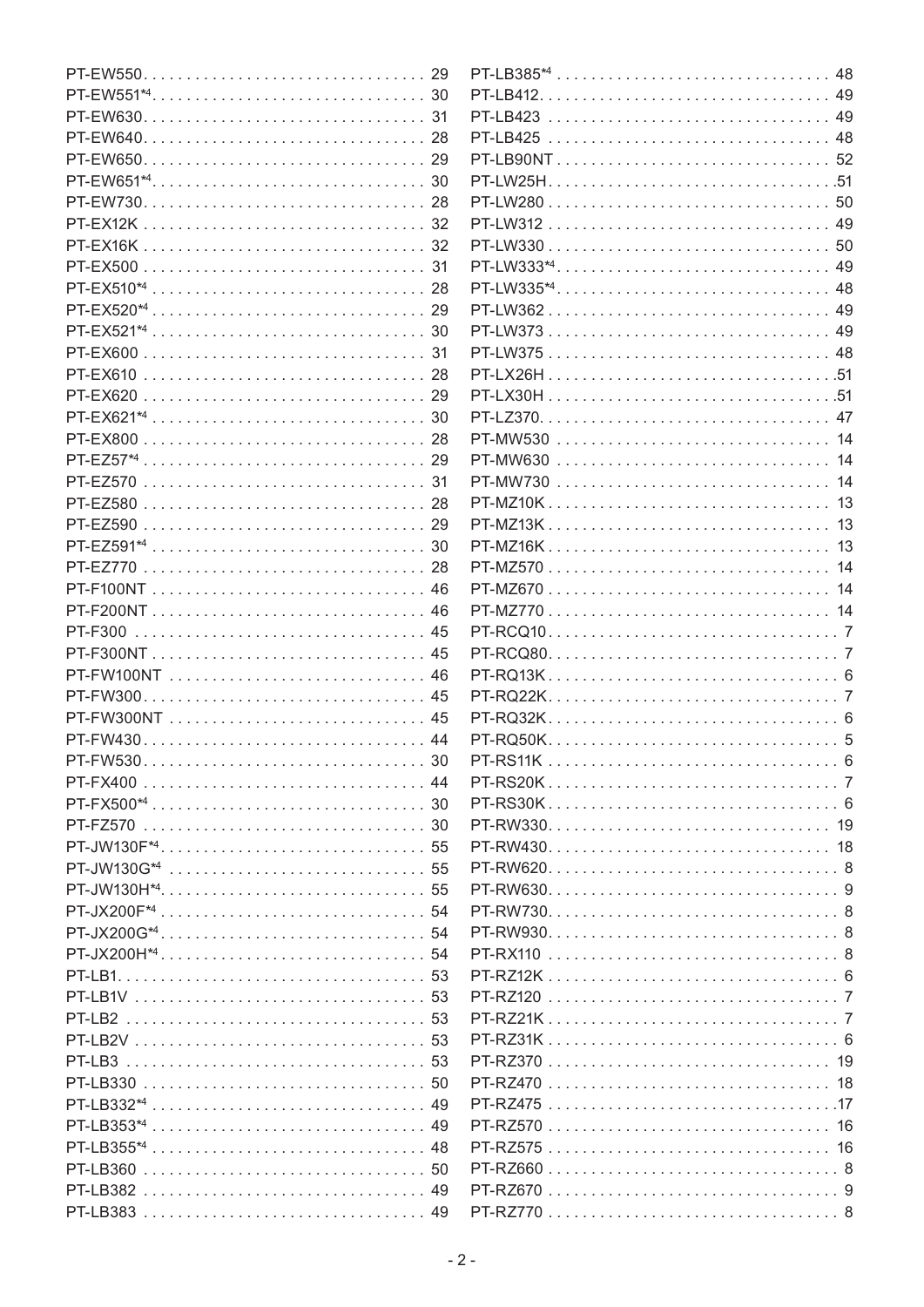|                           | $\mathsf{P}$   |
|---------------------------|----------------|
|                           | $\mathsf{P}$   |
|                           | P              |
|                           | $\mathsf{P}$   |
|                           | $\mathsf{P}$   |
|                           | P              |
|                           | P              |
|                           | $\mathsf{P}$   |
|                           | P              |
|                           | $\mathsf{P}$   |
|                           | $\mathsf{P}$   |
| PT-TW351R 49              | P              |
|                           | $\mathsf{P}$   |
| PT-TW371R 48              | P              |
|                           | $\mathsf{P}$   |
|                           | $\mathsf{D}$   |
|                           | b.             |
|                           | $\mathsf{P}$   |
|                           | $\mathsf{P}$   |
|                           |                |
|                           | TI             |
|                           | TI             |
|                           | T              |
|                           | T <sub>l</sub> |
| 15                        | TI             |
|                           | TI             |
| PT-VMZ50<br>15            | T              |
| PT-VMZ60 15               |                |
|                           |                |
| PT-VW340 <sup>*4</sup> 42 |                |
|                           |                |
|                           |                |
|                           |                |
|                           |                |
|                           |                |
|                           |                |
|                           |                |
|                           |                |
| PT-VW530 <sup>*4</sup> 36 |                |
|                           |                |
|                           |                |
|                           |                |
|                           |                |
| PT-VX400NT 40             |                |
|                           |                |
| PT-VX406 <sup>*4</sup> 43 |                |
|                           |                |
| PT-VX410 <sup>*4</sup> 42 |                |
|                           |                |
|                           |                |
|                           |                |
|                           |                |
|                           |                |
|                           |                |
|                           |                |
|                           |                |

| PT-VX46 <sup>*4</sup> 43  |
|---------------------------|
|                           |
|                           |
|                           |
|                           |
| PT-VX51 <sup>*4</sup> 35  |
| PT-VX510  38              |
|                           |
|                           |
| PT-VX605N 34              |
|                           |
| PT-VX610  35              |
|                           |
|                           |
| PT-VZ570 <sup>*4</sup> 36 |
|                           |
|                           |
|                           |
|                           |
|                           |
|                           |
|                           |
|                           |
|                           |
| TH-DW7000  26             |
|                           |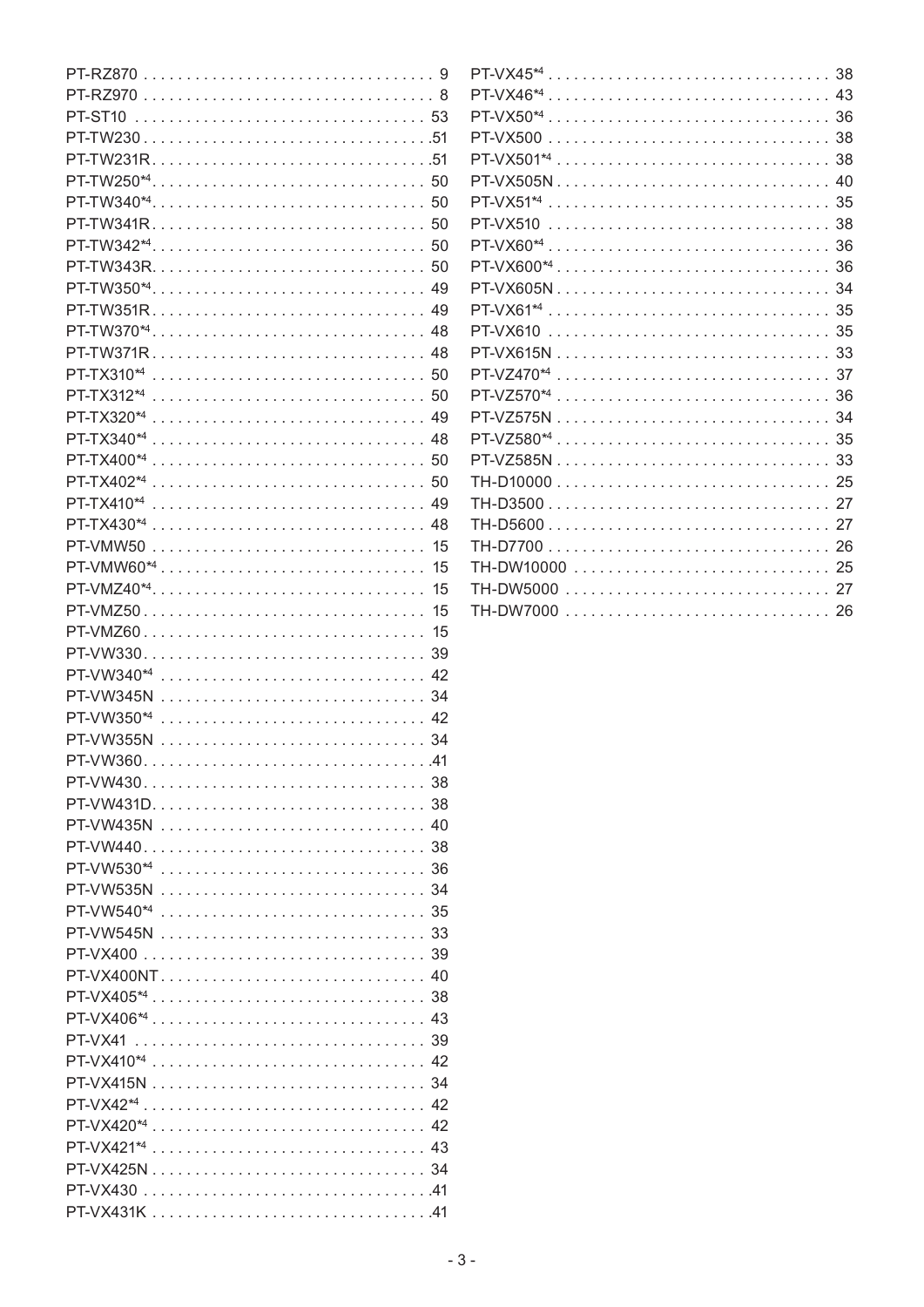### \*1: Note on model groups

Devices are categorized into one of two groups depending on the type of information that can be accessed from them by the each software of the monitoring, control functions and the early warning function (paid). The difference in the type of information that can be accessed for "rich information models" and "basic information models" is as follows.

○: Supported  $×$ : Not supported

| Item                         | Model categorization based on accessible information difference |                         |  |
|------------------------------|-----------------------------------------------------------------|-------------------------|--|
|                              | Rich information model                                          | Basic information model |  |
| Group Name                   | $\bigcirc$                                                      | $\circ$                 |  |
| <b>IP Address</b>            | $\circ$                                                         | $\circ$                 |  |
| Shutter (AV Mute)            | O                                                               | $\circ$                 |  |
| Model Name                   | O                                                               | $\circ$                 |  |
| Serial Number                | $\bigcirc^*$                                                    | $\times$                |  |
| Selected input               | O                                                               | $\bigcirc$              |  |
| Power                        | O                                                               | $\bigcirc$              |  |
| Selected LIGHT               | $\bigcirc^*$                                                    | $\times$                |  |
| LIGHT Power / Operating mode | $\circ$                                                         | $\times$                |  |
| Signal Freq.                 | $\circ$                                                         | $\times$                |  |
| <b>Main Version</b>          | O                                                               | $\times$                |  |
| <b>Network Version</b>       | $\bigcirc^*$                                                    | $\times$                |  |
| Power on hours               | $\circ$                                                         | $\bigcirc^*$            |  |
| Temperature                  | $\bigcirc^*$                                                    | $\times$                |  |
| <b>LIGHT</b> status          | $\bigcirc^*$                                                    | $\bigcirc^*$            |  |
| Fan status                   | $\bigcirc^*$                                                    | $\times$                |  |

\* May not be accessible depending on the device.

\*2: Model number of product sold in Japan. This will differ for products sold in other regions.

\*3: Model number of product sold in regions other than Japan. This will differ for products sold in Japan.

\*4: Not sold in Japan.

### **Notes**

The software is not compatible with any device models not appearing in this "Device model list."

# **Peripheral device list**

Peripheral devices

DIGITAL LINK Switcher

[ET-YFB200. . .](#page-55-0) 56

### Network camera

Panasonic BB-S Series, DG-S Series, WV-S Series, AW-UN70 Series, AW-HN130 Series, AW-HN40 Series, AW-HE130 Series, AW-HE40 Series, and AW-HR140 network cameras are supported. Allows the video shown on a display (projector or flat-panel display) to be checked remotely through a camera.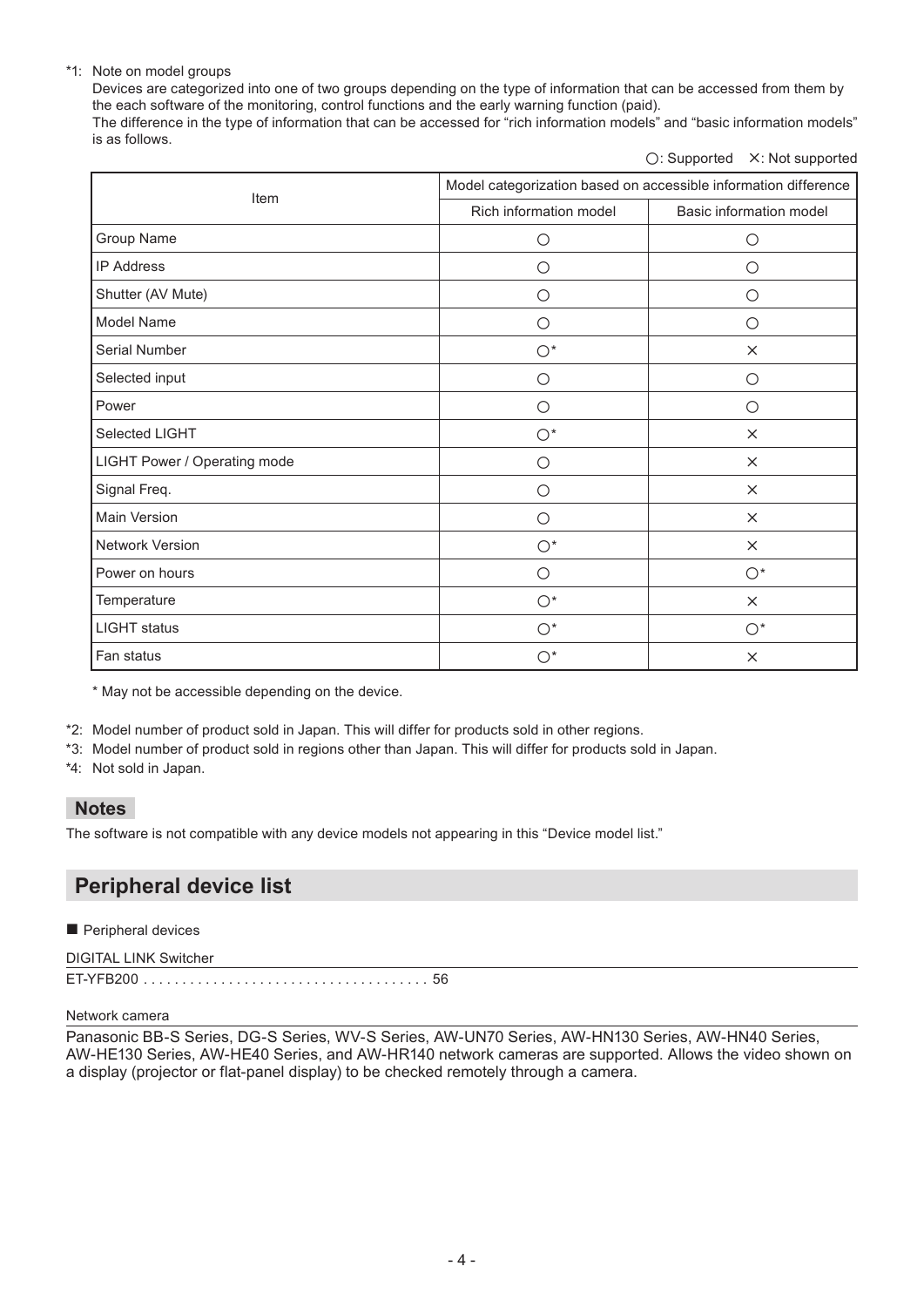# <span id="page-4-0"></span>J**PT-RQ50K**

The letters\* that appear at the end of the above model numbers are omitted, as they are not relevant to feature availability. ½ Alphabet letters at end (place of destination: D/E/X/(blank))

### Model group: Rich information model

| $\bigcirc$ : Supported $\times$ : Not supported $-$ : Not available |  |
|---------------------------------------------------------------------|--|
|                                                                     |  |

|                      |                                     |                                                                                                         |           | Setting / compatibility         |
|----------------------|-------------------------------------|---------------------------------------------------------------------------------------------------------|-----------|---------------------------------|
| Optional accessories |                                     | <b>Expansion boards</b>                                                                                 |           | Not used                        |
|                      |                                     | IP address                                                                                              |           | Only fixed IP address supported |
|                      |                                     |                                                                                                         | User name | dispadmin*1                     |
|                      | Connection to projector             | WEB control screen login                                                                                | Password  | @Panasonic*2                    |
|                      |                                     |                                                                                                         | User name |                                 |
|                      |                                     | Content Manager login                                                                                   | Password  |                                 |
|                      |                                     | Network standby                                                                                         |           |                                 |
|                      |                                     | Network control                                                                                         |           |                                 |
|                      |                                     | WEB control                                                                                             |           | <b>ON</b>                       |
|                      |                                     | Command control                                                                                         |           |                                 |
| Projector settings   |                                     | WEB port / Command port                                                                                 |           | 1024                            |
|                      |                                     | PJLink control                                                                                          |           | ON                              |
|                      |                                     | ECO management                                                                                          |           |                                 |
|                      |                                     | Standby mode                                                                                            |           |                                 |
|                      |                                     | Standby mode                                                                                            |           | Normal                          |
|                      |                                     | Auto search (local network) function                                                                    |           | $\circ$                         |
|                      |                                     | Device status monitoring function (Simplified)                                                          |           | $\circ$                         |
|                      |                                     | Device location information registering function                                                        |           | $\circ$                         |
|                      |                                     | (Map monitoring function)                                                                               |           |                                 |
|                      |                                     | Command transmission function                                                                           |           | O                               |
|                      | Monitoring and<br>control functions | Simultaneous image distribution function                                                                |           | X                               |
|                      |                                     | Distribution image deletion function                                                                    |           | $\times$                        |
|                      |                                     | Interrupting delivery function                                                                          |           | $\times$                        |
|                      |                                     | Brightness control function                                                                             |           | $\circ$                         |
|                      |                                     | ECO management function                                                                                 |           | X                               |
|                      |                                     | Signage schedule acquisition and delivery functions                                                     |           | $\times$                        |
|                      |                                     | Maintenance log save function                                                                           |           | $\bigcirc$                      |
|                      |                                     | Contents list delivery function                                                                         |           | $\times$                        |
|                      |                                     | <b>ECO Power Level Monitor Function</b>                                                                 |           | $\times$                        |
| Functions            |                                     | Wireless settings display function                                                                      |           | ×                               |
|                      |                                     | Light ID control function                                                                               |           | ×                               |
|                      |                                     | <b>Remote Preview function</b>                                                                          |           | $\bigcirc$                      |
|                      |                                     | Status monitoring function (Details)                                                                    |           | $\bigcirc$                      |
|                      |                                     | Error, warning, and notification guidance displays function                                             |           | $\circ$                         |
|                      |                                     | Basic control functions (power, Shutter / AV muting)                                                    |           | $\circ$                         |
|                      |                                     | Fan failure prediction function                                                                         |           | $\bigcirc$                      |
|                      |                                     | Filter clog prediction                                                                                  |           | X                               |
|                      | Early warning                       | Maintenance prediction function                                                                         |           | $\circ$                         |
|                      | function (paid)                     | Temperature information graph display function                                                          |           | $\circ$                         |
|                      |                                     | Voltage information graph display function                                                              |           | $\circ$                         |
|                      |                                     | Display of WEB control screen for devices function                                                      |           | $\circ$                         |
|                      |                                     | Maintenance log acquisition (automatic acquisition only<br>when error, warning, or notification occurs) |           | $\circ$                         |
|                      |                                     | Stopped camera image detecting function                                                                 |           | O                               |

\*1: This is the user name provided at the time of shipment.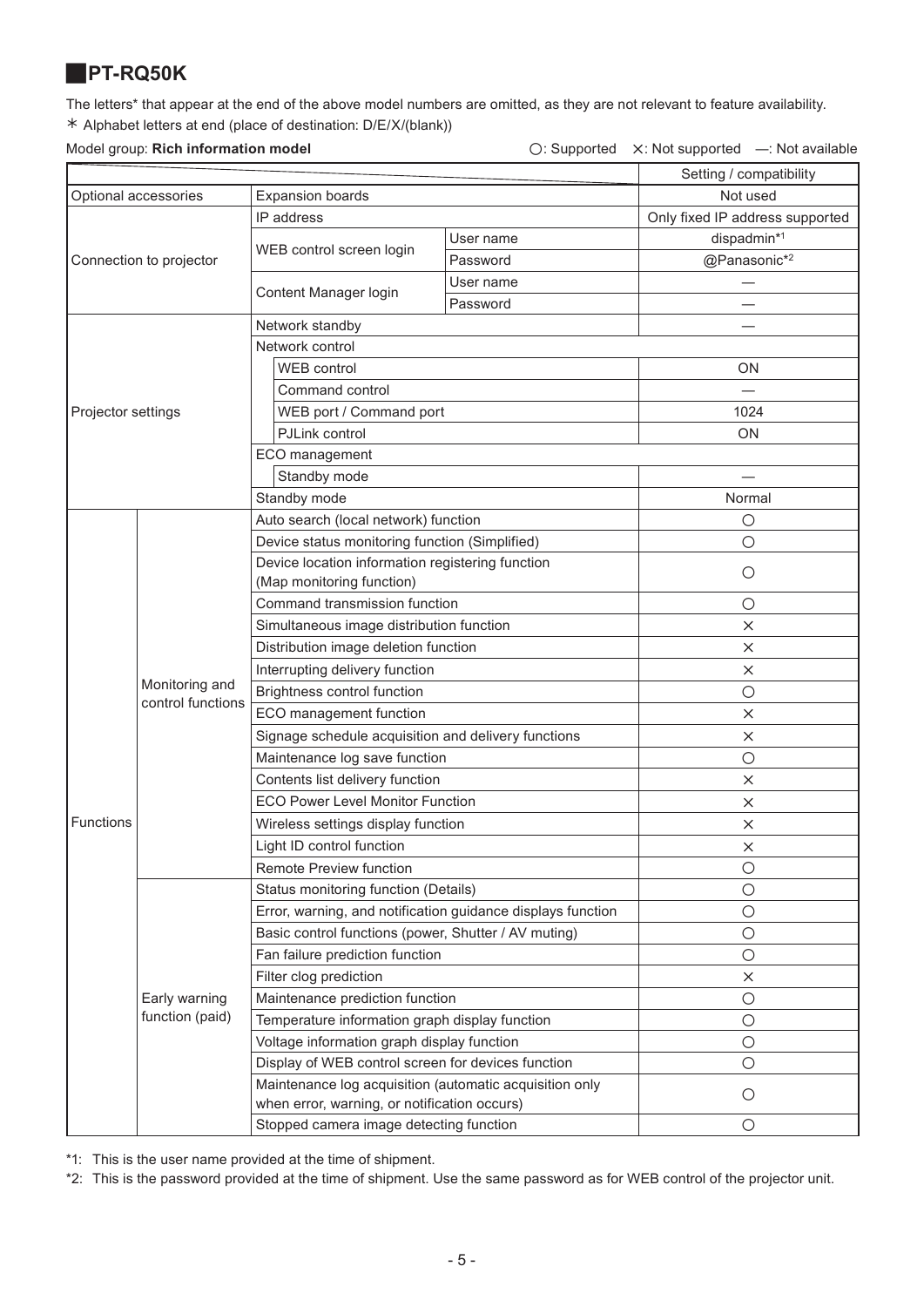# <span id="page-5-1"></span><span id="page-5-0"></span>J**PT-RQ32K / PT-RZ31K / PT-RS30K** J**PT-RQ13K / PT-RZ12K / PT-RS11K**

The letters\* that appear at the end of the above model numbers are omitted, as they are not relevant to feature availability. ½ Alphabet letters at end (place of destination: A/D/E/J/T/U/(blank), lens: (blank)/L, cabinet color: B/K/W/(blank))

Model group: **Rich information model Conservation Conservation**  $\bigcirc$ : Supported X: Not supported —: Not available

|                                                 |                                     |                                                                                                    |           | Setting / compatibility         |
|-------------------------------------------------|-------------------------------------|----------------------------------------------------------------------------------------------------|-----------|---------------------------------|
| Optional accessories<br><b>Expansion boards</b> |                                     | Not used                                                                                           |           |                                 |
|                                                 |                                     | IP address                                                                                         |           | Only fixed IP address supported |
|                                                 |                                     |                                                                                                    | User name | admin1*1                        |
|                                                 | Connection to projector             | WEB control screen login                                                                           | Password  | panasonic*2                     |
|                                                 |                                     |                                                                                                    | User name |                                 |
|                                                 |                                     | Content Manager login                                                                              | Password  |                                 |
|                                                 |                                     | Network standby                                                                                    |           |                                 |
|                                                 |                                     | Network control                                                                                    |           |                                 |
|                                                 |                                     | <b>WEB</b> control                                                                                 |           | <b>ON</b>                       |
|                                                 |                                     | Command control                                                                                    |           |                                 |
| Projector settings                              |                                     | WEB port / Command port                                                                            |           | 1024                            |
|                                                 |                                     | PJLink control                                                                                     |           | ON                              |
|                                                 |                                     | ECO management                                                                                     |           |                                 |
|                                                 |                                     | Standby mode                                                                                       |           |                                 |
|                                                 |                                     | Standby mode                                                                                       |           | Normal                          |
|                                                 |                                     | Auto search (local network) function                                                               |           | $\circ$                         |
|                                                 |                                     | Device status monitoring function (Simplified)                                                     |           | $\circ$                         |
|                                                 |                                     | Device location information registering function                                                   |           |                                 |
|                                                 |                                     | (Map monitoring function)                                                                          |           | $\circ$                         |
|                                                 | Monitoring and<br>control functions | Command transmission function                                                                      |           | $\circ$                         |
|                                                 |                                     | Simultaneous image distribution function                                                           |           | $\times$                        |
|                                                 |                                     | Distribution image deletion function                                                               |           | X                               |
|                                                 |                                     | Interrupting delivery function                                                                     |           | $\times$                        |
|                                                 |                                     | Brightness control function                                                                        |           | $\bigcirc$                      |
|                                                 |                                     | ECO management function                                                                            |           | $\times$                        |
|                                                 |                                     | Signage schedule acquisition and delivery functions                                                |           | $\times$                        |
|                                                 |                                     | Maintenance log save function                                                                      |           | $\circ$                         |
|                                                 |                                     | Contents list delivery function                                                                    |           | $\times$                        |
|                                                 |                                     | <b>ECO Power Level Monitor Function</b>                                                            |           | $\times$                        |
| <b>Functions</b>                                |                                     | Wireless settings display function                                                                 |           | $\times$                        |
|                                                 |                                     | Light ID control function                                                                          |           | $\times$                        |
|                                                 |                                     | Remote Preview function                                                                            |           | X                               |
|                                                 |                                     | Status monitoring function (Details)                                                               |           | O                               |
|                                                 |                                     | Error, warning, and notification guidance displays function                                        |           | $\bigcirc$                      |
|                                                 |                                     | Basic control functions (power, Shutter / AV muting)                                               |           | $\bigcirc$                      |
|                                                 |                                     | Fan failure prediction function                                                                    |           | $\bigcirc$                      |
|                                                 |                                     | Filter clog prediction                                                                             |           | $\times$                        |
|                                                 | Early warning                       | Maintenance prediction function                                                                    |           | $\bigcirc$                      |
|                                                 | function (paid)                     | Temperature information graph display function                                                     |           | $\bigcirc$                      |
|                                                 |                                     | Voltage information graph display function                                                         |           | $\bigcirc$                      |
|                                                 |                                     | Display of WEB control screen for devices function                                                 |           | $\bigcirc$                      |
|                                                 |                                     | System log acquisition (automatic acquisition only when<br>error, warning, or notification occurs) |           | $\circ$                         |
| Stopped camera image detecting function         |                                     |                                                                                                    | O         |                                 |

\*1: This is the user name provided at the time of shipment.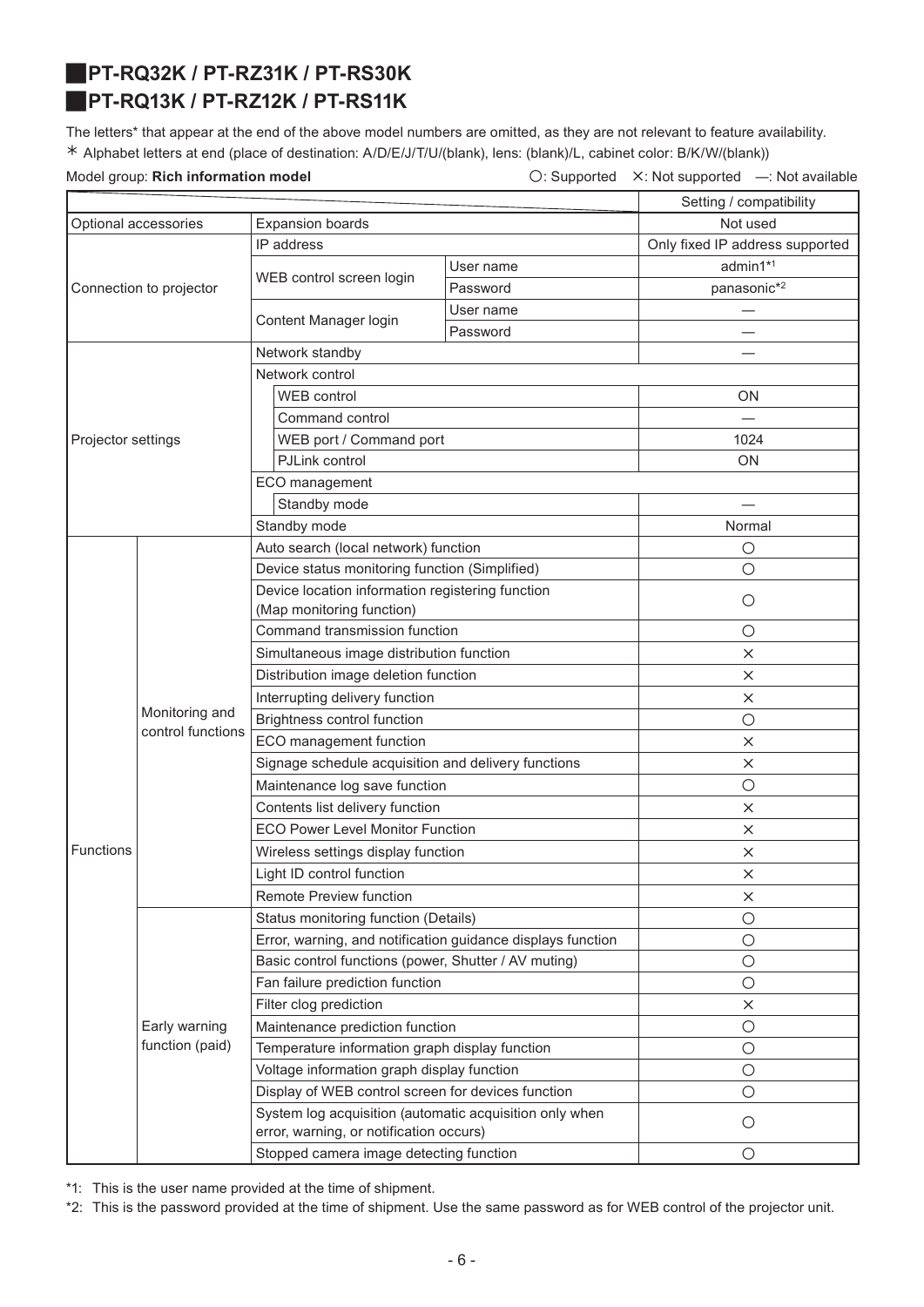# <span id="page-6-1"></span><span id="page-6-0"></span>J**PT-RCQ10 / PT-RCQ80** J**PT-RQ22K / PT-RZ21K / PT-RS20K** J**PT-RZ120**

<span id="page-6-2"></span>The letters\* that appear at the end of the above model numbers are omitted, as they are not relevant to feature availability. ½ Alphabet letters at end (place of destination: A/D/E/J/T/U/X/(blank), lens: (blank)/L, cabinet color: B/K/W/(blank))

Model group: **Rich information model C: Supported X: Not supported —: Not available** 

|                                                 |                                     |                                                                                                         |           | Setting / compatibility         |
|-------------------------------------------------|-------------------------------------|---------------------------------------------------------------------------------------------------------|-----------|---------------------------------|
| <b>Expansion boards</b><br>Optional accessories |                                     | Not used                                                                                                |           |                                 |
|                                                 |                                     | IP address                                                                                              |           | Only fixed IP address supported |
|                                                 |                                     |                                                                                                         | User name | dispadmin*1                     |
|                                                 | Connection to projector             | WEB control screen login                                                                                | Password  | @Panasonic*2                    |
|                                                 |                                     |                                                                                                         | User name |                                 |
|                                                 |                                     | Content Manager login                                                                                   | Password  |                                 |
|                                                 |                                     | Network standby                                                                                         |           |                                 |
|                                                 |                                     | Network control                                                                                         |           |                                 |
|                                                 |                                     | <b>WEB</b> control                                                                                      |           | ON                              |
|                                                 |                                     | Command control                                                                                         |           |                                 |
| Projector settings                              |                                     | WEB port / Command port                                                                                 |           | 1024                            |
|                                                 |                                     | PJLink control                                                                                          |           | <b>ON</b>                       |
|                                                 |                                     | ECO management                                                                                          |           |                                 |
|                                                 |                                     | Standby mode                                                                                            |           |                                 |
|                                                 |                                     | Standby mode                                                                                            |           | Normal                          |
|                                                 |                                     | Auto search (local network) function                                                                    |           | $\circ$                         |
|                                                 |                                     | Device status monitoring function (Simplified)                                                          |           | $\circ$                         |
|                                                 |                                     | Device location information registering function                                                        |           |                                 |
|                                                 |                                     | (Map monitoring function)                                                                               |           | $\circ$                         |
|                                                 | Monitoring and<br>control functions | Command transmission function                                                                           |           | O                               |
|                                                 |                                     | Simultaneous image distribution function                                                                |           | $\times$                        |
|                                                 |                                     | Distribution image deletion function                                                                    |           | $\times$                        |
|                                                 |                                     | Interrupting delivery function                                                                          |           | ×                               |
|                                                 |                                     | Brightness control function                                                                             |           | $\circ$                         |
|                                                 |                                     | ECO management function                                                                                 |           | $\times$                        |
|                                                 |                                     | Signage schedule acquisition and delivery functions                                                     |           | X                               |
|                                                 |                                     | Maintenance log save function                                                                           |           | $\bigcirc$                      |
|                                                 |                                     | Contents list delivery function                                                                         |           | ×                               |
|                                                 |                                     | <b>ECO Power Level Monitor Function</b>                                                                 |           | $\times$                        |
| <b>Functions</b>                                |                                     | Wireless settings display function                                                                      |           | $\times$                        |
|                                                 |                                     | Light ID control function                                                                               |           | ×                               |
|                                                 |                                     | Remote Preview function                                                                                 |           | ×                               |
|                                                 |                                     | Status monitoring function (Details)                                                                    |           | $\circ$                         |
|                                                 |                                     | Error, warning, and notification guidance displays function                                             |           | $\circ$                         |
|                                                 |                                     | Basic control functions (power, Shutter / AV muting)                                                    |           | $\bigcirc$                      |
|                                                 |                                     | Fan failure prediction function                                                                         |           | $\bigcirc$                      |
|                                                 |                                     | Filter clog prediction                                                                                  |           | ×                               |
|                                                 | Early warning                       | Maintenance prediction function                                                                         |           | $\bigcirc$                      |
|                                                 | function (paid)                     | Temperature information graph display function                                                          |           | $\bigcirc$                      |
|                                                 |                                     | Voltage information graph display function                                                              |           | $\circ$                         |
|                                                 |                                     | Display of WEB control screen for devices function                                                      |           | $\bigcirc$                      |
|                                                 |                                     | Maintenance log acquisition (automatic acquisition only<br>when error, warning, or notification occurs) |           | $\circ$                         |
|                                                 |                                     | Stopped camera image detecting function                                                                 |           | О                               |
|                                                 |                                     |                                                                                                         |           |                                 |

\*1: This is the user name provided at the time of shipment.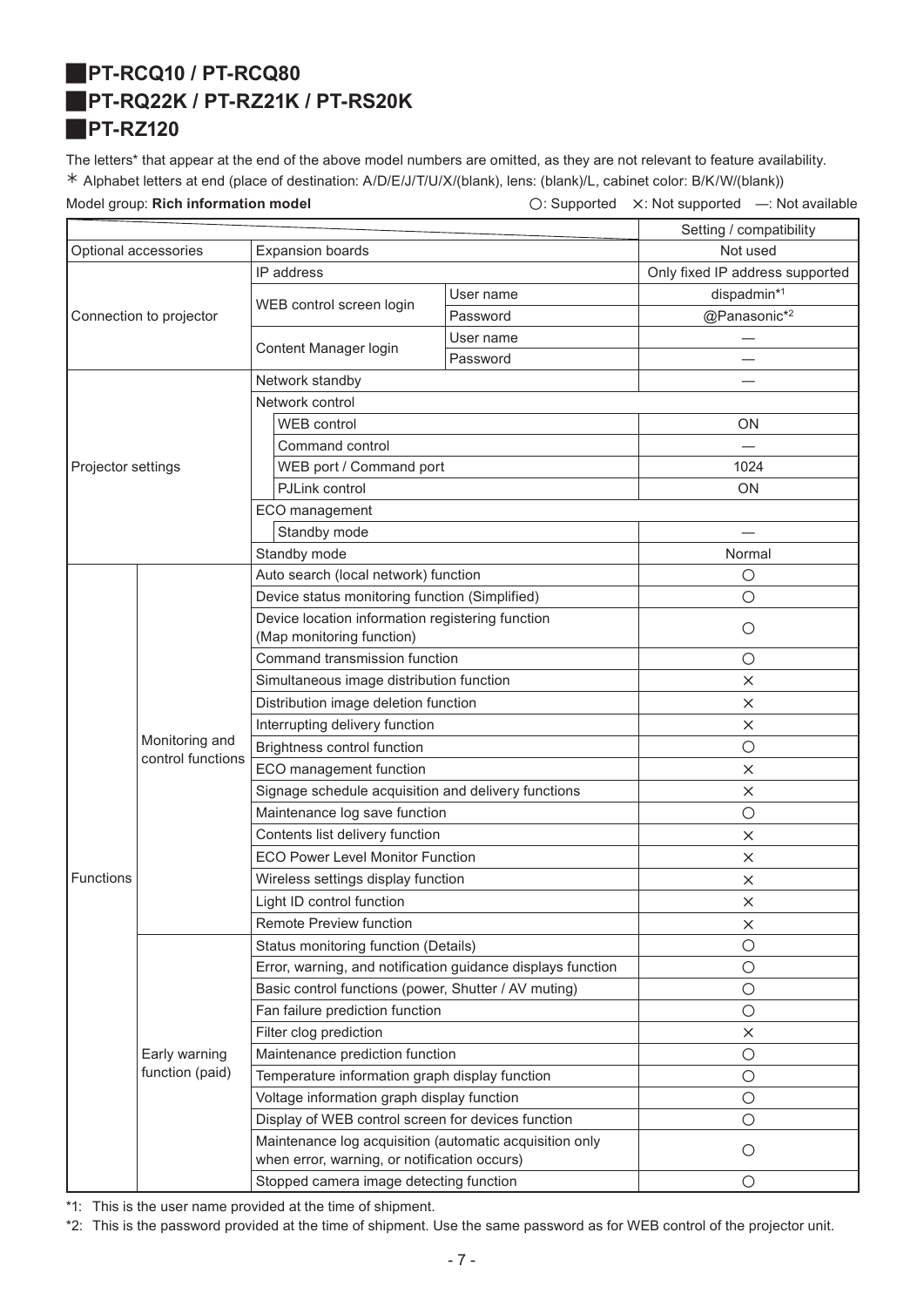### <span id="page-7-0"></span>J**PT-RZ970 / PT-RW930 / PT-RX110 / PT-RZ770 / PT-RW730 / PT-RZ660 / PT-RW620**

The letters\* that appear at the end of the above model numbers are omitted, as they are not relevant to feature availability. ½ Alphabet letters at end (place of destination: A/D/E/J/T/U/(blank), lens: (blank)/L, cabinet color: B/K/W/(blank))

Model group: **Rich information model C: Supported X: Not supported —: Not available** 

|                      |                                     |                                                                                                    |           | Setting / compatibility         |
|----------------------|-------------------------------------|----------------------------------------------------------------------------------------------------|-----------|---------------------------------|
| Optional accessories |                                     | <b>Expansion boards</b>                                                                            |           | Not used                        |
|                      |                                     | IP address                                                                                         |           | Only fixed IP address supported |
|                      |                                     |                                                                                                    | User name | admin1*1                        |
|                      | Connection to projector             | WEB control screen login                                                                           | Password  | panasonic*2                     |
|                      |                                     |                                                                                                    | User name |                                 |
|                      |                                     | Content Manager login                                                                              | Password  |                                 |
|                      |                                     | Network standby                                                                                    |           |                                 |
|                      |                                     | Network control                                                                                    |           |                                 |
|                      |                                     | WEB control                                                                                        |           | <b>ON</b>                       |
|                      |                                     | Command control                                                                                    |           |                                 |
| Projector settings   |                                     | WEB port / Command port                                                                            |           | 1024                            |
|                      |                                     | PJLink control                                                                                     |           | ON                              |
|                      |                                     | ECO management                                                                                     |           |                                 |
|                      |                                     | Standby mode                                                                                       |           |                                 |
|                      |                                     | Standby mode                                                                                       |           | Normal                          |
|                      |                                     | Auto search (local network) function                                                               |           | $\circ$                         |
|                      |                                     | Device status monitoring function (Simplified)                                                     |           | $\circ$                         |
|                      |                                     | Device location information registering function                                                   |           |                                 |
|                      |                                     | (Map monitoring function)                                                                          |           | $\circ$                         |
|                      | Monitoring and<br>control functions | Command transmission function                                                                      |           | $\circ$                         |
|                      |                                     | Simultaneous image distribution function                                                           |           | X                               |
|                      |                                     | Distribution image deletion function                                                               |           | $\times$                        |
|                      |                                     | Interrupting delivery function                                                                     |           | X                               |
|                      |                                     | Brightness control function                                                                        |           | $\circ$                         |
|                      |                                     | ECO management function                                                                            |           | $\times$                        |
|                      |                                     | Signage schedule acquisition and delivery functions                                                |           | $\times$                        |
|                      |                                     | Maintenance log save function                                                                      |           | $\circ$                         |
|                      |                                     | Contents list delivery function                                                                    |           | $\times$                        |
|                      |                                     | <b>ECO Power Level Monitor Function</b>                                                            |           | X                               |
| Functions            |                                     | Wireless settings display function                                                                 |           | $\times$                        |
|                      |                                     | Light ID control function                                                                          |           | X                               |
|                      |                                     | Remote Preview function                                                                            |           | $\times$                        |
|                      |                                     | Status monitoring function (Details)                                                               |           | $\circ$                         |
|                      |                                     | Error, warning, and notification guidance displays function                                        |           | $\bigcirc$                      |
|                      |                                     | Basic control functions (power, Shutter / AV muting)                                               |           | $\bigcirc$                      |
|                      |                                     | Fan failure prediction function                                                                    |           | $\bigcirc$                      |
|                      |                                     | Filter clog prediction                                                                             |           | $\times$                        |
|                      | Early warning                       | Maintenance prediction function                                                                    |           | $\bigcirc$                      |
|                      | function (paid)                     | Temperature information graph display function                                                     |           | $\circ$                         |
|                      |                                     | Voltage information graph display function                                                         |           | $\times$                        |
|                      |                                     | Display of WEB control screen for devices function                                                 |           | $\bigcirc$                      |
|                      |                                     | System log acquisition (automatic acquisition only when<br>error, warning, or notification occurs) |           | $\bigcirc$                      |
|                      |                                     | Stopped camera image detecting function                                                            |           | O                               |
|                      |                                     |                                                                                                    |           |                                 |

\*1: This is the user name provided at the time of shipment.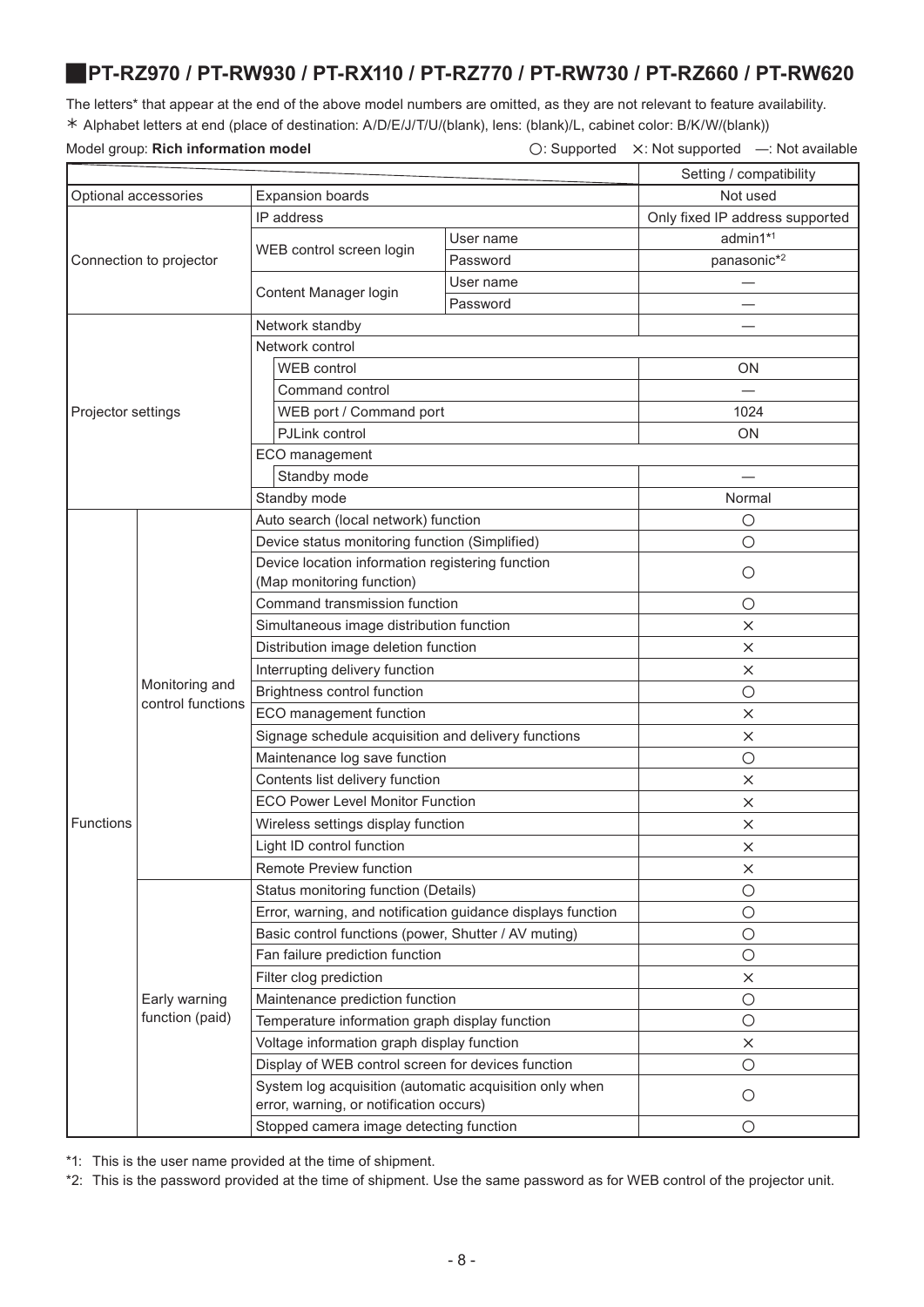<span id="page-8-1"></span><span id="page-8-0"></span>J**PT-RZ670 / PT-RW630**

### J**PT-RZ870**

The letters\* that appear at the end of the above model numbers are omitted, as they are not relevant to feature availability. ½ Alphabet letters at end (place of destination: A/D/E/J/T/U/(blank), lens: (blank)/L, cabinet color: B/K/W/(blank))

Model group: **Rich information model Conservation Conservation**  $\bigcirc$ : Supported X: Not supported —: Not available

|                                                 |                                         |                                                                                                    |           | Setting / compatibility         |
|-------------------------------------------------|-----------------------------------------|----------------------------------------------------------------------------------------------------|-----------|---------------------------------|
| <b>Expansion boards</b><br>Optional accessories |                                         | Not used                                                                                           |           |                                 |
|                                                 |                                         | IP address                                                                                         |           | Only fixed IP address supported |
|                                                 |                                         |                                                                                                    | User name | admin1*1                        |
|                                                 | Connection to projector                 | WEB control screen login                                                                           | Password  | panasonic* <sup>2</sup>         |
|                                                 |                                         | Content Manager login                                                                              | User name |                                 |
|                                                 |                                         |                                                                                                    | Password  |                                 |
|                                                 |                                         | Network standby                                                                                    |           |                                 |
|                                                 |                                         | Network control                                                                                    |           |                                 |
|                                                 |                                         | <b>WEB</b> control                                                                                 |           | ON                              |
|                                                 |                                         | Command control                                                                                    |           |                                 |
| Projector settings                              |                                         | WEB port / Command port                                                                            |           | 1024                            |
|                                                 |                                         | PJLink control                                                                                     |           | <b>ON</b>                       |
|                                                 |                                         | ECO management                                                                                     |           |                                 |
|                                                 |                                         | Standby mode                                                                                       |           |                                 |
|                                                 |                                         | Standby mode                                                                                       |           | Normal                          |
|                                                 |                                         | Auto search (local network) function                                                               |           | $\circ$                         |
|                                                 |                                         | Device status monitoring function (Simplified)                                                     |           | $\circ$                         |
|                                                 |                                         | Device location information registering function                                                   |           | $\circ$                         |
|                                                 |                                         | (Map monitoring function)                                                                          |           |                                 |
|                                                 | Monitoring and<br>control functions     | Command transmission function                                                                      |           | $\circ$                         |
|                                                 |                                         | Simultaneous image distribution function                                                           |           | $\times$                        |
|                                                 |                                         | Distribution image deletion function                                                               |           | $\times$                        |
|                                                 |                                         | Interrupting delivery function                                                                     |           | $\times$                        |
|                                                 |                                         | Brightness control function                                                                        |           | $\circ$                         |
|                                                 |                                         | ECO management function                                                                            |           | ×                               |
|                                                 |                                         | Signage schedule acquisition and delivery functions                                                |           | $\times$                        |
|                                                 |                                         | Maintenance log save function                                                                      |           | $\circ$                         |
|                                                 |                                         | Contents list delivery function                                                                    |           | $\times$                        |
|                                                 |                                         | <b>ECO Power Level Monitor Function</b>                                                            |           | $\times$                        |
| Functions                                       |                                         | Wireless settings display function                                                                 |           | $\times$                        |
|                                                 |                                         | Light ID control function                                                                          |           | X                               |
|                                                 |                                         | <b>Remote Preview function</b>                                                                     |           | $\times$                        |
|                                                 |                                         | Status monitoring function (Details)                                                               |           | $\circ$                         |
|                                                 |                                         | Error, warning, and notification guidance displays function                                        |           | $\bigcirc$                      |
|                                                 |                                         | Basic control functions (power, Shutter / AV muting)                                               |           | $\bigcirc$                      |
|                                                 |                                         | Fan failure prediction function                                                                    |           | $\bigcirc$                      |
|                                                 |                                         | Filter clog prediction                                                                             |           | $\times$                        |
|                                                 | Early warning                           | Maintenance prediction function                                                                    |           | $\bigcirc$                      |
|                                                 | function (paid)                         | Temperature information graph display function                                                     |           | $\bigcirc$                      |
|                                                 |                                         | Voltage information graph display function                                                         |           | $\times$                        |
|                                                 |                                         | Display of WEB control screen for devices function                                                 |           | $\bigcirc$                      |
|                                                 |                                         | System log acquisition (automatic acquisition only when<br>error, warning, or notification occurs) |           | $\bigcirc$                      |
|                                                 | Stopped camera image detecting function |                                                                                                    |           | $\bigcirc$                      |

\*1: This is the user name provided at the time of shipment.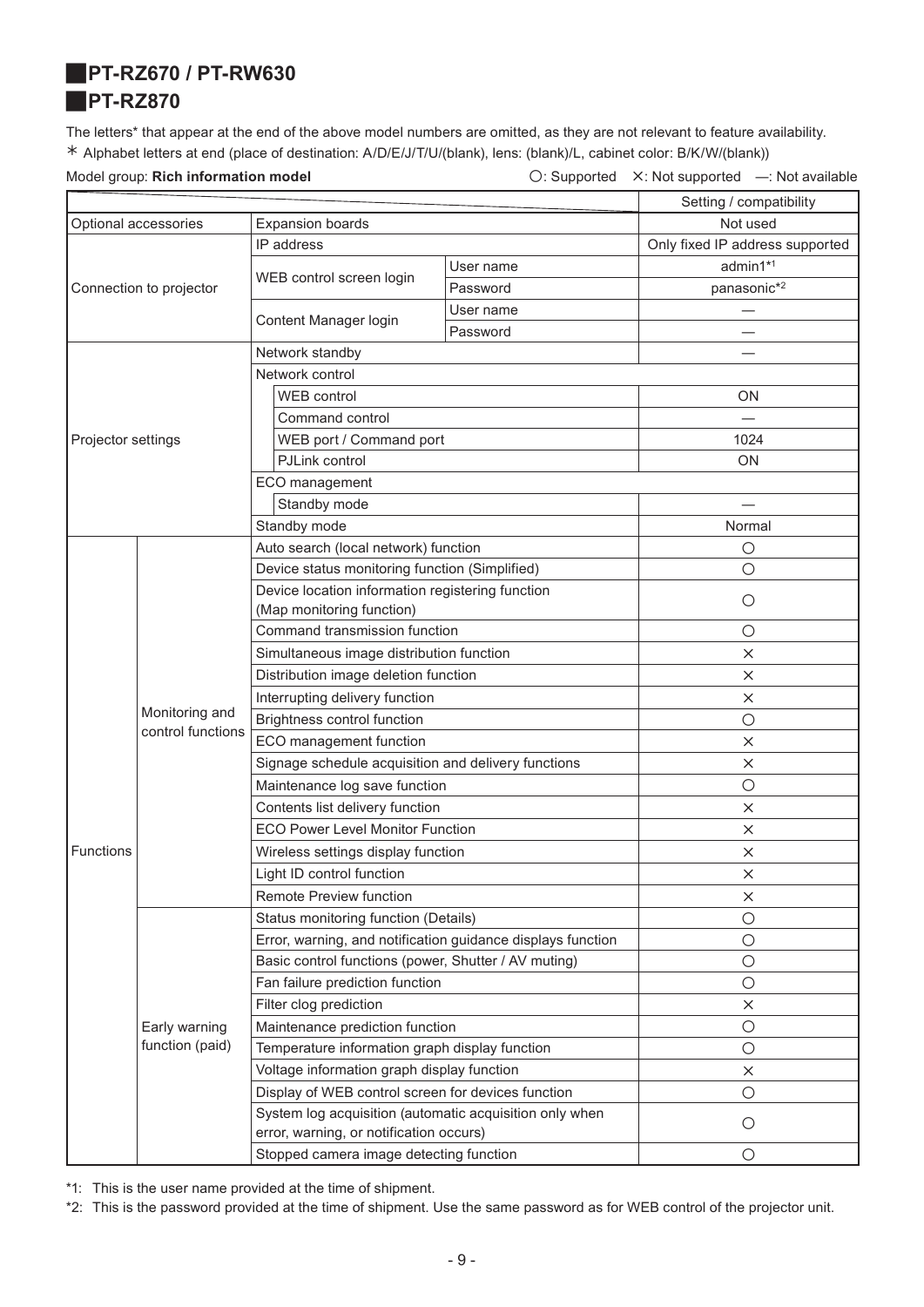### <span id="page-9-0"></span>J**PT-DZ21K2 / PT-DS20K2 / PT-DW17K2 / PT-DZ16K2**

The letters\* that appear at the end of the above model numbers are omitted, as they are not relevant to feature availability. ½ Alphabet letters at end (place of destination: A/D/E/J/T/U/(blank), lens: (blank)/L, cabinet color: B/K/W/(blank))

|  | Model group: Rich information model |  |
|--|-------------------------------------|--|
|  |                                     |  |

|--|

|                      |                                     |                                                                                                    |           | Setting / compatibility         |
|----------------------|-------------------------------------|----------------------------------------------------------------------------------------------------|-----------|---------------------------------|
| Optional accessories |                                     | <b>Expansion boards</b>                                                                            | Not used  |                                 |
|                      |                                     | IP address                                                                                         |           | Only fixed IP address supported |
|                      |                                     |                                                                                                    | User name | admin1*1                        |
|                      | Connection to projector             | WEB control screen login                                                                           | Password  | panasonic*2                     |
|                      |                                     |                                                                                                    | User name |                                 |
|                      |                                     | Content Manager login                                                                              | Password  |                                 |
|                      |                                     | Network standby                                                                                    |           |                                 |
|                      |                                     | Network control                                                                                    |           |                                 |
|                      |                                     | <b>WEB</b> control                                                                                 |           | ON                              |
|                      |                                     | Command control                                                                                    |           |                                 |
| Projector settings   |                                     | WEB port / Command port                                                                            |           | 1024                            |
|                      |                                     | PJLink control                                                                                     |           | ON                              |
|                      |                                     | ECO management                                                                                     |           |                                 |
|                      |                                     | Standby mode                                                                                       |           |                                 |
|                      |                                     | Standby mode                                                                                       |           | Normal                          |
|                      |                                     | Auto search (local network) function                                                               |           | O                               |
|                      |                                     | Device status monitoring function (Simplified)                                                     |           | $\bigcirc$                      |
|                      |                                     | Device location information registering function                                                   |           |                                 |
|                      |                                     | (Map monitoring function)                                                                          |           | O                               |
|                      | Monitoring and<br>control functions | Command transmission function                                                                      |           | $\circ$                         |
|                      |                                     | Simultaneous image distribution function                                                           |           | $\times$                        |
|                      |                                     | Distribution image deletion function                                                               |           | $\times$                        |
|                      |                                     | Interrupting delivery function                                                                     |           | $\times$                        |
|                      |                                     | Brightness control function                                                                        |           | $\circ$                         |
|                      |                                     | ECO management function                                                                            |           | X                               |
|                      |                                     | Signage schedule acquisition and delivery functions                                                |           | $\times$                        |
|                      |                                     | Maintenance log save function                                                                      |           | $\circ$                         |
|                      |                                     | Contents list delivery function                                                                    |           | X                               |
|                      |                                     | <b>ECO Power Level Monitor Function</b>                                                            |           | ×                               |
| Functions            |                                     | Wireless settings display function                                                                 |           | $\times$                        |
|                      |                                     | Light ID control function                                                                          |           | $\times$                        |
|                      |                                     | Remote Preview function                                                                            |           | ×                               |
|                      |                                     | Status monitoring function (Details)                                                               |           | $\circ$                         |
|                      |                                     | Error, warning, and notification guidance displays function                                        |           | $\bigcirc$                      |
|                      |                                     | Basic control functions (power, Shutter / AV muting)                                               |           | $\bigcirc$                      |
|                      |                                     | Fan failure prediction function                                                                    |           | $\circ$                         |
|                      |                                     | Filter clog prediction                                                                             |           | $\times$                        |
|                      | Early warning                       | Maintenance prediction function                                                                    |           | $\bigcirc$                      |
|                      | function (paid)                     | Temperature information graph display function                                                     |           | $\bigcirc$                      |
|                      |                                     | Voltage information graph display function                                                         |           | $\bigcirc$                      |
|                      |                                     | Display of WEB control screen for devices function                                                 |           | $\bigcirc$                      |
|                      |                                     | System log acquisition (automatic acquisition only when<br>error, warning, or notification occurs) |           | $\circ$                         |
|                      |                                     | Stopped camera image detecting function                                                            |           | О                               |

\*1: This is the user name provided at the time of shipment.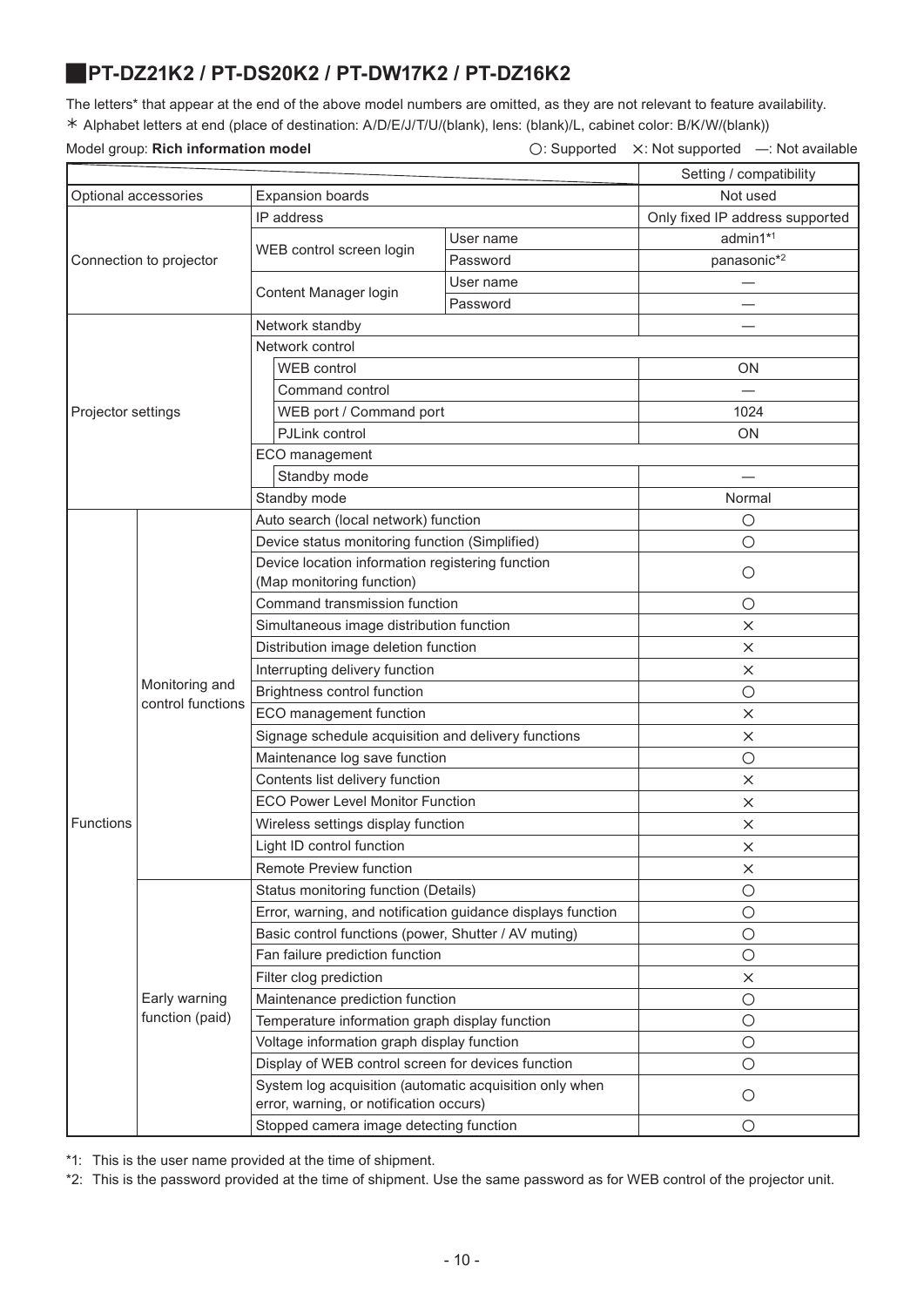# <span id="page-10-1"></span><span id="page-10-0"></span>J**PT-DZ21K / PT-DS20K / PT-DW17K / PT-DZ16K** J**PT-DZ13K / PT-DS12K / PT-DW11K / PT-DZ10K**

The letters\* that appear at the end of the above model numbers are omitted, as they are not relevant to feature availability. ½ Alphabet letters at end (place of destination: A/D/E/J/T/U/(blank), lens: (blank)/L, cabinet color: B/K/W/(blank))

Model group: **Rich information model Conservation Conservation**  $\bigcirc$ : Supported X: Not supported —: Not available

|                                                 |                                     | Setting / compatibility                                                                            |           |                                 |
|-------------------------------------------------|-------------------------------------|----------------------------------------------------------------------------------------------------|-----------|---------------------------------|
| Optional accessories<br><b>Expansion boards</b> |                                     |                                                                                                    | Not used  |                                 |
|                                                 |                                     | IP address                                                                                         |           | Only fixed IP address supported |
|                                                 |                                     |                                                                                                    | User name | admin1*1                        |
|                                                 | Connection to projector             | WEB control screen login                                                                           | Password  | panasonic*2                     |
|                                                 |                                     |                                                                                                    | User name |                                 |
|                                                 |                                     | Content Manager login                                                                              | Password  |                                 |
|                                                 |                                     | Network standby                                                                                    |           |                                 |
|                                                 |                                     | Network control                                                                                    |           |                                 |
|                                                 |                                     | WEB control                                                                                        |           | ON                              |
|                                                 |                                     | Command control                                                                                    |           |                                 |
| Projector settings                              |                                     | WEB port / Command port                                                                            |           | 1024                            |
|                                                 |                                     | PJLink control                                                                                     |           | ON                              |
|                                                 |                                     | ECO management                                                                                     |           |                                 |
|                                                 |                                     | Standby mode                                                                                       |           |                                 |
|                                                 |                                     | Standby mode                                                                                       |           | Normal                          |
|                                                 |                                     | Auto search (local network) function                                                               |           | $\circ$                         |
|                                                 |                                     | Device status monitoring function (Simplified)                                                     |           | $\circ$                         |
|                                                 |                                     | Device location information registering function                                                   |           | $\circ$                         |
|                                                 |                                     | (Map monitoring function)                                                                          |           |                                 |
|                                                 | Monitoring and<br>control functions | Command transmission function                                                                      |           | $\circ$                         |
|                                                 |                                     | Simultaneous image distribution function                                                           |           | $\times$                        |
|                                                 |                                     | Distribution image deletion function                                                               |           | $\times$                        |
|                                                 |                                     | Interrupting delivery function                                                                     |           | $\times$                        |
|                                                 |                                     | Brightness control function                                                                        |           | $\circ$                         |
|                                                 |                                     | ECO management function                                                                            |           | $\times$                        |
|                                                 |                                     | Signage schedule acquisition and delivery functions                                                |           | $\times$                        |
|                                                 |                                     | Maintenance log save function                                                                      |           | $\bigcirc$                      |
|                                                 |                                     | Contents list delivery function                                                                    |           | $\times$                        |
|                                                 |                                     | <b>ECO Power Level Monitor Function</b>                                                            |           | X                               |
| Functions                                       |                                     | Wireless settings display function                                                                 |           | x                               |
|                                                 |                                     | Light ID control function                                                                          |           | X                               |
|                                                 |                                     | Remote Preview function                                                                            |           | $\times$                        |
|                                                 |                                     | Status monitoring function (Details)                                                               |           | $\bigcirc$                      |
|                                                 |                                     | Error, warning, and notification guidance displays function                                        |           | $\bigcirc$                      |
|                                                 |                                     | Basic control functions (power, Shutter / AV muting)                                               |           | $\bigcirc$                      |
|                                                 |                                     | Fan failure prediction function                                                                    |           | $\bigcirc$                      |
|                                                 | Early warning<br>function (paid)    | Filter clog prediction                                                                             |           | $\times$                        |
|                                                 |                                     | Maintenance prediction function                                                                    |           | $\circ$                         |
|                                                 |                                     | Temperature information graph display function                                                     |           | $\bigcirc$                      |
|                                                 |                                     | Voltage information graph display function                                                         |           | $\times$                        |
|                                                 |                                     | Display of WEB control screen for devices function                                                 |           | $\bigcirc$                      |
|                                                 |                                     | System log acquisition (automatic acquisition only when<br>error, warning, or notification occurs) |           | $\circ$                         |
|                                                 |                                     | Stopped camera image detecting function                                                            |           | $\bigcirc$                      |

\*1: This is the user name provided at the time of shipment.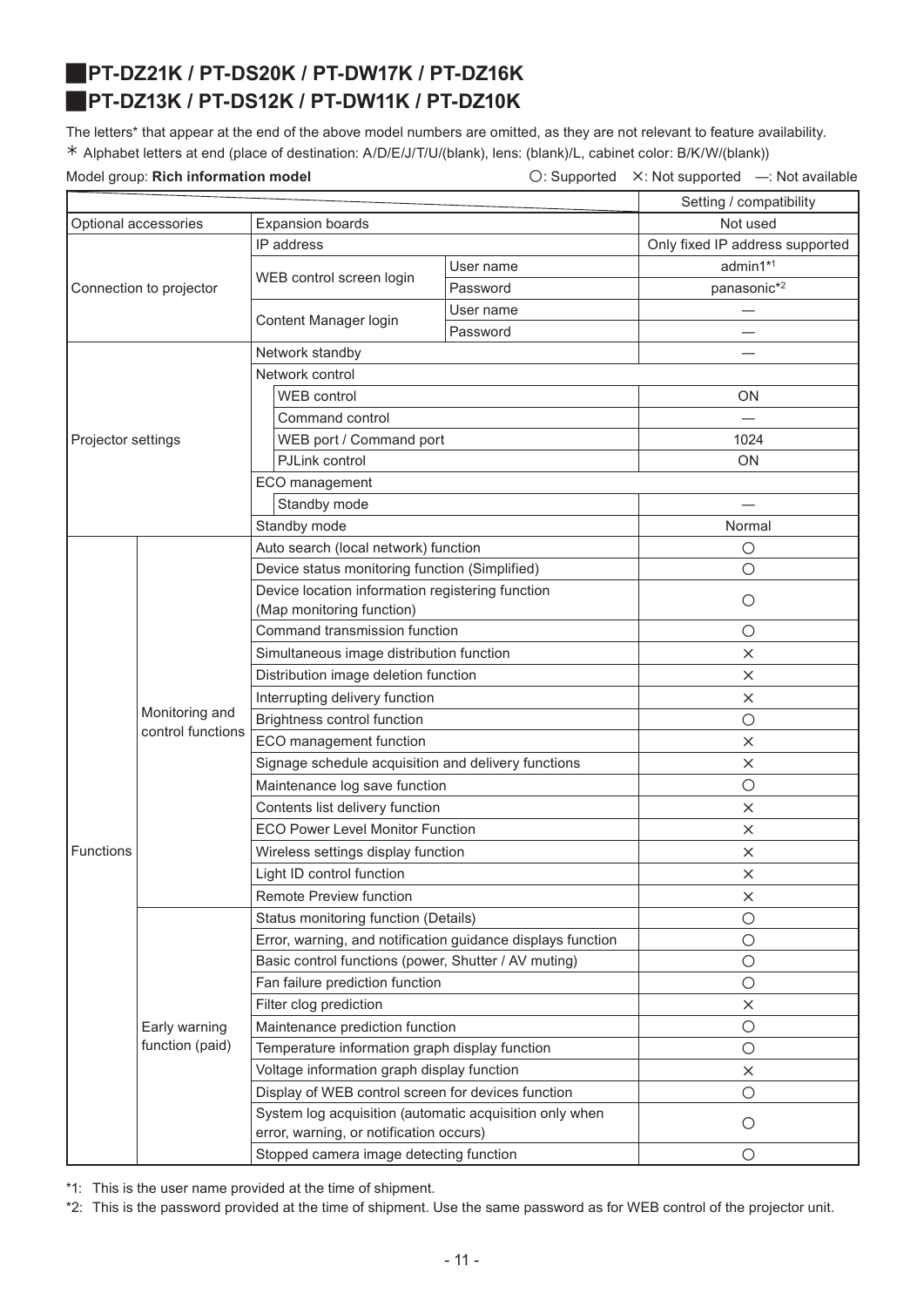# <span id="page-11-0"></span>J**PT-DZ870 / PT-DW830 / PT-DX100**

# <span id="page-11-1"></span>J**PT-DZ780 / PT-DW750 / PT-DX820**

The letters\* that appear at the end of the above model numbers are omitted, as they are not relevant to feature availability. ½ Alphabet letters at end (place of destination: A/D/E/J/T/U/(blank), lens: (blank)/L, cabinet color: B/K/W/(blank))

Model group: **Rich information model Conservation Conservation**  $\bigcirc$ : Supported X: Not supported —: Not available

|                      |                                     |                                                                                                    |           | Setting / compatibility         |
|----------------------|-------------------------------------|----------------------------------------------------------------------------------------------------|-----------|---------------------------------|
| Optional accessories |                                     | <b>Expansion boards</b>                                                                            | Not used  |                                 |
|                      |                                     | IP address                                                                                         |           | Only fixed IP address supported |
|                      |                                     |                                                                                                    | User name | admin1*1                        |
|                      | Connection to projector             | WEB control screen login                                                                           | Password  | panasonic*2                     |
|                      |                                     |                                                                                                    | User name |                                 |
|                      |                                     | Content Manager login                                                                              | Password  |                                 |
|                      |                                     | Network standby                                                                                    |           |                                 |
|                      |                                     | Network control                                                                                    |           |                                 |
|                      |                                     | <b>WEB</b> control                                                                                 |           | ON.                             |
|                      |                                     | Command control                                                                                    |           |                                 |
| Projector settings   |                                     | WEB port / Command port                                                                            |           | 1024                            |
|                      |                                     | PJLink control                                                                                     |           | ON                              |
|                      |                                     | ECO management                                                                                     |           |                                 |
|                      |                                     | Standby mode                                                                                       |           |                                 |
|                      |                                     | Standby mode                                                                                       |           | Normal                          |
|                      |                                     | Auto search (local network) function                                                               |           | $\circ$                         |
|                      |                                     | Device status monitoring function (Simplified)                                                     |           | $\circ$                         |
|                      |                                     | Device location information registering function                                                   |           | $\circ$                         |
|                      |                                     | (Map monitoring function)                                                                          |           |                                 |
|                      | Monitoring and<br>control functions | Command transmission function                                                                      |           | $\circ$                         |
|                      |                                     | Simultaneous image distribution function                                                           |           | $\times$                        |
|                      |                                     | Distribution image deletion function                                                               |           | $\times$                        |
|                      |                                     | Interrupting delivery function                                                                     |           | $\times$                        |
|                      |                                     | Brightness control function                                                                        |           | $\circ$                         |
|                      |                                     | ECO management function                                                                            |           | $\times$                        |
|                      |                                     | Signage schedule acquisition and delivery functions                                                |           | $\times$                        |
|                      |                                     | Maintenance log save function                                                                      |           | $\circ$                         |
|                      |                                     | Contents list delivery function                                                                    |           | $\times$                        |
|                      |                                     | <b>ECO Power Level Monitor Function</b>                                                            |           | X                               |
| Functions            |                                     | Wireless settings display function                                                                 |           | X                               |
|                      |                                     | Light ID control function                                                                          |           | X                               |
|                      |                                     | <b>Remote Preview function</b>                                                                     |           | $\times$                        |
|                      |                                     | Status monitoring function (Details)                                                               |           | $\circ$                         |
|                      |                                     | Error, warning, and notification guidance displays function                                        |           | $\bigcirc$                      |
|                      |                                     | Basic control functions (power, Shutter / AV muting)                                               |           | $\bigcirc$                      |
|                      |                                     | Fan failure prediction function                                                                    |           | $\bigcirc$                      |
|                      |                                     | Filter clog prediction                                                                             |           | $\times$                        |
|                      | Early warning<br>function (paid)    | Maintenance prediction function                                                                    |           | $\bigcirc$                      |
|                      |                                     | Temperature information graph display function                                                     |           | $\bigcirc$                      |
|                      |                                     | Voltage information graph display function                                                         |           | $\times$                        |
|                      |                                     | Display of WEB control screen for devices function                                                 |           | $\bigcirc$                      |
|                      |                                     | System log acquisition (automatic acquisition only when<br>error, warning, or notification occurs) |           | $\circ$                         |
|                      |                                     | Stopped camera image detecting function                                                            |           | O                               |

\*1: This is the user name provided at the time of shipment.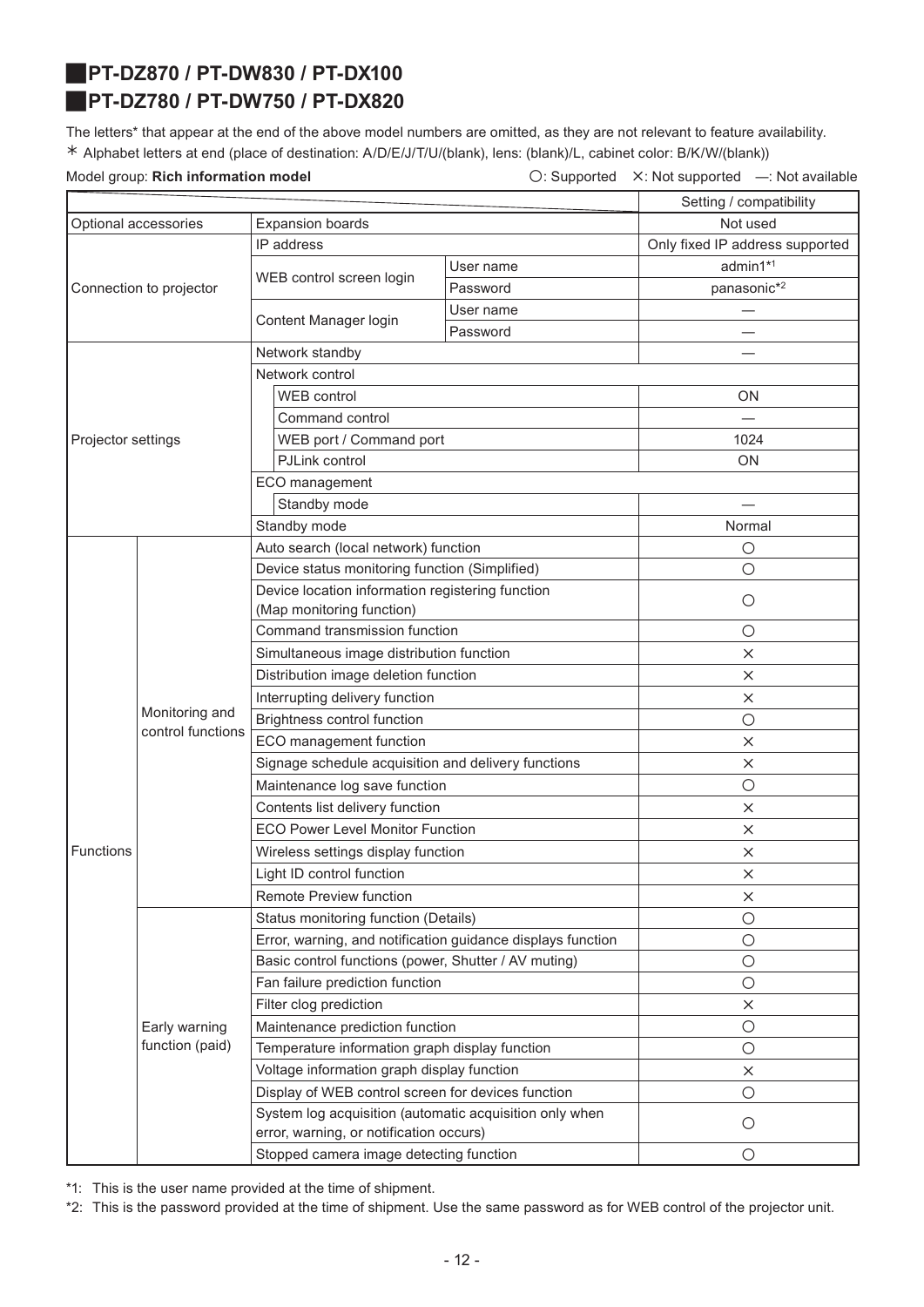### <span id="page-12-0"></span>J**PT-MZ16K / PT-MZ13K / PT-MZ10K**

The letters\* that appear at the end of the above model numbers are omitted, as they are not relevant to feature availability. ½ Alphabet letters at end (place of destination: D/E/J/X/(blank), lens: L, cabinet color: B/W)

### Model group: Rich information model

| $\bigcirc$ : Supported $\times$ : Not supported | -: Not available |
|-------------------------------------------------|------------------|
|                                                 |                  |

|                      |                                     |                                                                                                         |           | Setting / compatibility         |
|----------------------|-------------------------------------|---------------------------------------------------------------------------------------------------------|-----------|---------------------------------|
| Optional accessories |                                     | <b>Expansion boards</b>                                                                                 | Not used  |                                 |
|                      |                                     | IP address                                                                                              |           | Only fixed IP address supported |
|                      |                                     |                                                                                                         | User name | dispadmin*1                     |
|                      | Connection to projector             | WEB control screen login                                                                                | Password  | @Panasonic*2                    |
|                      |                                     |                                                                                                         | User name |                                 |
|                      |                                     | Content Manager login                                                                                   | Password  |                                 |
|                      |                                     | Network standby                                                                                         |           |                                 |
|                      |                                     | Network control                                                                                         |           |                                 |
|                      |                                     | WEB control                                                                                             |           | <b>ON</b>                       |
|                      |                                     | Command control                                                                                         |           |                                 |
| Projector settings   |                                     | WEB port / Command port                                                                                 |           | 1024                            |
|                      |                                     | PJLink control                                                                                          |           | ON                              |
|                      |                                     | ECO management                                                                                          |           |                                 |
|                      |                                     | Standby mode                                                                                            |           |                                 |
|                      |                                     | Standby mode                                                                                            |           | Normal                          |
|                      |                                     | Auto search (local network) function                                                                    |           | $\circ$                         |
|                      |                                     | Device status monitoring function (Simplified)                                                          |           | $\circ$                         |
|                      |                                     | Device location information registering function                                                        |           | $\circ$                         |
|                      |                                     | (Map monitoring function)                                                                               |           |                                 |
|                      | Monitoring and<br>control functions | Command transmission function                                                                           |           | $\circ$                         |
|                      |                                     | Simultaneous image distribution function                                                                |           | X                               |
|                      |                                     | Distribution image deletion function                                                                    |           | $\times$                        |
|                      |                                     | Interrupting delivery function                                                                          |           | X                               |
|                      |                                     | Brightness control function                                                                             |           | X                               |
|                      |                                     | ECO management function                                                                                 |           | ×                               |
|                      |                                     | Signage schedule acquisition and delivery functions                                                     |           | $\times$                        |
|                      |                                     | Maintenance log save function                                                                           |           | $\circ$                         |
|                      |                                     | Contents list delivery function                                                                         |           | $\times$                        |
|                      |                                     | <b>ECO Power Level Monitor Function</b>                                                                 |           | X                               |
| Functions            |                                     | Wireless settings display function                                                                      |           | X                               |
|                      |                                     | Light ID control function                                                                               |           | X                               |
|                      |                                     | Remote Preview function                                                                                 |           | $\times$                        |
|                      |                                     | Status monitoring function (Details)                                                                    |           | $\circ$                         |
|                      |                                     | Error, warning, and notification guidance displays function                                             |           | $\circ$                         |
|                      |                                     | Basic control functions (power, Shutter / AV muting)                                                    |           | $\bigcirc$                      |
|                      |                                     | Fan failure prediction function                                                                         |           | $\circ$                         |
|                      |                                     | Filter clog prediction                                                                                  |           | $\times$                        |
|                      | Early warning<br>function (paid)    | Maintenance prediction function                                                                         |           | $\bigcirc$                      |
|                      |                                     | Temperature information graph display function                                                          |           | $\bigcirc$                      |
|                      |                                     | Voltage information graph display function                                                              |           | $\bigcirc$                      |
|                      |                                     | Display of WEB control screen for devices function                                                      |           | $\bigcirc$                      |
|                      |                                     | Maintenance log acquisition (automatic acquisition only<br>when error, warning, or notification occurs) |           | $\bigcirc$                      |
|                      |                                     | Stopped camera image detecting function                                                                 |           | O                               |

\*1: This is the user name provided at the time of shipment.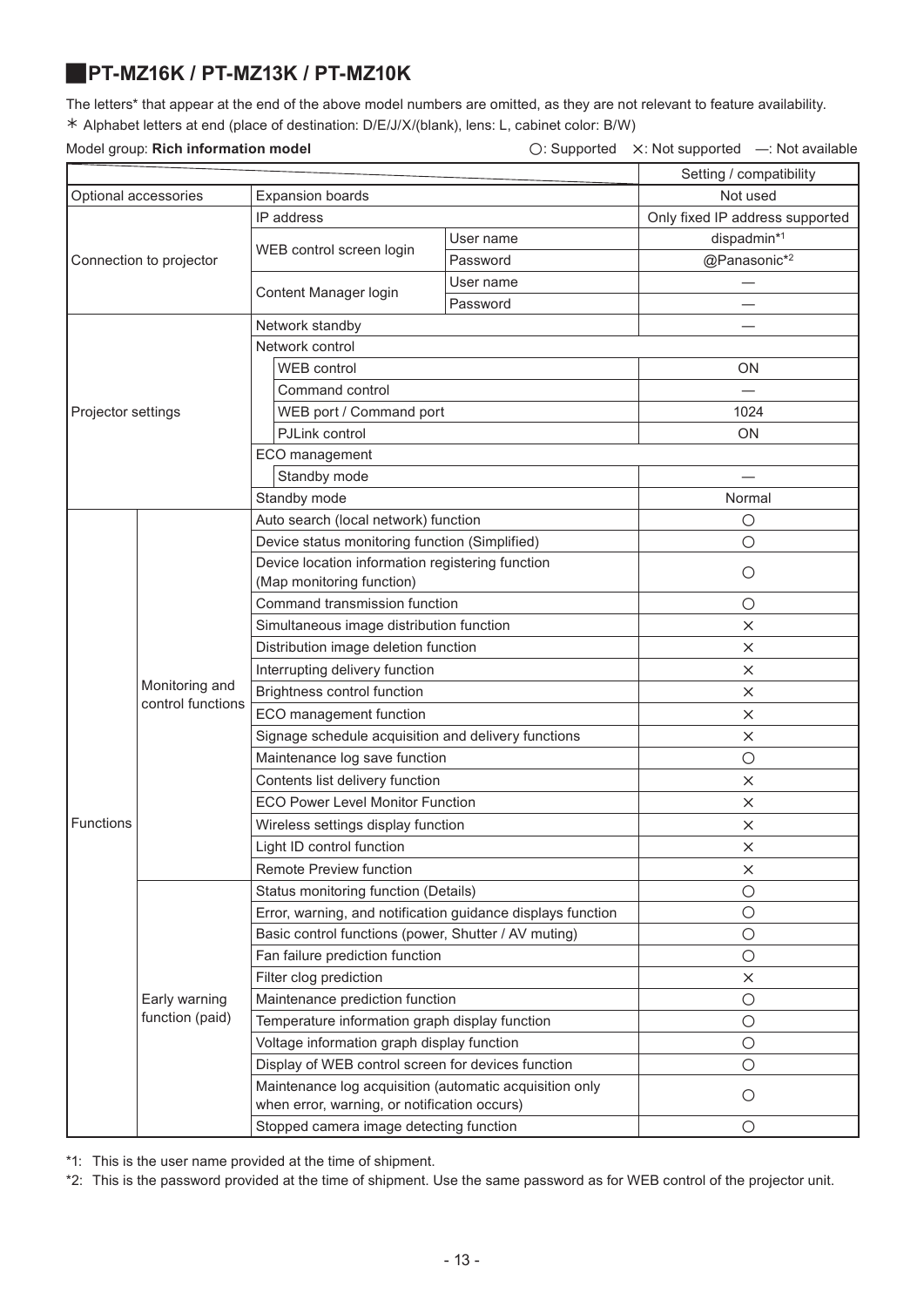### <span id="page-13-1"></span><span id="page-13-0"></span>J**PT-MZ670 / PT-MW630 / PT-MZ570 / PT-MW530** J**PT-MZ770 / PT-MW730**

The letters\* that appear at the end of the above model numbers are omitted, as they are not relevant to feature availability. ½ Alphabet letters at end (place of destination: A/D/J/(blank), lens: (blank)/L, cabinet color: (blank))

Model group: **Rich information model Conservation Conservation**  $\bigcirc$ : Supported X: Not supported —: Not available

|                      |                                     |                                                                                                         | Setting / compatibility |                                 |
|----------------------|-------------------------------------|---------------------------------------------------------------------------------------------------------|-------------------------|---------------------------------|
| Optional accessories |                                     | <b>Expansion boards</b>                                                                                 | Not used                |                                 |
|                      |                                     | IP address                                                                                              |                         | Only fixed IP address supported |
|                      |                                     | WEB control screen login                                                                                | User name               | dispadmin*1                     |
|                      | Connection to projector             |                                                                                                         | Password                | @Panasonic*2                    |
|                      |                                     |                                                                                                         | User name               |                                 |
|                      |                                     | Content Manager login                                                                                   | Password                |                                 |
|                      |                                     | Network standby                                                                                         |                         |                                 |
|                      |                                     | Network control                                                                                         |                         |                                 |
|                      |                                     | <b>WEB</b> control                                                                                      |                         | <b>ON</b>                       |
|                      |                                     | Command control                                                                                         |                         |                                 |
| Projector settings   |                                     | WEB port / Command port                                                                                 |                         | 1024                            |
|                      |                                     | PJLink control                                                                                          |                         | <b>ON</b>                       |
|                      |                                     | ECO management                                                                                          |                         |                                 |
|                      |                                     | Standby mode                                                                                            |                         |                                 |
|                      |                                     | Standby mode                                                                                            |                         | Normal                          |
|                      |                                     | Auto search (local network) function                                                                    |                         | $\circ$                         |
|                      |                                     | Device status monitoring function (Simplified)                                                          |                         | $\circ$                         |
|                      |                                     | Device location information registering function                                                        |                         |                                 |
|                      | Monitoring and<br>control functions | (Map monitoring function)                                                                               |                         | $\circ$                         |
|                      |                                     | Command transmission function                                                                           |                         | $\circ$                         |
|                      |                                     | Simultaneous image distribution function                                                                |                         | $\circ$                         |
|                      |                                     | Distribution image deletion function                                                                    |                         | $\bigcirc$                      |
|                      |                                     | Interrupting delivery function                                                                          |                         | $\times$                        |
|                      |                                     | Brightness control function                                                                             |                         | $\times$                        |
|                      |                                     | ECO management function                                                                                 |                         | $\circ$                         |
|                      |                                     | Signage schedule acquisition and delivery functions                                                     |                         | ×                               |
|                      |                                     | Maintenance log save function                                                                           |                         | $\circ$                         |
|                      |                                     | Contents list delivery function                                                                         |                         | $\circ$                         |
|                      |                                     | <b>ECO Power Level Monitor Function</b>                                                                 |                         | $\times$                        |
| <b>Functions</b>     |                                     | Wireless settings display function                                                                      |                         | $O*3$                           |
|                      |                                     | Light ID control function                                                                               |                         | $\bigcirc$                      |
|                      |                                     | Remote Preview function                                                                                 |                         | ×                               |
|                      |                                     | Status monitoring function (Details)                                                                    |                         | $\bigcirc$                      |
|                      |                                     | Error, warning, and notification guidance displays function                                             |                         | $\bigcirc$                      |
|                      |                                     | Basic control functions (power, Shutter / AV muting)                                                    |                         | $\bigcirc$                      |
|                      |                                     | Fan failure prediction function                                                                         |                         | $\bigcirc$                      |
|                      | Early warning<br>function (paid)    | Filter clog prediction                                                                                  |                         | $\times$                        |
|                      |                                     | Maintenance prediction function                                                                         |                         | $\bigcirc$                      |
|                      |                                     | Temperature information graph display function                                                          |                         | $\bigcirc$                      |
|                      |                                     | Voltage information graph display function                                                              |                         | $\times$                        |
|                      |                                     | Display of WEB control screen for devices function                                                      |                         | $\bigcirc$                      |
|                      |                                     | Maintenance log acquisition (automatic acquisition only<br>when error, warning, or notification occurs) |                         | $\bigcirc$                      |
|                      |                                     | Stopped camera image detecting function                                                                 |                         | $\bigcirc$                      |
|                      |                                     |                                                                                                         |                         |                                 |

\*1: This is the user name provided at the time of shipment.

\*2: This is the password provided at the time of shipment. Use the same password as for WEB control of the projector unit.

\*3: Optional wireless module (ET-WM300) is required.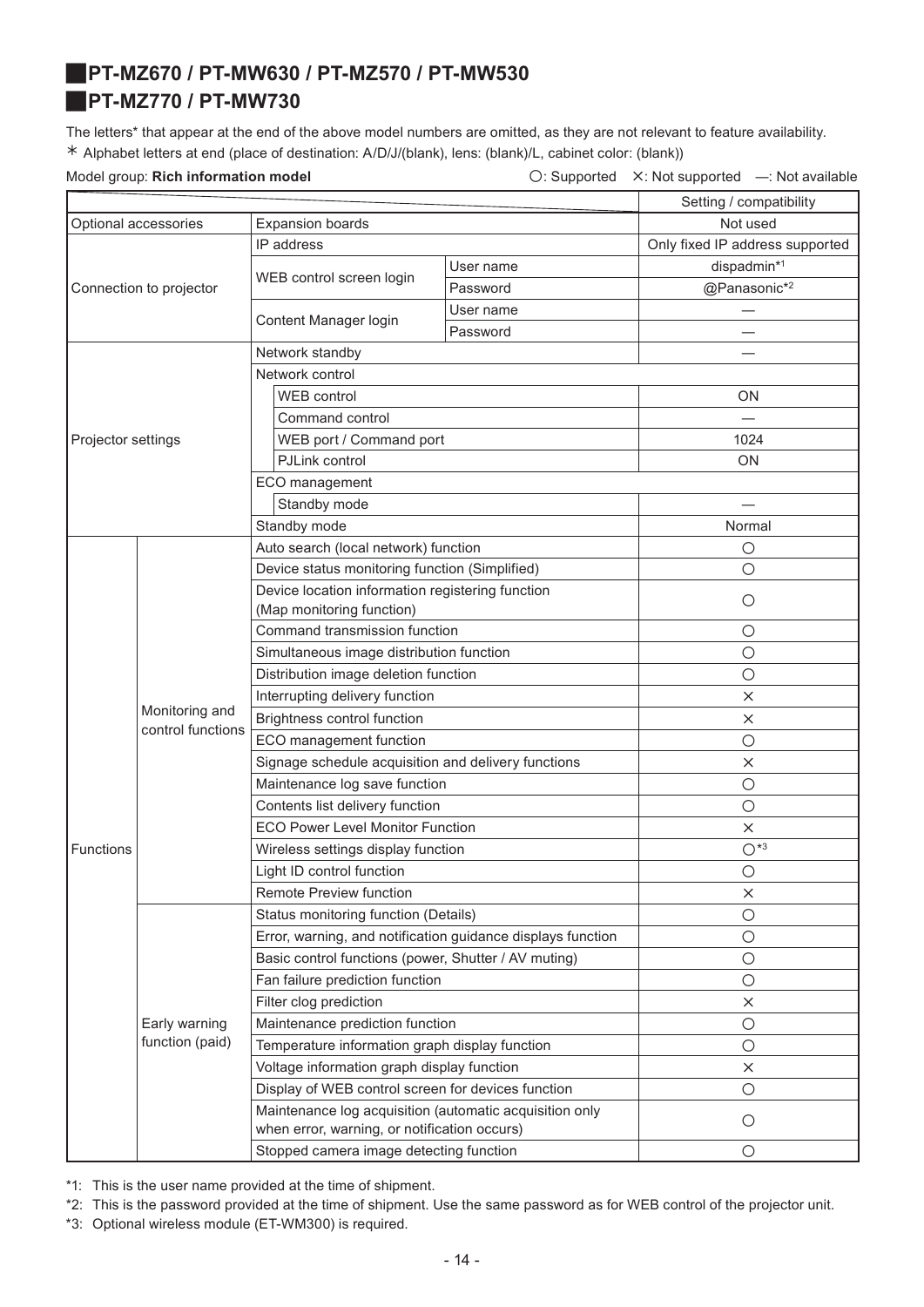### <span id="page-14-0"></span>J**PT-VMZ60 / PT-VMZ50 / PT-VMZ40 / PT-VMW60 / PT-VMW50**

The letters\* that appear at the end of the above model numbers are omitted, as they are not relevant to feature availability. ½ Alphabet letters at end (place of destination: D/J/T/(blank), cabinet color: B/(blank))

### Model group: Rich information model

| $\bigcirc$ : Supported | X: Not supported | -: Not available |
|------------------------|------------------|------------------|
|                        |                  |                  |

|                      |                                     | Setting / compatibility                                                                            |                                 |              |
|----------------------|-------------------------------------|----------------------------------------------------------------------------------------------------|---------------------------------|--------------|
| Optional accessories |                                     | <b>Expansion boards</b>                                                                            | Not used                        |              |
|                      |                                     | IP address                                                                                         | Only fixed IP address supported |              |
|                      |                                     |                                                                                                    | User name                       | dispadmin*1  |
|                      | Connection to projector             | WEB control screen login                                                                           | Password                        | @Panasonic*2 |
|                      |                                     |                                                                                                    | User name                       |              |
|                      |                                     | Content Manager login                                                                              | Password                        |              |
|                      |                                     | Network standby                                                                                    |                                 |              |
|                      |                                     | Network control                                                                                    |                                 |              |
|                      |                                     | <b>WEB</b> control                                                                                 |                                 | ON           |
|                      |                                     | Command control                                                                                    |                                 |              |
| Projector settings   |                                     | WEB port / Command port                                                                            |                                 |              |
|                      |                                     | PJLink control                                                                                     |                                 | ON           |
|                      |                                     | ECO management                                                                                     |                                 |              |
|                      |                                     | Standby mode                                                                                       |                                 |              |
|                      |                                     | Standby mode                                                                                       |                                 | Normal       |
|                      |                                     | Auto search (local network) function                                                               |                                 | $\circ$      |
|                      |                                     | Device status monitoring function (Simplified)                                                     |                                 | $\circ$      |
|                      |                                     | Device location information registering function                                                   |                                 |              |
|                      | Monitoring and<br>control functions | (Map monitoring function)                                                                          |                                 | $\circ$      |
|                      |                                     | Command transmission function                                                                      |                                 | $\circ$      |
|                      |                                     | Simultaneous image distribution function                                                           |                                 | $\times$     |
|                      |                                     | Distribution image deletion function                                                               |                                 | $\times$     |
|                      |                                     | Interrupting delivery function                                                                     |                                 | $\times$     |
|                      |                                     | Brightness control function                                                                        |                                 | $\times$     |
|                      |                                     | ECO management function                                                                            |                                 | $\circ$      |
|                      |                                     | Signage schedule acquisition and delivery functions                                                |                                 | $\times$     |
|                      |                                     | Maintenance log save function                                                                      |                                 | $\bigcirc$   |
|                      |                                     | Contents list delivery function                                                                    |                                 | $\times$     |
|                      |                                     | ECO Power Level Monitor Function                                                                   |                                 | $\times$     |
| <b>Functions</b>     |                                     | Wireless settings display function                                                                 |                                 | $\times$     |
|                      |                                     | Light ID control function                                                                          |                                 | $\times$     |
|                      |                                     | Remote Preview function                                                                            |                                 | ×            |
|                      |                                     | Status monitoring function (Details)                                                               |                                 | $\circ$      |
|                      |                                     | Error, warning, and notification guidance displays function                                        |                                 | $\bigcirc$   |
|                      |                                     | Basic control functions (power, Shutter / AV muting)                                               |                                 | $\circ$      |
|                      |                                     | Fan failure prediction function                                                                    |                                 | $\circ$      |
|                      |                                     | Filter clog prediction                                                                             |                                 | $\times$     |
|                      | Early warning<br>function (paid)    | Maintenance prediction function                                                                    |                                 | $\circ$      |
|                      |                                     | Temperature information graph display function                                                     |                                 | $\circ$      |
|                      |                                     | Voltage information graph display function                                                         |                                 | $\times$     |
|                      |                                     | Display of WEB control screen for devices function                                                 |                                 | $\circ$      |
|                      |                                     | System log acquisition (automatic acquisition only when<br>error, warning, or notification occurs) |                                 | $\circ$      |
|                      |                                     | Stopped camera image detecting function                                                            |                                 | $\circ$      |

\*1: This is the user name provided at the time of shipment.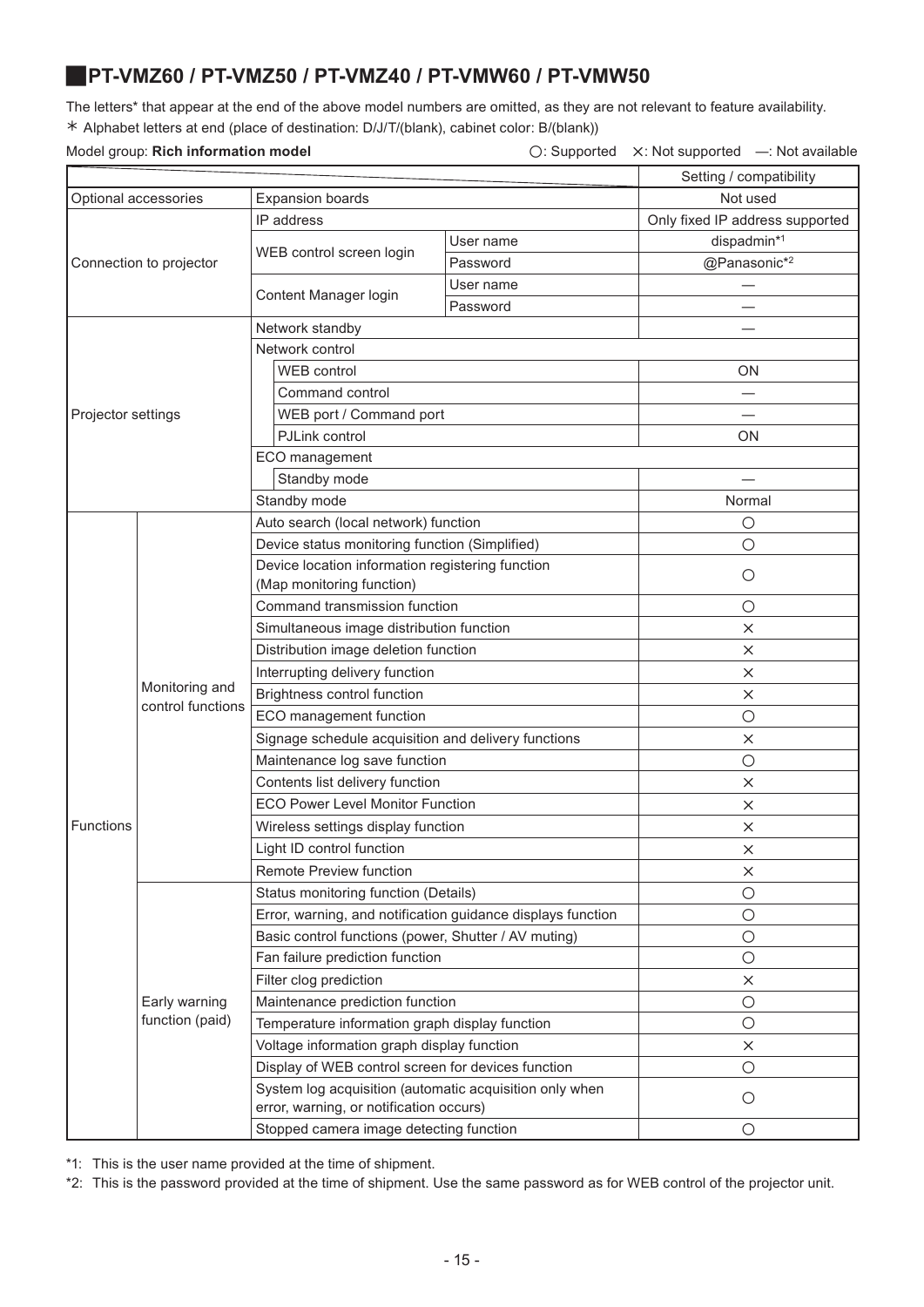# <span id="page-15-0"></span>J**PT-RZ575 / PT-RZ570**

The letters\* that appear at the end of the above model numbers are omitted, as they are not relevant to feature availability. ½ Alphabet letters at end (place of destination: A/D/J/T/(blank), cabinet color: B/W)

Model group: **Rich information model Conserverse Conserverse Conserverse Conserverse Conserverse A: Not supported —: Not available** 

|                      |                                     |                                                                                                    |           | Setting / compatibility         |
|----------------------|-------------------------------------|----------------------------------------------------------------------------------------------------|-----------|---------------------------------|
| Optional accessories |                                     | <b>Expansion boards</b>                                                                            | Not used  |                                 |
|                      |                                     | IP address                                                                                         |           | Only fixed IP address supported |
|                      |                                     |                                                                                                    | User name | admin1*1                        |
|                      | Connection to projector             | WEB control screen login                                                                           | Password  | panasonic*2                     |
|                      |                                     |                                                                                                    | User name |                                 |
|                      |                                     | Content Manager login                                                                              | Password  |                                 |
|                      |                                     | Network standby                                                                                    |           |                                 |
|                      |                                     | Network control                                                                                    |           |                                 |
|                      |                                     | <b>WEB</b> control                                                                                 |           | ON                              |
|                      |                                     | Command control                                                                                    |           |                                 |
| Projector settings   |                                     | WEB port / Command port                                                                            |           |                                 |
|                      |                                     | PJLink control                                                                                     |           | ON                              |
|                      |                                     | ECO management                                                                                     |           |                                 |
|                      |                                     | Standby mode                                                                                       |           |                                 |
|                      |                                     | Standby mode                                                                                       |           | Normal                          |
|                      |                                     | Auto search (local network) function                                                               |           | О                               |
|                      |                                     | Device status monitoring function (Simplified)                                                     |           | $\circ$                         |
|                      |                                     | Device location information registering function                                                   |           |                                 |
|                      |                                     | (Map monitoring function)                                                                          |           | $\circ$                         |
|                      | Monitoring and<br>control functions | Command transmission function                                                                      |           | $\circ$                         |
|                      |                                     | Simultaneous image distribution function                                                           |           | $\times$                        |
|                      |                                     | Distribution image deletion function                                                               |           | X                               |
|                      |                                     | Interrupting delivery function                                                                     |           | X                               |
|                      |                                     | Brightness control function                                                                        |           | $\circ$                         |
|                      |                                     | ECO management function                                                                            |           | $\bigcirc$                      |
|                      |                                     | Signage schedule acquisition and delivery functions                                                |           | $\times$                        |
|                      |                                     | Maintenance log save function                                                                      |           | $\circ$                         |
|                      |                                     | Contents list delivery function                                                                    |           | X                               |
|                      |                                     | <b>ECO Power Level Monitor Function</b>                                                            |           | $\times$                        |
| Functions            |                                     | Wireless settings display function                                                                 |           | $\times$                        |
|                      |                                     | Light ID control function                                                                          |           | $\times$                        |
|                      |                                     | Remote Preview function                                                                            |           | X                               |
|                      |                                     | Status monitoring function (Details)                                                               |           | $\circ$                         |
|                      |                                     | Error, warning, and notification guidance displays function                                        |           | $\bigcirc$                      |
|                      |                                     | Basic control functions (power, Shutter / AV muting)                                               |           | $\bigcirc$                      |
|                      |                                     | Fan failure prediction function                                                                    |           | $\bigcirc$                      |
|                      |                                     | Filter clog prediction                                                                             |           | $\times$                        |
|                      | Early warning                       | Maintenance prediction function                                                                    |           | $\circ$                         |
|                      | function (paid)                     | Temperature information graph display function                                                     |           | $\circ$                         |
|                      |                                     | Voltage information graph display function                                                         |           | $\times$                        |
|                      |                                     | Display of WEB control screen for devices function                                                 |           | $\circ$                         |
|                      |                                     | System log acquisition (automatic acquisition only when<br>error, warning, or notification occurs) |           | $\circ$                         |
|                      |                                     | Stopped camera image detecting function                                                            |           | $\circ$                         |

\*1: This is the user name provided at the time of shipment.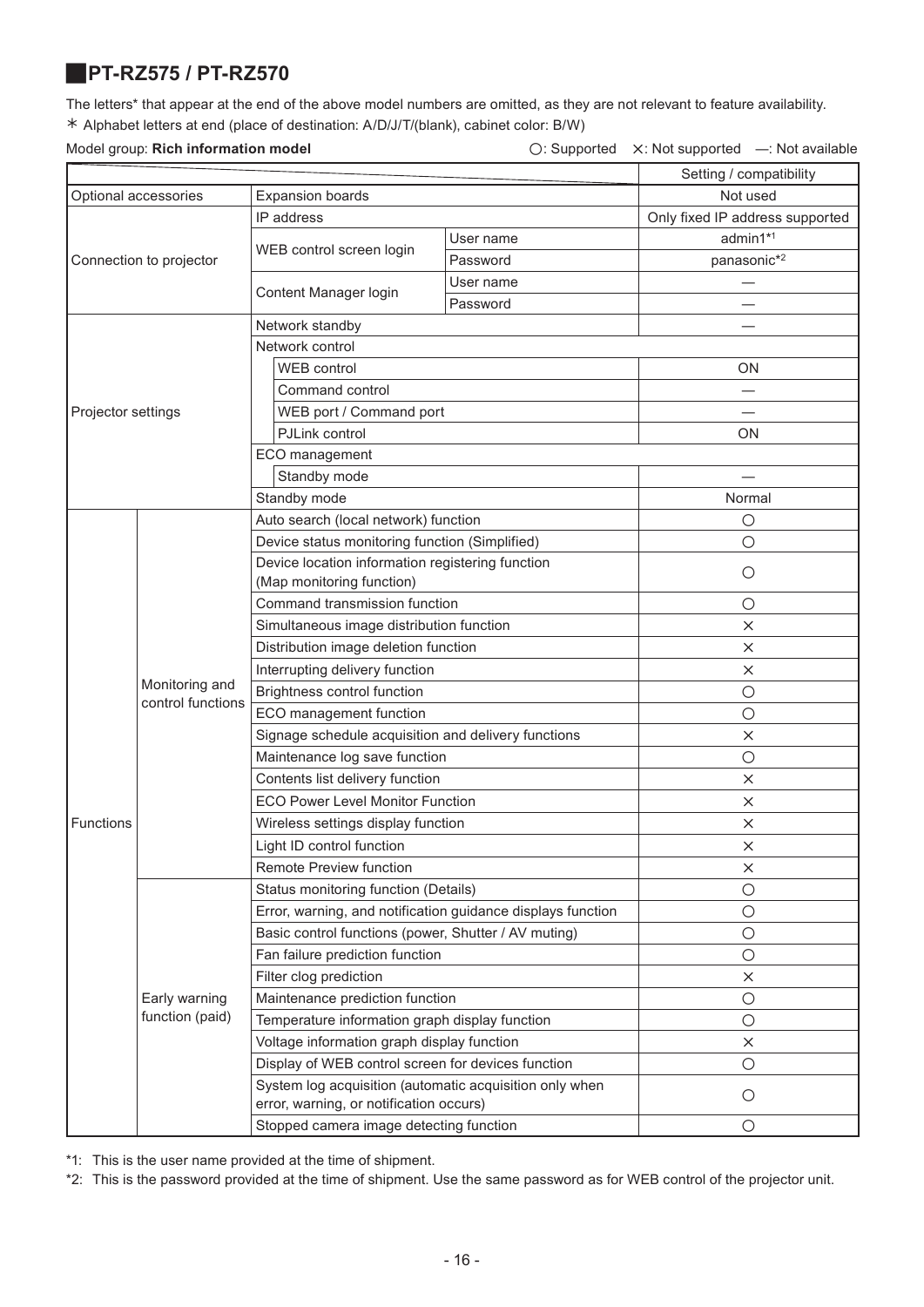# <span id="page-16-0"></span>J**PT-RZ475**

The letters\* that appear at the end of the above model numbers are omitted, as they are not relevant to feature availability. ½ Alphabet letters at end (place of destination: E/EA/U/(blank))

Model group: **Rich information model** △ △: Supported △: Not supported —: Not available

|                                                 | MOUTH UNDER SIGNALISMENT AND USE    |                                                                                                    |           | $\cup$ . Supported $\cup$ . Not supported $\cup$ . Not available |
|-------------------------------------------------|-------------------------------------|----------------------------------------------------------------------------------------------------|-----------|------------------------------------------------------------------|
|                                                 |                                     | Setting / compatibility                                                                            |           |                                                                  |
| <b>Expansion boards</b><br>Optional accessories |                                     |                                                                                                    | Not used  |                                                                  |
|                                                 |                                     | IP address                                                                                         |           | Only fixed IP address supported                                  |
|                                                 |                                     | WEB control screen login                                                                           | User name | admin1*1                                                         |
|                                                 | Connection to projector             |                                                                                                    | Password  | panasonic*2                                                      |
|                                                 |                                     | Content Manager login                                                                              | User name | $\overline{\phantom{0}}$                                         |
|                                                 |                                     |                                                                                                    | Password  |                                                                  |
|                                                 |                                     | Network standby                                                                                    |           |                                                                  |
|                                                 |                                     | Network control                                                                                    |           |                                                                  |
|                                                 |                                     | <b>WEB</b> control                                                                                 |           | ΟN                                                               |
|                                                 |                                     | Command control                                                                                    |           |                                                                  |
| Projector settings                              |                                     | WEB port / Command port                                                                            |           |                                                                  |
|                                                 |                                     | PJLink control                                                                                     |           | <b>ON</b>                                                        |
|                                                 |                                     | ECO management                                                                                     |           |                                                                  |
|                                                 |                                     | Standby mode                                                                                       |           |                                                                  |
|                                                 |                                     | Standby mode                                                                                       |           | Normal                                                           |
|                                                 |                                     | Auto search (local network) function                                                               |           | $\circ$                                                          |
|                                                 |                                     | Device status monitoring function (Simplified)                                                     |           | $\circ$                                                          |
|                                                 |                                     | Device location information registering function                                                   |           | $\circ$                                                          |
|                                                 |                                     | (Map monitoring function)                                                                          |           |                                                                  |
|                                                 | Monitoring and<br>control functions | Command transmission function                                                                      |           | $\circ$                                                          |
|                                                 |                                     | Simultaneous image distribution function                                                           |           | $\times$                                                         |
|                                                 |                                     | Distribution image deletion function                                                               |           | $\times$                                                         |
|                                                 |                                     | Interrupting delivery function                                                                     |           | $\times$                                                         |
|                                                 |                                     | Brightness control function                                                                        |           | $O*3$                                                            |
|                                                 |                                     | ECO management function                                                                            |           | $\bigcirc$                                                       |
|                                                 |                                     | Signage schedule acquisition and delivery functions                                                |           | $\times$                                                         |
|                                                 |                                     | Maintenance log save function                                                                      |           | $\circ$                                                          |
|                                                 |                                     | Contents list delivery function                                                                    |           | $\times$                                                         |
|                                                 |                                     | <b>ECO Power Level Monitor Function</b>                                                            |           | $\times$                                                         |
| Functions                                       |                                     | Wireless settings display function                                                                 |           | ×                                                                |
|                                                 |                                     | Light ID control function                                                                          |           | ×                                                                |
|                                                 |                                     | <b>Remote Preview function</b>                                                                     |           | ×                                                                |
|                                                 |                                     | Status monitoring function (Details)                                                               |           | $\bigcirc$                                                       |
|                                                 |                                     | Error, warning, and notification guidance displays function                                        |           | $\bigcirc$                                                       |
|                                                 |                                     | Basic control functions (power, Shutter / AV muting)                                               |           | $\circ$                                                          |
|                                                 |                                     | Fan failure prediction function                                                                    |           | $\times$                                                         |
|                                                 |                                     | Filter clog prediction                                                                             |           | $\times$                                                         |
|                                                 | Early warning                       | Maintenance prediction function                                                                    |           | $\bigcirc$                                                       |
|                                                 | function (paid)                     | Temperature information graph display function                                                     |           | $\bigcirc$                                                       |
|                                                 |                                     | Voltage information graph display function                                                         |           | $\times$                                                         |
|                                                 |                                     | Display of WEB control screen for devices function                                                 |           | $\circ$                                                          |
|                                                 |                                     | System log acquisition (automatic acquisition only when<br>error, warning, or notification occurs) |           | O                                                                |
|                                                 |                                     | Stopped camera image detecting function                                                            |           | $\bigcirc$                                                       |

\*1: This is the user name provided at the time of shipment.

\*2: This is the password provided at the time of shipment. Use the same password as for WEB control of the projector unit.

\*3: If the temperature of the projector's surroundings is elevated, light output may be reduced in order to protect the projector unit. If this software is used for the brightness control of multiple projectors, please ensure that as far as possible the temperature of the surroundings is the same for all projectors.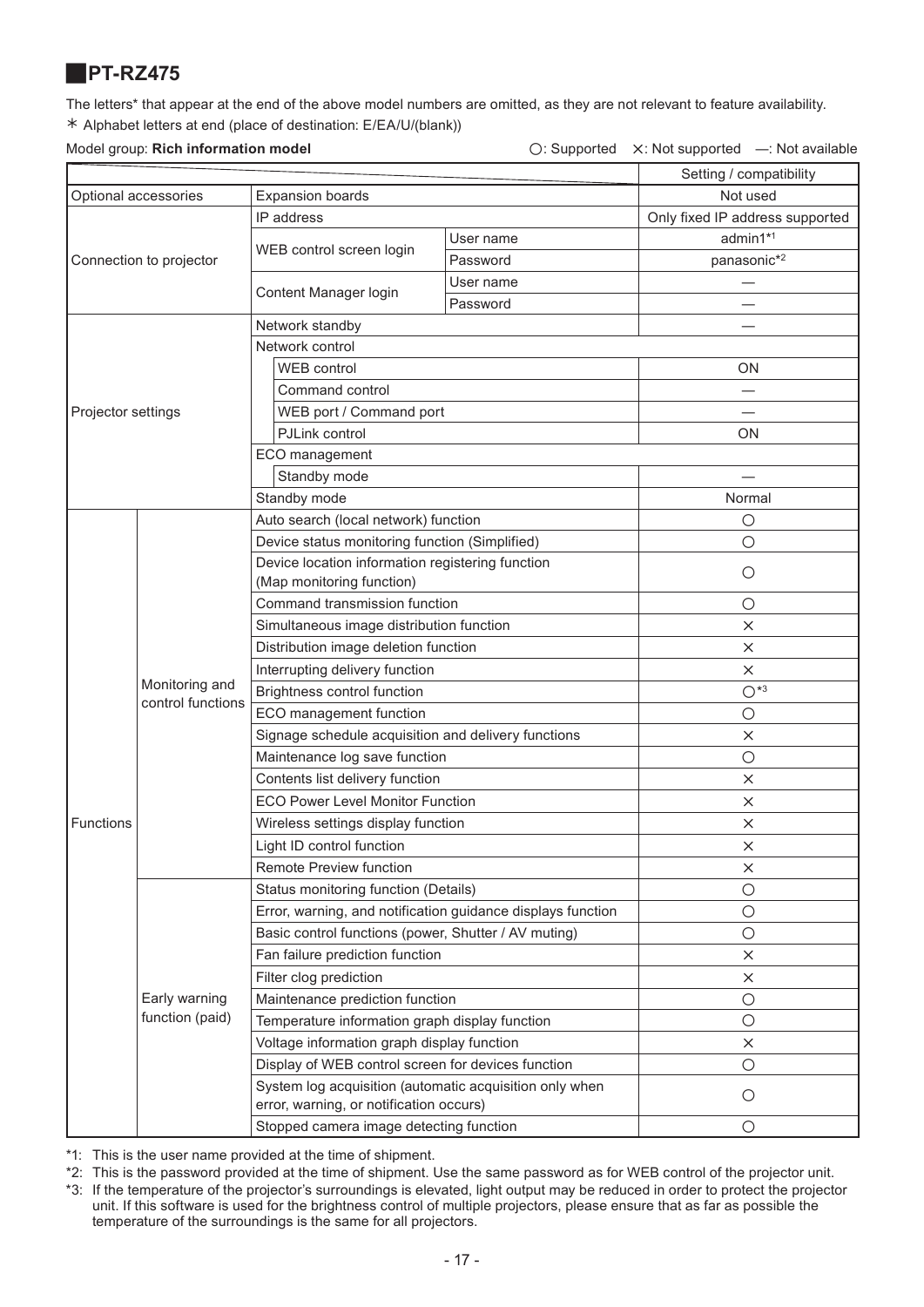### <span id="page-17-0"></span>J**PT-RZ470 / PT-RW430**

The letters\* that appear at the end of the above model numbers are omitted, as they are not relevant to feature availability. ½ Alphabet letters at end (place of destination: E/EA/U/(blank), cabinet color: K/W/(blank))

Model group: **Rich information model O: Supported X: Not supported —: Not available** 

|                      |                         | Setting / compatibility                                                                      |           |                                 |
|----------------------|-------------------------|----------------------------------------------------------------------------------------------|-----------|---------------------------------|
| Optional accessories |                         | <b>Expansion boards</b>                                                                      | Not used  |                                 |
|                      |                         | IP address                                                                                   |           | Only fixed IP address supported |
|                      |                         |                                                                                              | User name | admin1*1                        |
|                      | Connection to projector | WEB control screen login                                                                     | Password  | panasonic*2                     |
|                      |                         |                                                                                              | User name |                                 |
|                      |                         | Content Manager login                                                                        | Password  |                                 |
|                      |                         | Network standby                                                                              |           |                                 |
|                      |                         | Network control                                                                              |           |                                 |
|                      |                         | <b>WEB</b> control                                                                           |           | ON                              |
|                      |                         | Command control                                                                              |           |                                 |
| Projector settings   |                         | WEB port / Command port                                                                      |           |                                 |
|                      |                         | PJLink control                                                                               |           | <b>ON</b>                       |
|                      |                         | ECO management                                                                               |           |                                 |
|                      |                         | Standby mode                                                                                 |           |                                 |
|                      |                         | Standby mode                                                                                 |           | Normal                          |
|                      |                         | Auto search (local network) function                                                         |           | $\bigcirc$                      |
|                      |                         | Device status monitoring function (Simplified)                                               |           | $\circ$                         |
|                      |                         | Device location information registering function                                             |           |                                 |
|                      |                         | (Map monitoring function)                                                                    |           | $\circ$                         |
|                      | Monitoring and          | Command transmission function                                                                |           | $\bigcirc$                      |
|                      |                         | Simultaneous image distribution function                                                     |           | $\times$                        |
|                      |                         | Distribution image deletion function                                                         |           | $\times$                        |
|                      |                         | Interrupting delivery function                                                               |           | $\times$                        |
|                      |                         | <b>Brightness control function</b>                                                           |           | $O*3$                           |
|                      | control functions       | ECO management function                                                                      |           | $\bigcirc$                      |
|                      |                         | Signage schedule acquisition and delivery functions                                          |           | ×                               |
|                      |                         | Maintenance log save function                                                                |           | $\bigcirc$                      |
|                      |                         | Contents list delivery function                                                              |           | $\times$                        |
|                      |                         | <b>ECO Power Level Monitor Function</b>                                                      |           | $\bigcirc$                      |
| <b>Functions</b>     |                         | Wireless settings display function                                                           |           | $\times$                        |
|                      |                         | Light ID control function                                                                    |           | $\times$                        |
|                      |                         | Remote Preview function                                                                      |           | X                               |
|                      |                         | Status monitoring function (Details)                                                         |           | $\circ$                         |
|                      |                         | Error, warning, and notification guidance displays function                                  |           | $\bigcirc$                      |
|                      |                         |                                                                                              |           | $\bigcirc$                      |
|                      |                         | Basic control functions (power, Shutter / AV muting)<br>Fan failure prediction function      |           | $\times$                        |
|                      |                         |                                                                                              |           | X                               |
|                      | Early warning           | Filter clog prediction                                                                       |           | $\bigcirc$                      |
|                      | function (paid)         | Maintenance prediction function                                                              |           | $\bigcirc$                      |
|                      |                         | Temperature information graph display function<br>Voltage information graph display function |           |                                 |
|                      |                         | Display of WEB control screen for devices function                                           |           | ×<br>$\bigcirc$                 |
|                      |                         | System log acquisition (automatic acquisition only when                                      |           |                                 |
|                      |                         | error, warning, or notification occurs)                                                      |           | $\bigcirc$                      |
|                      |                         | Stopped camera image detecting function                                                      |           | $\bigcirc$                      |

\*1: This is the user name provided at the time of shipment.

\*2: This is the password provided at the time of shipment. Use the same password as for WEB control of the projector unit.

\*3: If the temperature of the projector's surroundings is elevated, light output may be reduced in order to protect the projector unit. If this software is used for the brightness control of multiple projectors, please ensure that as far as possible the temperature of the surroundings is the same for all projectors.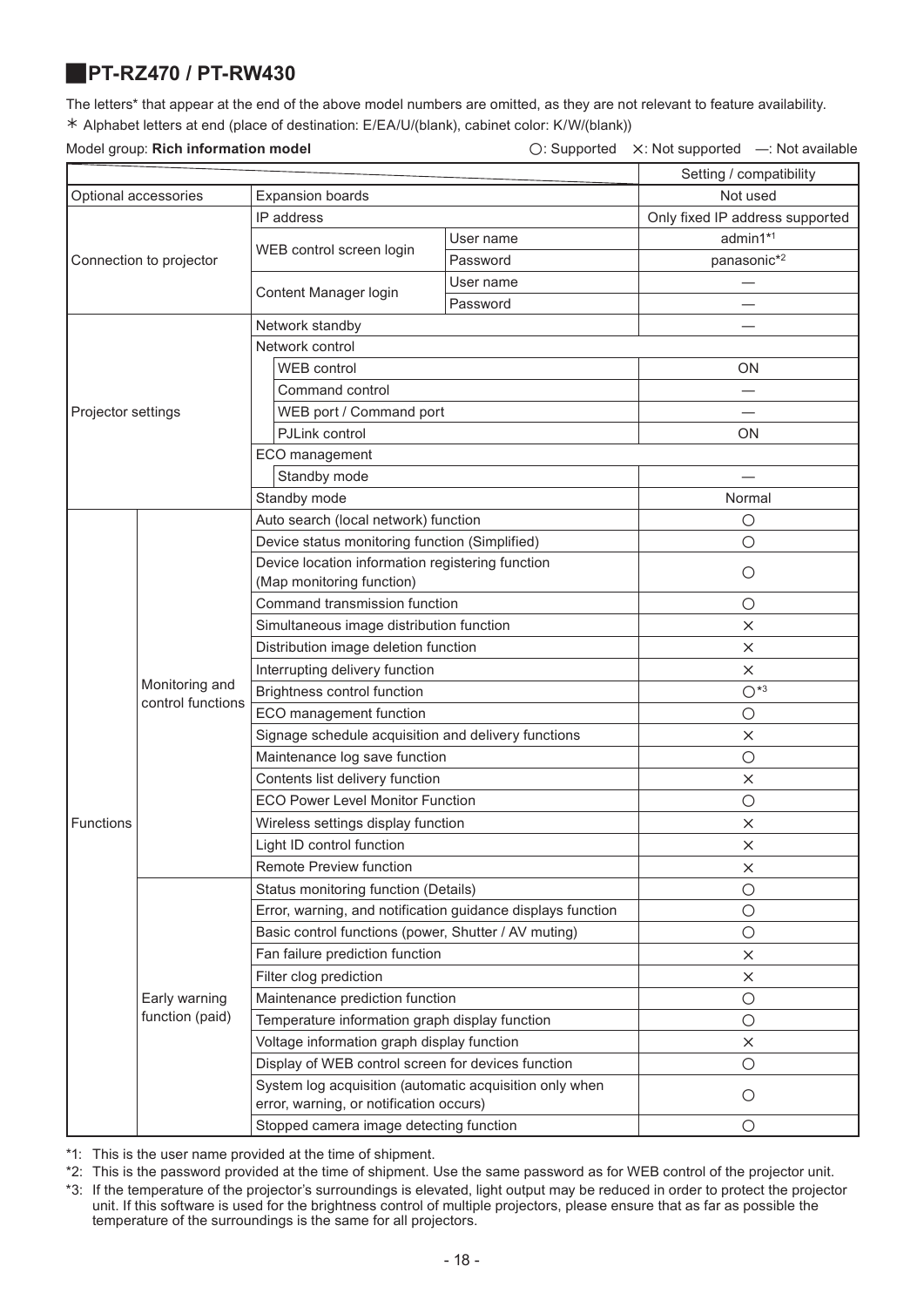### <span id="page-18-0"></span>J**PT-RZ370 / PT-RW330**

The letters\* that appear at the end of the above model numbers are omitted, as they are not relevant to feature availability. ½ Alphabet letters at end (place of destination: E/EA/U/(blank))

### Model group: **Rich information model** △ **Consumersed A: Not supported A: Not supported —: Not available**

| Setting / compatibility<br>Not used<br>Optional accessories<br><b>Expansion boards</b><br>IP address<br>Only fixed IP address supported<br>admin1*1<br>User name<br>WEB control screen login<br>panasonic*2<br>Password<br>Connection to projector<br>User name<br>Content Manager login<br>Password<br>Network standby<br>Network control<br><b>WEB</b> control<br>ΟN<br>Command control<br>WEB port / Command port<br>Projector settings<br>PJLink control<br>ON<br>ECO management<br>Standby mode<br>Standby mode<br>Normal<br>Auto search (local network) function<br>×<br>Device status monitoring function (Simplified)<br>$\circ$<br>Device location information registering function<br>$\circ$<br>(Map monitoring function)<br>Command transmission function<br>$\circ$<br>Simultaneous image distribution function<br>$\times$<br>Distribution image deletion function<br>×<br>Interrupting delivery function<br>×<br>Monitoring and<br>Brightness control function<br>$\times$<br>control functions<br>ECO management function<br>$\bigcirc$<br>Signage schedule acquisition and delivery functions<br>$\times$<br>Maintenance log save function<br>О<br>Contents list delivery function<br>X<br><b>ECO Power Level Monitor Function</b><br>$\bigcirc$ |
|-------------------------------------------------------------------------------------------------------------------------------------------------------------------------------------------------------------------------------------------------------------------------------------------------------------------------------------------------------------------------------------------------------------------------------------------------------------------------------------------------------------------------------------------------------------------------------------------------------------------------------------------------------------------------------------------------------------------------------------------------------------------------------------------------------------------------------------------------------------------------------------------------------------------------------------------------------------------------------------------------------------------------------------------------------------------------------------------------------------------------------------------------------------------------------------------------------------------------------------------------------------------|
|                                                                                                                                                                                                                                                                                                                                                                                                                                                                                                                                                                                                                                                                                                                                                                                                                                                                                                                                                                                                                                                                                                                                                                                                                                                                   |
|                                                                                                                                                                                                                                                                                                                                                                                                                                                                                                                                                                                                                                                                                                                                                                                                                                                                                                                                                                                                                                                                                                                                                                                                                                                                   |
|                                                                                                                                                                                                                                                                                                                                                                                                                                                                                                                                                                                                                                                                                                                                                                                                                                                                                                                                                                                                                                                                                                                                                                                                                                                                   |
|                                                                                                                                                                                                                                                                                                                                                                                                                                                                                                                                                                                                                                                                                                                                                                                                                                                                                                                                                                                                                                                                                                                                                                                                                                                                   |
|                                                                                                                                                                                                                                                                                                                                                                                                                                                                                                                                                                                                                                                                                                                                                                                                                                                                                                                                                                                                                                                                                                                                                                                                                                                                   |
|                                                                                                                                                                                                                                                                                                                                                                                                                                                                                                                                                                                                                                                                                                                                                                                                                                                                                                                                                                                                                                                                                                                                                                                                                                                                   |
|                                                                                                                                                                                                                                                                                                                                                                                                                                                                                                                                                                                                                                                                                                                                                                                                                                                                                                                                                                                                                                                                                                                                                                                                                                                                   |
|                                                                                                                                                                                                                                                                                                                                                                                                                                                                                                                                                                                                                                                                                                                                                                                                                                                                                                                                                                                                                                                                                                                                                                                                                                                                   |
|                                                                                                                                                                                                                                                                                                                                                                                                                                                                                                                                                                                                                                                                                                                                                                                                                                                                                                                                                                                                                                                                                                                                                                                                                                                                   |
|                                                                                                                                                                                                                                                                                                                                                                                                                                                                                                                                                                                                                                                                                                                                                                                                                                                                                                                                                                                                                                                                                                                                                                                                                                                                   |
|                                                                                                                                                                                                                                                                                                                                                                                                                                                                                                                                                                                                                                                                                                                                                                                                                                                                                                                                                                                                                                                                                                                                                                                                                                                                   |
|                                                                                                                                                                                                                                                                                                                                                                                                                                                                                                                                                                                                                                                                                                                                                                                                                                                                                                                                                                                                                                                                                                                                                                                                                                                                   |
|                                                                                                                                                                                                                                                                                                                                                                                                                                                                                                                                                                                                                                                                                                                                                                                                                                                                                                                                                                                                                                                                                                                                                                                                                                                                   |
|                                                                                                                                                                                                                                                                                                                                                                                                                                                                                                                                                                                                                                                                                                                                                                                                                                                                                                                                                                                                                                                                                                                                                                                                                                                                   |
|                                                                                                                                                                                                                                                                                                                                                                                                                                                                                                                                                                                                                                                                                                                                                                                                                                                                                                                                                                                                                                                                                                                                                                                                                                                                   |
|                                                                                                                                                                                                                                                                                                                                                                                                                                                                                                                                                                                                                                                                                                                                                                                                                                                                                                                                                                                                                                                                                                                                                                                                                                                                   |
|                                                                                                                                                                                                                                                                                                                                                                                                                                                                                                                                                                                                                                                                                                                                                                                                                                                                                                                                                                                                                                                                                                                                                                                                                                                                   |
|                                                                                                                                                                                                                                                                                                                                                                                                                                                                                                                                                                                                                                                                                                                                                                                                                                                                                                                                                                                                                                                                                                                                                                                                                                                                   |
|                                                                                                                                                                                                                                                                                                                                                                                                                                                                                                                                                                                                                                                                                                                                                                                                                                                                                                                                                                                                                                                                                                                                                                                                                                                                   |
|                                                                                                                                                                                                                                                                                                                                                                                                                                                                                                                                                                                                                                                                                                                                                                                                                                                                                                                                                                                                                                                                                                                                                                                                                                                                   |
|                                                                                                                                                                                                                                                                                                                                                                                                                                                                                                                                                                                                                                                                                                                                                                                                                                                                                                                                                                                                                                                                                                                                                                                                                                                                   |
|                                                                                                                                                                                                                                                                                                                                                                                                                                                                                                                                                                                                                                                                                                                                                                                                                                                                                                                                                                                                                                                                                                                                                                                                                                                                   |
|                                                                                                                                                                                                                                                                                                                                                                                                                                                                                                                                                                                                                                                                                                                                                                                                                                                                                                                                                                                                                                                                                                                                                                                                                                                                   |
|                                                                                                                                                                                                                                                                                                                                                                                                                                                                                                                                                                                                                                                                                                                                                                                                                                                                                                                                                                                                                                                                                                                                                                                                                                                                   |
|                                                                                                                                                                                                                                                                                                                                                                                                                                                                                                                                                                                                                                                                                                                                                                                                                                                                                                                                                                                                                                                                                                                                                                                                                                                                   |
|                                                                                                                                                                                                                                                                                                                                                                                                                                                                                                                                                                                                                                                                                                                                                                                                                                                                                                                                                                                                                                                                                                                                                                                                                                                                   |
|                                                                                                                                                                                                                                                                                                                                                                                                                                                                                                                                                                                                                                                                                                                                                                                                                                                                                                                                                                                                                                                                                                                                                                                                                                                                   |
|                                                                                                                                                                                                                                                                                                                                                                                                                                                                                                                                                                                                                                                                                                                                                                                                                                                                                                                                                                                                                                                                                                                                                                                                                                                                   |
|                                                                                                                                                                                                                                                                                                                                                                                                                                                                                                                                                                                                                                                                                                                                                                                                                                                                                                                                                                                                                                                                                                                                                                                                                                                                   |
|                                                                                                                                                                                                                                                                                                                                                                                                                                                                                                                                                                                                                                                                                                                                                                                                                                                                                                                                                                                                                                                                                                                                                                                                                                                                   |
| Functions<br>Wireless settings display function<br>×                                                                                                                                                                                                                                                                                                                                                                                                                                                                                                                                                                                                                                                                                                                                                                                                                                                                                                                                                                                                                                                                                                                                                                                                              |
| Light ID control function<br>$\times$                                                                                                                                                                                                                                                                                                                                                                                                                                                                                                                                                                                                                                                                                                                                                                                                                                                                                                                                                                                                                                                                                                                                                                                                                             |
| Remote Preview function<br>X                                                                                                                                                                                                                                                                                                                                                                                                                                                                                                                                                                                                                                                                                                                                                                                                                                                                                                                                                                                                                                                                                                                                                                                                                                      |
| $\bigcirc$<br>Status monitoring function (Details)                                                                                                                                                                                                                                                                                                                                                                                                                                                                                                                                                                                                                                                                                                                                                                                                                                                                                                                                                                                                                                                                                                                                                                                                                |
| Error, warning, and notification guidance displays function<br>$\bigcirc$                                                                                                                                                                                                                                                                                                                                                                                                                                                                                                                                                                                                                                                                                                                                                                                                                                                                                                                                                                                                                                                                                                                                                                                         |
| Basic control functions (power, Shutter / AV muting)<br>$\bigcirc$                                                                                                                                                                                                                                                                                                                                                                                                                                                                                                                                                                                                                                                                                                                                                                                                                                                                                                                                                                                                                                                                                                                                                                                                |
| Fan failure prediction function<br>×                                                                                                                                                                                                                                                                                                                                                                                                                                                                                                                                                                                                                                                                                                                                                                                                                                                                                                                                                                                                                                                                                                                                                                                                                              |
| Filter clog prediction<br>×                                                                                                                                                                                                                                                                                                                                                                                                                                                                                                                                                                                                                                                                                                                                                                                                                                                                                                                                                                                                                                                                                                                                                                                                                                       |
| Maintenance prediction function<br>Early warning<br>$\bigcirc$                                                                                                                                                                                                                                                                                                                                                                                                                                                                                                                                                                                                                                                                                                                                                                                                                                                                                                                                                                                                                                                                                                                                                                                                    |
| function (paid)<br>Temperature information graph display function<br>$\circ$                                                                                                                                                                                                                                                                                                                                                                                                                                                                                                                                                                                                                                                                                                                                                                                                                                                                                                                                                                                                                                                                                                                                                                                      |
| Voltage information graph display function<br>$\times$                                                                                                                                                                                                                                                                                                                                                                                                                                                                                                                                                                                                                                                                                                                                                                                                                                                                                                                                                                                                                                                                                                                                                                                                            |
| Display of WEB control screen for devices function<br>$\bigcirc$                                                                                                                                                                                                                                                                                                                                                                                                                                                                                                                                                                                                                                                                                                                                                                                                                                                                                                                                                                                                                                                                                                                                                                                                  |
| System log acquisition (automatic acquisition only when<br>$\circ$<br>error, warning, or notification occurs)                                                                                                                                                                                                                                                                                                                                                                                                                                                                                                                                                                                                                                                                                                                                                                                                                                                                                                                                                                                                                                                                                                                                                     |
| Stopped camera image detecting function<br>$\bigcirc$                                                                                                                                                                                                                                                                                                                                                                                                                                                                                                                                                                                                                                                                                                                                                                                                                                                                                                                                                                                                                                                                                                                                                                                                             |

\*1: This is the user name provided at the time of shipment.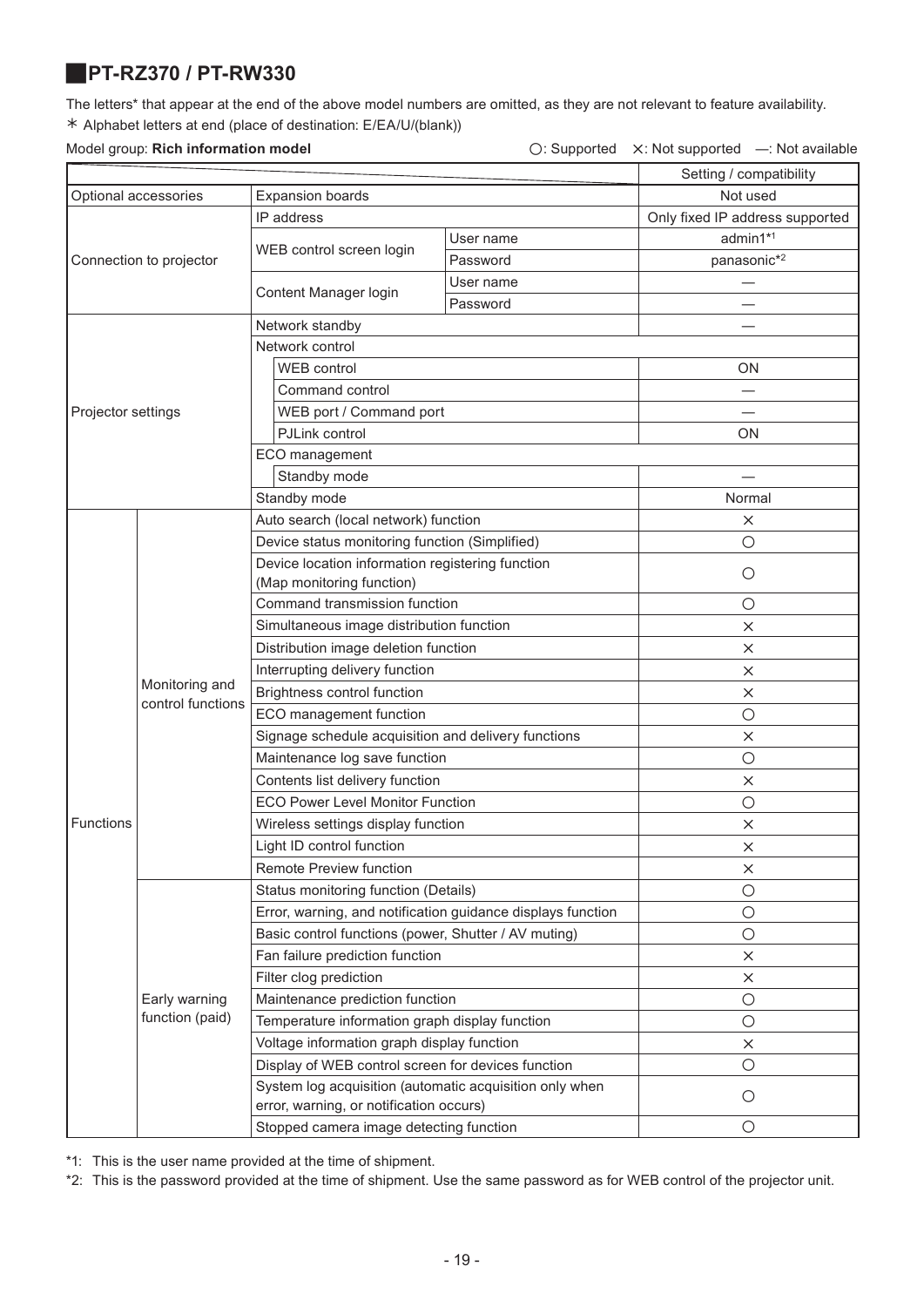# <span id="page-19-0"></span>J**PT-DZ12000 / PT-D12000 / PT-DW100**

The letters\* that appear at the end of the above model numbers are omitted, as they are not relevant to feature availability. ½ Alphabet letters at end (place of destination: E/U/(blank))

### Model group: **Rich information model** ○: Supported <sup>Î</sup>: Not supported ―: Not available

| Setting / compatibility<br>Not required<br><b>Expansion boards</b><br>Optional accessories<br>(LAN terminal installed)*1<br>IP address<br>Only fixed IP address supported<br>admin1*2<br>User name<br>WEB control screen login<br>panasonic*3<br>Connection to projector<br>Password |  |
|--------------------------------------------------------------------------------------------------------------------------------------------------------------------------------------------------------------------------------------------------------------------------------------|--|
|                                                                                                                                                                                                                                                                                      |  |
|                                                                                                                                                                                                                                                                                      |  |
|                                                                                                                                                                                                                                                                                      |  |
|                                                                                                                                                                                                                                                                                      |  |
|                                                                                                                                                                                                                                                                                      |  |
|                                                                                                                                                                                                                                                                                      |  |
| User name<br>Content Manager login                                                                                                                                                                                                                                                   |  |
| Password                                                                                                                                                                                                                                                                             |  |
| Network standby<br>ON                                                                                                                                                                                                                                                                |  |
| Network control                                                                                                                                                                                                                                                                      |  |
| WEB control<br>ON                                                                                                                                                                                                                                                                    |  |
| Command control                                                                                                                                                                                                                                                                      |  |
| Projector settings<br>WEB port / Command port<br>1024                                                                                                                                                                                                                                |  |
| PJLink control<br>ON                                                                                                                                                                                                                                                                 |  |
| ECO management                                                                                                                                                                                                                                                                       |  |
| Standby mode                                                                                                                                                                                                                                                                         |  |
| Standby mode                                                                                                                                                                                                                                                                         |  |
| Auto search (local network) function<br>×                                                                                                                                                                                                                                            |  |
| Device status monitoring function (Simplified)<br>О                                                                                                                                                                                                                                  |  |
| Device location information registering function<br>$\circ$                                                                                                                                                                                                                          |  |
| (Map monitoring function)                                                                                                                                                                                                                                                            |  |
| Command transmission function<br>$\bigcirc$                                                                                                                                                                                                                                          |  |
| Simultaneous image distribution function<br>×                                                                                                                                                                                                                                        |  |
| Distribution image deletion function<br>X                                                                                                                                                                                                                                            |  |
| Interrupting delivery function<br>×<br>Monitoring and                                                                                                                                                                                                                                |  |
| Brightness control function<br>$\times$<br>control functions                                                                                                                                                                                                                         |  |
| ECO management function<br>×                                                                                                                                                                                                                                                         |  |
| Signage schedule acquisition and delivery functions<br>×                                                                                                                                                                                                                             |  |
| Maintenance log save function<br>$\circ$                                                                                                                                                                                                                                             |  |
| Contents list delivery function<br>X                                                                                                                                                                                                                                                 |  |
| <b>ECO Power Level Monitor Function</b><br>×                                                                                                                                                                                                                                         |  |
| Functions<br>Wireless settings display function<br>×                                                                                                                                                                                                                                 |  |
| Light ID control function<br>×                                                                                                                                                                                                                                                       |  |
| Remote Preview function<br>×                                                                                                                                                                                                                                                         |  |
| Status monitoring function (Details)<br>$\bigcirc$                                                                                                                                                                                                                                   |  |
| Error, warning, and notification guidance displays function<br>$\bigcirc$                                                                                                                                                                                                            |  |
| Basic control functions (power, Shutter / AV muting)<br>$\bigcirc$                                                                                                                                                                                                                   |  |
| Fan failure prediction function<br>×                                                                                                                                                                                                                                                 |  |
| Filter clog prediction<br>$\times$                                                                                                                                                                                                                                                   |  |
| Early warning<br>Maintenance prediction function<br>$\bigcirc$                                                                                                                                                                                                                       |  |
| function (paid)<br>Temperature information graph display function<br>$\bigcirc$                                                                                                                                                                                                      |  |
| Voltage information graph display function<br>×                                                                                                                                                                                                                                      |  |
| Display of WEB control screen for devices function<br>$\circ$                                                                                                                                                                                                                        |  |
| System log acquisition (automatic acquisition only when<br>$\bigcirc$<br>error, warning, or notification occurs)                                                                                                                                                                     |  |
| Stopped camera image detecting function<br>О                                                                                                                                                                                                                                         |  |

\*1: Of the commercially available expansion boards, the ET-MD77NT network board is not supported.

With expansion boards other than the ET-MD77NT, the network function on the expansion board side cannot be used (DVI, SDI, and other inputs are enabled).

The ET-MD100SD4 digital signal input board (for dual link HD-SDI) is supported.

\*2: This is the user name provided at the time of shipment.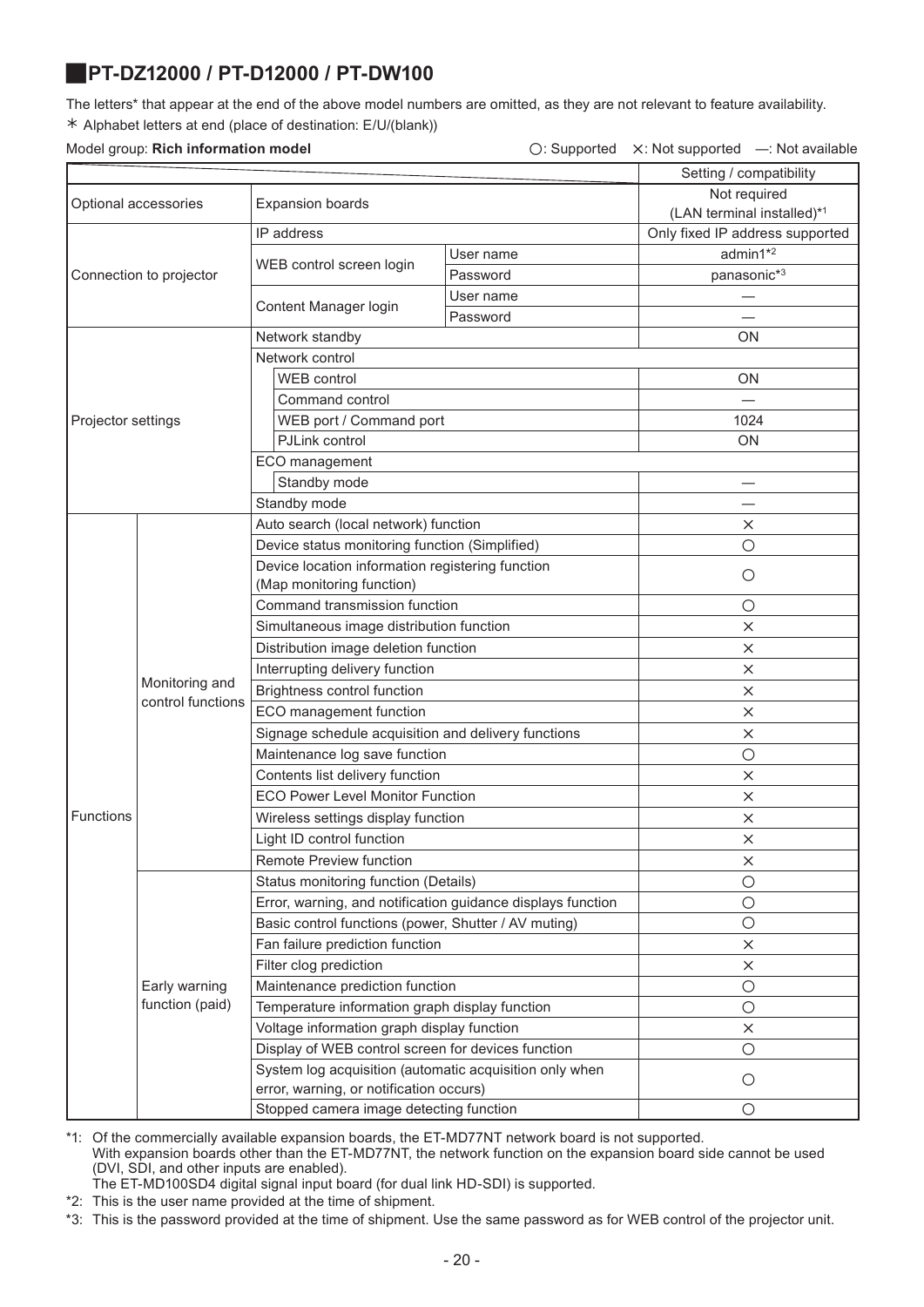### <span id="page-20-1"></span><span id="page-20-0"></span>J**PT-DZ8700 / PT-DS8500 / PT-DW8300 / PT-DZ110XE / PT-DS100XE / PT-DW90XE / PT-DW105XEA**

The letters\* that appear at the end of the above model numbers are omitted, as they are not relevant to feature availability. ½ Alphabet letters at end (place of destination: E/U/(blank))

Model group: **Rich information model C: Supported X: Not supported —: Not available** 

|                      |                                     |                                                                                                    | Setting / compatibility         |             |
|----------------------|-------------------------------------|----------------------------------------------------------------------------------------------------|---------------------------------|-------------|
| Optional accessories |                                     | <b>Expansion boards</b>                                                                            | Not used                        |             |
|                      |                                     | IP address                                                                                         | Only fixed IP address supported |             |
|                      |                                     |                                                                                                    | User name                       | admin1*1    |
|                      | Connection to projector             | WEB control screen login                                                                           | Password                        | panasonic*2 |
|                      |                                     |                                                                                                    | User name                       |             |
|                      |                                     | Content Manager login                                                                              | Password                        |             |
|                      |                                     | Network standby                                                                                    |                                 |             |
|                      |                                     | Network control                                                                                    |                                 |             |
|                      |                                     | <b>WEB</b> control                                                                                 |                                 | <b>ON</b>   |
|                      |                                     | Command control                                                                                    |                                 |             |
| Projector settings   |                                     | WEB port / Command port                                                                            |                                 |             |
|                      |                                     | PJLink control                                                                                     |                                 | ΟN          |
|                      |                                     | ECO management                                                                                     |                                 |             |
|                      |                                     | Standby mode                                                                                       |                                 |             |
|                      |                                     | Standby mode                                                                                       |                                 | Normal      |
|                      |                                     | Auto search (local network) function                                                               |                                 | $\circ$     |
|                      |                                     | Device status monitoring function (Simplified)                                                     |                                 | $\circ$     |
|                      |                                     | Device location information registering function                                                   |                                 |             |
|                      | Monitoring and<br>control functions | (Map monitoring function)                                                                          |                                 | $\circ$     |
|                      |                                     | Command transmission function                                                                      |                                 | $\circ$     |
|                      |                                     | Simultaneous image distribution function                                                           |                                 | $\times$    |
|                      |                                     | Distribution image deletion function                                                               |                                 | $\times$    |
|                      |                                     | Interrupting delivery function                                                                     |                                 | $\times$    |
|                      |                                     | Brightness control function                                                                        |                                 | $\circ$     |
|                      |                                     | ECO management function                                                                            |                                 | $\times$    |
|                      |                                     | Signage schedule acquisition and delivery functions                                                |                                 | ×           |
|                      |                                     | Maintenance log save function                                                                      |                                 | $\circ$     |
|                      |                                     | Contents list delivery function                                                                    |                                 | $\times$    |
|                      |                                     | <b>ECO Power Level Monitor Function</b>                                                            |                                 | $\times$    |
| Functions            |                                     | Wireless settings display function                                                                 |                                 | ×           |
|                      |                                     | Light ID control function                                                                          |                                 | $\times$    |
|                      |                                     | Remote Preview function                                                                            |                                 | ×           |
|                      |                                     | Status monitoring function (Details)                                                               |                                 | $\circ$     |
|                      |                                     | Error, warning, and notification guidance displays function                                        |                                 | $\bigcirc$  |
|                      |                                     | Basic control functions (power, Shutter / AV muting)                                               |                                 | $\bigcirc$  |
|                      |                                     | Fan failure prediction function                                                                    |                                 | $\bigcirc$  |
|                      |                                     | Filter clog prediction                                                                             |                                 | ×           |
|                      | Early warning                       | Maintenance prediction function                                                                    |                                 | $\bigcirc$  |
|                      | function (paid)                     | Temperature information graph display function                                                     |                                 | $\circ$     |
|                      |                                     | Voltage information graph display function                                                         |                                 | ×           |
|                      |                                     | Display of WEB control screen for devices function                                                 |                                 | $\bigcirc$  |
|                      |                                     | System log acquisition (automatic acquisition only when<br>error, warning, or notification occurs) |                                 | $\bigcirc$  |
|                      |                                     | Stopped camera image detecting function                                                            |                                 | $\bigcirc$  |
|                      |                                     |                                                                                                    |                                 |             |

\*1: This is the user name provided at the time of shipment.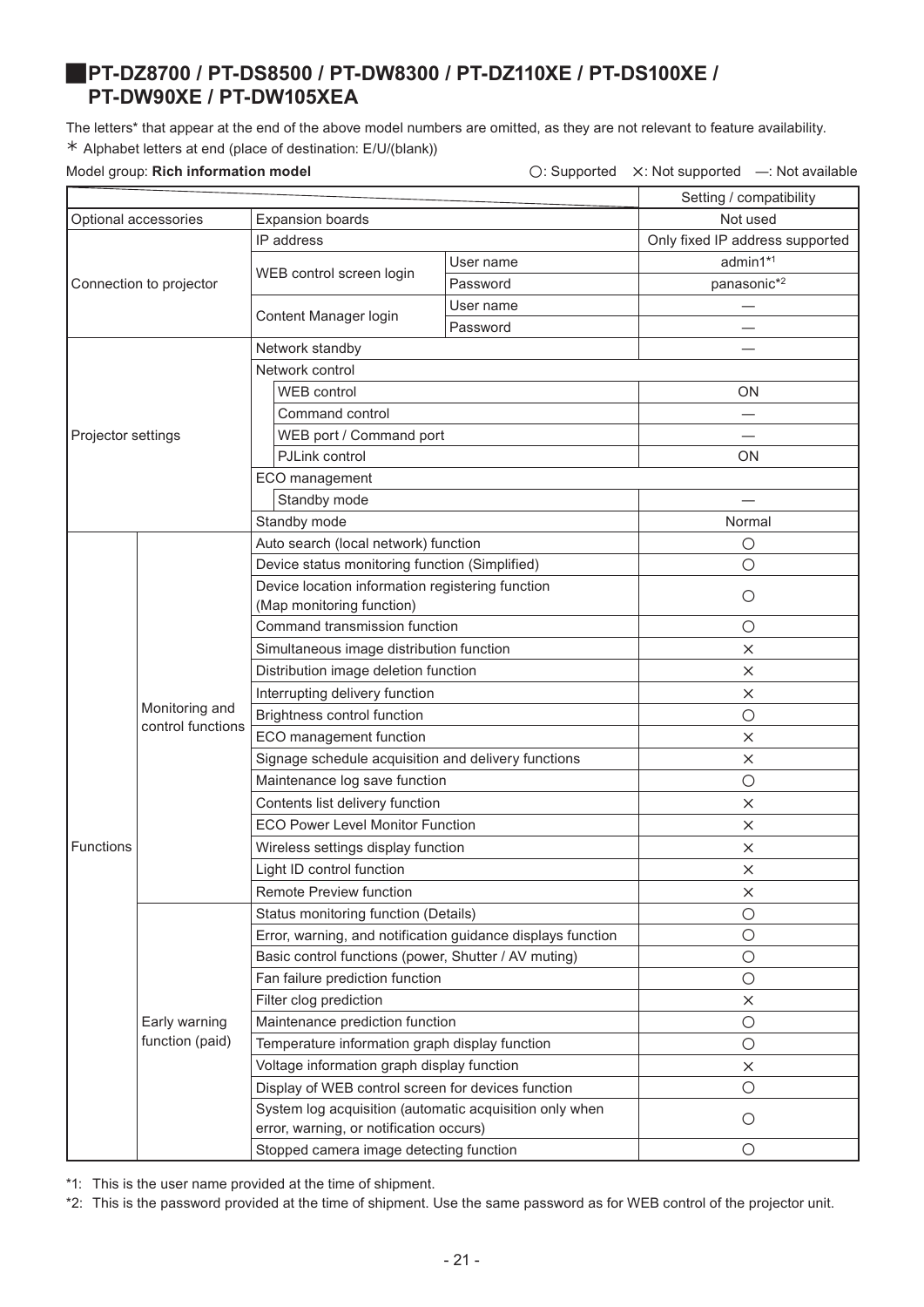### <span id="page-21-1"></span>J**PT-DZ770 / PT-DW740 / PT-DX810**

# <span id="page-21-0"></span>J**PT-DZ680 / PT-DW640 / PT-DX610**

The letters\* that appear at the end of the above model numbers are omitted, as they are not relevant to feature availability. ½ Alphabet letters at end (place of destination: E/U/(blank), cabinet color: K/S/(blank), lens: (blank)/L)

Model group: **Rich information model Conservation Conservation**  $\bigcirc$ : Supported X: Not supported —: Not available

|                      |                                     |                                                                                                    | Setting / compatibility |                                 |
|----------------------|-------------------------------------|----------------------------------------------------------------------------------------------------|-------------------------|---------------------------------|
| Optional accessories |                                     | <b>Expansion boards</b>                                                                            | Not used                |                                 |
|                      |                                     | IP address                                                                                         |                         | Only fixed IP address supported |
|                      |                                     |                                                                                                    | User name               | admin1*1                        |
|                      | Connection to projector             | WEB control screen login                                                                           | Password                | panasonic*2                     |
|                      |                                     |                                                                                                    | User name               |                                 |
|                      |                                     | Content Manager login                                                                              | Password                |                                 |
|                      |                                     | Network standby                                                                                    |                         |                                 |
|                      |                                     | Network control                                                                                    |                         |                                 |
|                      |                                     | <b>WEB</b> control                                                                                 |                         | ON                              |
|                      |                                     | Command control                                                                                    |                         |                                 |
| Projector settings   |                                     | WEB port / Command port                                                                            |                         |                                 |
|                      |                                     | PJLink control                                                                                     |                         | <b>ON</b>                       |
|                      |                                     | ECO management                                                                                     |                         |                                 |
|                      |                                     | Standby mode                                                                                       |                         |                                 |
|                      |                                     | Standby mode                                                                                       |                         | Normal                          |
|                      |                                     | Auto search (local network) function                                                               |                         | $\times$                        |
|                      |                                     | Device status monitoring function (Simplified)                                                     |                         | $\circ$                         |
|                      |                                     | Device location information registering function                                                   | $\circ$                 |                                 |
|                      | Monitoring and<br>control functions | (Map monitoring function)                                                                          |                         |                                 |
|                      |                                     | Command transmission function                                                                      |                         | $\circ$                         |
|                      |                                     | Simultaneous image distribution function                                                           |                         | $\times$                        |
|                      |                                     | Distribution image deletion function                                                               |                         | $\times$                        |
|                      |                                     | Interrupting delivery function                                                                     |                         | $\times$                        |
|                      |                                     | Brightness control function                                                                        |                         | $\times$                        |
|                      |                                     | ECO management function                                                                            |                         | ×                               |
|                      |                                     | Signage schedule acquisition and delivery functions                                                |                         | $\times$                        |
|                      |                                     | Maintenance log save function                                                                      |                         | $\circ$                         |
|                      |                                     | Contents list delivery function                                                                    |                         | $\times$                        |
|                      |                                     | <b>ECO Power Level Monitor Function</b>                                                            |                         | $\times$                        |
| Functions            |                                     | Wireless settings display function                                                                 |                         | $\times$                        |
|                      |                                     | Light ID control function                                                                          |                         | X                               |
|                      |                                     | <b>Remote Preview function</b>                                                                     |                         | $\times$                        |
|                      |                                     | Status monitoring function (Details)                                                               |                         | $\circ$                         |
|                      |                                     | Error, warning, and notification guidance displays function                                        |                         | $\bigcirc$                      |
|                      |                                     | Basic control functions (power, Shutter / AV muting)                                               |                         | $\bigcirc$                      |
|                      |                                     | Fan failure prediction function                                                                    |                         | $\bigcirc$                      |
|                      |                                     | Filter clog prediction                                                                             |                         | $\times$                        |
|                      | Early warning                       | Maintenance prediction function                                                                    |                         | $\bigcirc$                      |
|                      | function (paid)                     | Temperature information graph display function                                                     |                         | $\bigcirc$                      |
|                      |                                     | Voltage information graph display function                                                         |                         | $\times$                        |
|                      |                                     | Display of WEB control screen for devices function                                                 |                         | $\bigcirc$                      |
|                      |                                     | System log acquisition (automatic acquisition only when<br>error, warning, or notification occurs) |                         | $\circ$                         |
|                      |                                     | Stopped camera image detecting function                                                            |                         | $\circ$                         |

\*1: This is the user name provided at the time of shipment.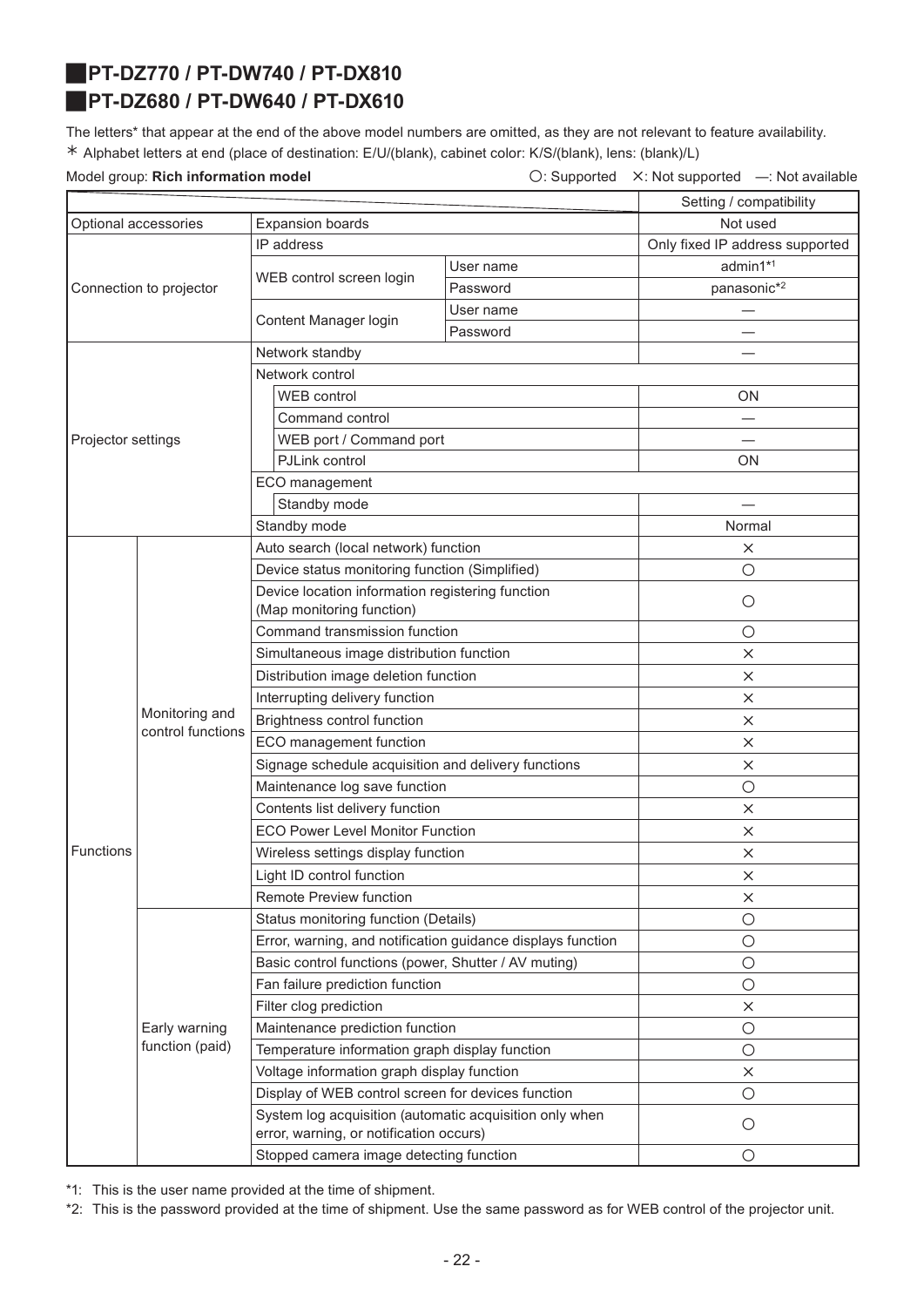# <span id="page-22-1"></span><span id="page-22-0"></span>J**PT-DZ6710 / PT-DZ6700 / PT-DW6300 / PT-D6000 / PT-D5000** J**PT-DW730 / PT-DX800**

The letters\* that appear at the end of the above model numbers are omitted, as they are not relevant to feature availability. ½ Alphabet letters at end (place of destination: E/U/(blank), cabinet color: K/S/(blank), lens: (blank)/L)

Model group: **Rich information model Conservation Conservation**  $\bigcirc$ : Supported X: Not supported —: Not available

|                      |                                     |                                                                                                    | Setting / compatibility |                                 |
|----------------------|-------------------------------------|----------------------------------------------------------------------------------------------------|-------------------------|---------------------------------|
| Optional accessories |                                     | <b>Expansion boards</b>                                                                            | Not used                |                                 |
|                      |                                     | IP address                                                                                         |                         | Only fixed IP address supported |
|                      |                                     |                                                                                                    | User name               | admin1*1                        |
|                      | Connection to projector             | WEB control screen login                                                                           | Password                | panasonic* <sup>2</sup>         |
|                      |                                     |                                                                                                    | User name               |                                 |
|                      |                                     | Content Manager login                                                                              | Password                |                                 |
|                      |                                     | Network standby                                                                                    |                         |                                 |
|                      |                                     | Network control                                                                                    |                         |                                 |
|                      |                                     | <b>WEB</b> control                                                                                 |                         | <b>ON</b>                       |
|                      |                                     | Command control                                                                                    |                         |                                 |
| Projector settings   |                                     | WEB port / Command port                                                                            |                         |                                 |
|                      |                                     | PJLink control                                                                                     |                         | ΟN                              |
|                      |                                     | ECO management                                                                                     |                         |                                 |
|                      |                                     | Standby mode                                                                                       |                         |                                 |
|                      |                                     | Standby mode                                                                                       |                         | Normal                          |
|                      |                                     | Auto search (local network) function                                                               |                         | $\times$                        |
|                      |                                     | Device status monitoring function (Simplified)                                                     |                         | $\circ$                         |
|                      |                                     | Device location information registering function                                                   |                         | $\circ$                         |
|                      |                                     | (Map monitoring function)                                                                          |                         |                                 |
|                      | Monitoring and<br>control functions | Command transmission function                                                                      |                         | $\circ$                         |
|                      |                                     | Simultaneous image distribution function                                                           |                         | $\times$                        |
|                      |                                     | Distribution image deletion function                                                               |                         | $\times$                        |
|                      |                                     | Interrupting delivery function                                                                     |                         | $\times$                        |
|                      |                                     | Brightness control function                                                                        |                         | $\times$                        |
|                      |                                     | ECO management function                                                                            |                         | $\times$                        |
|                      |                                     | Signage schedule acquisition and delivery functions                                                |                         | $\times$                        |
|                      |                                     | Maintenance log save function                                                                      |                         | $\bigcirc$                      |
|                      |                                     | Contents list delivery function                                                                    |                         | $\times$                        |
|                      |                                     | <b>ECO Power Level Monitor Function</b>                                                            |                         | $\times$                        |
| <b>Functions</b>     |                                     | Wireless settings display function                                                                 |                         | ×                               |
|                      |                                     | Light ID control function                                                                          |                         | X                               |
|                      |                                     | Remote Preview function                                                                            |                         | $\times$                        |
|                      |                                     | Status monitoring function (Details)                                                               |                         | $\circ$                         |
|                      |                                     | Error, warning, and notification guidance displays function                                        |                         | $\circ$                         |
|                      |                                     | Basic control functions (power, Shutter / AV muting)                                               |                         | $\bigcirc$                      |
|                      |                                     | Fan failure prediction function                                                                    |                         | $\bigcirc$                      |
|                      |                                     | Filter clog prediction                                                                             |                         | $\times$                        |
|                      | Early warning                       | Maintenance prediction function                                                                    |                         | $\circ$                         |
|                      | function (paid)                     | Temperature information graph display function                                                     |                         | $\bigcirc$                      |
|                      |                                     | Voltage information graph display function                                                         |                         | $\times$                        |
|                      |                                     | Display of WEB control screen for devices function                                                 |                         | $\circ$                         |
|                      |                                     | System log acquisition (automatic acquisition only when<br>error, warning, or notification occurs) |                         | $\circ$                         |
|                      |                                     | Stopped camera image detecting function                                                            |                         | $\bigcirc$                      |

\*1: This is the user name provided at the time of shipment.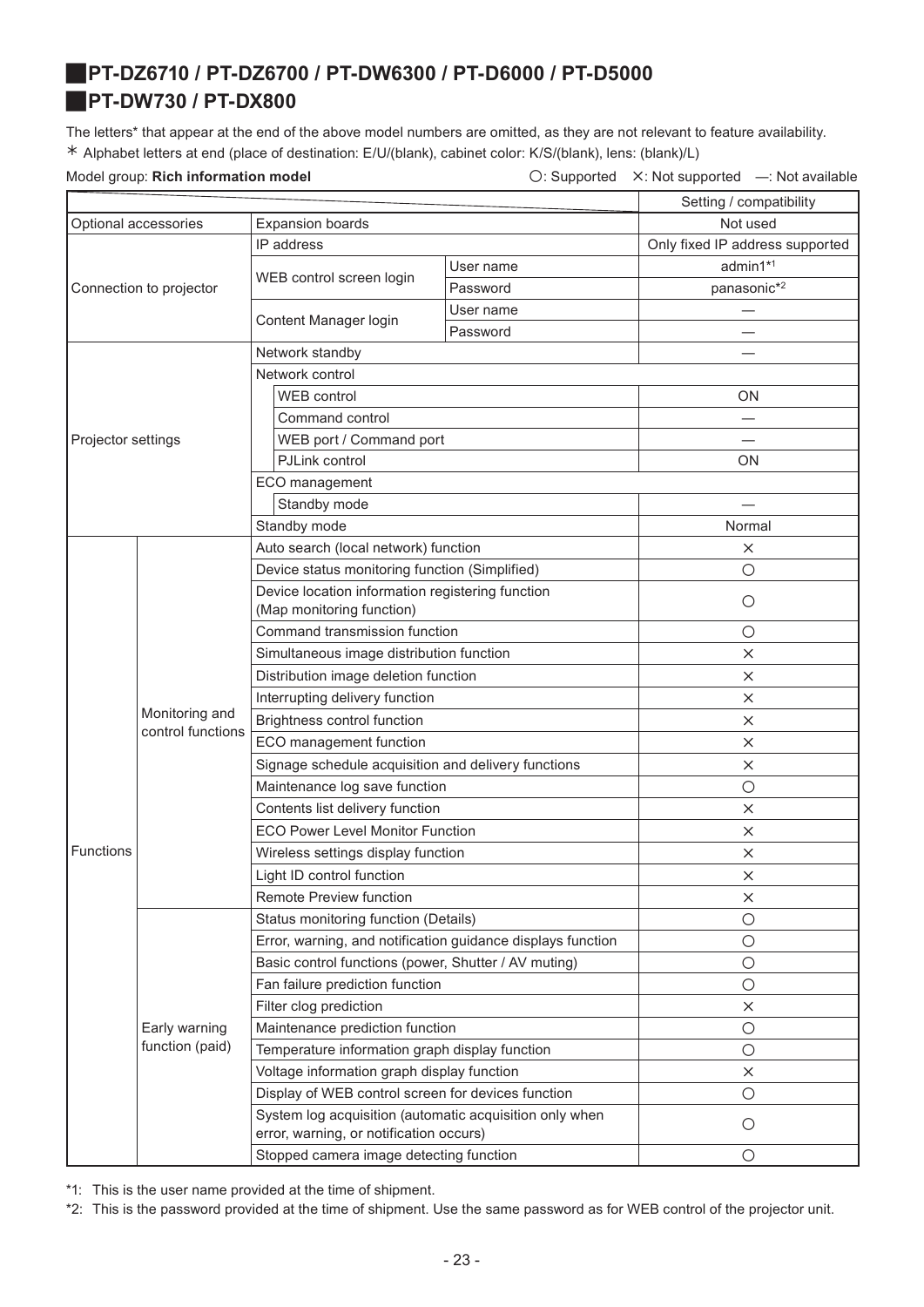## <span id="page-23-0"></span>J**PT-DZ570 / PT-DW530 / PT-DX500**

The letters\* that appear at the end of the above model numbers are omitted, as they are not relevant to feature availability. ½ Alphabet letters at end (place of destination: E/U/(blank))

### Model group: Rich information model

Optional accessories | Expansion

|           | $\bigcirc$ : Supported $\times$ : Not supported $-$ : Not available |
|-----------|---------------------------------------------------------------------|
|           | Setting / compatibility                                             |
| boards    | Not used                                                            |
|           | Only fixed IP address supported                                     |
| User name | admin1 <sup>*1</sup>                                                |

|                         |                                     | IP address                                                  | Only fixed IP address supported                      |             |
|-------------------------|-------------------------------------|-------------------------------------------------------------|------------------------------------------------------|-------------|
| Connection to projector |                                     |                                                             | User name                                            | admin1*1    |
|                         |                                     | WEB control screen login                                    | Password                                             | panasonic*2 |
|                         |                                     | Content Manager login                                       | User name                                            |             |
|                         |                                     |                                                             | Password                                             |             |
|                         |                                     | Network standby                                             |                                                      |             |
|                         |                                     | Network control                                             |                                                      |             |
|                         |                                     | WEB control                                                 | ON                                                   |             |
|                         |                                     | Command control                                             |                                                      |             |
| Projector settings      |                                     | WEB port / Command port                                     |                                                      |             |
|                         |                                     | PJLink control                                              |                                                      | <b>ON</b>   |
|                         |                                     | ECO management                                              |                                                      |             |
|                         |                                     | Standby mode                                                |                                                      |             |
|                         |                                     | Standby mode                                                |                                                      | Normal      |
|                         |                                     | Auto search (local network) function                        |                                                      | $\circ$     |
|                         |                                     | Device status monitoring function (Simplified)              |                                                      | $\circ$     |
|                         |                                     | Device location information registering function            |                                                      |             |
|                         |                                     | (Map monitoring function)                                   | O                                                    |             |
|                         | Monitoring and<br>control functions | Command transmission function                               | $\circ$                                              |             |
|                         |                                     | Simultaneous image distribution function                    | $\circ$                                              |             |
|                         |                                     | Distribution image deletion function                        | $\bigcirc$                                           |             |
|                         |                                     | Interrupting delivery function                              |                                                      | X           |
|                         |                                     | Brightness control function                                 | $\times$                                             |             |
|                         |                                     | ECO management function                                     | X                                                    |             |
|                         |                                     | Signage schedule acquisition and delivery functions         | $\times$                                             |             |
|                         |                                     | Maintenance log save function                               | $\circ$                                              |             |
|                         |                                     | Contents list delivery function                             | $\times$                                             |             |
|                         |                                     | <b>ECO Power Level Monitor Function</b>                     | $\times$                                             |             |
| Functions               |                                     | Wireless settings display function                          | $\times$                                             |             |
|                         |                                     | Light ID control function                                   |                                                      | X           |
|                         |                                     | Remote Preview function                                     |                                                      | X           |
|                         |                                     | Status monitoring function (Details)                        |                                                      | $\circ$     |
|                         |                                     | Error, warning, and notification guidance displays function |                                                      | O           |
|                         |                                     |                                                             | Basic control functions (power, Shutter / AV muting) |             |
|                         |                                     | Fan failure prediction function                             | $\times$                                             |             |
|                         |                                     | Filter clog prediction                                      |                                                      | $\times$    |
|                         | Early warning                       | Maintenance prediction function                             | $\bigcirc$                                           |             |
|                         | function (paid)                     | Temperature information graph display function              | $\circ$                                              |             |
|                         |                                     | Voltage information graph display function                  |                                                      | $\times$    |
|                         |                                     | Display of WEB control screen for devices function          |                                                      | $\circ$     |
|                         |                                     | System log acquisition (automatic acquisition only when     |                                                      |             |
|                         |                                     | error, warning, or notification occurs)                     |                                                      | $\circ$     |
|                         |                                     | Stopped camera image detecting function                     |                                                      | $\circ$     |

\*1: This is the user name provided at the time of shipment.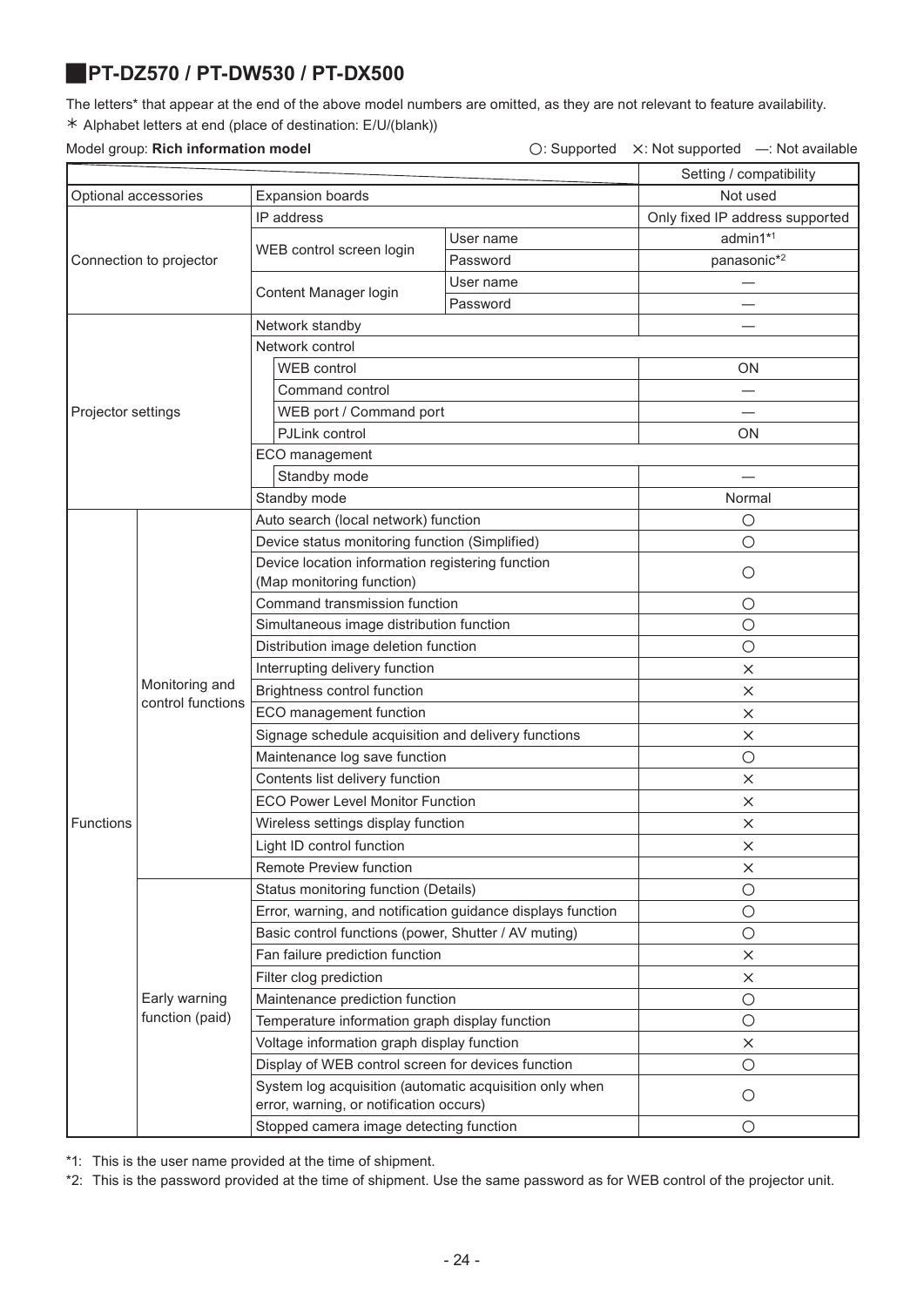## <span id="page-24-0"></span>J**TH-DW10000 / TH-D10000 / PT-DW10000 / PT-D10000**

The letters\* that appear at the end of the above model numbers are omitted, as they are not relevant to feature availability. ½ Alphabet letters at end (place of destination: E/U)

### Model group: **Rich information model** △ △: Supported △: Not supported —: Not available

|                      |                                     | Setting / compatibility                                                                            |           |                                 |
|----------------------|-------------------------------------|----------------------------------------------------------------------------------------------------|-----------|---------------------------------|
|                      |                                     | Not required                                                                                       |           |                                 |
| Optional accessories |                                     | <b>Expansion boards</b>                                                                            |           | (LAN terminal installed)*1      |
|                      |                                     | IP address                                                                                         |           | Only fixed IP address supported |
|                      |                                     |                                                                                                    | User name | user1                           |
|                      | Connection to projector             | WEB control screen login                                                                           | Password  | panasonic*2                     |
|                      |                                     |                                                                                                    | User name |                                 |
|                      |                                     | Content Manager login                                                                              | Password  |                                 |
|                      |                                     | Network standby                                                                                    |           |                                 |
|                      |                                     | Network control                                                                                    |           |                                 |
|                      |                                     | WEB control                                                                                        |           |                                 |
|                      |                                     | Command control                                                                                    |           |                                 |
| Projector settings   |                                     | WEB port / Command port                                                                            |           |                                 |
|                      |                                     | PJLink control                                                                                     |           |                                 |
|                      |                                     | ECO management                                                                                     |           |                                 |
|                      |                                     | Standby mode                                                                                       |           |                                 |
|                      |                                     | Standby mode                                                                                       |           |                                 |
|                      |                                     | Auto search (local network) function                                                               |           | ×                               |
|                      |                                     | Device status monitoring function (Simplified)                                                     |           | $\circ$                         |
|                      |                                     | Device location information registering function                                                   |           |                                 |
|                      |                                     | (Map monitoring function)                                                                          |           | $\circ$                         |
|                      | Monitoring and<br>control functions | Command transmission function                                                                      |           | $\circ$                         |
|                      |                                     | Simultaneous image distribution function                                                           |           | $\times$                        |
|                      |                                     | Distribution image deletion function                                                               |           | $\times$                        |
|                      |                                     | Interrupting delivery function                                                                     |           | $\times$                        |
|                      |                                     | Brightness control function                                                                        |           | $\times$                        |
|                      |                                     | ECO management function                                                                            | ×         |                                 |
|                      |                                     | Signage schedule acquisition and delivery functions                                                | $\times$  |                                 |
|                      |                                     | Maintenance log save function                                                                      | $\times$  |                                 |
|                      |                                     | Contents list delivery function                                                                    | X         |                                 |
|                      |                                     | <b>ECO Power Level Monitor Function</b>                                                            | $\times$  |                                 |
| Functions            |                                     | Wireless settings display function                                                                 | X         |                                 |
|                      |                                     | Light ID control function                                                                          |           | ×                               |
|                      |                                     | <b>Remote Preview function</b>                                                                     |           | $\times$                        |
|                      |                                     | Status monitoring function (Details)                                                               |           | $\bigcirc$                      |
|                      |                                     | Error, warning, and notification guidance displays function                                        |           | $\bigcirc$                      |
|                      |                                     | Basic control functions (power, Shutter / AV muting)                                               |           | $\circ$                         |
|                      |                                     | Fan failure prediction function                                                                    |           | X                               |
|                      |                                     | Filter clog prediction                                                                             |           | ×                               |
|                      | Early warning                       | Maintenance prediction function                                                                    |           | $\circ$                         |
|                      | function (paid)                     | Temperature information graph display function                                                     |           | $\bigcirc$                      |
|                      |                                     | Voltage information graph display function                                                         |           | $\times$                        |
|                      |                                     | Display of WEB control screen for devices function                                                 |           | $\bigcirc$                      |
|                      |                                     | System log acquisition (automatic acquisition only when<br>error, warning, or notification occurs) |           | X                               |
|                      |                                     | Stopped camera image detecting function                                                            |           | $\circ$                         |
|                      |                                     |                                                                                                    |           |                                 |

\*1: Of the commercially available expansion boards, the ET-MD77NT network board is not supported.

With expansion boards other than the ET-MD77NT, the network function on the expansion board side cannot be used (DVI, SDI, and other inputs are enabled).

The ET-MD100SD4 digital signal input board (for dual link HD-SDI) is supported. (except for TH-D10000 and PT-D10000)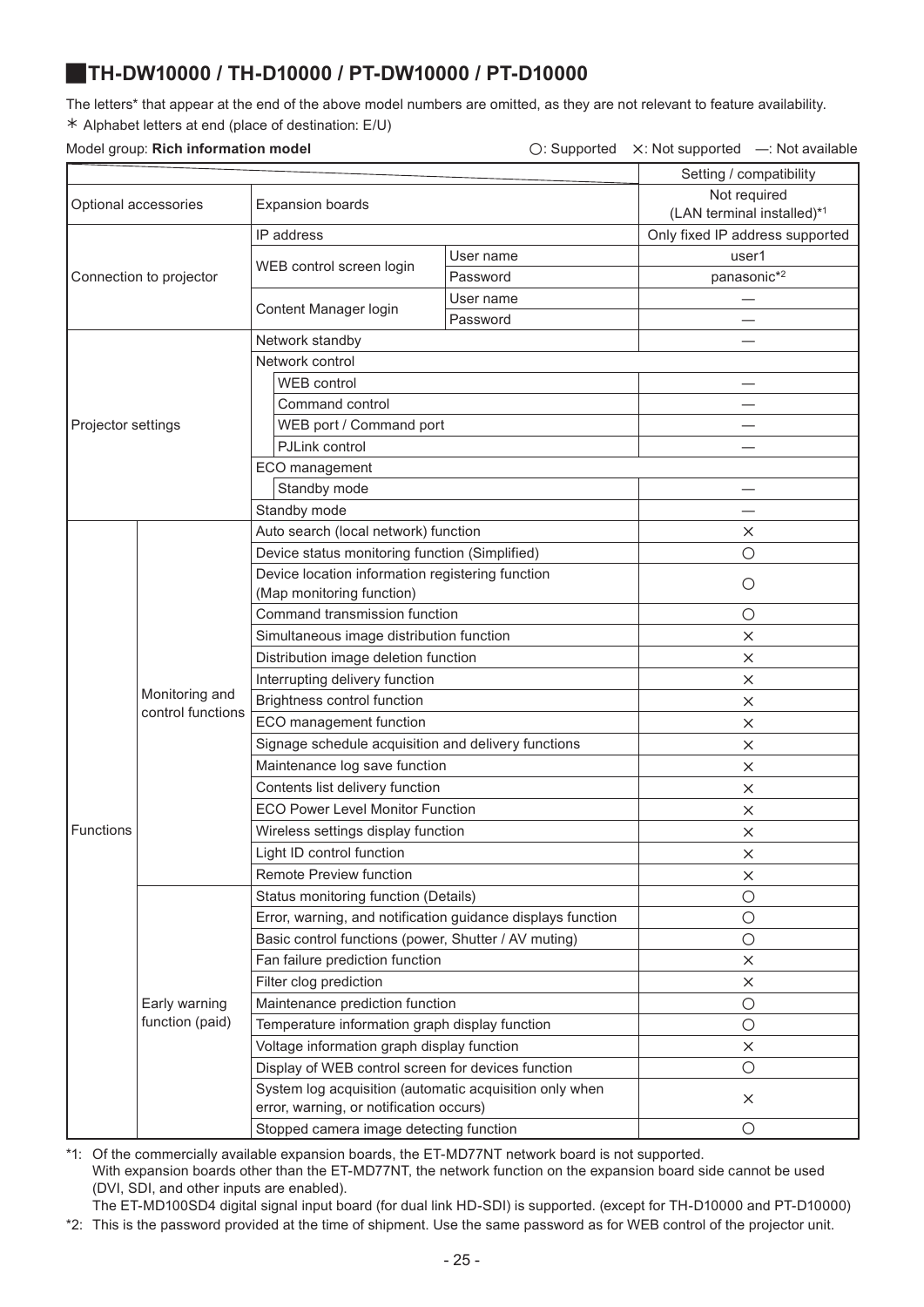# <span id="page-25-0"></span>J**TH-D7700 / TH-DW7000 / PT-D7700 / PT-DW7000**

The letters\* that appear at the end of the above model numbers are omitted, as they are not relevant to feature availability. ½ Alphabet letters at end (place of destination: E/U, cabinet color: K/(blank))

|                         |                                                                                                    |           | Setting / compatibility         |
|-------------------------|----------------------------------------------------------------------------------------------------|-----------|---------------------------------|
| Optional accessories    | <b>Expansion boards</b>                                                                            |           | Expansion board required*1      |
|                         | IP address                                                                                         |           | Only fixed IP address supported |
|                         | WEB control screen login                                                                           | User name | user1                           |
| Connection to projector |                                                                                                    | Password  | panasonic*2                     |
|                         | Content Manager login                                                                              | User name |                                 |
|                         |                                                                                                    | Password  |                                 |
|                         | Network standby                                                                                    |           |                                 |
|                         | Network control                                                                                    |           |                                 |
|                         | WEB control                                                                                        |           |                                 |
|                         | Command control                                                                                    |           |                                 |
| Projector settings      | WEB port / Command port                                                                            |           |                                 |
|                         | PJLink control                                                                                     |           |                                 |
|                         | ECO management                                                                                     |           |                                 |
|                         | Standby mode                                                                                       |           |                                 |
|                         | Standby mode                                                                                       |           |                                 |
|                         | Auto search (local network) function                                                               |           | ×                               |
|                         | Device status monitoring function (Simplified)                                                     |           | О                               |
|                         | Device location information registering function                                                   |           | О                               |
|                         | (Map monitoring function)                                                                          |           |                                 |
|                         | Command transmission function                                                                      |           | $\bigcirc$                      |
|                         | Simultaneous image distribution function                                                           |           | $\times$                        |
|                         | Distribution image deletion function                                                               |           | X                               |
| Monitoring and          | Interrupting delivery function                                                                     |           | $\times$                        |
| control functions       | Brightness control function                                                                        |           | X                               |
|                         | ECO management function                                                                            |           | $\times$                        |
|                         | Signage schedule acquisition and delivery functions                                                |           | $\times$                        |
|                         | Maintenance log save function                                                                      |           | X                               |
|                         | Contents list delivery function                                                                    |           | $\times$                        |
|                         | <b>ECO Power Level Monitor Function</b>                                                            |           | $\times$                        |
| Functions               | Wireless settings display function                                                                 |           | $\times$                        |
|                         | Light ID control function                                                                          |           | $\times$                        |
|                         | Remote Preview function                                                                            |           | $\times$                        |
|                         | Status monitoring function (Details)                                                               |           | $\bigcirc$                      |
|                         | Error, warning, and notification guidance displays function                                        |           | $\bigcirc$                      |
|                         | Basic control functions (power, Shutter / AV muting)                                               |           | $\bigcirc$                      |
|                         | Fan failure prediction function                                                                    |           | $\times$                        |
|                         | Filter clog prediction                                                                             |           | $\times$                        |
| Early warning           | Maintenance prediction function                                                                    |           | $\bigcirc$                      |
| function (paid)         | Temperature information graph display function                                                     |           | $\bigcirc$                      |
|                         | Voltage information graph display function                                                         |           | $\times$                        |
|                         | Display of WEB control screen for devices function                                                 |           | $\bigcirc$                      |
|                         | System log acquisition (automatic acquisition only when<br>error, warning, or notification occurs) |           | $\times$                        |
|                         | Stopped camera image detecting function                                                            |           | $\bigcirc$                      |

\*1: One of the following commercially available expansion boards with a network function is required. Network board: ET-MD77NT Digital signal input board (for SD-SDI): ET-MD77SD1 Digital signal input board (for HD-SDI): ET-MD77SD3

Digital signal input board (for DVI): ET-MD77DV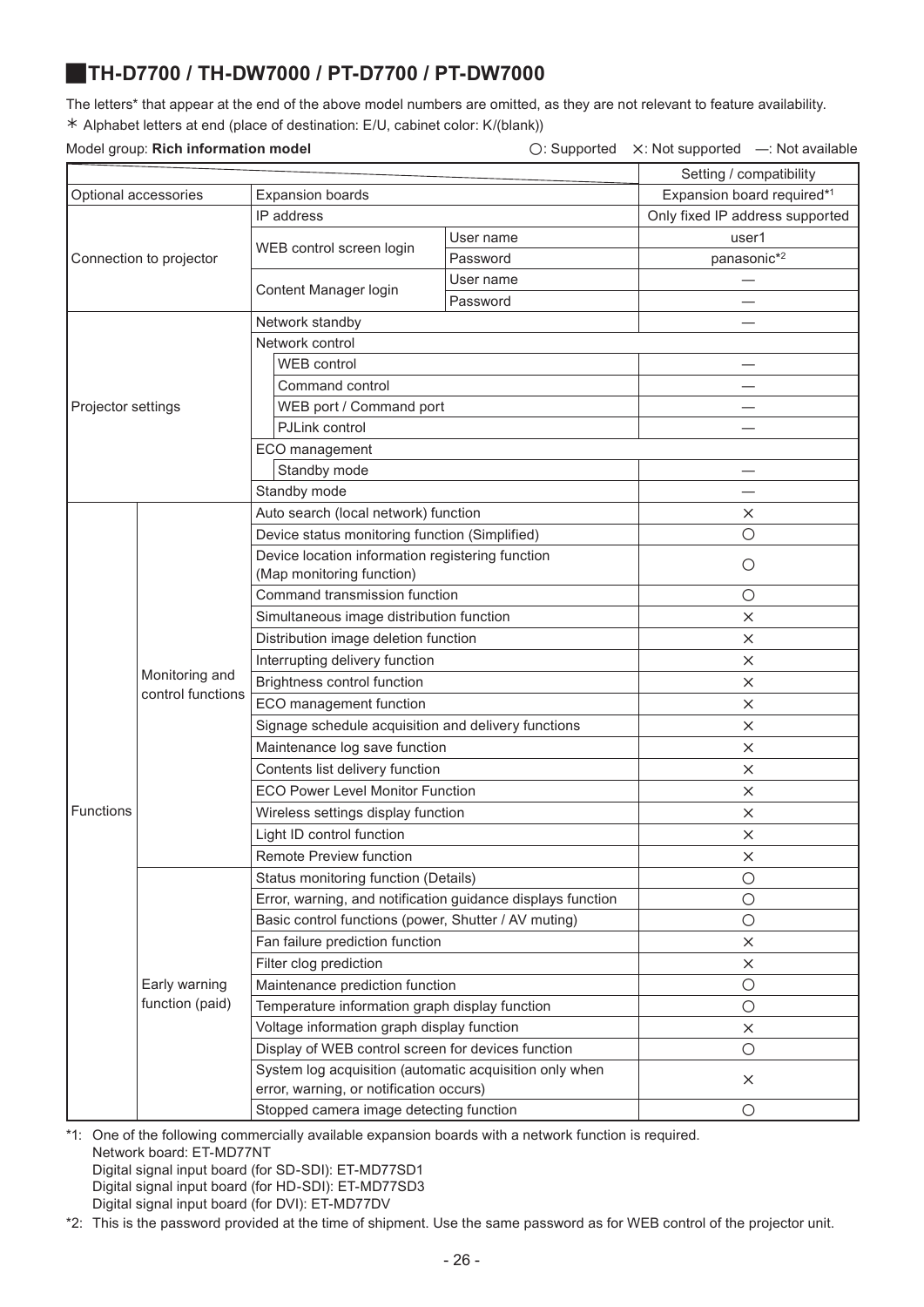# <span id="page-26-2"></span><span id="page-26-1"></span>J**PT-D5700 / PT-D4000 / PT-DW5100** J**TH-D5600 / PT-D5600 / TH-DW5000 / PT-DW5000** J**TH-D3500 / PT-D3500**

<span id="page-26-0"></span>The letters\* that appear at the end of the above model numbers are omitted, as they are not relevant to feature availability. ½ Alphabet letters at end (place of destination: E/U/(blank), lens: (blank)/L)

| Setting / compatibility<br><b>Expansion boards</b><br>Not used<br>Optional accessories<br>IP address<br>Only fixed IP address supported<br>User name<br>user1<br>WEB control screen login<br>panasonic*1<br>Connection to projector<br>Password<br>User name<br>Content Manager login<br>Password<br>Network standby<br>Network control<br><b>WEB</b> control<br>Command control<br>WEB port / Command port<br>Projector settings<br>PJLink control<br>ECO management<br>Standby mode<br>Standby mode<br>Auto search (local network) function<br>×<br>Device status monitoring function (Simplified)<br>О<br>Device location information registering function<br>О<br>(Map monitoring function)<br>Command transmission function<br>О<br>Simultaneous image distribution function<br>$\times$<br>Distribution image deletion function<br>$\times$<br>Interrupting delivery function<br>$\times$<br>Monitoring and<br>Brightness control function<br>$\times$<br>control functions<br>ECO management function<br>$\times$<br>Signage schedule acquisition and delivery functions<br>X<br>Maintenance log save function<br>$\times$<br>Contents list delivery function<br>X<br><b>ECO Power Level Monitor Function</b><br>$\times$<br><b>Functions</b><br>Wireless settings display function<br>$\times$<br>Light ID control function<br>$\times$<br>Remote Preview function<br>$\times$<br>Status monitoring function (Details)<br>$\bigcirc$<br>Error, warning, and notification guidance displays function<br>$\bigcirc$<br>Basic control functions (power, Shutter / AV muting)<br>$\bigcirc$<br>Fan failure prediction function<br>$\times$<br>Filter clog prediction<br>$\times$<br>Early warning<br>Maintenance prediction function<br>$\bigcirc$<br>function (paid)<br>Temperature information graph display function<br>$\bigcirc$<br>Voltage information graph display function<br>$\times$<br>Display of WEB control screen for devices function<br>$\bigcirc$<br>System log acquisition (automatic acquisition only when<br>$\times$<br>error, warning, or notification occurs)<br>Stopped camera image detecting function<br>$\bigcirc$ |  | Model group: Rich information model |  | $\bigcirc$ : Supported | X: Not supported - Not available |
|----------------------------------------------------------------------------------------------------------------------------------------------------------------------------------------------------------------------------------------------------------------------------------------------------------------------------------------------------------------------------------------------------------------------------------------------------------------------------------------------------------------------------------------------------------------------------------------------------------------------------------------------------------------------------------------------------------------------------------------------------------------------------------------------------------------------------------------------------------------------------------------------------------------------------------------------------------------------------------------------------------------------------------------------------------------------------------------------------------------------------------------------------------------------------------------------------------------------------------------------------------------------------------------------------------------------------------------------------------------------------------------------------------------------------------------------------------------------------------------------------------------------------------------------------------------------------------------------------------------------------------------------------------------------------------------------------------------------------------------------------------------------------------------------------------------------------------------------------------------------------------------------------------------------------------------------------------------------------------------------------------------------------------------------------------------------------------------------------------------------------------------------------|--|-------------------------------------|--|------------------------|----------------------------------|
|                                                                                                                                                                                                                                                                                                                                                                                                                                                                                                                                                                                                                                                                                                                                                                                                                                                                                                                                                                                                                                                                                                                                                                                                                                                                                                                                                                                                                                                                                                                                                                                                                                                                                                                                                                                                                                                                                                                                                                                                                                                                                                                                                    |  |                                     |  |                        |                                  |
|                                                                                                                                                                                                                                                                                                                                                                                                                                                                                                                                                                                                                                                                                                                                                                                                                                                                                                                                                                                                                                                                                                                                                                                                                                                                                                                                                                                                                                                                                                                                                                                                                                                                                                                                                                                                                                                                                                                                                                                                                                                                                                                                                    |  |                                     |  |                        |                                  |
|                                                                                                                                                                                                                                                                                                                                                                                                                                                                                                                                                                                                                                                                                                                                                                                                                                                                                                                                                                                                                                                                                                                                                                                                                                                                                                                                                                                                                                                                                                                                                                                                                                                                                                                                                                                                                                                                                                                                                                                                                                                                                                                                                    |  |                                     |  |                        |                                  |
|                                                                                                                                                                                                                                                                                                                                                                                                                                                                                                                                                                                                                                                                                                                                                                                                                                                                                                                                                                                                                                                                                                                                                                                                                                                                                                                                                                                                                                                                                                                                                                                                                                                                                                                                                                                                                                                                                                                                                                                                                                                                                                                                                    |  |                                     |  |                        |                                  |
|                                                                                                                                                                                                                                                                                                                                                                                                                                                                                                                                                                                                                                                                                                                                                                                                                                                                                                                                                                                                                                                                                                                                                                                                                                                                                                                                                                                                                                                                                                                                                                                                                                                                                                                                                                                                                                                                                                                                                                                                                                                                                                                                                    |  |                                     |  |                        |                                  |
|                                                                                                                                                                                                                                                                                                                                                                                                                                                                                                                                                                                                                                                                                                                                                                                                                                                                                                                                                                                                                                                                                                                                                                                                                                                                                                                                                                                                                                                                                                                                                                                                                                                                                                                                                                                                                                                                                                                                                                                                                                                                                                                                                    |  |                                     |  |                        |                                  |
|                                                                                                                                                                                                                                                                                                                                                                                                                                                                                                                                                                                                                                                                                                                                                                                                                                                                                                                                                                                                                                                                                                                                                                                                                                                                                                                                                                                                                                                                                                                                                                                                                                                                                                                                                                                                                                                                                                                                                                                                                                                                                                                                                    |  |                                     |  |                        |                                  |
|                                                                                                                                                                                                                                                                                                                                                                                                                                                                                                                                                                                                                                                                                                                                                                                                                                                                                                                                                                                                                                                                                                                                                                                                                                                                                                                                                                                                                                                                                                                                                                                                                                                                                                                                                                                                                                                                                                                                                                                                                                                                                                                                                    |  |                                     |  |                        |                                  |
|                                                                                                                                                                                                                                                                                                                                                                                                                                                                                                                                                                                                                                                                                                                                                                                                                                                                                                                                                                                                                                                                                                                                                                                                                                                                                                                                                                                                                                                                                                                                                                                                                                                                                                                                                                                                                                                                                                                                                                                                                                                                                                                                                    |  |                                     |  |                        |                                  |
|                                                                                                                                                                                                                                                                                                                                                                                                                                                                                                                                                                                                                                                                                                                                                                                                                                                                                                                                                                                                                                                                                                                                                                                                                                                                                                                                                                                                                                                                                                                                                                                                                                                                                                                                                                                                                                                                                                                                                                                                                                                                                                                                                    |  |                                     |  |                        |                                  |
|                                                                                                                                                                                                                                                                                                                                                                                                                                                                                                                                                                                                                                                                                                                                                                                                                                                                                                                                                                                                                                                                                                                                                                                                                                                                                                                                                                                                                                                                                                                                                                                                                                                                                                                                                                                                                                                                                                                                                                                                                                                                                                                                                    |  |                                     |  |                        |                                  |
|                                                                                                                                                                                                                                                                                                                                                                                                                                                                                                                                                                                                                                                                                                                                                                                                                                                                                                                                                                                                                                                                                                                                                                                                                                                                                                                                                                                                                                                                                                                                                                                                                                                                                                                                                                                                                                                                                                                                                                                                                                                                                                                                                    |  |                                     |  |                        |                                  |
|                                                                                                                                                                                                                                                                                                                                                                                                                                                                                                                                                                                                                                                                                                                                                                                                                                                                                                                                                                                                                                                                                                                                                                                                                                                                                                                                                                                                                                                                                                                                                                                                                                                                                                                                                                                                                                                                                                                                                                                                                                                                                                                                                    |  |                                     |  |                        |                                  |
|                                                                                                                                                                                                                                                                                                                                                                                                                                                                                                                                                                                                                                                                                                                                                                                                                                                                                                                                                                                                                                                                                                                                                                                                                                                                                                                                                                                                                                                                                                                                                                                                                                                                                                                                                                                                                                                                                                                                                                                                                                                                                                                                                    |  |                                     |  |                        |                                  |
|                                                                                                                                                                                                                                                                                                                                                                                                                                                                                                                                                                                                                                                                                                                                                                                                                                                                                                                                                                                                                                                                                                                                                                                                                                                                                                                                                                                                                                                                                                                                                                                                                                                                                                                                                                                                                                                                                                                                                                                                                                                                                                                                                    |  |                                     |  |                        |                                  |
|                                                                                                                                                                                                                                                                                                                                                                                                                                                                                                                                                                                                                                                                                                                                                                                                                                                                                                                                                                                                                                                                                                                                                                                                                                                                                                                                                                                                                                                                                                                                                                                                                                                                                                                                                                                                                                                                                                                                                                                                                                                                                                                                                    |  |                                     |  |                        |                                  |
|                                                                                                                                                                                                                                                                                                                                                                                                                                                                                                                                                                                                                                                                                                                                                                                                                                                                                                                                                                                                                                                                                                                                                                                                                                                                                                                                                                                                                                                                                                                                                                                                                                                                                                                                                                                                                                                                                                                                                                                                                                                                                                                                                    |  |                                     |  |                        |                                  |
|                                                                                                                                                                                                                                                                                                                                                                                                                                                                                                                                                                                                                                                                                                                                                                                                                                                                                                                                                                                                                                                                                                                                                                                                                                                                                                                                                                                                                                                                                                                                                                                                                                                                                                                                                                                                                                                                                                                                                                                                                                                                                                                                                    |  |                                     |  |                        |                                  |
|                                                                                                                                                                                                                                                                                                                                                                                                                                                                                                                                                                                                                                                                                                                                                                                                                                                                                                                                                                                                                                                                                                                                                                                                                                                                                                                                                                                                                                                                                                                                                                                                                                                                                                                                                                                                                                                                                                                                                                                                                                                                                                                                                    |  |                                     |  |                        |                                  |
|                                                                                                                                                                                                                                                                                                                                                                                                                                                                                                                                                                                                                                                                                                                                                                                                                                                                                                                                                                                                                                                                                                                                                                                                                                                                                                                                                                                                                                                                                                                                                                                                                                                                                                                                                                                                                                                                                                                                                                                                                                                                                                                                                    |  |                                     |  |                        |                                  |
|                                                                                                                                                                                                                                                                                                                                                                                                                                                                                                                                                                                                                                                                                                                                                                                                                                                                                                                                                                                                                                                                                                                                                                                                                                                                                                                                                                                                                                                                                                                                                                                                                                                                                                                                                                                                                                                                                                                                                                                                                                                                                                                                                    |  |                                     |  |                        |                                  |
|                                                                                                                                                                                                                                                                                                                                                                                                                                                                                                                                                                                                                                                                                                                                                                                                                                                                                                                                                                                                                                                                                                                                                                                                                                                                                                                                                                                                                                                                                                                                                                                                                                                                                                                                                                                                                                                                                                                                                                                                                                                                                                                                                    |  |                                     |  |                        |                                  |
|                                                                                                                                                                                                                                                                                                                                                                                                                                                                                                                                                                                                                                                                                                                                                                                                                                                                                                                                                                                                                                                                                                                                                                                                                                                                                                                                                                                                                                                                                                                                                                                                                                                                                                                                                                                                                                                                                                                                                                                                                                                                                                                                                    |  |                                     |  |                        |                                  |
|                                                                                                                                                                                                                                                                                                                                                                                                                                                                                                                                                                                                                                                                                                                                                                                                                                                                                                                                                                                                                                                                                                                                                                                                                                                                                                                                                                                                                                                                                                                                                                                                                                                                                                                                                                                                                                                                                                                                                                                                                                                                                                                                                    |  |                                     |  |                        |                                  |
|                                                                                                                                                                                                                                                                                                                                                                                                                                                                                                                                                                                                                                                                                                                                                                                                                                                                                                                                                                                                                                                                                                                                                                                                                                                                                                                                                                                                                                                                                                                                                                                                                                                                                                                                                                                                                                                                                                                                                                                                                                                                                                                                                    |  |                                     |  |                        |                                  |
|                                                                                                                                                                                                                                                                                                                                                                                                                                                                                                                                                                                                                                                                                                                                                                                                                                                                                                                                                                                                                                                                                                                                                                                                                                                                                                                                                                                                                                                                                                                                                                                                                                                                                                                                                                                                                                                                                                                                                                                                                                                                                                                                                    |  |                                     |  |                        |                                  |
|                                                                                                                                                                                                                                                                                                                                                                                                                                                                                                                                                                                                                                                                                                                                                                                                                                                                                                                                                                                                                                                                                                                                                                                                                                                                                                                                                                                                                                                                                                                                                                                                                                                                                                                                                                                                                                                                                                                                                                                                                                                                                                                                                    |  |                                     |  |                        |                                  |
|                                                                                                                                                                                                                                                                                                                                                                                                                                                                                                                                                                                                                                                                                                                                                                                                                                                                                                                                                                                                                                                                                                                                                                                                                                                                                                                                                                                                                                                                                                                                                                                                                                                                                                                                                                                                                                                                                                                                                                                                                                                                                                                                                    |  |                                     |  |                        |                                  |
|                                                                                                                                                                                                                                                                                                                                                                                                                                                                                                                                                                                                                                                                                                                                                                                                                                                                                                                                                                                                                                                                                                                                                                                                                                                                                                                                                                                                                                                                                                                                                                                                                                                                                                                                                                                                                                                                                                                                                                                                                                                                                                                                                    |  |                                     |  |                        |                                  |
|                                                                                                                                                                                                                                                                                                                                                                                                                                                                                                                                                                                                                                                                                                                                                                                                                                                                                                                                                                                                                                                                                                                                                                                                                                                                                                                                                                                                                                                                                                                                                                                                                                                                                                                                                                                                                                                                                                                                                                                                                                                                                                                                                    |  |                                     |  |                        |                                  |
|                                                                                                                                                                                                                                                                                                                                                                                                                                                                                                                                                                                                                                                                                                                                                                                                                                                                                                                                                                                                                                                                                                                                                                                                                                                                                                                                                                                                                                                                                                                                                                                                                                                                                                                                                                                                                                                                                                                                                                                                                                                                                                                                                    |  |                                     |  |                        |                                  |
|                                                                                                                                                                                                                                                                                                                                                                                                                                                                                                                                                                                                                                                                                                                                                                                                                                                                                                                                                                                                                                                                                                                                                                                                                                                                                                                                                                                                                                                                                                                                                                                                                                                                                                                                                                                                                                                                                                                                                                                                                                                                                                                                                    |  |                                     |  |                        |                                  |
|                                                                                                                                                                                                                                                                                                                                                                                                                                                                                                                                                                                                                                                                                                                                                                                                                                                                                                                                                                                                                                                                                                                                                                                                                                                                                                                                                                                                                                                                                                                                                                                                                                                                                                                                                                                                                                                                                                                                                                                                                                                                                                                                                    |  |                                     |  |                        |                                  |
|                                                                                                                                                                                                                                                                                                                                                                                                                                                                                                                                                                                                                                                                                                                                                                                                                                                                                                                                                                                                                                                                                                                                                                                                                                                                                                                                                                                                                                                                                                                                                                                                                                                                                                                                                                                                                                                                                                                                                                                                                                                                                                                                                    |  |                                     |  |                        |                                  |
|                                                                                                                                                                                                                                                                                                                                                                                                                                                                                                                                                                                                                                                                                                                                                                                                                                                                                                                                                                                                                                                                                                                                                                                                                                                                                                                                                                                                                                                                                                                                                                                                                                                                                                                                                                                                                                                                                                                                                                                                                                                                                                                                                    |  |                                     |  |                        |                                  |
|                                                                                                                                                                                                                                                                                                                                                                                                                                                                                                                                                                                                                                                                                                                                                                                                                                                                                                                                                                                                                                                                                                                                                                                                                                                                                                                                                                                                                                                                                                                                                                                                                                                                                                                                                                                                                                                                                                                                                                                                                                                                                                                                                    |  |                                     |  |                        |                                  |
|                                                                                                                                                                                                                                                                                                                                                                                                                                                                                                                                                                                                                                                                                                                                                                                                                                                                                                                                                                                                                                                                                                                                                                                                                                                                                                                                                                                                                                                                                                                                                                                                                                                                                                                                                                                                                                                                                                                                                                                                                                                                                                                                                    |  |                                     |  |                        |                                  |
|                                                                                                                                                                                                                                                                                                                                                                                                                                                                                                                                                                                                                                                                                                                                                                                                                                                                                                                                                                                                                                                                                                                                                                                                                                                                                                                                                                                                                                                                                                                                                                                                                                                                                                                                                                                                                                                                                                                                                                                                                                                                                                                                                    |  |                                     |  |                        |                                  |
|                                                                                                                                                                                                                                                                                                                                                                                                                                                                                                                                                                                                                                                                                                                                                                                                                                                                                                                                                                                                                                                                                                                                                                                                                                                                                                                                                                                                                                                                                                                                                                                                                                                                                                                                                                                                                                                                                                                                                                                                                                                                                                                                                    |  |                                     |  |                        |                                  |
|                                                                                                                                                                                                                                                                                                                                                                                                                                                                                                                                                                                                                                                                                                                                                                                                                                                                                                                                                                                                                                                                                                                                                                                                                                                                                                                                                                                                                                                                                                                                                                                                                                                                                                                                                                                                                                                                                                                                                                                                                                                                                                                                                    |  |                                     |  |                        |                                  |
|                                                                                                                                                                                                                                                                                                                                                                                                                                                                                                                                                                                                                                                                                                                                                                                                                                                                                                                                                                                                                                                                                                                                                                                                                                                                                                                                                                                                                                                                                                                                                                                                                                                                                                                                                                                                                                                                                                                                                                                                                                                                                                                                                    |  |                                     |  |                        |                                  |
|                                                                                                                                                                                                                                                                                                                                                                                                                                                                                                                                                                                                                                                                                                                                                                                                                                                                                                                                                                                                                                                                                                                                                                                                                                                                                                                                                                                                                                                                                                                                                                                                                                                                                                                                                                                                                                                                                                                                                                                                                                                                                                                                                    |  |                                     |  |                        |                                  |
|                                                                                                                                                                                                                                                                                                                                                                                                                                                                                                                                                                                                                                                                                                                                                                                                                                                                                                                                                                                                                                                                                                                                                                                                                                                                                                                                                                                                                                                                                                                                                                                                                                                                                                                                                                                                                                                                                                                                                                                                                                                                                                                                                    |  |                                     |  |                        |                                  |
|                                                                                                                                                                                                                                                                                                                                                                                                                                                                                                                                                                                                                                                                                                                                                                                                                                                                                                                                                                                                                                                                                                                                                                                                                                                                                                                                                                                                                                                                                                                                                                                                                                                                                                                                                                                                                                                                                                                                                                                                                                                                                                                                                    |  |                                     |  |                        |                                  |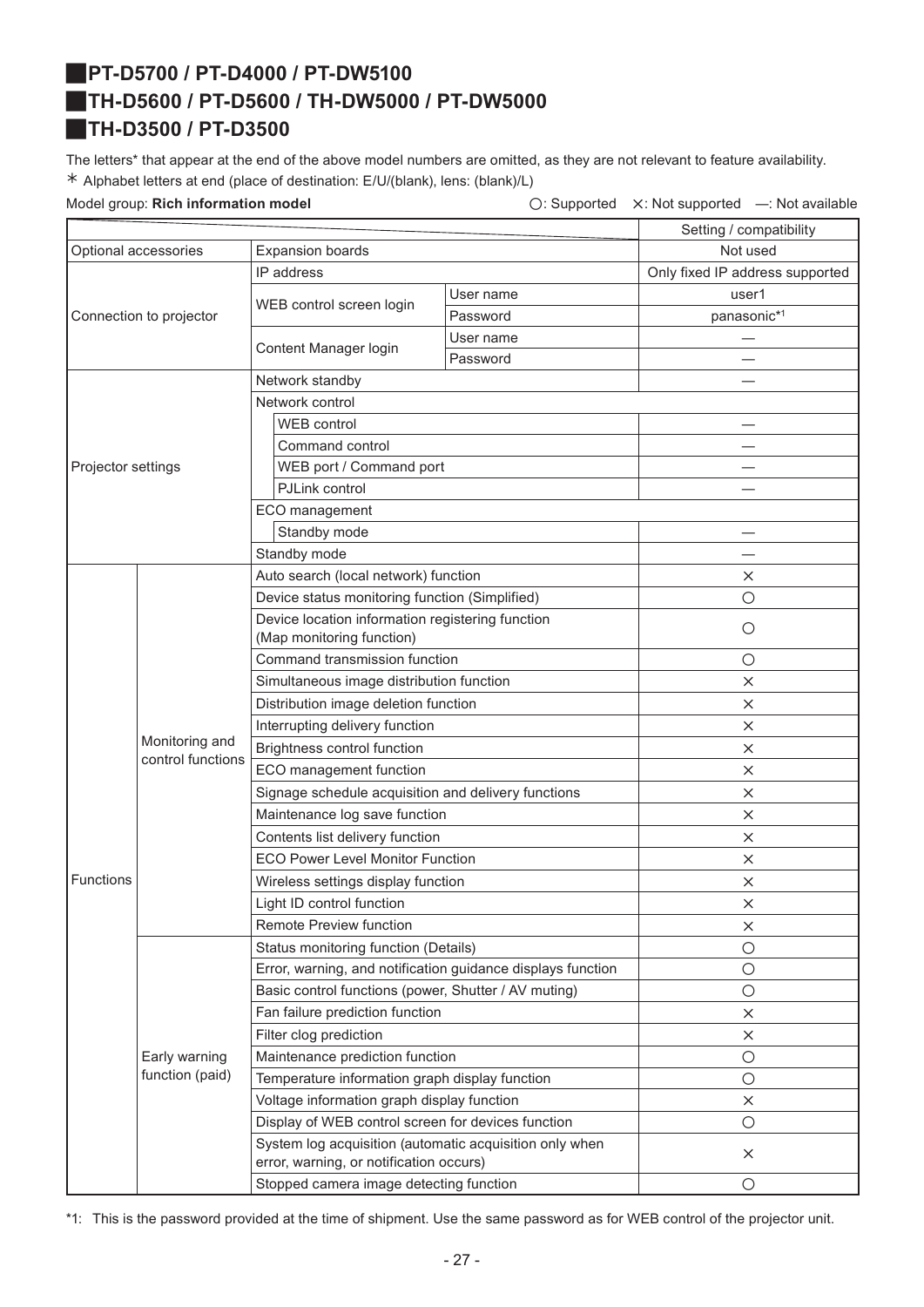<span id="page-27-1"></span><span id="page-27-0"></span>J**PT-EZ770 / PT-EW730 / PT-EX800**

### J**PT-EZ580 / PT-EW640 / PT-EW540 / PT-EX610 / PT-EX510**

The letters\* that appear at the end of the above model numbers are omitted, as they are not relevant to feature availability. ½ Alphabet letters at end (place of destination: A/D/J/K/T/Z/(blank), lens: (blank)/L)

Model group: **Rich information model Conservation Conservation**  $\bigcirc$ : Supported X: Not supported —: Not available

| Not used<br>Optional accessories<br><b>Expansion boards</b><br>IP address<br>Only fixed IP address supported<br>admin1*1<br>User name<br>WEB control screen login<br>panasonic*2<br>Connection to projector<br>Password<br>User name<br>Content Manager login<br>Password<br>Network standby<br>Network control<br><b>WEB</b> control<br><b>ON</b><br>Command control<br>WEB port / Command port<br>Projector settings<br>PJLink control<br>ΟN<br>ECO management<br>Standby mode<br>Standby mode<br>Normal<br>Auto search (local network) function<br>×<br>Device status monitoring function (Simplified)<br>$\circ$<br>Device location information registering function<br>$\circ$<br>(Map monitoring function)<br>Command transmission function<br>$\circ$<br>Simultaneous image distribution function<br>X<br>Distribution image deletion function<br>$\times$<br>Interrupting delivery function<br>$\times$<br>Monitoring and<br>Brightness control function<br>$\times$<br>control functions<br>ECO management function<br>$\circ$<br>Signage schedule acquisition and delivery functions<br>$\times$<br>Maintenance log save function<br>$\circ$<br>Contents list delivery function<br>$\times$<br><b>ECO Power Level Monitor Function</b><br>$\times$<br><b>Functions</b><br>Wireless settings display function<br>$\times$<br>Light ID control function<br>$\times$<br>Remote Preview function<br>$\times$<br>Status monitoring function (Details)<br>$\circ$<br>Error, warning, and notification guidance displays function<br>$\bigcirc$<br>Basic control functions (power, Shutter / AV muting)<br>$\bigcirc$<br>$\bigcirc$<br>Fan failure prediction function<br>Filter clog prediction<br>$\times$<br>Maintenance prediction function<br>Early warning<br>$\bigcirc$<br>function (paid)<br>Temperature information graph display function<br>$\bigcirc$<br>Voltage information graph display function<br>$\times$<br>Display of WEB control screen for devices function<br>$\bigcirc$<br>System log acquisition (automatic acquisition only when<br>$\circ$<br>error, warning, or notification occurs) |  |  |  | Setting / compatibility |  |
|---------------------------------------------------------------------------------------------------------------------------------------------------------------------------------------------------------------------------------------------------------------------------------------------------------------------------------------------------------------------------------------------------------------------------------------------------------------------------------------------------------------------------------------------------------------------------------------------------------------------------------------------------------------------------------------------------------------------------------------------------------------------------------------------------------------------------------------------------------------------------------------------------------------------------------------------------------------------------------------------------------------------------------------------------------------------------------------------------------------------------------------------------------------------------------------------------------------------------------------------------------------------------------------------------------------------------------------------------------------------------------------------------------------------------------------------------------------------------------------------------------------------------------------------------------------------------------------------------------------------------------------------------------------------------------------------------------------------------------------------------------------------------------------------------------------------------------------------------------------------------------------------------------------------------------------------------------------------------------------------------------------------------------------------------------------------------------------------------------------------|--|--|--|-------------------------|--|
|                                                                                                                                                                                                                                                                                                                                                                                                                                                                                                                                                                                                                                                                                                                                                                                                                                                                                                                                                                                                                                                                                                                                                                                                                                                                                                                                                                                                                                                                                                                                                                                                                                                                                                                                                                                                                                                                                                                                                                                                                                                                                                                     |  |  |  |                         |  |
|                                                                                                                                                                                                                                                                                                                                                                                                                                                                                                                                                                                                                                                                                                                                                                                                                                                                                                                                                                                                                                                                                                                                                                                                                                                                                                                                                                                                                                                                                                                                                                                                                                                                                                                                                                                                                                                                                                                                                                                                                                                                                                                     |  |  |  |                         |  |
|                                                                                                                                                                                                                                                                                                                                                                                                                                                                                                                                                                                                                                                                                                                                                                                                                                                                                                                                                                                                                                                                                                                                                                                                                                                                                                                                                                                                                                                                                                                                                                                                                                                                                                                                                                                                                                                                                                                                                                                                                                                                                                                     |  |  |  |                         |  |
|                                                                                                                                                                                                                                                                                                                                                                                                                                                                                                                                                                                                                                                                                                                                                                                                                                                                                                                                                                                                                                                                                                                                                                                                                                                                                                                                                                                                                                                                                                                                                                                                                                                                                                                                                                                                                                                                                                                                                                                                                                                                                                                     |  |  |  |                         |  |
|                                                                                                                                                                                                                                                                                                                                                                                                                                                                                                                                                                                                                                                                                                                                                                                                                                                                                                                                                                                                                                                                                                                                                                                                                                                                                                                                                                                                                                                                                                                                                                                                                                                                                                                                                                                                                                                                                                                                                                                                                                                                                                                     |  |  |  |                         |  |
|                                                                                                                                                                                                                                                                                                                                                                                                                                                                                                                                                                                                                                                                                                                                                                                                                                                                                                                                                                                                                                                                                                                                                                                                                                                                                                                                                                                                                                                                                                                                                                                                                                                                                                                                                                                                                                                                                                                                                                                                                                                                                                                     |  |  |  |                         |  |
|                                                                                                                                                                                                                                                                                                                                                                                                                                                                                                                                                                                                                                                                                                                                                                                                                                                                                                                                                                                                                                                                                                                                                                                                                                                                                                                                                                                                                                                                                                                                                                                                                                                                                                                                                                                                                                                                                                                                                                                                                                                                                                                     |  |  |  |                         |  |
|                                                                                                                                                                                                                                                                                                                                                                                                                                                                                                                                                                                                                                                                                                                                                                                                                                                                                                                                                                                                                                                                                                                                                                                                                                                                                                                                                                                                                                                                                                                                                                                                                                                                                                                                                                                                                                                                                                                                                                                                                                                                                                                     |  |  |  |                         |  |
|                                                                                                                                                                                                                                                                                                                                                                                                                                                                                                                                                                                                                                                                                                                                                                                                                                                                                                                                                                                                                                                                                                                                                                                                                                                                                                                                                                                                                                                                                                                                                                                                                                                                                                                                                                                                                                                                                                                                                                                                                                                                                                                     |  |  |  |                         |  |
|                                                                                                                                                                                                                                                                                                                                                                                                                                                                                                                                                                                                                                                                                                                                                                                                                                                                                                                                                                                                                                                                                                                                                                                                                                                                                                                                                                                                                                                                                                                                                                                                                                                                                                                                                                                                                                                                                                                                                                                                                                                                                                                     |  |  |  |                         |  |
|                                                                                                                                                                                                                                                                                                                                                                                                                                                                                                                                                                                                                                                                                                                                                                                                                                                                                                                                                                                                                                                                                                                                                                                                                                                                                                                                                                                                                                                                                                                                                                                                                                                                                                                                                                                                                                                                                                                                                                                                                                                                                                                     |  |  |  |                         |  |
|                                                                                                                                                                                                                                                                                                                                                                                                                                                                                                                                                                                                                                                                                                                                                                                                                                                                                                                                                                                                                                                                                                                                                                                                                                                                                                                                                                                                                                                                                                                                                                                                                                                                                                                                                                                                                                                                                                                                                                                                                                                                                                                     |  |  |  |                         |  |
|                                                                                                                                                                                                                                                                                                                                                                                                                                                                                                                                                                                                                                                                                                                                                                                                                                                                                                                                                                                                                                                                                                                                                                                                                                                                                                                                                                                                                                                                                                                                                                                                                                                                                                                                                                                                                                                                                                                                                                                                                                                                                                                     |  |  |  |                         |  |
|                                                                                                                                                                                                                                                                                                                                                                                                                                                                                                                                                                                                                                                                                                                                                                                                                                                                                                                                                                                                                                                                                                                                                                                                                                                                                                                                                                                                                                                                                                                                                                                                                                                                                                                                                                                                                                                                                                                                                                                                                                                                                                                     |  |  |  |                         |  |
|                                                                                                                                                                                                                                                                                                                                                                                                                                                                                                                                                                                                                                                                                                                                                                                                                                                                                                                                                                                                                                                                                                                                                                                                                                                                                                                                                                                                                                                                                                                                                                                                                                                                                                                                                                                                                                                                                                                                                                                                                                                                                                                     |  |  |  |                         |  |
|                                                                                                                                                                                                                                                                                                                                                                                                                                                                                                                                                                                                                                                                                                                                                                                                                                                                                                                                                                                                                                                                                                                                                                                                                                                                                                                                                                                                                                                                                                                                                                                                                                                                                                                                                                                                                                                                                                                                                                                                                                                                                                                     |  |  |  |                         |  |
|                                                                                                                                                                                                                                                                                                                                                                                                                                                                                                                                                                                                                                                                                                                                                                                                                                                                                                                                                                                                                                                                                                                                                                                                                                                                                                                                                                                                                                                                                                                                                                                                                                                                                                                                                                                                                                                                                                                                                                                                                                                                                                                     |  |  |  |                         |  |
|                                                                                                                                                                                                                                                                                                                                                                                                                                                                                                                                                                                                                                                                                                                                                                                                                                                                                                                                                                                                                                                                                                                                                                                                                                                                                                                                                                                                                                                                                                                                                                                                                                                                                                                                                                                                                                                                                                                                                                                                                                                                                                                     |  |  |  |                         |  |
|                                                                                                                                                                                                                                                                                                                                                                                                                                                                                                                                                                                                                                                                                                                                                                                                                                                                                                                                                                                                                                                                                                                                                                                                                                                                                                                                                                                                                                                                                                                                                                                                                                                                                                                                                                                                                                                                                                                                                                                                                                                                                                                     |  |  |  |                         |  |
|                                                                                                                                                                                                                                                                                                                                                                                                                                                                                                                                                                                                                                                                                                                                                                                                                                                                                                                                                                                                                                                                                                                                                                                                                                                                                                                                                                                                                                                                                                                                                                                                                                                                                                                                                                                                                                                                                                                                                                                                                                                                                                                     |  |  |  |                         |  |
|                                                                                                                                                                                                                                                                                                                                                                                                                                                                                                                                                                                                                                                                                                                                                                                                                                                                                                                                                                                                                                                                                                                                                                                                                                                                                                                                                                                                                                                                                                                                                                                                                                                                                                                                                                                                                                                                                                                                                                                                                                                                                                                     |  |  |  |                         |  |
|                                                                                                                                                                                                                                                                                                                                                                                                                                                                                                                                                                                                                                                                                                                                                                                                                                                                                                                                                                                                                                                                                                                                                                                                                                                                                                                                                                                                                                                                                                                                                                                                                                                                                                                                                                                                                                                                                                                                                                                                                                                                                                                     |  |  |  |                         |  |
|                                                                                                                                                                                                                                                                                                                                                                                                                                                                                                                                                                                                                                                                                                                                                                                                                                                                                                                                                                                                                                                                                                                                                                                                                                                                                                                                                                                                                                                                                                                                                                                                                                                                                                                                                                                                                                                                                                                                                                                                                                                                                                                     |  |  |  |                         |  |
|                                                                                                                                                                                                                                                                                                                                                                                                                                                                                                                                                                                                                                                                                                                                                                                                                                                                                                                                                                                                                                                                                                                                                                                                                                                                                                                                                                                                                                                                                                                                                                                                                                                                                                                                                                                                                                                                                                                                                                                                                                                                                                                     |  |  |  |                         |  |
|                                                                                                                                                                                                                                                                                                                                                                                                                                                                                                                                                                                                                                                                                                                                                                                                                                                                                                                                                                                                                                                                                                                                                                                                                                                                                                                                                                                                                                                                                                                                                                                                                                                                                                                                                                                                                                                                                                                                                                                                                                                                                                                     |  |  |  |                         |  |
|                                                                                                                                                                                                                                                                                                                                                                                                                                                                                                                                                                                                                                                                                                                                                                                                                                                                                                                                                                                                                                                                                                                                                                                                                                                                                                                                                                                                                                                                                                                                                                                                                                                                                                                                                                                                                                                                                                                                                                                                                                                                                                                     |  |  |  |                         |  |
|                                                                                                                                                                                                                                                                                                                                                                                                                                                                                                                                                                                                                                                                                                                                                                                                                                                                                                                                                                                                                                                                                                                                                                                                                                                                                                                                                                                                                                                                                                                                                                                                                                                                                                                                                                                                                                                                                                                                                                                                                                                                                                                     |  |  |  |                         |  |
|                                                                                                                                                                                                                                                                                                                                                                                                                                                                                                                                                                                                                                                                                                                                                                                                                                                                                                                                                                                                                                                                                                                                                                                                                                                                                                                                                                                                                                                                                                                                                                                                                                                                                                                                                                                                                                                                                                                                                                                                                                                                                                                     |  |  |  |                         |  |
|                                                                                                                                                                                                                                                                                                                                                                                                                                                                                                                                                                                                                                                                                                                                                                                                                                                                                                                                                                                                                                                                                                                                                                                                                                                                                                                                                                                                                                                                                                                                                                                                                                                                                                                                                                                                                                                                                                                                                                                                                                                                                                                     |  |  |  |                         |  |
|                                                                                                                                                                                                                                                                                                                                                                                                                                                                                                                                                                                                                                                                                                                                                                                                                                                                                                                                                                                                                                                                                                                                                                                                                                                                                                                                                                                                                                                                                                                                                                                                                                                                                                                                                                                                                                                                                                                                                                                                                                                                                                                     |  |  |  |                         |  |
|                                                                                                                                                                                                                                                                                                                                                                                                                                                                                                                                                                                                                                                                                                                                                                                                                                                                                                                                                                                                                                                                                                                                                                                                                                                                                                                                                                                                                                                                                                                                                                                                                                                                                                                                                                                                                                                                                                                                                                                                                                                                                                                     |  |  |  |                         |  |
|                                                                                                                                                                                                                                                                                                                                                                                                                                                                                                                                                                                                                                                                                                                                                                                                                                                                                                                                                                                                                                                                                                                                                                                                                                                                                                                                                                                                                                                                                                                                                                                                                                                                                                                                                                                                                                                                                                                                                                                                                                                                                                                     |  |  |  |                         |  |
|                                                                                                                                                                                                                                                                                                                                                                                                                                                                                                                                                                                                                                                                                                                                                                                                                                                                                                                                                                                                                                                                                                                                                                                                                                                                                                                                                                                                                                                                                                                                                                                                                                                                                                                                                                                                                                                                                                                                                                                                                                                                                                                     |  |  |  |                         |  |
|                                                                                                                                                                                                                                                                                                                                                                                                                                                                                                                                                                                                                                                                                                                                                                                                                                                                                                                                                                                                                                                                                                                                                                                                                                                                                                                                                                                                                                                                                                                                                                                                                                                                                                                                                                                                                                                                                                                                                                                                                                                                                                                     |  |  |  |                         |  |
|                                                                                                                                                                                                                                                                                                                                                                                                                                                                                                                                                                                                                                                                                                                                                                                                                                                                                                                                                                                                                                                                                                                                                                                                                                                                                                                                                                                                                                                                                                                                                                                                                                                                                                                                                                                                                                                                                                                                                                                                                                                                                                                     |  |  |  |                         |  |
|                                                                                                                                                                                                                                                                                                                                                                                                                                                                                                                                                                                                                                                                                                                                                                                                                                                                                                                                                                                                                                                                                                                                                                                                                                                                                                                                                                                                                                                                                                                                                                                                                                                                                                                                                                                                                                                                                                                                                                                                                                                                                                                     |  |  |  |                         |  |
|                                                                                                                                                                                                                                                                                                                                                                                                                                                                                                                                                                                                                                                                                                                                                                                                                                                                                                                                                                                                                                                                                                                                                                                                                                                                                                                                                                                                                                                                                                                                                                                                                                                                                                                                                                                                                                                                                                                                                                                                                                                                                                                     |  |  |  |                         |  |
|                                                                                                                                                                                                                                                                                                                                                                                                                                                                                                                                                                                                                                                                                                                                                                                                                                                                                                                                                                                                                                                                                                                                                                                                                                                                                                                                                                                                                                                                                                                                                                                                                                                                                                                                                                                                                                                                                                                                                                                                                                                                                                                     |  |  |  |                         |  |
|                                                                                                                                                                                                                                                                                                                                                                                                                                                                                                                                                                                                                                                                                                                                                                                                                                                                                                                                                                                                                                                                                                                                                                                                                                                                                                                                                                                                                                                                                                                                                                                                                                                                                                                                                                                                                                                                                                                                                                                                                                                                                                                     |  |  |  |                         |  |
|                                                                                                                                                                                                                                                                                                                                                                                                                                                                                                                                                                                                                                                                                                                                                                                                                                                                                                                                                                                                                                                                                                                                                                                                                                                                                                                                                                                                                                                                                                                                                                                                                                                                                                                                                                                                                                                                                                                                                                                                                                                                                                                     |  |  |  |                         |  |
|                                                                                                                                                                                                                                                                                                                                                                                                                                                                                                                                                                                                                                                                                                                                                                                                                                                                                                                                                                                                                                                                                                                                                                                                                                                                                                                                                                                                                                                                                                                                                                                                                                                                                                                                                                                                                                                                                                                                                                                                                                                                                                                     |  |  |  |                         |  |
|                                                                                                                                                                                                                                                                                                                                                                                                                                                                                                                                                                                                                                                                                                                                                                                                                                                                                                                                                                                                                                                                                                                                                                                                                                                                                                                                                                                                                                                                                                                                                                                                                                                                                                                                                                                                                                                                                                                                                                                                                                                                                                                     |  |  |  |                         |  |
| Stopped camera image detecting function<br>$\bigcirc$                                                                                                                                                                                                                                                                                                                                                                                                                                                                                                                                                                                                                                                                                                                                                                                                                                                                                                                                                                                                                                                                                                                                                                                                                                                                                                                                                                                                                                                                                                                                                                                                                                                                                                                                                                                                                                                                                                                                                                                                                                                               |  |  |  |                         |  |

\*1: This is the user name provided at the time of shipment.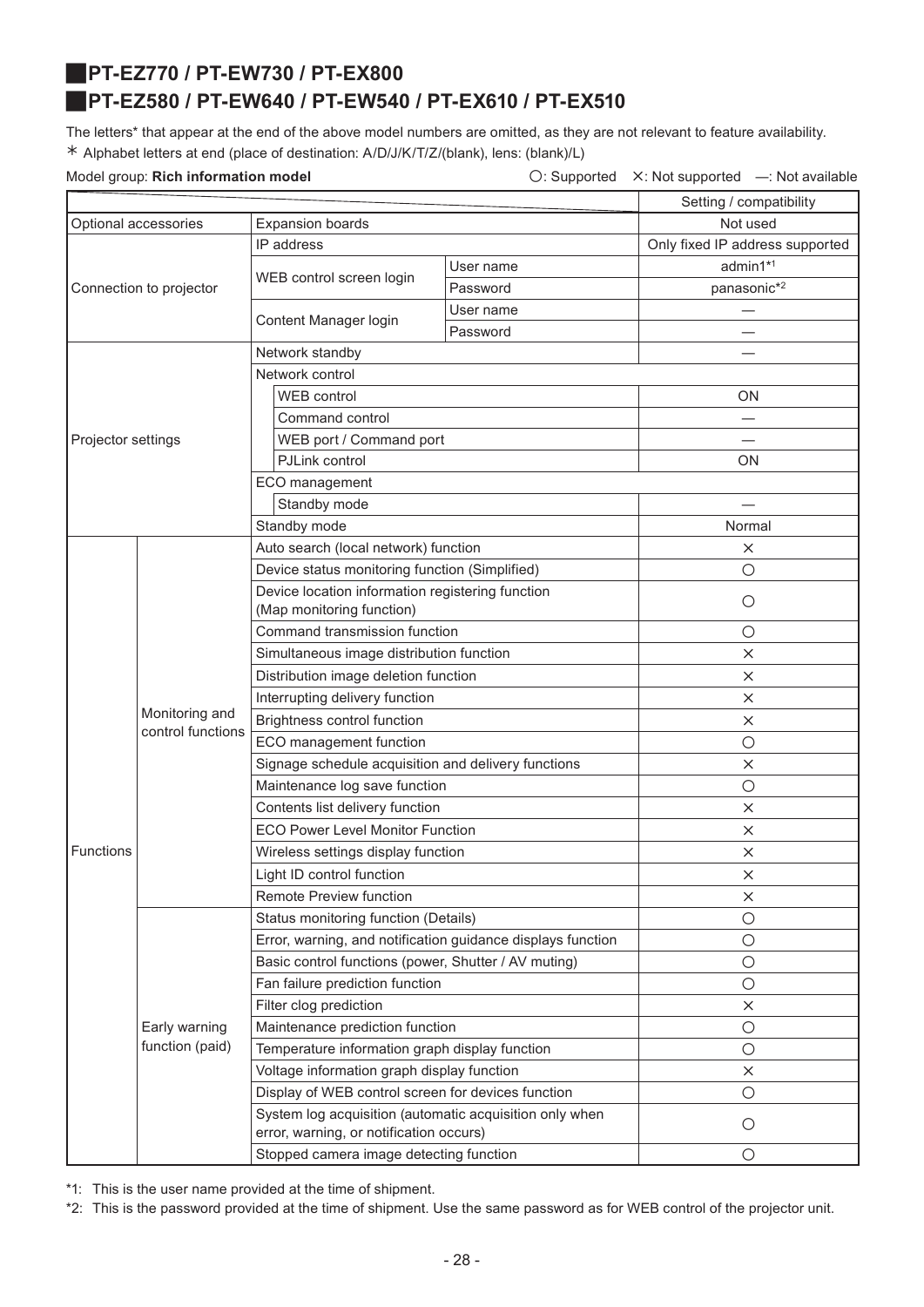### <span id="page-28-5"></span><span id="page-28-4"></span><span id="page-28-3"></span><span id="page-28-2"></span><span id="page-28-1"></span><span id="page-28-0"></span>J**PT-EZ590\*3 / PT-EW650\*3 / PT-EW550\*3 / PT-EX620\*3 / PT-EX520\*3 / PT-EZ57\*3**

The letters\* that appear at the end of the above model numbers are omitted, as they are not relevant to feature availability. ½ Alphabet letters at end (place of destination: D/J/K/T/(blank), lens: (blank)/L)

Model group: **Rich information model**  $\bigcirc$ : Supported  $\bigtimes$ : Not supported —: Not available

|                    |                                     |                                                                                                    |                                 | Setting / compatibility |
|--------------------|-------------------------------------|----------------------------------------------------------------------------------------------------|---------------------------------|-------------------------|
|                    | Optional accessories                | Not used                                                                                           |                                 |                         |
|                    |                                     | <b>Expansion boards</b><br>IP address                                                              | Only fixed IP address supported |                         |
|                    |                                     |                                                                                                    | User name                       | admin1*1                |
|                    | Connection to projector             | WEB control screen login                                                                           | Password                        | panasonic*2             |
|                    |                                     |                                                                                                    | User name                       |                         |
|                    |                                     | Content Manager login                                                                              | Password                        |                         |
|                    |                                     | Network standby                                                                                    |                                 |                         |
|                    |                                     | Network control                                                                                    |                                 |                         |
|                    |                                     | <b>WEB</b> control                                                                                 |                                 | <b>ON</b>               |
|                    |                                     | Command control                                                                                    |                                 |                         |
| Projector settings |                                     | WEB port / Command port                                                                            |                                 |                         |
|                    |                                     | PJLink control                                                                                     |                                 | ΟN                      |
|                    |                                     | ECO management                                                                                     |                                 |                         |
|                    |                                     | Standby mode                                                                                       |                                 |                         |
|                    |                                     | Standby mode                                                                                       |                                 | Normal                  |
|                    |                                     | Auto search (local network) function                                                               |                                 | X                       |
|                    |                                     | Device status monitoring function (Simplified)                                                     |                                 | О                       |
|                    |                                     | Device location information registering function                                                   |                                 |                         |
|                    |                                     | (Map monitoring function)                                                                          |                                 | $\circ$                 |
|                    | Monitoring and<br>control functions | Command transmission function                                                                      |                                 | O                       |
|                    |                                     | Simultaneous image distribution function                                                           | ×                               |                         |
|                    |                                     | Distribution image deletion function                                                               |                                 | ×                       |
|                    |                                     | Interrupting delivery function                                                                     | $\times$                        |                         |
|                    |                                     | Brightness control function                                                                        | $\times$                        |                         |
|                    |                                     | ECO management function                                                                            | $\bigcirc$                      |                         |
|                    |                                     | Signage schedule acquisition and delivery functions                                                | $\times$                        |                         |
|                    |                                     | Maintenance log save function                                                                      | $\circ$                         |                         |
|                    |                                     | Contents list delivery function                                                                    | X                               |                         |
|                    |                                     | <b>ECO Power Level Monitor Function</b>                                                            | ×                               |                         |
| Functions          |                                     | Wireless settings display function                                                                 | $\times$                        |                         |
|                    |                                     | Light ID control function                                                                          |                                 | $\times$                |
|                    |                                     | Remote Preview function                                                                            |                                 | ×                       |
|                    |                                     | Status monitoring function (Details)                                                               |                                 | $\circ$                 |
|                    |                                     | Error, warning, and notification guidance displays function                                        |                                 | $\bigcirc$              |
|                    |                                     | Basic control functions (power, Shutter / AV muting)                                               |                                 | $\circ$                 |
|                    |                                     | Fan failure prediction function                                                                    |                                 | $\circ$                 |
|                    |                                     | Filter clog prediction                                                                             |                                 | X                       |
|                    | Early warning                       | Maintenance prediction function                                                                    |                                 | $\circ$                 |
|                    | function (paid)                     | Temperature information graph display function                                                     |                                 | $\circ$                 |
|                    |                                     | Voltage information graph display function                                                         |                                 | X                       |
|                    |                                     | Display of WEB control screen for devices function                                                 |                                 | $\circ$                 |
|                    |                                     | System log acquisition (automatic acquisition only when<br>error, warning, or notification occurs) |                                 | $\circ$                 |
|                    |                                     | Stopped camera image detecting function                                                            |                                 | О                       |

\*1: This is the user name provided at the time of shipment.

\*2: This is the password provided at the time of shipment. Use the same password as for WEB control of the projector unit.

\*3: Devices for which the main microcomputer version is below Ver.1.08 do not support the early warning function. You can check the version on the following page as [Projector Information] --> [Main Version] in the WEB control screen.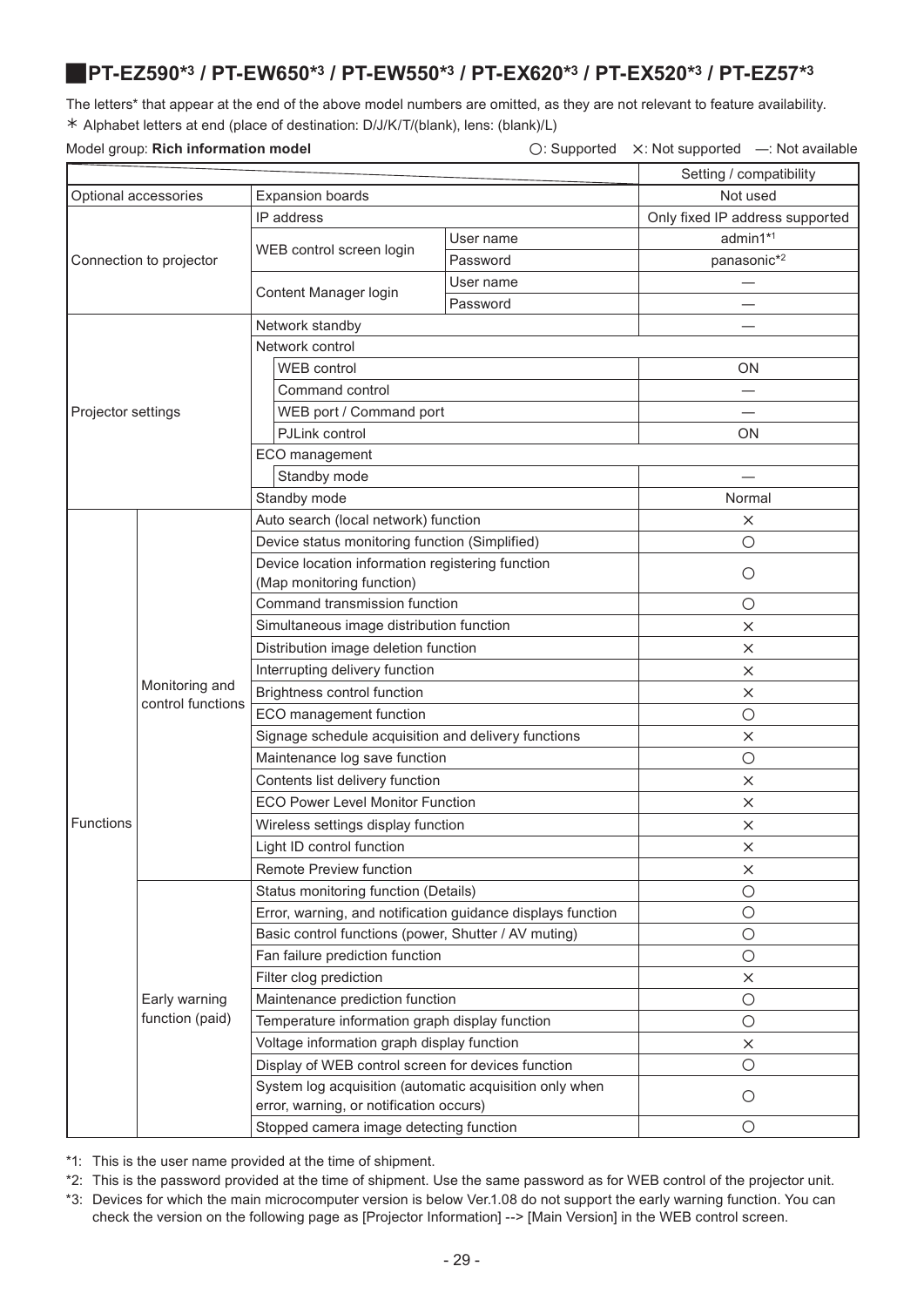# <span id="page-29-3"></span><span id="page-29-2"></span><span id="page-29-1"></span><span id="page-29-0"></span>J**PT-EZ591 / PT-EW651 / PT-EW551 / PT-EX621 / PT-EX521** J**PT-FZ570\*3 / PT-FW530\*3 / PT-FX500\*3**

The letters\* that appear at the end of the above model numbers are omitted, as they are not relevant to feature availability. ½ Alphabet letters at end (place of destination: D/J/K/T/(blank), lens: (blank)/L)

Model group: **Rich information model**  $\bigcirc$ : Supported X: Not supported —: Not available

|                                                 |                   |                                                                                                    |           | Setting / compatibility         |
|-------------------------------------------------|-------------------|----------------------------------------------------------------------------------------------------|-----------|---------------------------------|
| Optional accessories<br><b>Expansion boards</b> |                   |                                                                                                    | Not used  |                                 |
|                                                 |                   | IP address                                                                                         |           | Only fixed IP address supported |
| Connection to projector                         |                   |                                                                                                    | User name | admin1*1                        |
|                                                 |                   | WEB control screen login                                                                           | Password  | panasonic*2                     |
|                                                 |                   |                                                                                                    | User name |                                 |
|                                                 |                   | Content Manager login                                                                              | Password  |                                 |
|                                                 |                   | Network standby                                                                                    |           |                                 |
|                                                 |                   | Network control                                                                                    |           |                                 |
|                                                 |                   | <b>WEB</b> control                                                                                 |           | <b>ON</b>                       |
|                                                 |                   | Command control                                                                                    |           |                                 |
| Projector settings                              |                   | WEB port / Command port                                                                            |           |                                 |
|                                                 |                   | PJLink control                                                                                     |           | ΟN                              |
|                                                 |                   | ECO management                                                                                     |           |                                 |
|                                                 |                   | Standby mode                                                                                       |           |                                 |
|                                                 |                   | Standby mode                                                                                       |           | Normal                          |
|                                                 |                   | Auto search (local network) function                                                               |           | ×                               |
|                                                 |                   | Device status monitoring function (Simplified)                                                     |           | $\circ$                         |
|                                                 |                   | Device location information registering function                                                   |           |                                 |
|                                                 |                   | (Map monitoring function)                                                                          |           | $\circ$                         |
|                                                 | Monitoring and    | Command transmission function                                                                      |           | $\circ$                         |
|                                                 |                   | Simultaneous image distribution function                                                           |           | $\times$                        |
|                                                 |                   | Distribution image deletion function                                                               |           | $\times$                        |
|                                                 |                   | Interrupting delivery function                                                                     |           | $\times$                        |
|                                                 |                   | Brightness control function                                                                        |           | $\times$                        |
|                                                 | control functions | ECO management function                                                                            |           | $\circ$                         |
|                                                 |                   | Signage schedule acquisition and delivery functions                                                |           | $\times$                        |
|                                                 |                   | Maintenance log save function                                                                      |           | $\circ$                         |
|                                                 |                   | Contents list delivery function                                                                    |           | X                               |
|                                                 |                   | <b>ECO Power Level Monitor Function</b>                                                            |           | $\times$                        |
| Functions                                       |                   | Wireless settings display function                                                                 |           | ×                               |
|                                                 |                   | Light ID control function                                                                          |           | X                               |
|                                                 |                   | Remote Preview function                                                                            |           | х                               |
|                                                 |                   | Status monitoring function (Details)                                                               |           | $\circ$                         |
|                                                 |                   | Error, warning, and notification guidance displays function                                        |           | $\circ$                         |
|                                                 |                   | Basic control functions (power, Shutter / AV muting)                                               |           | $\bigcirc$                      |
|                                                 |                   | Fan failure prediction function                                                                    |           | $\bigcirc$                      |
|                                                 |                   | Filter clog prediction                                                                             |           | $\times$                        |
|                                                 | Early warning     | Maintenance prediction function                                                                    |           | $\circ$                         |
|                                                 | function (paid)   | Temperature information graph display function                                                     |           | $\circ$                         |
|                                                 |                   | Voltage information graph display function                                                         |           | $\times$                        |
|                                                 |                   | Display of WEB control screen for devices function                                                 |           | $\circ$                         |
|                                                 |                   | System log acquisition (automatic acquisition only when<br>error, warning, or notification occurs) |           | $\circ$                         |
|                                                 |                   | Stopped camera image detecting function                                                            |           | $\circ$                         |

\*1: This is the user name provided at the time of shipment.

\*2: This is the password provided at the time of shipment. Use the same password as for WEB control of the projector unit.

\*3: Devices for which the main microcomputer version is below Ver.1.08 do not support the early warning function. You can check the version on the following page as [Projector Information] --> [Main Version] in the WEB control screen.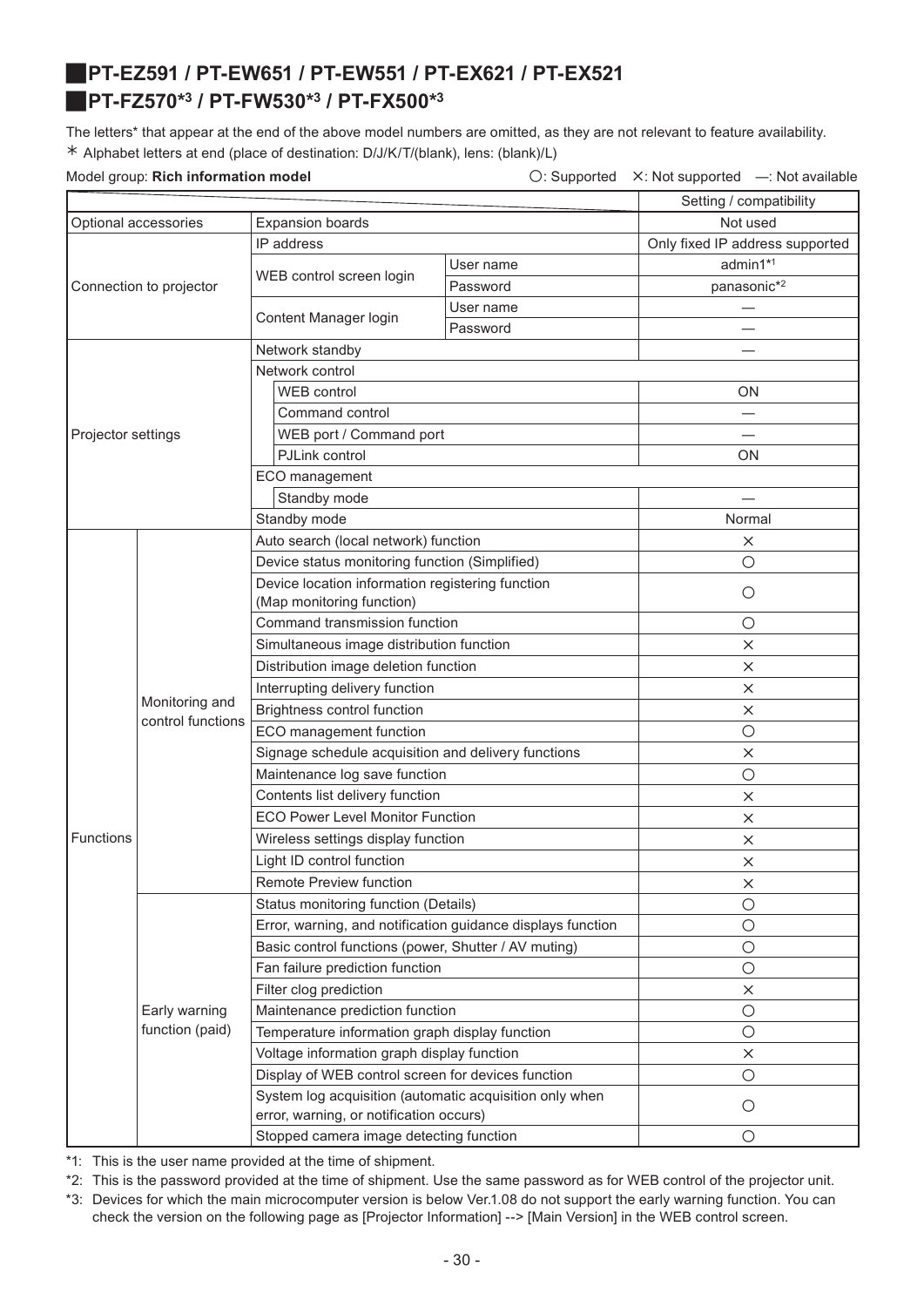### <span id="page-30-0"></span>J**PT-EZ570 / PT-EW630 / PT-EW530 / PT-EX600 / PT-EX500**

The letters\* that appear at the end of the above model numbers are omitted, as they are not relevant to feature availability. ½ Alphabet letters at end (place of destination: E/EA/U/(blank))

### Model group: **Rich information model** △ **Consumersed A: Not supported A: Not supported —: Not available**

|                                                 |                                     |                                                                                                    |           | Setting / compatibility         |
|-------------------------------------------------|-------------------------------------|----------------------------------------------------------------------------------------------------|-----------|---------------------------------|
| Optional accessories<br><b>Expansion boards</b> |                                     |                                                                                                    |           | Not used                        |
|                                                 |                                     | IP address                                                                                         |           | Only fixed IP address supported |
|                                                 |                                     | WEB control screen login                                                                           | User name | admin1*1                        |
|                                                 | Connection to projector             |                                                                                                    | Password  | panasonic*2                     |
|                                                 |                                     | Content Manager login                                                                              | User name | $\overline{\phantom{0}}$        |
|                                                 |                                     |                                                                                                    | Password  |                                 |
|                                                 |                                     | Network standby                                                                                    |           |                                 |
|                                                 |                                     | Network control                                                                                    |           |                                 |
|                                                 |                                     | WEB control                                                                                        |           | <b>ON</b>                       |
|                                                 |                                     | Command control                                                                                    |           |                                 |
| Projector settings                              |                                     | WEB port / Command port                                                                            |           |                                 |
|                                                 |                                     | PJLink control                                                                                     |           | ON                              |
|                                                 |                                     | ECO management                                                                                     |           |                                 |
|                                                 |                                     | Standby mode                                                                                       |           |                                 |
|                                                 |                                     | Standby mode                                                                                       |           | Normal, Network                 |
|                                                 |                                     | Auto search (local network) function                                                               |           | $\times$                        |
|                                                 |                                     | Device status monitoring function (Simplified)                                                     |           | $\circ$                         |
|                                                 |                                     | Device location information registering function                                                   |           | $\circ$                         |
|                                                 |                                     | (Map monitoring function)                                                                          |           |                                 |
|                                                 | Monitoring and<br>control functions | Command transmission function                                                                      |           | О                               |
|                                                 |                                     | Simultaneous image distribution function                                                           |           | $\times$                        |
|                                                 |                                     | Distribution image deletion function                                                               |           | $\times$                        |
|                                                 |                                     | Interrupting delivery function                                                                     | $\times$  |                                 |
|                                                 |                                     | Brightness control function                                                                        | $\times$  |                                 |
|                                                 |                                     | ECO management function                                                                            |           | О                               |
|                                                 |                                     | Signage schedule acquisition and delivery functions                                                |           | ×                               |
|                                                 |                                     | Maintenance log save function                                                                      |           | $\bigcirc$                      |
|                                                 |                                     | Contents list delivery function                                                                    | $\times$  |                                 |
|                                                 |                                     | <b>ECO Power Level Monitor Function</b>                                                            | $\times$  |                                 |
| Functions                                       |                                     | Wireless settings display function                                                                 | $\times$  |                                 |
|                                                 |                                     | Light ID control function                                                                          |           | $\times$                        |
|                                                 |                                     | <b>Remote Preview function</b>                                                                     |           | ×                               |
|                                                 |                                     | Status monitoring function (Details)                                                               |           | $\bigcirc$                      |
|                                                 |                                     | Error, warning, and notification guidance displays function                                        |           | $\bigcirc$                      |
|                                                 |                                     | Basic control functions (power, Shutter / AV muting)                                               |           | $\bigcirc$                      |
|                                                 |                                     | Fan failure prediction function                                                                    |           | $\times$                        |
|                                                 |                                     | Filter clog prediction                                                                             |           | ×                               |
|                                                 | Early warning                       | Maintenance prediction function                                                                    |           | $\bigcirc$                      |
|                                                 | function (paid)                     | Temperature information graph display function                                                     |           | $\bigcirc$                      |
|                                                 |                                     | Voltage information graph display function                                                         |           | ×                               |
|                                                 |                                     | Display of WEB control screen for devices function                                                 |           | $\bigcirc$                      |
|                                                 |                                     | System log acquisition (automatic acquisition only when<br>error, warning, or notification occurs) |           | $\times$                        |
|                                                 |                                     | Stopped camera image detecting function                                                            |           | $\bigcirc$                      |

\*1: This is the user name provided at the time of shipment.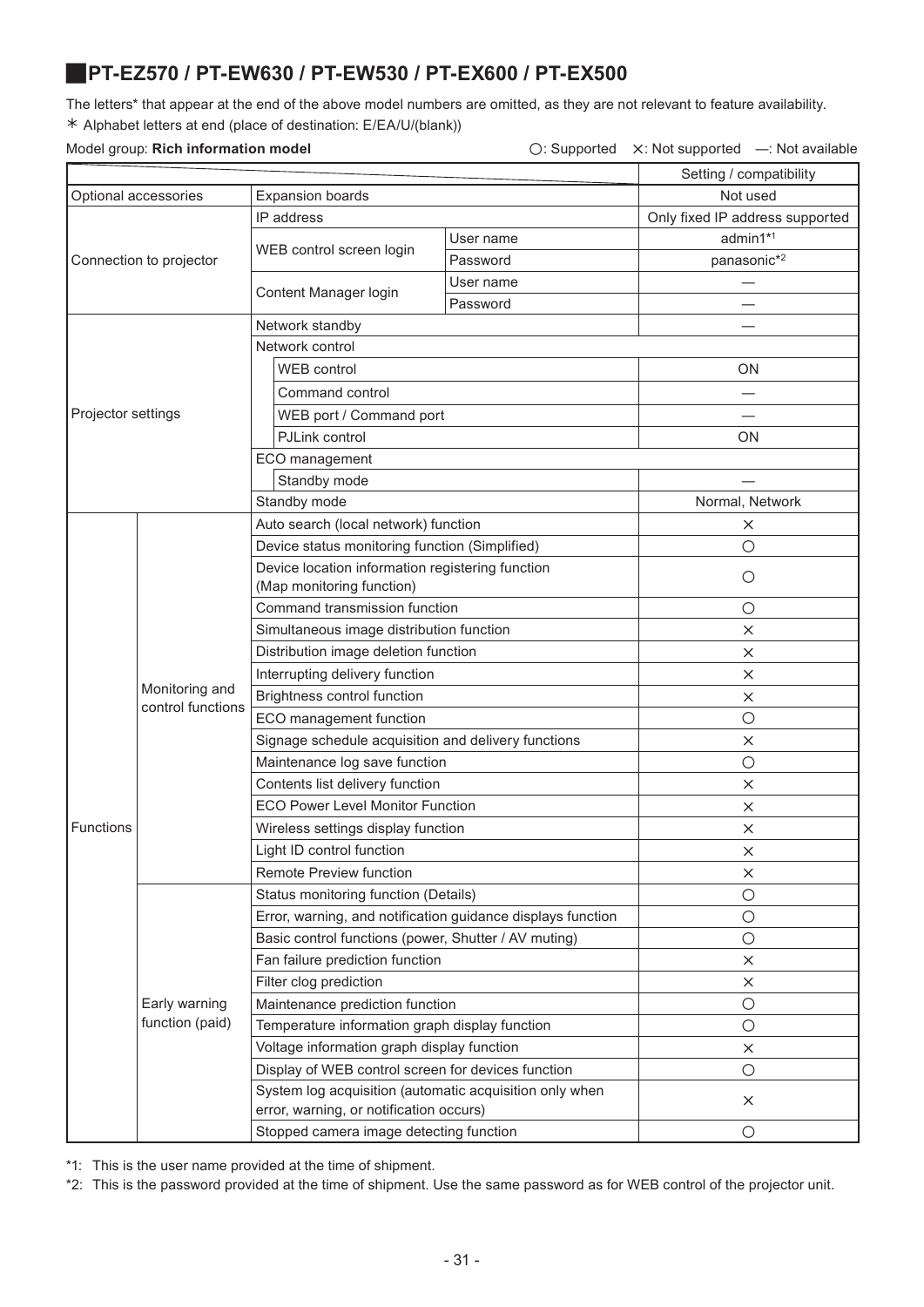<span id="page-31-1"></span><span id="page-31-0"></span>

The letters\* that appear at the end of the above model numbers are omitted, as they are not relevant to feature availability. ½ Alphabet letters at end (place of destination: E/U/(blank))

Model group: **Rich information model Conservation Conservation**  $\bigcirc$ : Supported X: Not supported —: Not available

|                         |                                     |                                                                                                    |           | Setting / compatibility         |
|-------------------------|-------------------------------------|----------------------------------------------------------------------------------------------------|-----------|---------------------------------|
| Optional accessories    |                                     | <b>Expansion boards</b>                                                                            |           | Not used                        |
|                         |                                     | IP address                                                                                         |           | Only fixed IP address supported |
| Connection to projector |                                     |                                                                                                    | User name | admin1*1                        |
|                         |                                     | WEB control screen login                                                                           | Password  | panasonic*2                     |
|                         |                                     |                                                                                                    | User name |                                 |
|                         |                                     | Content Manager login                                                                              | Password  |                                 |
|                         |                                     | Network standby                                                                                    |           |                                 |
|                         |                                     | Network control                                                                                    |           |                                 |
|                         |                                     | WEB control                                                                                        |           | ON                              |
|                         |                                     | Command control                                                                                    |           |                                 |
| Projector settings      |                                     | WEB port / Command port                                                                            |           |                                 |
|                         |                                     | PJLink control                                                                                     |           | ON                              |
|                         |                                     | ECO management                                                                                     |           |                                 |
|                         |                                     | Standby mode                                                                                       |           |                                 |
|                         |                                     | Standby mode                                                                                       |           |                                 |
|                         |                                     | Auto search (local network) function                                                               |           | $\times$                        |
|                         |                                     | Device status monitoring function (Simplified)                                                     |           | $\circ$                         |
|                         |                                     | Device location information registering function                                                   |           | $\circ$                         |
|                         |                                     | (Map monitoring function)                                                                          |           |                                 |
|                         | Monitoring and<br>control functions | Command transmission function                                                                      |           | $\bigcirc$                      |
|                         |                                     | Simultaneous image distribution function                                                           |           | X                               |
|                         |                                     | Distribution image deletion function                                                               |           | $\times$                        |
|                         |                                     | Interrupting delivery function                                                                     |           | $\times$                        |
|                         |                                     | <b>Brightness control function</b>                                                                 |           | $\times$                        |
|                         |                                     | ECO management function                                                                            |           | ×                               |
|                         |                                     | Signage schedule acquisition and delivery functions                                                |           | $\times$                        |
|                         |                                     | Maintenance log save function                                                                      |           | $\bigcirc$                      |
|                         |                                     | Contents list delivery function                                                                    |           | $\times$                        |
|                         |                                     | <b>ECO Power Level Monitor Function</b>                                                            |           | $\times$                        |
| <b>Functions</b>        |                                     | Wireless settings display function                                                                 |           | X                               |
|                         |                                     | Light ID control function                                                                          |           | $\times$                        |
|                         |                                     | Remote Preview function                                                                            |           | $\times$                        |
|                         |                                     | Status monitoring function (Details)                                                               |           | $\bigcirc$                      |
|                         |                                     | Error, warning, and notification guidance displays function                                        |           | $\bigcirc$                      |
|                         |                                     | Basic control functions (power, Shutter / AV muting)                                               |           | $\bigcirc$                      |
|                         |                                     | Fan failure prediction function                                                                    |           | $\times$                        |
|                         |                                     | Filter clog prediction                                                                             |           | $\times$                        |
|                         | Early warning                       | Maintenance prediction function                                                                    |           | $\bigcirc$                      |
|                         | function (paid)                     | Temperature information graph display function                                                     |           | $\bigcirc$                      |
|                         |                                     | Voltage information graph display function                                                         |           | $\times$                        |
|                         |                                     | Display of WEB control screen for devices function                                                 |           | $\bigcirc$                      |
|                         |                                     | System log acquisition (automatic acquisition only when<br>error, warning, or notification occurs) |           | $\times$                        |
|                         |                                     | Stopped camera image detecting function                                                            |           | $\bigcirc$                      |

\*1: This is the user name provided at the time of shipment.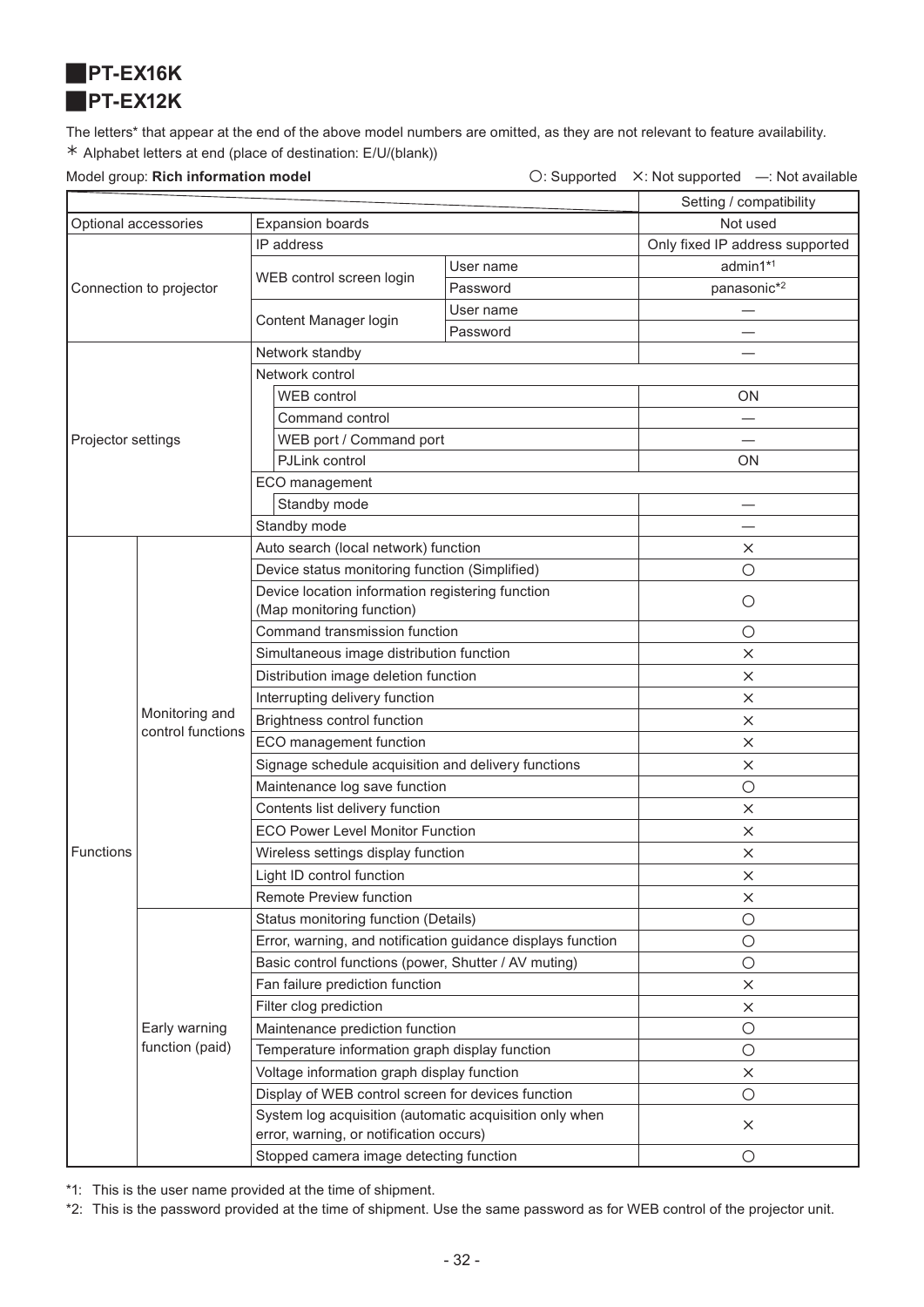# <span id="page-32-0"></span>J**PT-VZ585N / PT-VW545N / PT-VX615N**

The letters\* that appear at the end of the above model numbers are omitted, as they are not relevant to feature availability. ½ Alphabet letters at end (place of destination: D/J/T/(blank))

### Model group: **Rich information model** △ **Consumersed A: Not supported A: Not supported —: Not available**

| Not used<br>Optional accessories<br><b>Expansion boards</b><br>IP address<br>Only fixed IP address supported<br>admin1*1<br>User name<br>WEB control screen login<br>panasonic*2<br>Connection to projector<br>Password<br>User name<br>Content Manager login<br>Password<br>Network standby<br>Network control<br><b>WEB</b> control<br><b>ON</b><br>Command control<br>WEB port / Command port<br>Projector settings<br>PJLink control<br><b>ON</b><br>ECO management<br>Standby mode<br>Normal<br>Standby mode<br>Auto search (local network) function<br>O<br>Device status monitoring function (Simplified)<br>$\circ$<br>Device location information registering function<br>$\circ$<br>(Map monitoring function)<br>Command transmission function<br>$\circ$<br>Simultaneous image distribution function<br>О<br>Distribution image deletion function<br>$\bigcirc$<br>Interrupting delivery function<br>$\times$<br>Monitoring and<br>Brightness control function<br>$\times$<br>control functions<br>ECO management function<br>$\circ$<br>Signage schedule acquisition and delivery functions<br>$\times$<br>Maintenance log save function<br>О<br>Contents list delivery function<br>$\times$<br><b>ECO Power Level Monitor Function</b><br>$\times$<br>Wireless settings display function<br>О<br>Light ID control function<br>$\times$<br>Remote Preview function<br>×<br>Status monitoring function (Details)<br>$\circ$<br>Error, warning, and notification guidance displays function<br>$\bigcirc$<br>Basic control functions (power, Shutter / AV muting)<br>$\bigcirc$<br>Fan failure prediction function<br>О<br>Filter clog prediction<br>$\times$<br>Maintenance prediction function<br>Early warning<br>$\bigcirc$<br>function (paid)<br>Temperature information graph display function<br>$\circ$<br>Voltage information graph display function<br>$\times$<br>Display of WEB control screen for devices function<br>О<br>System log acquisition (automatic acquisition only when<br>$\times$<br>error, warning, or notification occurs)<br>Stopped camera image detecting function<br>O |           | modor group. <b>INOR INTO HILANO II MODO</b> |  |  | $\cup$ . Oupported $\cup$ . Not supported |
|------------------------------------------------------------------------------------------------------------------------------------------------------------------------------------------------------------------------------------------------------------------------------------------------------------------------------------------------------------------------------------------------------------------------------------------------------------------------------------------------------------------------------------------------------------------------------------------------------------------------------------------------------------------------------------------------------------------------------------------------------------------------------------------------------------------------------------------------------------------------------------------------------------------------------------------------------------------------------------------------------------------------------------------------------------------------------------------------------------------------------------------------------------------------------------------------------------------------------------------------------------------------------------------------------------------------------------------------------------------------------------------------------------------------------------------------------------------------------------------------------------------------------------------------------------------------------------------------------------------------------------------------------------------------------------------------------------------------------------------------------------------------------------------------------------------------------------------------------------------------------------------------------------------------------------------------------------------------------------------------------------------------------------------------------------------------------------------------------------------|-----------|----------------------------------------------|--|--|-------------------------------------------|
|                                                                                                                                                                                                                                                                                                                                                                                                                                                                                                                                                                                                                                                                                                                                                                                                                                                                                                                                                                                                                                                                                                                                                                                                                                                                                                                                                                                                                                                                                                                                                                                                                                                                                                                                                                                                                                                                                                                                                                                                                                                                                                                  |           |                                              |  |  | Setting / compatibility                   |
|                                                                                                                                                                                                                                                                                                                                                                                                                                                                                                                                                                                                                                                                                                                                                                                                                                                                                                                                                                                                                                                                                                                                                                                                                                                                                                                                                                                                                                                                                                                                                                                                                                                                                                                                                                                                                                                                                                                                                                                                                                                                                                                  |           |                                              |  |  |                                           |
|                                                                                                                                                                                                                                                                                                                                                                                                                                                                                                                                                                                                                                                                                                                                                                                                                                                                                                                                                                                                                                                                                                                                                                                                                                                                                                                                                                                                                                                                                                                                                                                                                                                                                                                                                                                                                                                                                                                                                                                                                                                                                                                  |           |                                              |  |  |                                           |
|                                                                                                                                                                                                                                                                                                                                                                                                                                                                                                                                                                                                                                                                                                                                                                                                                                                                                                                                                                                                                                                                                                                                                                                                                                                                                                                                                                                                                                                                                                                                                                                                                                                                                                                                                                                                                                                                                                                                                                                                                                                                                                                  |           |                                              |  |  |                                           |
|                                                                                                                                                                                                                                                                                                                                                                                                                                                                                                                                                                                                                                                                                                                                                                                                                                                                                                                                                                                                                                                                                                                                                                                                                                                                                                                                                                                                                                                                                                                                                                                                                                                                                                                                                                                                                                                                                                                                                                                                                                                                                                                  |           |                                              |  |  |                                           |
|                                                                                                                                                                                                                                                                                                                                                                                                                                                                                                                                                                                                                                                                                                                                                                                                                                                                                                                                                                                                                                                                                                                                                                                                                                                                                                                                                                                                                                                                                                                                                                                                                                                                                                                                                                                                                                                                                                                                                                                                                                                                                                                  |           |                                              |  |  |                                           |
|                                                                                                                                                                                                                                                                                                                                                                                                                                                                                                                                                                                                                                                                                                                                                                                                                                                                                                                                                                                                                                                                                                                                                                                                                                                                                                                                                                                                                                                                                                                                                                                                                                                                                                                                                                                                                                                                                                                                                                                                                                                                                                                  |           |                                              |  |  |                                           |
|                                                                                                                                                                                                                                                                                                                                                                                                                                                                                                                                                                                                                                                                                                                                                                                                                                                                                                                                                                                                                                                                                                                                                                                                                                                                                                                                                                                                                                                                                                                                                                                                                                                                                                                                                                                                                                                                                                                                                                                                                                                                                                                  |           |                                              |  |  |                                           |
|                                                                                                                                                                                                                                                                                                                                                                                                                                                                                                                                                                                                                                                                                                                                                                                                                                                                                                                                                                                                                                                                                                                                                                                                                                                                                                                                                                                                                                                                                                                                                                                                                                                                                                                                                                                                                                                                                                                                                                                                                                                                                                                  |           |                                              |  |  |                                           |
|                                                                                                                                                                                                                                                                                                                                                                                                                                                                                                                                                                                                                                                                                                                                                                                                                                                                                                                                                                                                                                                                                                                                                                                                                                                                                                                                                                                                                                                                                                                                                                                                                                                                                                                                                                                                                                                                                                                                                                                                                                                                                                                  |           |                                              |  |  |                                           |
|                                                                                                                                                                                                                                                                                                                                                                                                                                                                                                                                                                                                                                                                                                                                                                                                                                                                                                                                                                                                                                                                                                                                                                                                                                                                                                                                                                                                                                                                                                                                                                                                                                                                                                                                                                                                                                                                                                                                                                                                                                                                                                                  |           |                                              |  |  |                                           |
|                                                                                                                                                                                                                                                                                                                                                                                                                                                                                                                                                                                                                                                                                                                                                                                                                                                                                                                                                                                                                                                                                                                                                                                                                                                                                                                                                                                                                                                                                                                                                                                                                                                                                                                                                                                                                                                                                                                                                                                                                                                                                                                  |           |                                              |  |  |                                           |
|                                                                                                                                                                                                                                                                                                                                                                                                                                                                                                                                                                                                                                                                                                                                                                                                                                                                                                                                                                                                                                                                                                                                                                                                                                                                                                                                                                                                                                                                                                                                                                                                                                                                                                                                                                                                                                                                                                                                                                                                                                                                                                                  |           |                                              |  |  |                                           |
|                                                                                                                                                                                                                                                                                                                                                                                                                                                                                                                                                                                                                                                                                                                                                                                                                                                                                                                                                                                                                                                                                                                                                                                                                                                                                                                                                                                                                                                                                                                                                                                                                                                                                                                                                                                                                                                                                                                                                                                                                                                                                                                  |           |                                              |  |  |                                           |
|                                                                                                                                                                                                                                                                                                                                                                                                                                                                                                                                                                                                                                                                                                                                                                                                                                                                                                                                                                                                                                                                                                                                                                                                                                                                                                                                                                                                                                                                                                                                                                                                                                                                                                                                                                                                                                                                                                                                                                                                                                                                                                                  |           |                                              |  |  |                                           |
|                                                                                                                                                                                                                                                                                                                                                                                                                                                                                                                                                                                                                                                                                                                                                                                                                                                                                                                                                                                                                                                                                                                                                                                                                                                                                                                                                                                                                                                                                                                                                                                                                                                                                                                                                                                                                                                                                                                                                                                                                                                                                                                  |           |                                              |  |  |                                           |
|                                                                                                                                                                                                                                                                                                                                                                                                                                                                                                                                                                                                                                                                                                                                                                                                                                                                                                                                                                                                                                                                                                                                                                                                                                                                                                                                                                                                                                                                                                                                                                                                                                                                                                                                                                                                                                                                                                                                                                                                                                                                                                                  |           |                                              |  |  |                                           |
|                                                                                                                                                                                                                                                                                                                                                                                                                                                                                                                                                                                                                                                                                                                                                                                                                                                                                                                                                                                                                                                                                                                                                                                                                                                                                                                                                                                                                                                                                                                                                                                                                                                                                                                                                                                                                                                                                                                                                                                                                                                                                                                  |           |                                              |  |  |                                           |
|                                                                                                                                                                                                                                                                                                                                                                                                                                                                                                                                                                                                                                                                                                                                                                                                                                                                                                                                                                                                                                                                                                                                                                                                                                                                                                                                                                                                                                                                                                                                                                                                                                                                                                                                                                                                                                                                                                                                                                                                                                                                                                                  |           |                                              |  |  |                                           |
|                                                                                                                                                                                                                                                                                                                                                                                                                                                                                                                                                                                                                                                                                                                                                                                                                                                                                                                                                                                                                                                                                                                                                                                                                                                                                                                                                                                                                                                                                                                                                                                                                                                                                                                                                                                                                                                                                                                                                                                                                                                                                                                  |           |                                              |  |  |                                           |
|                                                                                                                                                                                                                                                                                                                                                                                                                                                                                                                                                                                                                                                                                                                                                                                                                                                                                                                                                                                                                                                                                                                                                                                                                                                                                                                                                                                                                                                                                                                                                                                                                                                                                                                                                                                                                                                                                                                                                                                                                                                                                                                  |           |                                              |  |  |                                           |
|                                                                                                                                                                                                                                                                                                                                                                                                                                                                                                                                                                                                                                                                                                                                                                                                                                                                                                                                                                                                                                                                                                                                                                                                                                                                                                                                                                                                                                                                                                                                                                                                                                                                                                                                                                                                                                                                                                                                                                                                                                                                                                                  |           |                                              |  |  |                                           |
|                                                                                                                                                                                                                                                                                                                                                                                                                                                                                                                                                                                                                                                                                                                                                                                                                                                                                                                                                                                                                                                                                                                                                                                                                                                                                                                                                                                                                                                                                                                                                                                                                                                                                                                                                                                                                                                                                                                                                                                                                                                                                                                  |           |                                              |  |  |                                           |
|                                                                                                                                                                                                                                                                                                                                                                                                                                                                                                                                                                                                                                                                                                                                                                                                                                                                                                                                                                                                                                                                                                                                                                                                                                                                                                                                                                                                                                                                                                                                                                                                                                                                                                                                                                                                                                                                                                                                                                                                                                                                                                                  |           |                                              |  |  |                                           |
|                                                                                                                                                                                                                                                                                                                                                                                                                                                                                                                                                                                                                                                                                                                                                                                                                                                                                                                                                                                                                                                                                                                                                                                                                                                                                                                                                                                                                                                                                                                                                                                                                                                                                                                                                                                                                                                                                                                                                                                                                                                                                                                  |           |                                              |  |  |                                           |
|                                                                                                                                                                                                                                                                                                                                                                                                                                                                                                                                                                                                                                                                                                                                                                                                                                                                                                                                                                                                                                                                                                                                                                                                                                                                                                                                                                                                                                                                                                                                                                                                                                                                                                                                                                                                                                                                                                                                                                                                                                                                                                                  |           |                                              |  |  |                                           |
|                                                                                                                                                                                                                                                                                                                                                                                                                                                                                                                                                                                                                                                                                                                                                                                                                                                                                                                                                                                                                                                                                                                                                                                                                                                                                                                                                                                                                                                                                                                                                                                                                                                                                                                                                                                                                                                                                                                                                                                                                                                                                                                  |           |                                              |  |  |                                           |
|                                                                                                                                                                                                                                                                                                                                                                                                                                                                                                                                                                                                                                                                                                                                                                                                                                                                                                                                                                                                                                                                                                                                                                                                                                                                                                                                                                                                                                                                                                                                                                                                                                                                                                                                                                                                                                                                                                                                                                                                                                                                                                                  |           |                                              |  |  |                                           |
|                                                                                                                                                                                                                                                                                                                                                                                                                                                                                                                                                                                                                                                                                                                                                                                                                                                                                                                                                                                                                                                                                                                                                                                                                                                                                                                                                                                                                                                                                                                                                                                                                                                                                                                                                                                                                                                                                                                                                                                                                                                                                                                  |           |                                              |  |  |                                           |
|                                                                                                                                                                                                                                                                                                                                                                                                                                                                                                                                                                                                                                                                                                                                                                                                                                                                                                                                                                                                                                                                                                                                                                                                                                                                                                                                                                                                                                                                                                                                                                                                                                                                                                                                                                                                                                                                                                                                                                                                                                                                                                                  |           |                                              |  |  |                                           |
|                                                                                                                                                                                                                                                                                                                                                                                                                                                                                                                                                                                                                                                                                                                                                                                                                                                                                                                                                                                                                                                                                                                                                                                                                                                                                                                                                                                                                                                                                                                                                                                                                                                                                                                                                                                                                                                                                                                                                                                                                                                                                                                  | Functions |                                              |  |  |                                           |
|                                                                                                                                                                                                                                                                                                                                                                                                                                                                                                                                                                                                                                                                                                                                                                                                                                                                                                                                                                                                                                                                                                                                                                                                                                                                                                                                                                                                                                                                                                                                                                                                                                                                                                                                                                                                                                                                                                                                                                                                                                                                                                                  |           |                                              |  |  |                                           |
|                                                                                                                                                                                                                                                                                                                                                                                                                                                                                                                                                                                                                                                                                                                                                                                                                                                                                                                                                                                                                                                                                                                                                                                                                                                                                                                                                                                                                                                                                                                                                                                                                                                                                                                                                                                                                                                                                                                                                                                                                                                                                                                  |           |                                              |  |  |                                           |
|                                                                                                                                                                                                                                                                                                                                                                                                                                                                                                                                                                                                                                                                                                                                                                                                                                                                                                                                                                                                                                                                                                                                                                                                                                                                                                                                                                                                                                                                                                                                                                                                                                                                                                                                                                                                                                                                                                                                                                                                                                                                                                                  |           |                                              |  |  |                                           |
|                                                                                                                                                                                                                                                                                                                                                                                                                                                                                                                                                                                                                                                                                                                                                                                                                                                                                                                                                                                                                                                                                                                                                                                                                                                                                                                                                                                                                                                                                                                                                                                                                                                                                                                                                                                                                                                                                                                                                                                                                                                                                                                  |           |                                              |  |  |                                           |
|                                                                                                                                                                                                                                                                                                                                                                                                                                                                                                                                                                                                                                                                                                                                                                                                                                                                                                                                                                                                                                                                                                                                                                                                                                                                                                                                                                                                                                                                                                                                                                                                                                                                                                                                                                                                                                                                                                                                                                                                                                                                                                                  |           |                                              |  |  |                                           |
|                                                                                                                                                                                                                                                                                                                                                                                                                                                                                                                                                                                                                                                                                                                                                                                                                                                                                                                                                                                                                                                                                                                                                                                                                                                                                                                                                                                                                                                                                                                                                                                                                                                                                                                                                                                                                                                                                                                                                                                                                                                                                                                  |           |                                              |  |  |                                           |
|                                                                                                                                                                                                                                                                                                                                                                                                                                                                                                                                                                                                                                                                                                                                                                                                                                                                                                                                                                                                                                                                                                                                                                                                                                                                                                                                                                                                                                                                                                                                                                                                                                                                                                                                                                                                                                                                                                                                                                                                                                                                                                                  |           |                                              |  |  |                                           |
|                                                                                                                                                                                                                                                                                                                                                                                                                                                                                                                                                                                                                                                                                                                                                                                                                                                                                                                                                                                                                                                                                                                                                                                                                                                                                                                                                                                                                                                                                                                                                                                                                                                                                                                                                                                                                                                                                                                                                                                                                                                                                                                  |           |                                              |  |  |                                           |
|                                                                                                                                                                                                                                                                                                                                                                                                                                                                                                                                                                                                                                                                                                                                                                                                                                                                                                                                                                                                                                                                                                                                                                                                                                                                                                                                                                                                                                                                                                                                                                                                                                                                                                                                                                                                                                                                                                                                                                                                                                                                                                                  |           |                                              |  |  |                                           |
|                                                                                                                                                                                                                                                                                                                                                                                                                                                                                                                                                                                                                                                                                                                                                                                                                                                                                                                                                                                                                                                                                                                                                                                                                                                                                                                                                                                                                                                                                                                                                                                                                                                                                                                                                                                                                                                                                                                                                                                                                                                                                                                  |           |                                              |  |  |                                           |
|                                                                                                                                                                                                                                                                                                                                                                                                                                                                                                                                                                                                                                                                                                                                                                                                                                                                                                                                                                                                                                                                                                                                                                                                                                                                                                                                                                                                                                                                                                                                                                                                                                                                                                                                                                                                                                                                                                                                                                                                                                                                                                                  |           |                                              |  |  |                                           |
|                                                                                                                                                                                                                                                                                                                                                                                                                                                                                                                                                                                                                                                                                                                                                                                                                                                                                                                                                                                                                                                                                                                                                                                                                                                                                                                                                                                                                                                                                                                                                                                                                                                                                                                                                                                                                                                                                                                                                                                                                                                                                                                  |           |                                              |  |  |                                           |
|                                                                                                                                                                                                                                                                                                                                                                                                                                                                                                                                                                                                                                                                                                                                                                                                                                                                                                                                                                                                                                                                                                                                                                                                                                                                                                                                                                                                                                                                                                                                                                                                                                                                                                                                                                                                                                                                                                                                                                                                                                                                                                                  |           |                                              |  |  |                                           |

\*1: This is the user name provided at the time of shipment.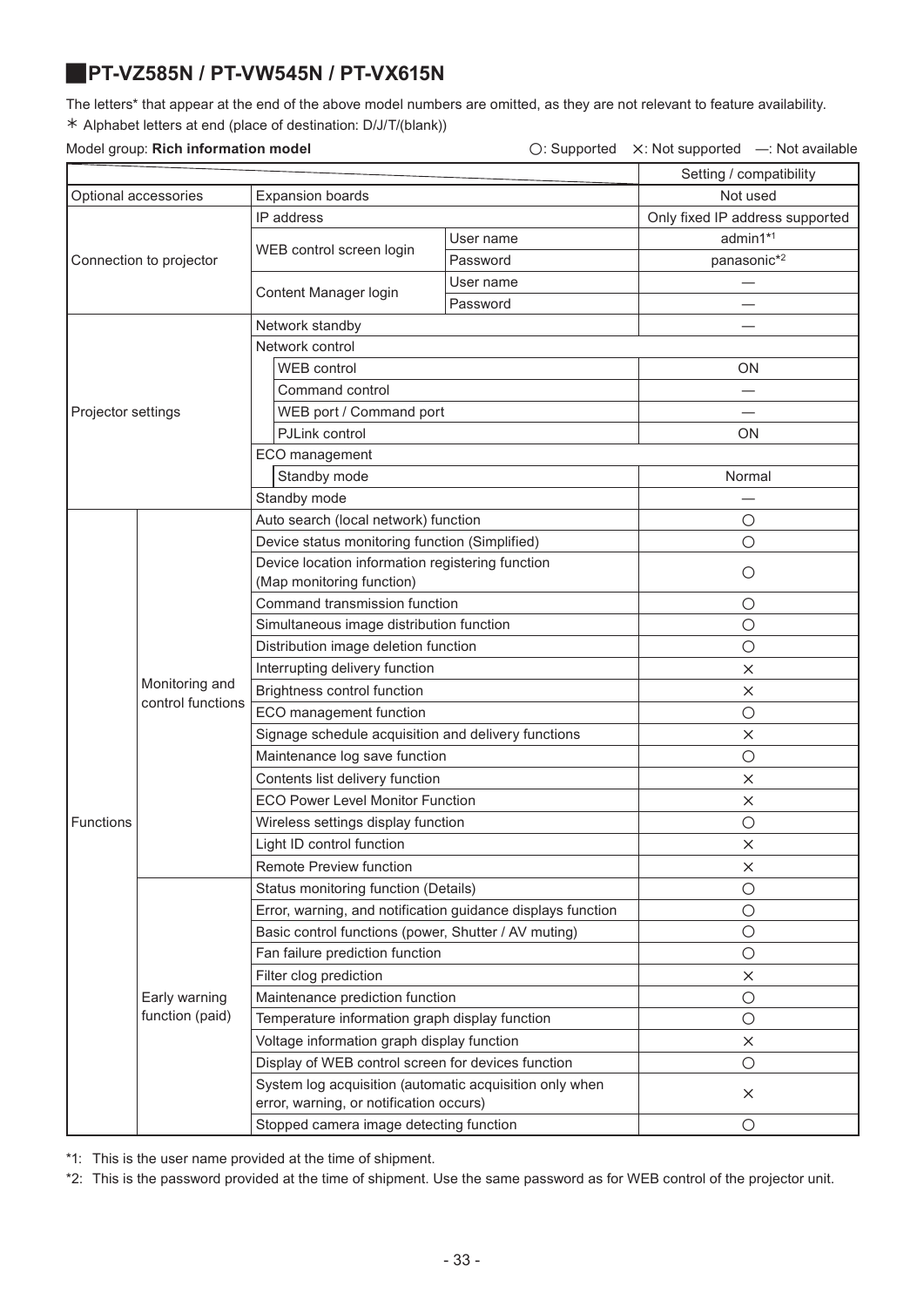# <span id="page-33-2"></span><span id="page-33-1"></span>J**PT-VZ575N / PT-VW535N / PT-VX605N** J**PT-VW355N / PT-VX425N** J**PT-VW345N / PT-VX415N**

<span id="page-33-0"></span>The letters\* that appear at the end of the above model numbers are omitted, as they are not relevant to feature availability. ½ Alphabet letters at end (place of destination: D/J/T/Z/(blank))

Model group: **Rich information model C: Supported X: Not supported —: Not available** 

|                                                 |                                     |                                                                                                    |           | Setting / compatibility         |
|-------------------------------------------------|-------------------------------------|----------------------------------------------------------------------------------------------------|-----------|---------------------------------|
| <b>Expansion boards</b><br>Optional accessories |                                     | Not used                                                                                           |           |                                 |
|                                                 |                                     | IP address                                                                                         |           | Only fixed IP address supported |
|                                                 |                                     |                                                                                                    | User name | admin1*1                        |
|                                                 | Connection to projector             | WEB control screen login                                                                           | Password  | panasonic* <sup>2</sup>         |
|                                                 |                                     |                                                                                                    | User name |                                 |
|                                                 |                                     | Content Manager login                                                                              | Password  |                                 |
|                                                 |                                     | Network standby                                                                                    |           |                                 |
|                                                 |                                     | Network control                                                                                    |           | ON                              |
|                                                 |                                     | WEB control                                                                                        |           |                                 |
|                                                 |                                     | Command control                                                                                    |           |                                 |
| Projector settings                              |                                     | WEB port / Command port                                                                            |           |                                 |
|                                                 |                                     | PJLink control                                                                                     |           |                                 |
|                                                 |                                     | ECO management                                                                                     |           |                                 |
|                                                 |                                     | Standby mode                                                                                       |           |                                 |
|                                                 |                                     | Standby mode                                                                                       |           | Normal                          |
|                                                 |                                     | Auto search (local network) function                                                               |           | $\circ$                         |
|                                                 |                                     | Device status monitoring function (Simplified)                                                     |           | $\circ$                         |
|                                                 |                                     | Device location information registering function                                                   |           |                                 |
|                                                 |                                     | (Map monitoring function)                                                                          |           | $\circ$                         |
|                                                 | Monitoring and<br>control functions | Command transmission function                                                                      |           | $\circ$                         |
|                                                 |                                     | Simultaneous image distribution function                                                           |           | $\circ$                         |
|                                                 |                                     | Distribution image deletion function                                                               |           | $\bigcirc$                      |
|                                                 |                                     | Interrupting delivery function                                                                     |           | $\times$                        |
|                                                 |                                     | Brightness control function                                                                        |           | $\times$                        |
|                                                 |                                     | ECO management function                                                                            |           | $\circ$                         |
|                                                 |                                     | Signage schedule acquisition and delivery functions                                                |           | $\times$                        |
|                                                 |                                     | Maintenance log save function                                                                      |           | $\bigcirc$                      |
|                                                 |                                     | Contents list delivery function                                                                    |           | $\times$                        |
|                                                 |                                     | <b>ECO Power Level Monitor Function</b>                                                            |           | $\times$                        |
| <b>Functions</b>                                |                                     | Wireless settings display function                                                                 |           | $\circ$                         |
|                                                 |                                     | Light ID control function                                                                          |           | X                               |
|                                                 |                                     | Remote Preview function                                                                            |           | $\times$                        |
|                                                 |                                     | Status monitoring function (Details)                                                               |           | $\circ$                         |
|                                                 |                                     | Error, warning, and notification guidance displays function                                        |           | $\circ$                         |
|                                                 |                                     | Basic control functions (power, Shutter / AV muting)                                               |           | $\bigcirc$                      |
|                                                 |                                     | Fan failure prediction function                                                                    |           | X                               |
|                                                 |                                     | Filter clog prediction                                                                             |           | $\times$                        |
|                                                 | Early warning                       | Maintenance prediction function                                                                    |           | $\circ$                         |
|                                                 | function (paid)                     | Temperature information graph display function                                                     |           | $\bigcirc$                      |
|                                                 |                                     | Voltage information graph display function                                                         |           | $\times$                        |
|                                                 |                                     | Display of WEB control screen for devices function                                                 |           | $\circ$                         |
|                                                 |                                     | System log acquisition (automatic acquisition only when<br>error, warning, or notification occurs) |           | $\times$                        |
|                                                 |                                     | Stopped camera image detecting function                                                            |           | $\circ$                         |

\*1: This is the user name provided at the time of shipment.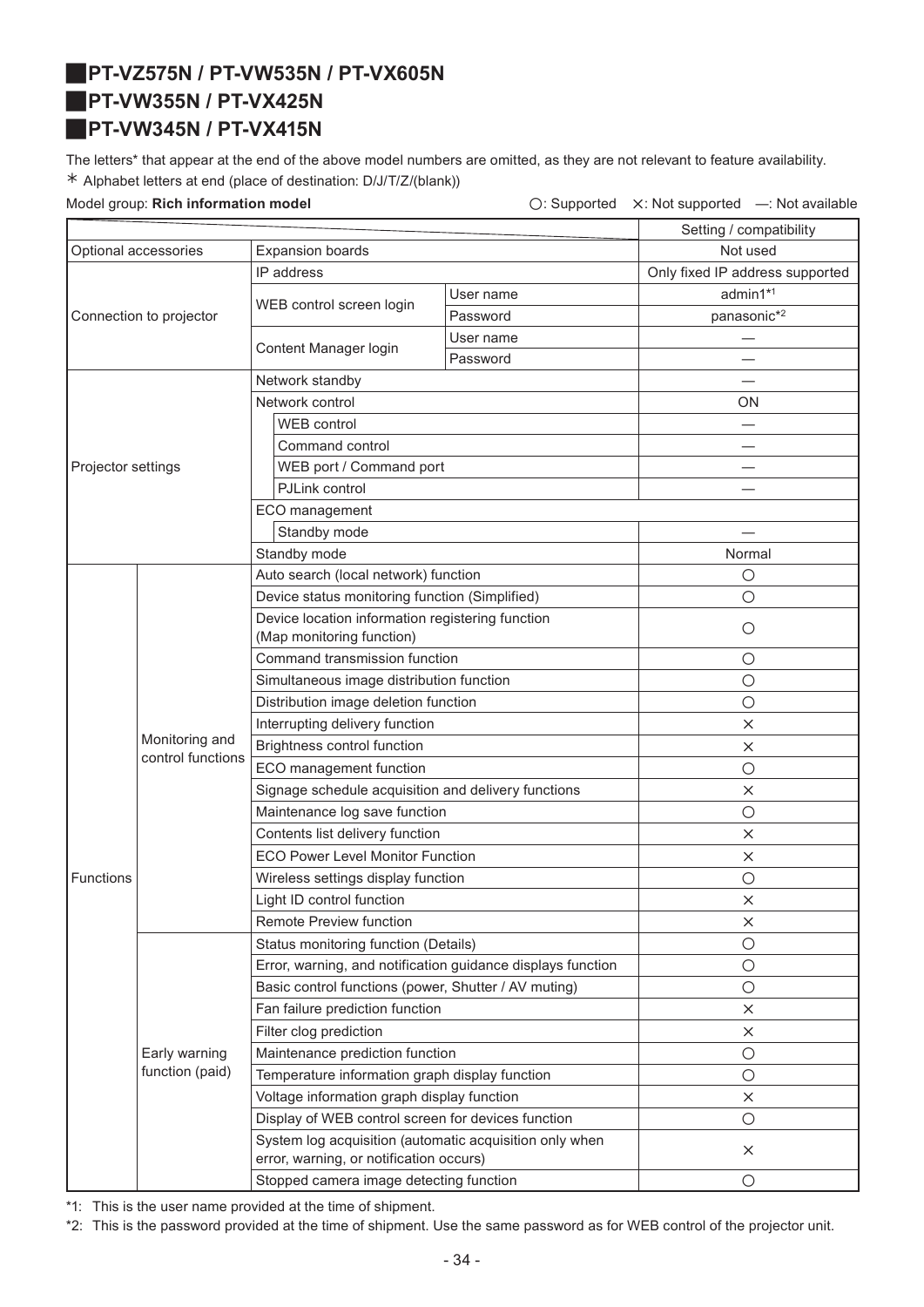### <span id="page-34-0"></span>J**PT-VZ580 / PT-VW540 / PT-VX610 / PT-VX61 / PT-VX51**

The letters\* that appear at the end of the above model numbers are omitted, as they are not relevant to feature availability. ½ Alphabet letters at end (place of destination: D/J/K/K1/T/(blank))

### Model group: **Rich information model** △ **Consumersed A: Not supported A: Not supported —: Not available**

|                    |                                     | moacr group. INCH information moac                                                                 |           | $\cup$ . Oupportour A. Not supportour |
|--------------------|-------------------------------------|----------------------------------------------------------------------------------------------------|-----------|---------------------------------------|
|                    |                                     |                                                                                                    |           | Setting / compatibility               |
|                    | Optional accessories                | <b>Expansion boards</b>                                                                            |           | Not used                              |
|                    |                                     | IP address                                                                                         |           | Only fixed IP address supported       |
|                    |                                     | WEB control screen login                                                                           | User name | admin1*1                              |
|                    | Connection to projector             |                                                                                                    | Password  | panasonic*2                           |
|                    |                                     | Content Manager login                                                                              | User name |                                       |
|                    |                                     |                                                                                                    | Password  |                                       |
|                    |                                     | Network standby                                                                                    |           |                                       |
|                    |                                     | Network control                                                                                    |           |                                       |
|                    |                                     | <b>WEB</b> control                                                                                 |           | ΟN                                    |
|                    |                                     | Command control                                                                                    |           | ON                                    |
| Projector settings |                                     | WEB port / Command port                                                                            |           |                                       |
|                    |                                     | PJLink control                                                                                     |           | ΟN                                    |
|                    |                                     | ECO management                                                                                     |           |                                       |
|                    |                                     | Standby mode                                                                                       |           |                                       |
|                    |                                     | Standby mode                                                                                       |           | Normal                                |
|                    |                                     | Auto search (local network) function                                                               |           | $\times$                              |
|                    |                                     | Device status monitoring function (Simplified)                                                     |           | $\circ$                               |
|                    |                                     | Device location information registering function                                                   |           | $\circ$                               |
|                    |                                     | (Map monitoring function)                                                                          |           |                                       |
|                    | Monitoring and<br>control functions | Command transmission function                                                                      |           | O                                     |
|                    |                                     | Simultaneous image distribution function                                                           |           | $\times$                              |
|                    |                                     | Distribution image deletion function                                                               |           | $\times$                              |
|                    |                                     | Interrupting delivery function                                                                     |           | $\times$                              |
|                    |                                     | Brightness control function                                                                        |           | X                                     |
|                    |                                     | ECO management function                                                                            |           | $\bigcirc$                            |
|                    |                                     | Signage schedule acquisition and delivery functions                                                |           | $\times$                              |
|                    |                                     | Maintenance log save function                                                                      |           | $\bigcirc$                            |
|                    |                                     | Contents list delivery function                                                                    |           | X                                     |
|                    |                                     | <b>ECO Power Level Monitor Function</b>                                                            |           | X                                     |
| Functions          |                                     | Wireless settings display function                                                                 |           | $\times$                              |
|                    |                                     | Light ID control function                                                                          |           | ×                                     |
|                    |                                     | Remote Preview function                                                                            |           | X                                     |
|                    |                                     | Status monitoring function (Details)                                                               |           | $\bigcirc$                            |
|                    |                                     | Error, warning, and notification guidance displays function                                        |           | $\bigcirc$                            |
|                    |                                     | Basic control functions (power, Shutter / AV muting)                                               |           | $\bigcirc$                            |
|                    |                                     | Fan failure prediction function                                                                    |           | $\circ$                               |
|                    |                                     | Filter clog prediction                                                                             |           | X                                     |
|                    | Early warning                       | Maintenance prediction function                                                                    |           | $\bigcirc$                            |
|                    | function (paid)                     | Temperature information graph display function                                                     |           | $\bigcirc$                            |
|                    |                                     | Voltage information graph display function                                                         |           | $\times$                              |
|                    |                                     | Display of WEB control screen for devices function                                                 |           | $\circ$                               |
|                    |                                     | System log acquisition (automatic acquisition only when<br>error, warning, or notification occurs) |           | X                                     |
|                    |                                     | Stopped camera image detecting function                                                            |           | $\circ$                               |

\*1: This is the user name provided at the time of shipment.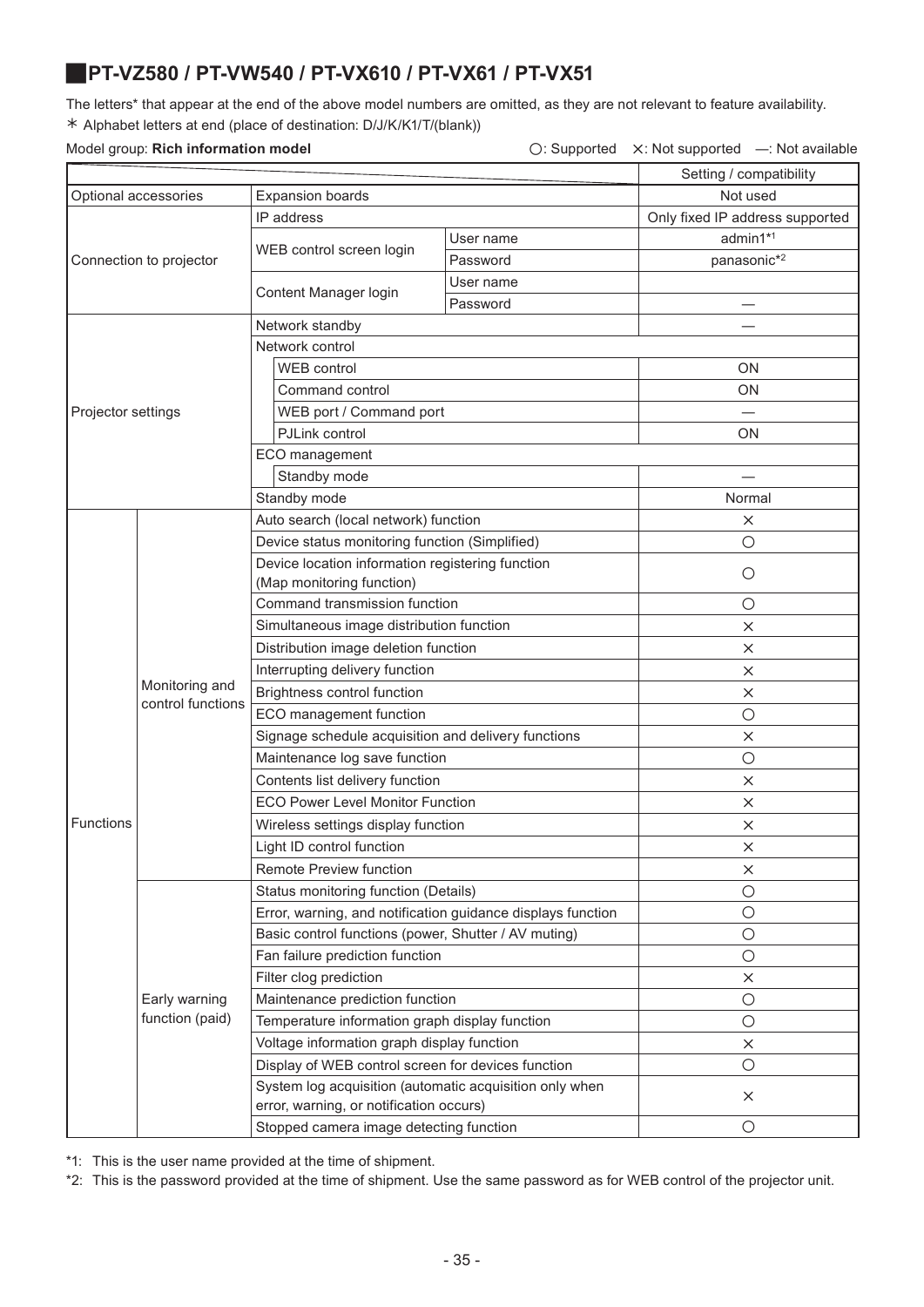# <span id="page-35-1"></span><span id="page-35-0"></span>J**PT-VZ570 / PT-VW530 / PT-VX600** J**PT-VX60 / PT-VX50**

The letters\* that appear at the end of the above model numbers are omitted, as they are not relevant to feature availability. ½ Alphabet letters at end (place of destination: D/T/(blank))

Model group: **Rich information model Conservation Conservation**  $\bigcirc$ : Supported X: Not supported —: Not available

|                                                 |                         |                                                                                                    |           | Setting / compatibility         |
|-------------------------------------------------|-------------------------|----------------------------------------------------------------------------------------------------|-----------|---------------------------------|
| Optional accessories<br><b>Expansion boards</b> |                         |                                                                                                    | Not used  |                                 |
|                                                 |                         | IP address                                                                                         |           | Only fixed IP address supported |
|                                                 |                         |                                                                                                    | User name | admin1*1                        |
|                                                 | Connection to projector | WEB control screen login                                                                           | Password  | panasonic*2                     |
|                                                 |                         |                                                                                                    | User name |                                 |
|                                                 |                         | Content Manager login                                                                              | Password  |                                 |
|                                                 |                         | Network standby                                                                                    |           |                                 |
|                                                 |                         | Network control                                                                                    |           | <b>ON</b>                       |
|                                                 |                         | <b>WEB</b> control                                                                                 |           |                                 |
|                                                 |                         | Command control                                                                                    |           |                                 |
| Projector settings                              |                         | WEB port / Command port                                                                            |           |                                 |
|                                                 |                         | PJLink control                                                                                     |           |                                 |
|                                                 |                         | ECO management                                                                                     |           |                                 |
|                                                 |                         | Standby mode                                                                                       |           |                                 |
|                                                 |                         | Standby mode                                                                                       |           | Normal                          |
|                                                 |                         | Auto search (local network) function                                                               |           | $\times$                        |
|                                                 |                         | Device status monitoring function (Simplified)                                                     |           | $\bigcirc$                      |
|                                                 |                         | Device location information registering function                                                   |           |                                 |
|                                                 |                         | (Map monitoring function)                                                                          |           | $\circ$                         |
|                                                 | Monitoring and          | Command transmission function                                                                      |           | $\bigcirc$                      |
|                                                 |                         | Simultaneous image distribution function                                                           |           | $\times$                        |
|                                                 |                         | Distribution image deletion function                                                               |           | $\times$                        |
|                                                 |                         | Interrupting delivery function                                                                     |           | $\times$                        |
|                                                 |                         | Brightness control function                                                                        |           | $\times$                        |
|                                                 | control functions       | ECO management function                                                                            |           | $\circ$                         |
|                                                 |                         | Signage schedule acquisition and delivery functions                                                |           | $\times$                        |
|                                                 |                         | Maintenance log save function                                                                      |           | $\bigcirc$                      |
|                                                 |                         | Contents list delivery function                                                                    |           | $\times$                        |
|                                                 |                         | <b>ECO Power Level Monitor Function</b>                                                            |           | $\times$                        |
| Functions                                       |                         | Wireless settings display function                                                                 |           | $\times$                        |
|                                                 |                         | Light ID control function                                                                          |           | $\times$                        |
|                                                 |                         | Remote Preview function                                                                            |           | $\times$                        |
|                                                 |                         | Status monitoring function (Details)                                                               |           | $\circ$                         |
|                                                 |                         | Error, warning, and notification guidance displays function                                        |           | $\bigcirc$                      |
|                                                 |                         | Basic control functions (power, Shutter / AV muting)                                               |           | $\bigcirc$                      |
|                                                 |                         | Fan failure prediction function                                                                    |           | $\times$                        |
|                                                 |                         | Filter clog prediction                                                                             |           | $\times$                        |
|                                                 | Early warning           | Maintenance prediction function                                                                    |           | $\bigcirc$                      |
|                                                 | function (paid)         | Temperature information graph display function                                                     |           | $\bigcirc$                      |
|                                                 |                         | Voltage information graph display function                                                         |           | $\times$                        |
|                                                 |                         | Display of WEB control screen for devices function                                                 |           | $\bigcirc$                      |
|                                                 |                         | System log acquisition (automatic acquisition only when<br>error, warning, or notification occurs) |           | ×                               |
|                                                 |                         | Stopped camera image detecting function                                                            |           | $\bigcirc$                      |

\*1: This is the user name provided at the time of shipment.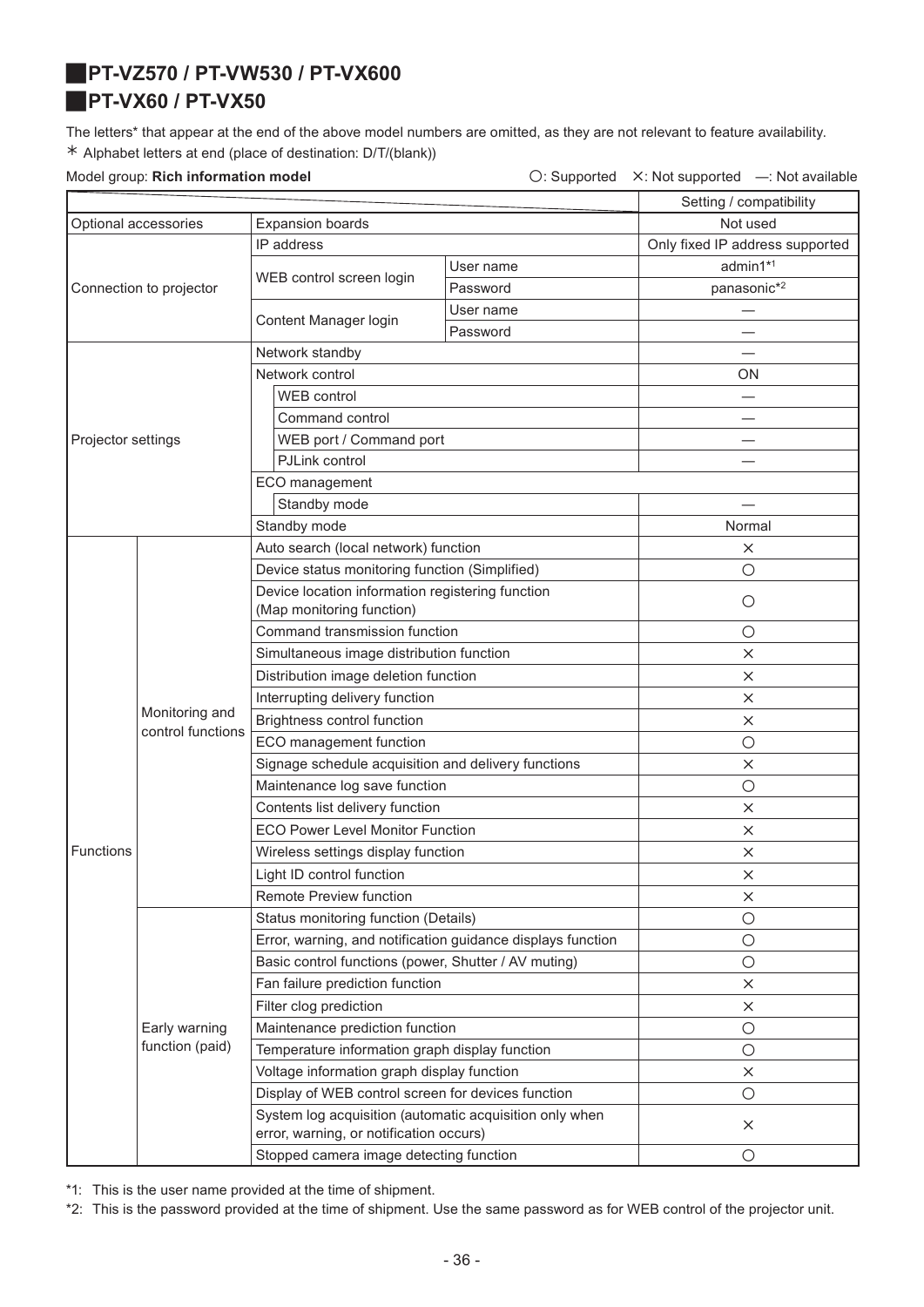# <span id="page-36-0"></span>J**PT-VZ470**

The letters\* that appear at the end of the above model numbers are omitted, as they are not relevant to feature availability. ½ Alphabet letters at end (place of destination: D/(blank))

Model group: **Rich information model C: Supported X: Not supported —: Not available** 

|                                                 |                         |                                                                                                    |           | Setting / compatibility         |
|-------------------------------------------------|-------------------------|----------------------------------------------------------------------------------------------------|-----------|---------------------------------|
| Optional accessories<br><b>Expansion boards</b> |                         | Not used                                                                                           |           |                                 |
|                                                 |                         | IP address                                                                                         |           | Only fixed IP address supported |
|                                                 |                         |                                                                                                    | User name | admin1*1                        |
|                                                 | Connection to projector | WEB control screen login                                                                           | Password  | panasonic*2                     |
|                                                 |                         |                                                                                                    | User name |                                 |
|                                                 |                         | Content Manager login                                                                              | Password  |                                 |
|                                                 |                         | Network standby                                                                                    |           |                                 |
|                                                 |                         | Network control                                                                                    |           | ON                              |
|                                                 |                         | <b>WEB</b> control                                                                                 |           |                                 |
|                                                 |                         | Command control                                                                                    |           |                                 |
| Projector settings                              |                         | WEB port / Command port                                                                            |           |                                 |
|                                                 |                         | PJLink control                                                                                     |           |                                 |
|                                                 |                         | ECO management                                                                                     |           |                                 |
|                                                 |                         | Standby mode                                                                                       |           |                                 |
|                                                 |                         | Standby mode                                                                                       |           | Normal                          |
|                                                 |                         | Auto search (local network) function                                                               |           | X                               |
|                                                 |                         | Device status monitoring function (Simplified)                                                     |           | $\circ$                         |
|                                                 |                         | Device location information registering function                                                   |           | $\bigcirc$                      |
|                                                 |                         | (Map monitoring function)                                                                          |           |                                 |
|                                                 | Monitoring and          | Command transmission function                                                                      |           | $\circ$                         |
|                                                 |                         | Simultaneous image distribution function                                                           |           | $\times$                        |
|                                                 |                         | Distribution image deletion function                                                               |           | X                               |
|                                                 |                         | Interrupting delivery function                                                                     |           | X                               |
|                                                 |                         | Brightness control function                                                                        |           | ×                               |
|                                                 | control functions       | ECO management function                                                                            |           | $\bigcirc$                      |
|                                                 |                         | Signage schedule acquisition and delivery functions                                                |           | $\times$                        |
|                                                 |                         | Maintenance log save function                                                                      |           | $\bigcirc$                      |
|                                                 |                         | Contents list delivery function                                                                    |           | X                               |
|                                                 |                         | <b>ECO Power Level Monitor Function</b>                                                            |           | $\times$                        |
| Functions                                       |                         | Wireless settings display function                                                                 |           | $\times$                        |
|                                                 |                         | Light ID control function                                                                          |           | $\times$                        |
|                                                 |                         | Remote Preview function                                                                            |           | ×                               |
|                                                 |                         | Status monitoring function (Details)                                                               |           | $\bigcirc$                      |
|                                                 |                         | Error, warning, and notification guidance displays function                                        |           | $\bigcirc$                      |
|                                                 |                         | Basic control functions (power, Shutter / AV muting)                                               |           | $\bigcirc$                      |
|                                                 |                         | Fan failure prediction function                                                                    |           | $\bigcirc$                      |
|                                                 |                         | Filter clog prediction                                                                             |           | $\times$                        |
|                                                 | Early warning           | Maintenance prediction function                                                                    |           | $\bigcirc$                      |
|                                                 | function (paid)         | Temperature information graph display function                                                     |           | $\bigcirc$                      |
|                                                 |                         | Voltage information graph display function                                                         |           | $\times$                        |
|                                                 |                         | Display of WEB control screen for devices function                                                 |           | $\bigcirc$                      |
|                                                 |                         | System log acquisition (automatic acquisition only when<br>error, warning, or notification occurs) |           | $\times$                        |
|                                                 |                         | Stopped camera image detecting function                                                            |           | O                               |

\*1: This is the user name provided at the time of shipment.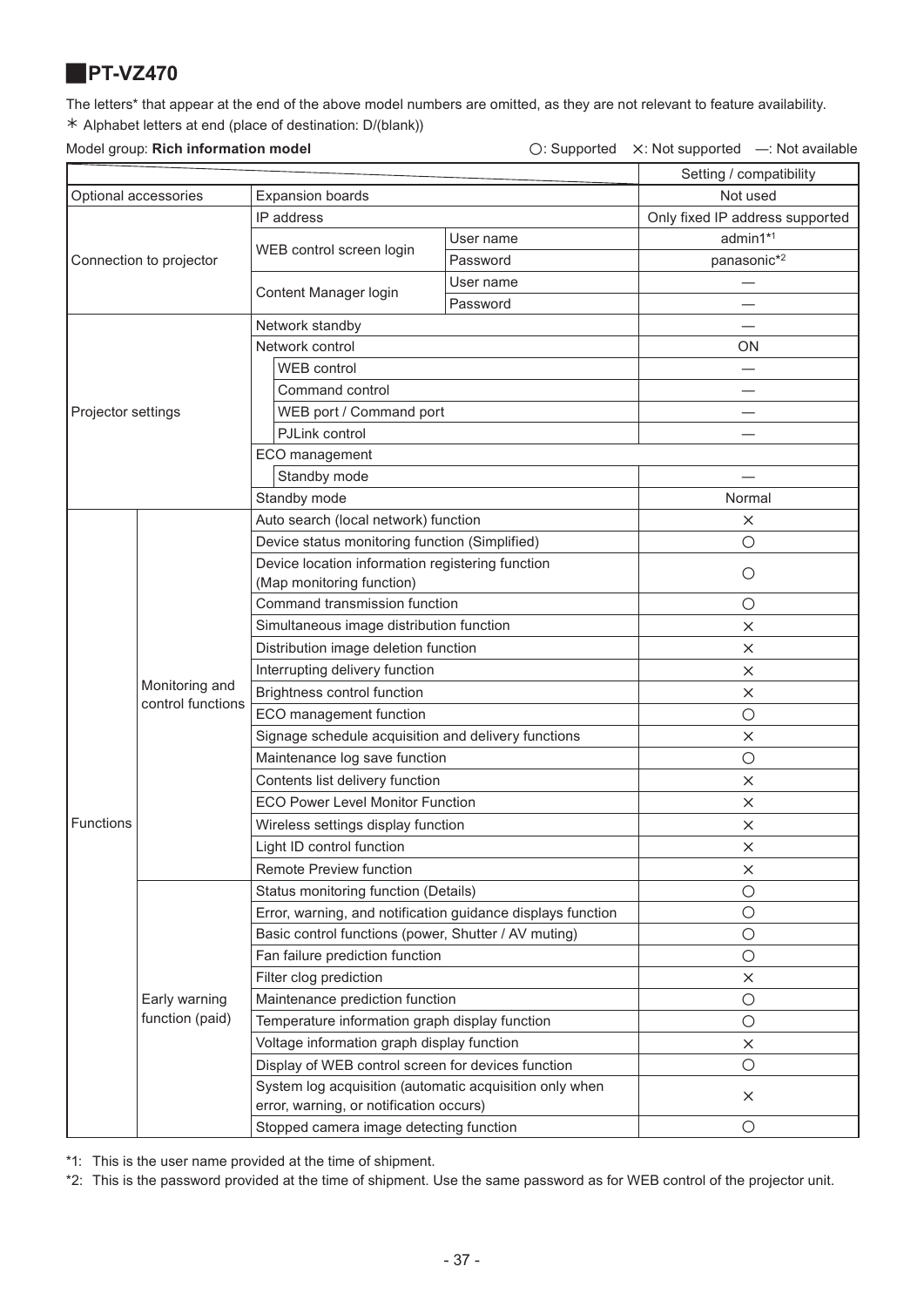### <span id="page-37-2"></span><span id="page-37-1"></span>J**PT-VW440 / PT-VX510**

J**PT-VW431D**

# <span id="page-37-0"></span>J**PT-VW430 / PT-VX501 / PT-VX500 / PT-VX405 / PT-VX45**

The letters\* that appear at the end of the above model numbers are omitted, as they are not relevant to feature availability. ½ Alphabet letters at end (place of destination: E/EA/KEA/U/(blank))

Model group: **Rich information model C: Supported X: Not supported —: Not available** 

|                                                 |                                     |                                                                                                    |           | Setting / compatibility         |
|-------------------------------------------------|-------------------------------------|----------------------------------------------------------------------------------------------------|-----------|---------------------------------|
| Optional accessories<br><b>Expansion boards</b> |                                     |                                                                                                    | Not used  |                                 |
|                                                 |                                     | IP address                                                                                         |           | Only fixed IP address supported |
| Connection to projector                         |                                     |                                                                                                    | User name | admin1*1                        |
|                                                 |                                     | WEB control screen login                                                                           | Password  | panasonic*2                     |
|                                                 |                                     |                                                                                                    | User name |                                 |
|                                                 |                                     | Content Manager login                                                                              | Password  |                                 |
|                                                 |                                     | Network standby                                                                                    |           |                                 |
|                                                 |                                     | Network control                                                                                    |           | ON                              |
|                                                 |                                     | <b>WEB</b> control                                                                                 |           |                                 |
|                                                 |                                     | Command control                                                                                    |           |                                 |
| Projector settings                              |                                     | WEB port / Command port                                                                            |           |                                 |
|                                                 |                                     | PJLink control                                                                                     |           |                                 |
|                                                 |                                     | ECO management                                                                                     |           |                                 |
|                                                 |                                     | Standby mode                                                                                       |           |                                 |
|                                                 |                                     | Standby mode                                                                                       |           | <b>Network</b>                  |
|                                                 |                                     | Auto search (local network) function                                                               |           | ×                               |
|                                                 |                                     | Device status monitoring function (Simplified)                                                     |           | $\circ$                         |
|                                                 |                                     | Device location information registering function                                                   |           |                                 |
|                                                 | Monitoring and<br>control functions | (Map monitoring function)                                                                          |           | O                               |
|                                                 |                                     | Command transmission function                                                                      |           | O                               |
|                                                 |                                     | Simultaneous image distribution function                                                           |           | $\times$                        |
|                                                 |                                     | Distribution image deletion function                                                               |           | $\times$                        |
|                                                 |                                     | Interrupting delivery function                                                                     |           | ×                               |
|                                                 |                                     | Brightness control function                                                                        |           | $\times$                        |
|                                                 |                                     | ECO management function                                                                            |           | $\times$                        |
|                                                 |                                     | Signage schedule acquisition and delivery functions                                                |           | $\times$                        |
|                                                 |                                     | Maintenance log save function                                                                      |           | $\circ$                         |
|                                                 |                                     | Contents list delivery function                                                                    |           | ×                               |
|                                                 |                                     | <b>ECO Power Level Monitor Function</b>                                                            |           | ×                               |
| Functions                                       |                                     | Wireless settings display function                                                                 |           | $\times$                        |
|                                                 |                                     | Light ID control function                                                                          |           | $\times$                        |
|                                                 |                                     | Remote Preview function                                                                            |           | ×                               |
|                                                 |                                     | Status monitoring function (Details)                                                               |           | $\bigcirc$                      |
|                                                 |                                     | Error, warning, and notification guidance displays function                                        |           | $\circ$                         |
|                                                 |                                     | Basic control functions (power, Shutter / AV muting)                                               |           | $\circ$                         |
|                                                 |                                     | Fan failure prediction function                                                                    |           | ×                               |
|                                                 |                                     | Filter clog prediction                                                                             |           | $\times$                        |
|                                                 | Early warning                       | Maintenance prediction function                                                                    |           | $\bigcirc$                      |
|                                                 | function (paid)                     | Temperature information graph display function                                                     |           | $\circ$                         |
|                                                 |                                     | Voltage information graph display function                                                         |           | $\times$                        |
|                                                 |                                     | Display of WEB control screen for devices function                                                 |           | $\circ$                         |
|                                                 |                                     | System log acquisition (automatic acquisition only when<br>error, warning, or notification occurs) |           | $\times$                        |
|                                                 |                                     | Stopped camera image detecting function                                                            |           | $\circ$                         |

\*1: This is the user name provided at the time of shipment.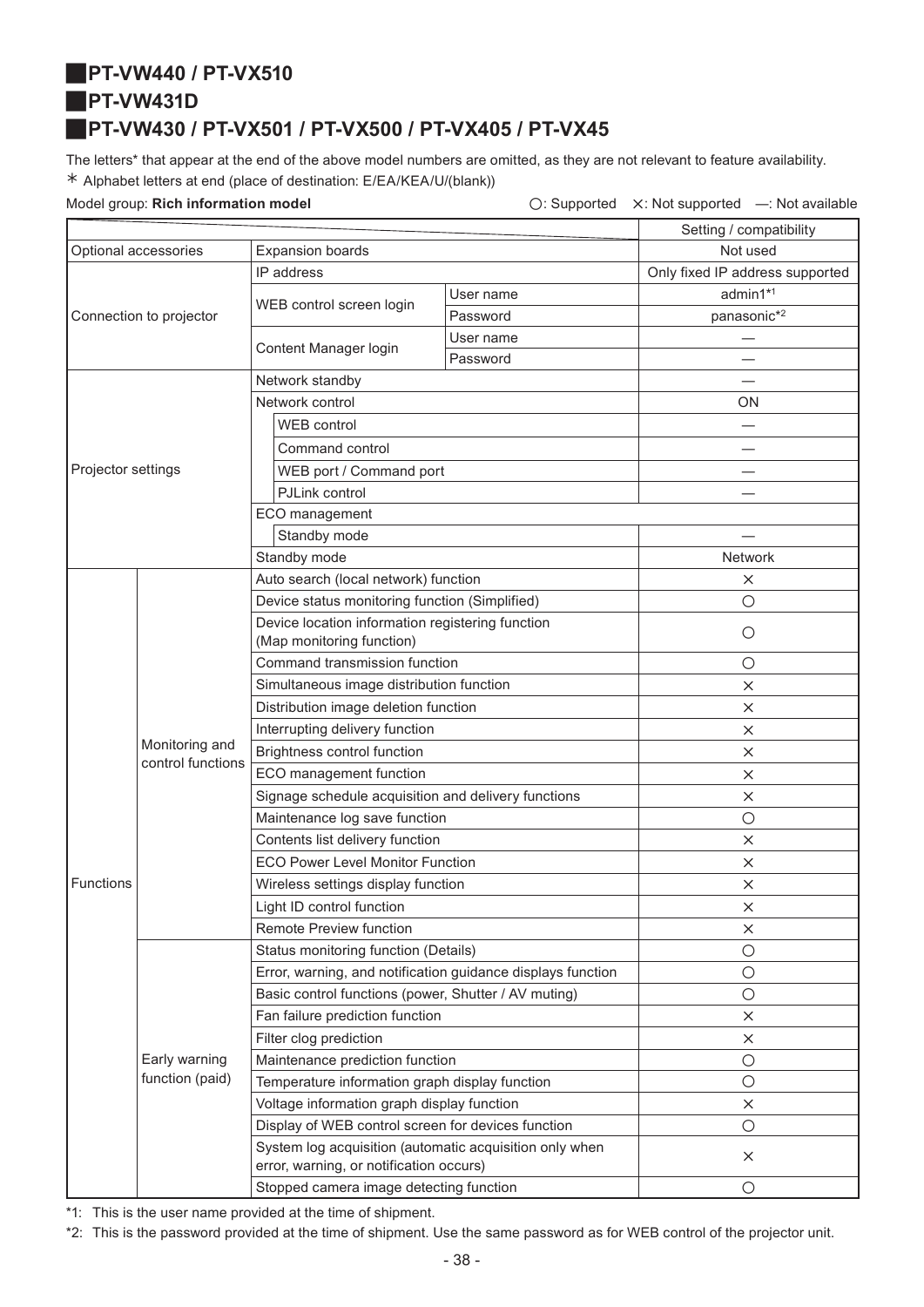<span id="page-38-1"></span><span id="page-38-0"></span>J**PT-VW330 / PT-VX400**

### **PT-VX41**

The letters\* that appear at the end of the above model numbers are omitted, as they are not relevant to feature availability. ½ Alphabet letters at end (place of destination: E/EA/KEA/U/(blank))

Model group: **Rich information model Conservation Conservation**  $\bigcirc$ : Supported X: Not supported —: Not available

|                                                 |                         |                                                                                                    |           | Setting / compatibility         |
|-------------------------------------------------|-------------------------|----------------------------------------------------------------------------------------------------|-----------|---------------------------------|
| Optional accessories<br><b>Expansion boards</b> |                         |                                                                                                    | Not used  |                                 |
|                                                 |                         | IP address                                                                                         |           | Only fixed IP address supported |
|                                                 |                         | WEB control screen login                                                                           | User name | admin1*1                        |
|                                                 | Connection to projector |                                                                                                    | Password  | panasonic*2                     |
|                                                 |                         | Content Manager login                                                                              | User name |                                 |
|                                                 |                         |                                                                                                    | Password  |                                 |
|                                                 |                         | Network standby                                                                                    |           |                                 |
|                                                 |                         | Network control                                                                                    |           | <b>ON</b>                       |
|                                                 |                         | <b>WEB</b> control                                                                                 |           |                                 |
|                                                 |                         | Command control                                                                                    |           |                                 |
| Projector settings                              |                         | WEB port / Command port                                                                            |           |                                 |
|                                                 |                         | PJLink control                                                                                     |           |                                 |
|                                                 |                         | ECO management                                                                                     |           |                                 |
|                                                 |                         | Standby mode                                                                                       |           |                                 |
|                                                 |                         | Standby mode                                                                                       |           | <b>Network</b>                  |
|                                                 |                         | Auto search (local network) function                                                               |           | X                               |
|                                                 |                         | Device status monitoring function (Simplified)                                                     |           | $\circ$                         |
|                                                 |                         | Device location information registering function                                                   |           | $\circ$                         |
|                                                 |                         | (Map monitoring function)                                                                          |           |                                 |
|                                                 | Monitoring and          | Command transmission function                                                                      |           | $\bigcirc$                      |
|                                                 |                         | Simultaneous image distribution function                                                           |           | $\times$                        |
|                                                 |                         | Distribution image deletion function                                                               |           | $\times$                        |
|                                                 |                         | Interrupting delivery function                                                                     |           | $\times$                        |
|                                                 | control functions       | Brightness control function                                                                        |           | $\times$                        |
|                                                 |                         | ECO management function                                                                            |           | X                               |
|                                                 |                         | Signage schedule acquisition and delivery functions                                                |           | ×                               |
|                                                 |                         | Maintenance log save function                                                                      |           | $\circ$                         |
|                                                 |                         | Contents list delivery function                                                                    |           | X                               |
|                                                 |                         | <b>ECO Power Level Monitor Function</b>                                                            |           | X                               |
| <b>Functions</b>                                |                         | Wireless settings display function                                                                 |           | $\times$                        |
|                                                 |                         | Light ID control function                                                                          |           | ×                               |
|                                                 |                         | Remote Preview function                                                                            |           | ×                               |
|                                                 |                         | Status monitoring function (Details)                                                               |           | $\bigcirc$                      |
|                                                 |                         | Error, warning, and notification guidance displays function                                        |           | $\bigcirc$                      |
|                                                 |                         | Basic control functions (power, Shutter / AV muting)                                               |           | $\bigcirc$                      |
|                                                 |                         | Fan failure prediction function                                                                    |           | $\times$                        |
|                                                 |                         | Filter clog prediction                                                                             |           | ×                               |
|                                                 | Early warning           | Maintenance prediction function                                                                    |           | $\bigcirc$                      |
|                                                 | function (paid)         | Temperature information graph display function                                                     |           | $\bigcirc$                      |
|                                                 |                         | Voltage information graph display function                                                         |           | ×                               |
|                                                 |                         | Display of WEB control screen for devices function                                                 |           | $\bigcirc$                      |
|                                                 |                         | System log acquisition (automatic acquisition only when<br>error, warning, or notification occurs) |           | $\times$                        |
|                                                 |                         | Stopped camera image detecting function                                                            |           | $\bigcirc$                      |

\*1: This is the user name provided at the time of shipment.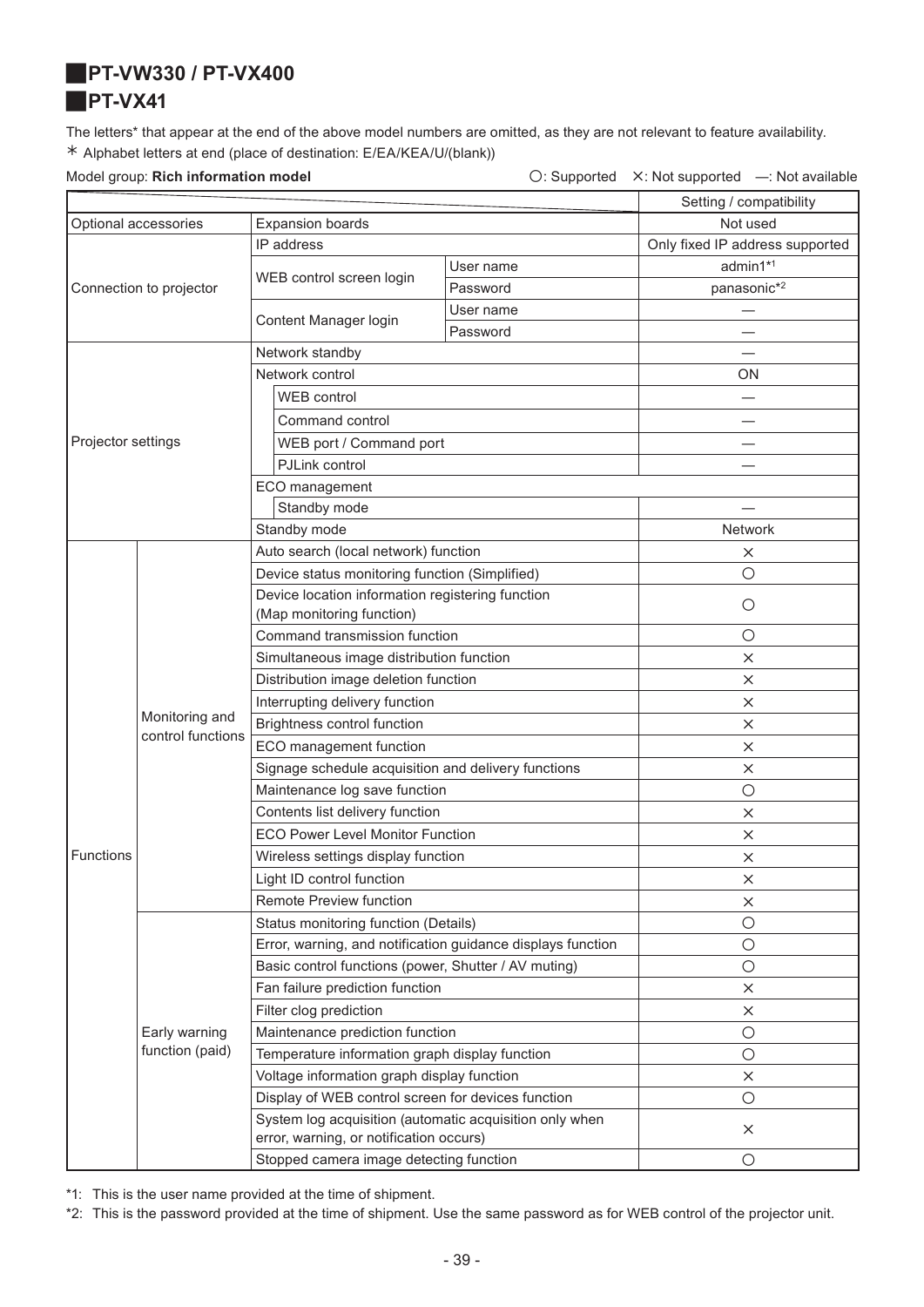### <span id="page-39-1"></span><span id="page-39-0"></span>J**PT-VW435N / PT-VX505N**

### J**PT-VX400NT**

The letters\* that appear at the end of the above model numbers are omitted, as they are not relevant to feature availability. ½ Alphabet letters at end (place of destination: E/EA/U/(blank))

Model group: **Rich information model Conservation Conservation**  $\bigcirc$ : Supported X: Not supported —: Not available

|                                                 |                   |                                                                                                    |           | Setting / compatibility         |
|-------------------------------------------------|-------------------|----------------------------------------------------------------------------------------------------|-----------|---------------------------------|
| Optional accessories<br><b>Expansion boards</b> |                   | Not used                                                                                           |           |                                 |
|                                                 |                   | IP address                                                                                         |           | Only fixed IP address supported |
| Connection to projector                         |                   | WEB control screen login                                                                           | User name | admin1*1                        |
|                                                 |                   |                                                                                                    | Password  | panasonic*2                     |
|                                                 |                   |                                                                                                    | User name |                                 |
|                                                 |                   | Content Manager login                                                                              | Password  |                                 |
|                                                 |                   | Network standby                                                                                    |           |                                 |
|                                                 |                   | Network control                                                                                    |           | ΟN                              |
|                                                 |                   | WEB control                                                                                        |           |                                 |
|                                                 |                   | Command control                                                                                    |           |                                 |
| Projector settings                              |                   | WEB port / Command port                                                                            |           |                                 |
|                                                 |                   | PJLink control                                                                                     |           |                                 |
|                                                 |                   | ECO management                                                                                     |           |                                 |
|                                                 |                   | Standby mode                                                                                       |           |                                 |
|                                                 |                   | Standby mode                                                                                       |           | Network                         |
|                                                 |                   | Auto search (local network) function                                                               |           | О                               |
|                                                 |                   | Device status monitoring function (Simplified)                                                     |           | $\bigcirc$                      |
|                                                 |                   | Device location information registering function                                                   |           |                                 |
|                                                 | Monitoring and    | (Map monitoring function)                                                                          |           | $\circ$                         |
|                                                 |                   | Command transmission function                                                                      |           | $\bigcirc$                      |
|                                                 |                   | Simultaneous image distribution function                                                           |           | $\bigcirc$                      |
|                                                 |                   | Distribution image deletion function                                                               |           | $\bigcirc$                      |
|                                                 |                   | Interrupting delivery function                                                                     |           | $\times$                        |
|                                                 |                   | Brightness control function                                                                        |           | $\times$                        |
|                                                 | control functions | ECO management function                                                                            |           | $\times$                        |
|                                                 |                   | Signage schedule acquisition and delivery functions                                                |           | X                               |
|                                                 |                   | Maintenance log save function                                                                      |           | $\bigcirc$                      |
|                                                 |                   | Contents list delivery function                                                                    |           | $\times$                        |
|                                                 |                   | <b>ECO Power Level Monitor Function</b>                                                            |           | X                               |
| Functions                                       |                   | Wireless settings display function                                                                 |           | X                               |
|                                                 |                   | Light ID control function                                                                          |           | $\times$                        |
|                                                 |                   | Remote Preview function                                                                            |           | ×                               |
|                                                 |                   | Status monitoring function (Details)                                                               |           | O                               |
|                                                 |                   | Error, warning, and notification guidance displays function                                        |           | $\bigcirc$                      |
|                                                 |                   | Basic control functions (power, Shutter / AV muting)                                               |           | $\bigcirc$                      |
|                                                 |                   | Fan failure prediction function                                                                    |           | $\times$                        |
|                                                 |                   | Filter clog prediction                                                                             |           | $\times$                        |
|                                                 | Early warning     | Maintenance prediction function                                                                    |           | $\bigcirc$                      |
|                                                 | function (paid)   | Temperature information graph display function                                                     |           | $\bigcirc$                      |
|                                                 |                   | Voltage information graph display function                                                         |           | $\times$                        |
|                                                 |                   | Display of WEB control screen for devices function                                                 |           | $\bigcirc$                      |
|                                                 |                   | System log acquisition (automatic acquisition only when<br>error, warning, or notification occurs) |           | $\times$                        |
|                                                 |                   | Stopped camera image detecting function                                                            |           | $\bigcirc$                      |

\*1: This is the user name provided at the time of shipment.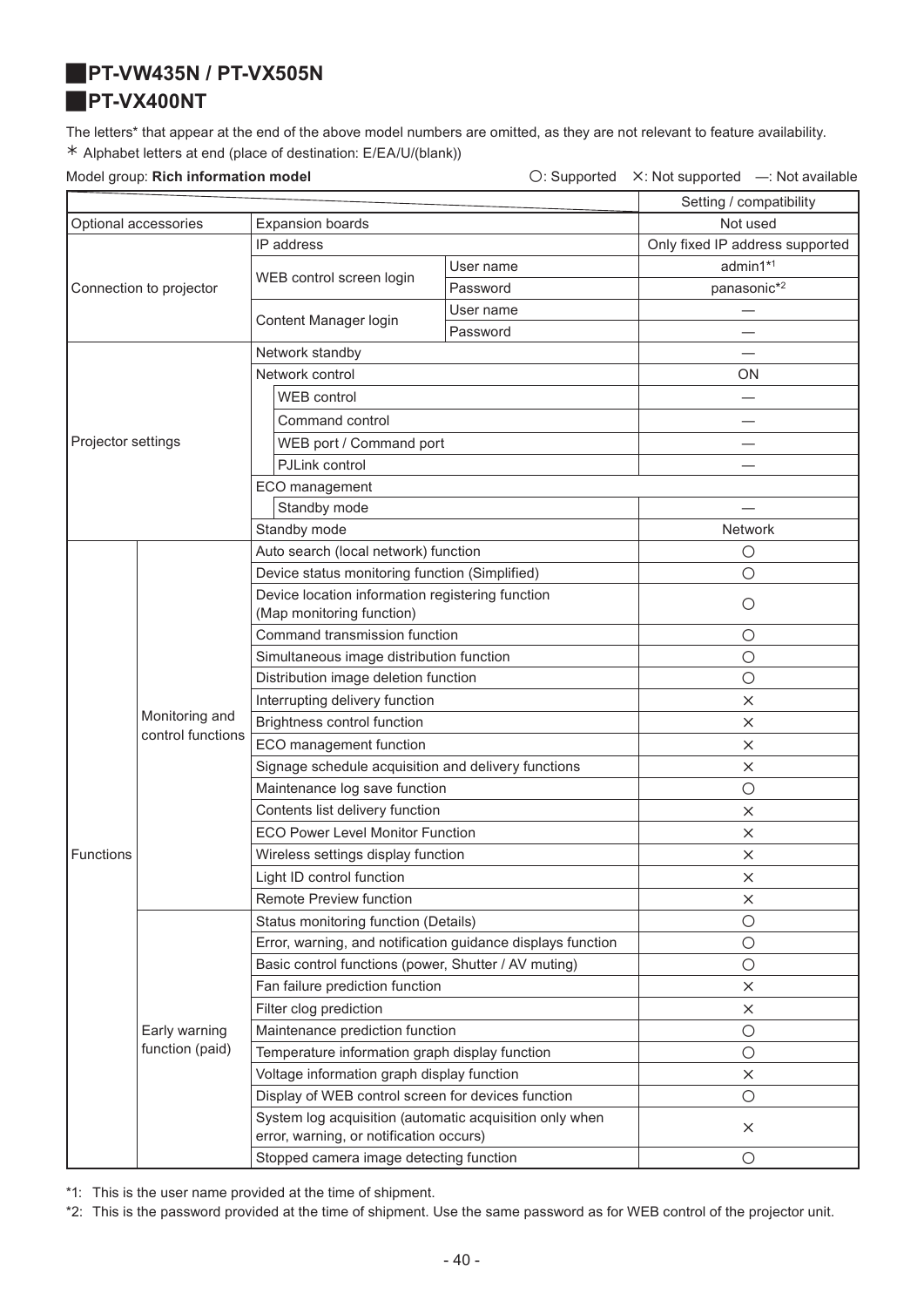# <span id="page-40-0"></span>J**PT-VW360 / PT-VX430 / PT-VX431K**

The letters\* that appear at the end of the above model numbers are omitted, as they are not relevant to feature availability. ½ Alphabet letters at end (place of destination: D/T/J/(blank))

### Model group: Rich information model

| $\bigcirc$ : Supported $\times$ : Not supported $-$ : Not available |  |
|---------------------------------------------------------------------|--|
|                                                                     |  |

|                                                 |                         |                                                                                                    |                                 | Setting / compatibility |
|-------------------------------------------------|-------------------------|----------------------------------------------------------------------------------------------------|---------------------------------|-------------------------|
| Optional accessories<br><b>Expansion boards</b> |                         |                                                                                                    | Not used                        |                         |
|                                                 |                         | IP address                                                                                         | Only fixed IP address supported |                         |
|                                                 |                         |                                                                                                    | User name                       | dispadmin*1             |
|                                                 | Connection to projector | WEB control screen login                                                                           | Password                        | @Panasonic*2            |
|                                                 |                         |                                                                                                    | User name                       |                         |
|                                                 |                         | Content Manager login                                                                              | Password                        |                         |
|                                                 |                         | Network standby                                                                                    |                                 |                         |
|                                                 |                         | Network control                                                                                    |                                 | ΟN                      |
|                                                 |                         | <b>WEB</b> control                                                                                 |                                 |                         |
|                                                 |                         | Command control                                                                                    |                                 |                         |
| Projector settings                              |                         | WEB port / Command port                                                                            |                                 |                         |
|                                                 |                         | PJLink control                                                                                     |                                 |                         |
|                                                 |                         | ECO management                                                                                     |                                 |                         |
|                                                 |                         | Standby mode                                                                                       |                                 |                         |
|                                                 |                         | Standby mode                                                                                       |                                 | Normal                  |
|                                                 |                         | Auto search (local network) function                                                               |                                 | $\times$                |
|                                                 |                         | Device status monitoring function (Simplified)                                                     |                                 | $\circ$                 |
|                                                 |                         | Device location information registering function                                                   |                                 |                         |
|                                                 |                         | (Map monitoring function)                                                                          |                                 | $\circ$                 |
|                                                 | Monitoring and          | Command transmission function                                                                      |                                 | $\circ$                 |
|                                                 |                         | Simultaneous image distribution function                                                           |                                 | $\times$                |
|                                                 |                         | Distribution image deletion function                                                               |                                 | $\times$                |
|                                                 |                         | Interrupting delivery function                                                                     |                                 | $\times$                |
|                                                 |                         | Brightness control function                                                                        |                                 | X                       |
|                                                 | control functions       | ECO management function                                                                            |                                 | $\circ$                 |
|                                                 |                         | Signage schedule acquisition and delivery functions                                                | $\times$                        |                         |
|                                                 |                         | Maintenance log save function                                                                      |                                 | $\circ$                 |
|                                                 |                         | Contents list delivery function                                                                    |                                 | $\times$                |
|                                                 |                         | <b>ECO Power Level Monitor Function</b>                                                            |                                 | $\times$                |
| Functions                                       |                         | Wireless settings display function                                                                 |                                 | $\times$                |
|                                                 |                         | Light ID control function                                                                          |                                 | $\times$                |
|                                                 |                         | Remote Preview function                                                                            |                                 | $\times$                |
|                                                 |                         | Status monitoring function (Details)                                                               |                                 | $\circ$                 |
|                                                 |                         | Error, warning, and notification guidance displays function                                        |                                 | $\bigcirc$              |
|                                                 |                         | Basic control functions (power, Shutter / AV muting)                                               |                                 | $\bigcirc$              |
|                                                 |                         | Fan failure prediction function                                                                    |                                 | ×                       |
|                                                 |                         | Filter clog prediction                                                                             |                                 | $\times$                |
|                                                 | Early warning           | Maintenance prediction function                                                                    |                                 | $\bigcirc$              |
|                                                 | function (paid)         | Temperature information graph display function                                                     |                                 | $\circ$                 |
|                                                 |                         | Voltage information graph display function                                                         |                                 | $\times$                |
|                                                 |                         | Display of WEB control screen for devices function                                                 |                                 | $\circ$                 |
|                                                 |                         | System log acquisition (automatic acquisition only when<br>error, warning, or notification occurs) |                                 | $\times$                |
|                                                 |                         | Stopped camera image detecting function                                                            |                                 | O                       |
|                                                 |                         |                                                                                                    |                                 |                         |

\*1: This is the user name provided at the time of shipment.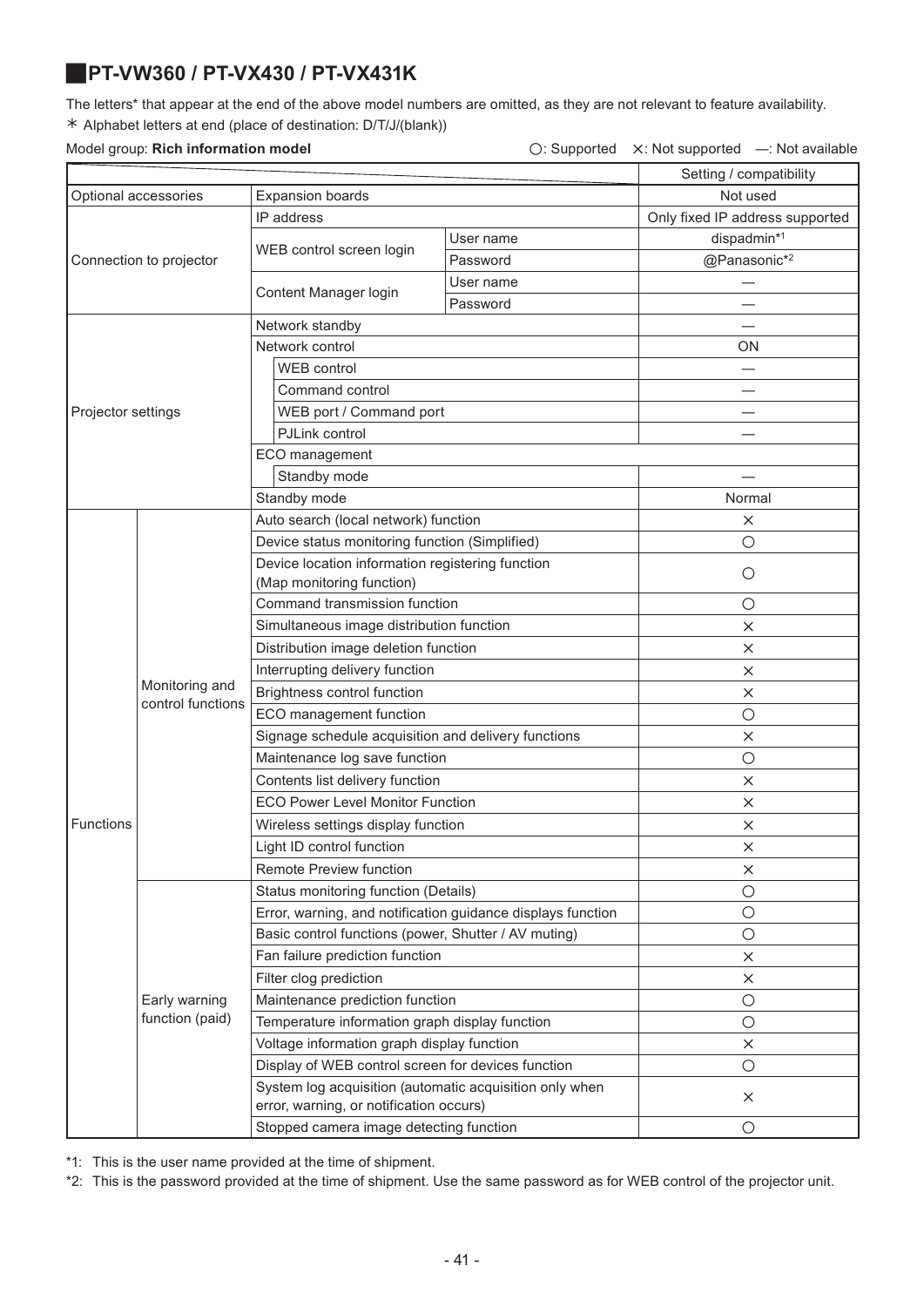<span id="page-41-1"></span>J**PT-VW350 / PT-VX420**

# <span id="page-41-0"></span>J**PT-VW340 / PT-VX410 / PT-VX42**

The letters\* that appear at the end of the above model numbers are omitted, as they are not relevant to feature availability. ½ Alphabet letters at end (place of destination: D/EA/J/T/Z/(blank))

Model group: **Rich information model Conservation Conservation**  $\bigcirc$ : Supported X: Not supported —: Not available

|                      |                                     | Setting / compatibility                                                                            |            |                                 |
|----------------------|-------------------------------------|----------------------------------------------------------------------------------------------------|------------|---------------------------------|
| Optional accessories |                                     | <b>Expansion boards</b>                                                                            | Not used   |                                 |
|                      |                                     | IP address                                                                                         |            | Only fixed IP address supported |
|                      |                                     |                                                                                                    | User name  | admin1*1                        |
|                      | Connection to projector             | WEB control screen login                                                                           | Password   | panasonic*2                     |
|                      |                                     | Content Manager login                                                                              | User name  |                                 |
|                      |                                     |                                                                                                    | Password   |                                 |
|                      |                                     | Network standby                                                                                    |            |                                 |
|                      |                                     | Network control                                                                                    |            | <b>ON</b>                       |
|                      |                                     | WEB control                                                                                        |            |                                 |
|                      |                                     | Command control                                                                                    |            |                                 |
| Projector settings   |                                     | WEB port / Command port                                                                            |            |                                 |
|                      |                                     | PJLink control                                                                                     |            |                                 |
|                      |                                     | ECO management                                                                                     |            |                                 |
|                      |                                     | Standby mode                                                                                       |            |                                 |
|                      |                                     | Standby mode                                                                                       |            | Normal                          |
|                      |                                     | Auto search (local network) function                                                               |            | ×                               |
|                      |                                     | Device status monitoring function (Simplified)                                                     |            | $\bigcirc$                      |
|                      |                                     | Device location information registering function                                                   |            | $\bigcirc$                      |
|                      | Monitoring and<br>control functions | (Map monitoring function)                                                                          |            |                                 |
|                      |                                     | Command transmission function                                                                      |            | $\bigcirc$                      |
|                      |                                     | Simultaneous image distribution function                                                           |            | X                               |
|                      |                                     | Distribution image deletion function                                                               |            | $\times$                        |
|                      |                                     | Interrupting delivery function                                                                     |            | $\times$                        |
|                      |                                     | Brightness control function                                                                        |            | $\times$                        |
|                      |                                     | ECO management function                                                                            | $\bigcirc$ |                                 |
|                      |                                     | Signage schedule acquisition and delivery functions                                                |            | ×                               |
|                      |                                     | Maintenance log save function                                                                      | $\bigcirc$ |                                 |
|                      |                                     | Contents list delivery function                                                                    |            | $\times$                        |
|                      |                                     | <b>ECO Power Level Monitor Function</b>                                                            | $\times$   |                                 |
| <b>Functions</b>     |                                     | Wireless settings display function                                                                 | $\times$   |                                 |
|                      |                                     | Light ID control function                                                                          |            | ×                               |
|                      |                                     | Remote Preview function                                                                            |            | $\times$                        |
|                      |                                     | Status monitoring function (Details)                                                               |            | $\bigcirc$                      |
|                      |                                     | Error, warning, and notification guidance displays function                                        |            | $\bigcirc$                      |
|                      |                                     | Basic control functions (power, Shutter / AV muting)                                               |            | $\bigcirc$                      |
|                      |                                     | Fan failure prediction function                                                                    |            | $\times$                        |
|                      |                                     | Filter clog prediction                                                                             |            | ×                               |
|                      | Early warning                       | Maintenance prediction function                                                                    |            | $\bigcirc$                      |
|                      | function (paid)                     | Temperature information graph display function                                                     |            | $\bigcirc$                      |
|                      |                                     | Voltage information graph display function                                                         |            | ×                               |
|                      |                                     | Display of WEB control screen for devices function                                                 |            | $\bigcirc$                      |
|                      |                                     | System log acquisition (automatic acquisition only when<br>error, warning, or notification occurs) |            | $\times$                        |
|                      |                                     | Stopped camera image detecting function                                                            |            | $\bigcirc$                      |

\*1: This is the user name provided at the time of shipment.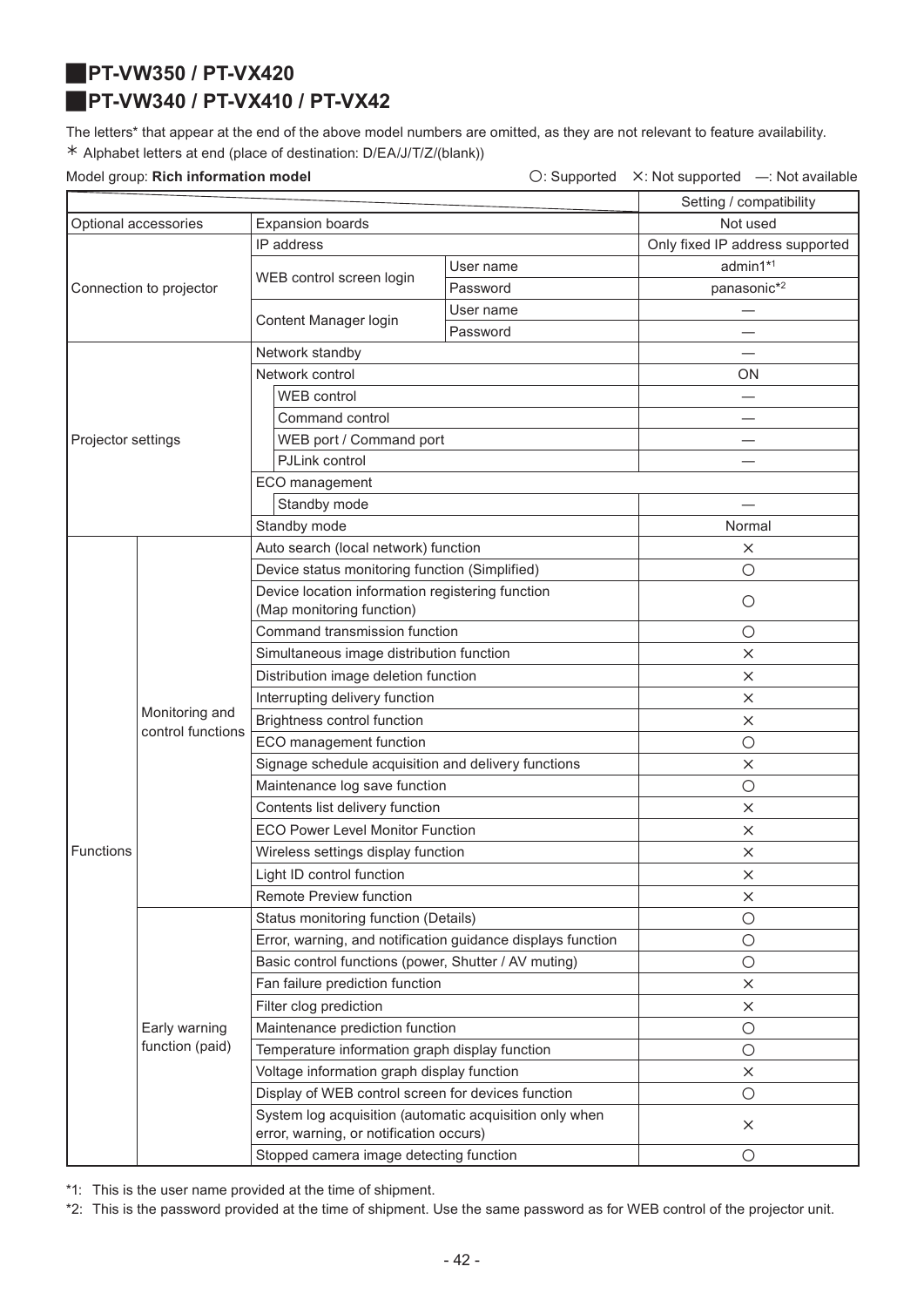<span id="page-42-1"></span><span id="page-42-0"></span>**PT-VX421** J**PT-VX406 / PT-VX46**

The letters\* that appear at the end of the above model numbers are omitted, as they are not relevant to feature availability. ½ Alphabet letters at end (place of destination: D/EA/J/T/Z/(blank))

Model group: **Rich information model C: Supported X: Not supported —: Not available** 

|                                                 |                         |                                                                                                    |           | Setting / compatibility         |
|-------------------------------------------------|-------------------------|----------------------------------------------------------------------------------------------------|-----------|---------------------------------|
| <b>Expansion boards</b><br>Optional accessories |                         | Not used                                                                                           |           |                                 |
|                                                 |                         | IP address                                                                                         |           | Only fixed IP address supported |
|                                                 |                         |                                                                                                    | User name | admin1*1                        |
|                                                 | Connection to projector | WEB control screen login                                                                           | Password  | panasonic* <sup>2</sup>         |
|                                                 |                         | Content Manager login                                                                              | User name |                                 |
|                                                 |                         |                                                                                                    | Password  |                                 |
|                                                 |                         | Network standby                                                                                    |           |                                 |
|                                                 |                         | Network control                                                                                    |           | <b>ON</b>                       |
|                                                 |                         | WEB control                                                                                        |           |                                 |
|                                                 |                         | Command control                                                                                    |           |                                 |
| Projector settings                              |                         | WEB port / Command port                                                                            |           |                                 |
|                                                 |                         | PJLink control                                                                                     |           |                                 |
|                                                 |                         | ECO management                                                                                     |           |                                 |
|                                                 |                         | Standby mode                                                                                       |           |                                 |
|                                                 |                         | Standby mode                                                                                       |           | Normal                          |
|                                                 |                         | Auto search (local network) function                                                               |           | X                               |
|                                                 |                         | Device status monitoring function (Simplified)                                                     |           | $\bigcirc$                      |
|                                                 |                         | Device location information registering function                                                   |           | $\bigcirc$                      |
|                                                 |                         | (Map monitoring function)                                                                          |           |                                 |
|                                                 | Monitoring and          | Command transmission function                                                                      |           | $\bigcirc$                      |
|                                                 |                         | Simultaneous image distribution function                                                           |           | $\times$                        |
|                                                 |                         | Distribution image deletion function                                                               |           | ×                               |
|                                                 |                         | Interrupting delivery function                                                                     |           | X                               |
|                                                 |                         | Brightness control function                                                                        |           | X                               |
|                                                 | control functions       | ECO management function                                                                            |           | $\bigcirc$                      |
|                                                 |                         | Signage schedule acquisition and delivery functions                                                |           | $\times$                        |
|                                                 |                         | Maintenance log save function                                                                      |           | $\bigcirc$                      |
|                                                 |                         | Contents list delivery function                                                                    |           | $\times$                        |
|                                                 |                         | <b>ECO Power Level Monitor Function</b>                                                            |           | $\times$                        |
| <b>Functions</b>                                |                         | Wireless settings display function                                                                 |           | X                               |
|                                                 |                         | Light ID control function                                                                          |           | $\times$                        |
|                                                 |                         | Remote Preview function                                                                            |           | ×                               |
|                                                 |                         | Status monitoring function (Details)                                                               |           | $\bigcirc$                      |
|                                                 |                         | Error, warning, and notification guidance displays function                                        |           | $\bigcirc$                      |
|                                                 |                         | Basic control functions (power, Shutter / AV muting)                                               |           | $\bigcirc$                      |
|                                                 |                         | Fan failure prediction function                                                                    |           | $\times$                        |
|                                                 |                         | Filter clog prediction                                                                             |           | $\times$                        |
|                                                 | Early warning           | Maintenance prediction function                                                                    |           | $\bigcirc$                      |
|                                                 | function (paid)         | Temperature information graph display function                                                     |           | $\bigcirc$                      |
|                                                 |                         | Voltage information graph display function                                                         |           | $\times$                        |
|                                                 |                         | Display of WEB control screen for devices function                                                 |           | $\bigcirc$                      |
|                                                 |                         | System log acquisition (automatic acquisition only when<br>error, warning, or notification occurs) |           | $\times$                        |
|                                                 |                         | Stopped camera image detecting function                                                            |           | $\bigcirc$                      |

\*1: This is the user name provided at the time of shipment.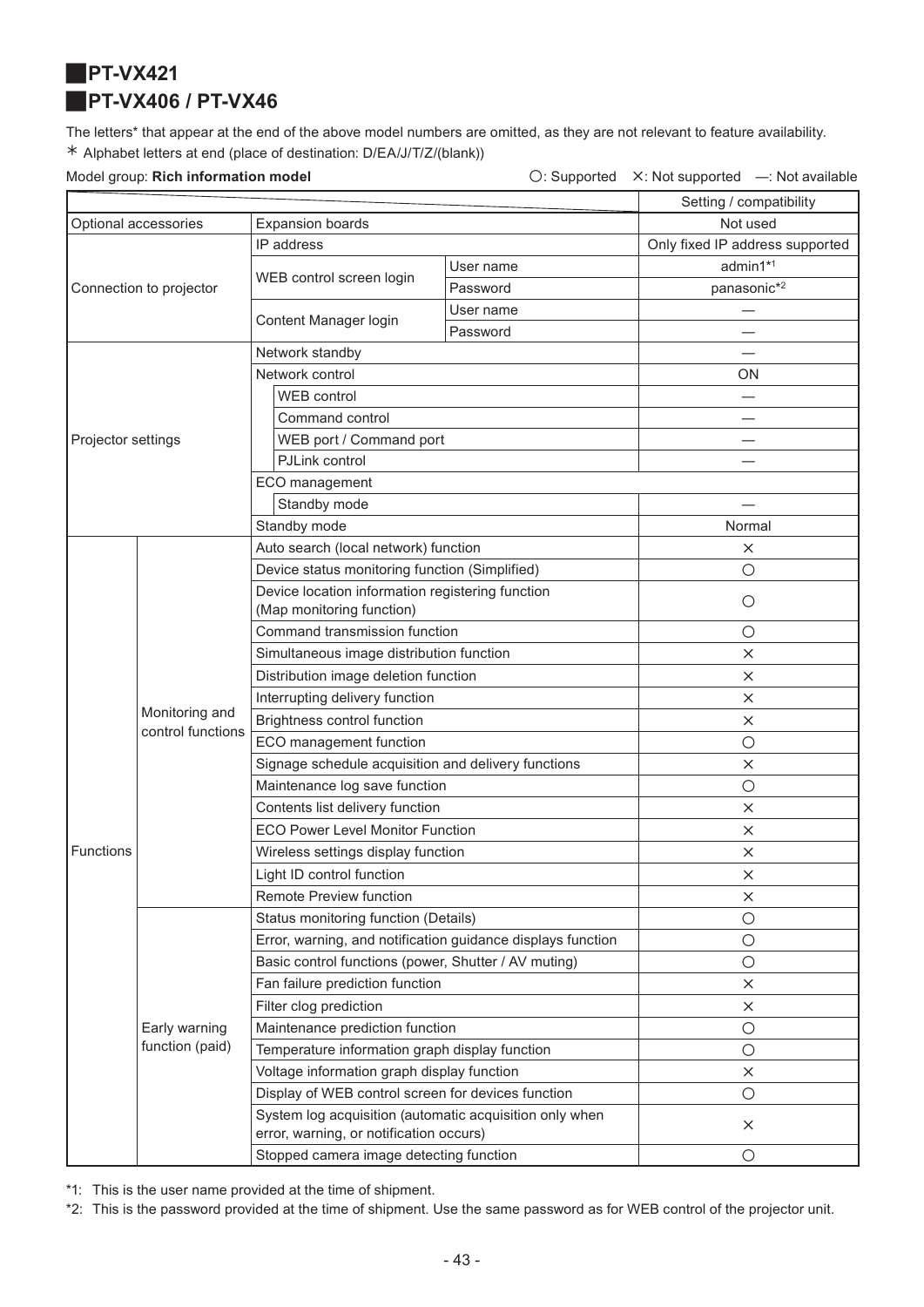### <span id="page-43-0"></span>J**PT-FW430 / PT-FX400**

The letters\* that appear at the end of the above model numbers are omitted, as they are not relevant to feature availability. ½ Alphabet letters at end (place of destination: E/EA/U/(blank))

### Model group: **Rich information model** △ △: Not supported △: Not supported —: Not available

|                      |                                     |                                                                                                    |           | Setting / compatibility         |
|----------------------|-------------------------------------|----------------------------------------------------------------------------------------------------|-----------|---------------------------------|
| Optional accessories |                                     | <b>Expansion boards</b>                                                                            |           | Not used                        |
|                      |                                     | IP address                                                                                         |           | Only fixed IP address supported |
|                      |                                     |                                                                                                    | User name | admin1*1                        |
|                      | Connection to projector             | WEB control screen login                                                                           | Password  | panasonic*2                     |
|                      |                                     |                                                                                                    | User name |                                 |
|                      |                                     | Content Manager login                                                                              | Password  |                                 |
|                      |                                     | Network standby                                                                                    |           |                                 |
|                      |                                     | Network control                                                                                    |           | ΟN                              |
|                      |                                     | <b>WEB</b> control                                                                                 |           |                                 |
|                      |                                     | Command control                                                                                    |           |                                 |
| Projector settings   |                                     | WEB port / Command port                                                                            |           |                                 |
|                      |                                     | PJLink control                                                                                     |           |                                 |
|                      |                                     | ECO management                                                                                     |           |                                 |
|                      |                                     | Standby mode                                                                                       |           |                                 |
|                      |                                     | Standby mode                                                                                       |           | Normal                          |
|                      |                                     | Auto search (local network) function                                                               |           | $\circ$                         |
|                      |                                     | Device status monitoring function (Simplified)                                                     |           | $\circ$                         |
|                      |                                     | Device location information registering function                                                   |           |                                 |
|                      |                                     | (Map monitoring function)                                                                          |           | O                               |
|                      | Monitoring and<br>control functions | Command transmission function                                                                      | $\circ$   |                                 |
|                      |                                     | Simultaneous image distribution function                                                           | $\circ$   |                                 |
|                      |                                     | Distribution image deletion function                                                               |           | О                               |
|                      |                                     | Interrupting delivery function                                                                     | ×         |                                 |
|                      |                                     | Brightness control function                                                                        | $\times$  |                                 |
|                      |                                     | ECO management function                                                                            | $\circ$   |                                 |
|                      |                                     | Signage schedule acquisition and delivery functions                                                | $\times$  |                                 |
|                      |                                     | Maintenance log save function                                                                      | $\circ$   |                                 |
|                      |                                     | Contents list delivery function                                                                    | $\times$  |                                 |
|                      |                                     | <b>ECO Power Level Monitor Function</b>                                                            | $\times$  |                                 |
| Functions            |                                     | Wireless settings display function                                                                 | $\times$  |                                 |
|                      |                                     | Light ID control function                                                                          |           | $\times$                        |
|                      |                                     | Remote Preview function                                                                            |           | ×                               |
|                      |                                     | Status monitoring function (Details)                                                               |           | O                               |
|                      |                                     | Error, warning, and notification guidance displays function                                        |           | $\circ$                         |
|                      |                                     | Basic control functions (power, Shutter / AV muting)                                               |           | $\bigcirc$                      |
|                      |                                     | Fan failure prediction function                                                                    |           | ×                               |
|                      |                                     | Filter clog prediction                                                                             |           | $\times$                        |
|                      | Early warning                       | Maintenance prediction function                                                                    |           | $\bigcirc$                      |
|                      | function (paid)                     | Temperature information graph display function                                                     |           | $\circ$                         |
|                      |                                     | Voltage information graph display function                                                         |           | ×                               |
|                      |                                     | Display of WEB control screen for devices function                                                 |           | О                               |
|                      |                                     | System log acquisition (automatic acquisition only when<br>error, warning, or notification occurs) |           | $\times$                        |
|                      |                                     | Stopped camera image detecting function                                                            |           | $\circ$                         |
|                      |                                     |                                                                                                    |           |                                 |

\*1: This is the user name provided at the time of shipment.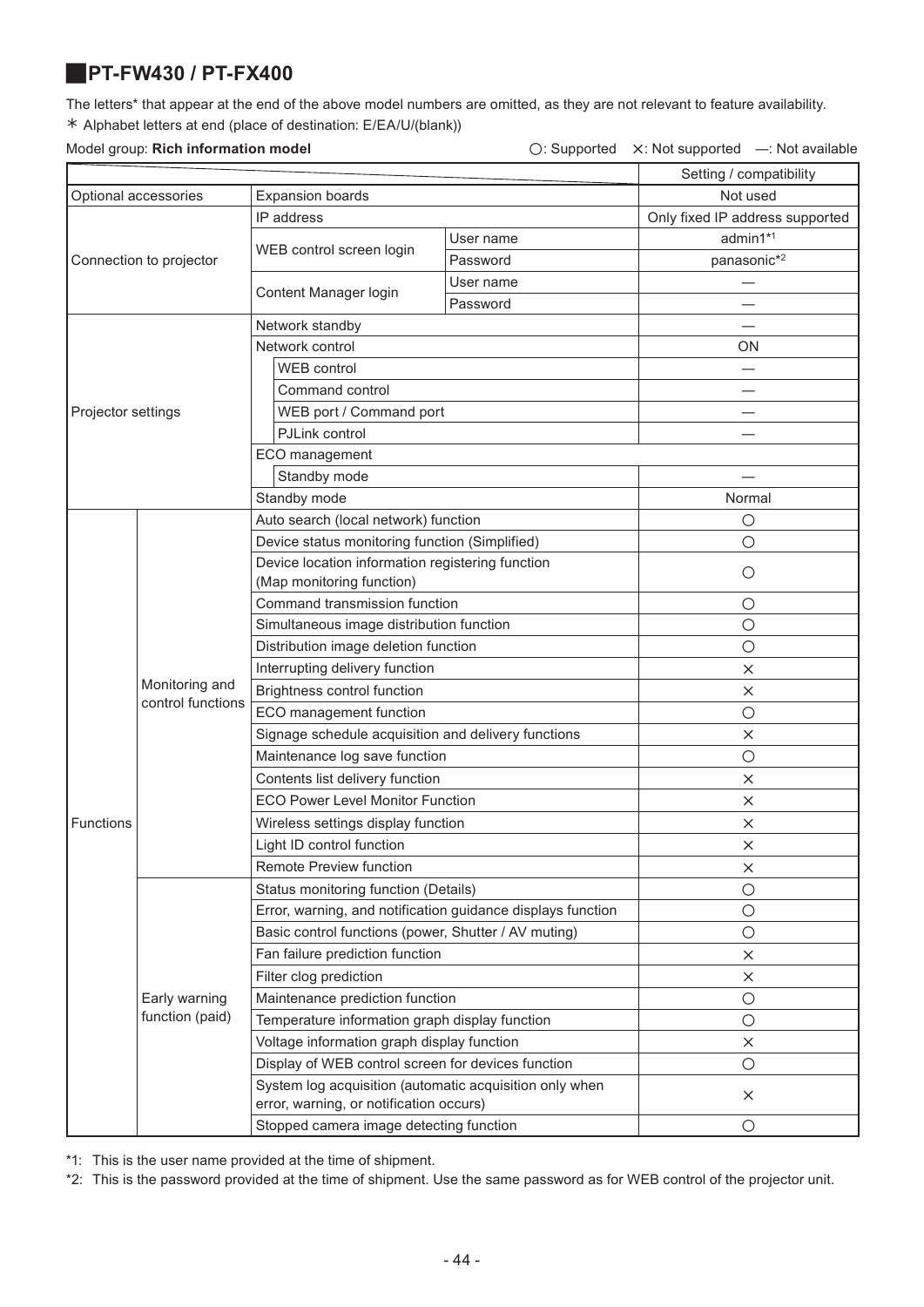### <span id="page-44-0"></span>J**PT-FW300NT / PT-FW300 / PT-F300NT / PT-F300**

The letters\* that appear at the end of the above model numbers are omitted, as they are not relevant to feature availability. ½ Alphabet letters at end (place of destination: E/EA/U/(blank))

### Model group: **Rich information model** △ **Consumersed A: Not supported A: Not supported —: Not available**

| Setting / compatibility |                                     |                                                                                                    |           |                                 |  |
|-------------------------|-------------------------------------|----------------------------------------------------------------------------------------------------|-----------|---------------------------------|--|
| Optional accessories    |                                     | <b>Expansion boards</b>                                                                            | Not used  |                                 |  |
|                         |                                     | IP address                                                                                         |           | Only fixed IP address supported |  |
|                         |                                     | WEB control screen login                                                                           | User name | admin1*1                        |  |
|                         | Connection to projector             |                                                                                                    | Password  | panasonic*2                     |  |
|                         |                                     | Content Manager login                                                                              | User name |                                 |  |
|                         |                                     |                                                                                                    | Password  |                                 |  |
|                         |                                     | Network standby                                                                                    |           | ON                              |  |
|                         |                                     | Network control                                                                                    |           | ON                              |  |
|                         |                                     | <b>WEB</b> control                                                                                 |           |                                 |  |
|                         |                                     | Command control                                                                                    |           |                                 |  |
| Projector settings      |                                     | WEB port / Command port                                                                            |           |                                 |  |
|                         |                                     | PJLink control                                                                                     |           | —                               |  |
|                         |                                     | ECO management                                                                                     |           |                                 |  |
|                         |                                     | Standby mode                                                                                       |           |                                 |  |
|                         |                                     | Standby mode                                                                                       |           |                                 |  |
|                         |                                     | Auto search (local network) function                                                               |           | O                               |  |
|                         |                                     | Device status monitoring function (Simplified)                                                     |           | $\circ$                         |  |
|                         |                                     | Device location information registering function                                                   |           |                                 |  |
|                         |                                     | (Map monitoring function)                                                                          |           | $\circ$                         |  |
|                         | Monitoring and<br>control functions | Command transmission function                                                                      |           | O                               |  |
|                         |                                     | Simultaneous image distribution function                                                           |           | $\circ$                         |  |
|                         |                                     | Distribution image deletion function                                                               |           | O                               |  |
|                         |                                     | Interrupting delivery function                                                                     |           | $\times$                        |  |
|                         |                                     | Brightness control function                                                                        |           | $\times$                        |  |
|                         |                                     | ECO management function                                                                            |           | $\times$                        |  |
|                         |                                     | Signage schedule acquisition and delivery functions                                                |           | $\times$                        |  |
|                         |                                     | Maintenance log save function                                                                      |           | О                               |  |
|                         |                                     | Contents list delivery function                                                                    | $\times$  |                                 |  |
|                         |                                     | <b>ECO Power Level Monitor Function</b>                                                            | $\times$  |                                 |  |
| Functions               |                                     | Wireless settings display function                                                                 | X         |                                 |  |
|                         |                                     | Light ID control function                                                                          |           | $\times$                        |  |
|                         |                                     | Remote Preview function                                                                            |           | ×                               |  |
|                         |                                     | Status monitoring function (Details)                                                               |           | $\bigcirc$                      |  |
|                         |                                     | Error, warning, and notification guidance displays function                                        |           | $\bigcirc$                      |  |
|                         |                                     | Basic control functions (power, Shutter / AV muting)                                               |           | $\circ$                         |  |
|                         |                                     | Fan failure prediction function                                                                    |           | X                               |  |
|                         |                                     | Filter clog prediction                                                                             |           | ×                               |  |
|                         | Early warning                       | Maintenance prediction function                                                                    |           | $\bigcirc$                      |  |
|                         | function (paid)                     | Temperature information graph display function                                                     |           | $\bigcirc$                      |  |
|                         |                                     | Voltage information graph display function                                                         |           | ×                               |  |
|                         |                                     | Display of WEB control screen for devices function                                                 |           | $\bigcirc$                      |  |
|                         |                                     | System log acquisition (automatic acquisition only when<br>error, warning, or notification occurs) |           | $\times$                        |  |
|                         |                                     | Stopped camera image detecting function                                                            |           | $\circ$                         |  |
|                         |                                     |                                                                                                    |           |                                 |  |

\*1: This is the user name provided at the time of shipment.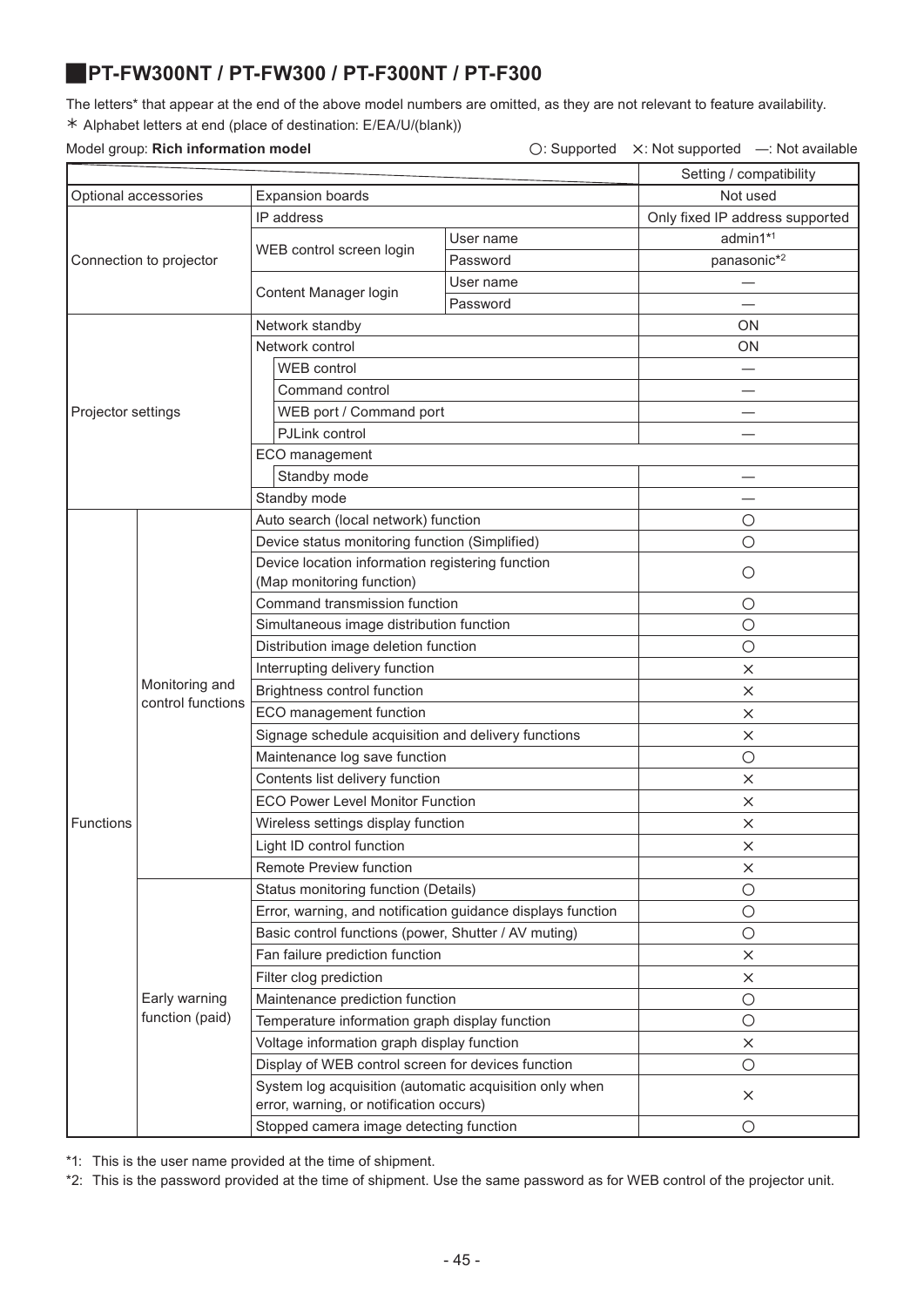### <span id="page-45-1"></span><span id="page-45-0"></span>J**PT-FW100NT / PT-F100NT**

### J**PT-F200NT**

The letters\* that appear at the end of the above model numbers are omitted, as they are not relevant to feature availability. ½ Alphabet letters at end (place of destination: E/EA/U/(blank))

Model group: **Rich information model Conservation Conservation**  $\bigcirc$ : Supported X: Not supported —: Not available

|                                                 |                         |                                                                                                    |                                 | Setting / compatibility |
|-------------------------------------------------|-------------------------|----------------------------------------------------------------------------------------------------|---------------------------------|-------------------------|
| Optional accessories<br><b>Expansion boards</b> |                         | Not used                                                                                           |                                 |                         |
|                                                 |                         | IP address                                                                                         | Only fixed IP address supported |                         |
|                                                 |                         |                                                                                                    | User name                       | user1                   |
|                                                 | Connection to projector | WEB control screen login                                                                           | Password                        | No password set*1       |
|                                                 |                         |                                                                                                    | User name                       |                         |
|                                                 |                         | Content Manager login                                                                              | Password                        |                         |
|                                                 |                         | Network standby                                                                                    |                                 | ON                      |
|                                                 |                         | Network control                                                                                    |                                 |                         |
|                                                 |                         | <b>WEB</b> control                                                                                 |                                 | <b>ON</b>               |
|                                                 |                         | Command control                                                                                    |                                 |                         |
| Projector settings                              |                         | WEB port / Command port                                                                            |                                 |                         |
|                                                 |                         | PJLink control                                                                                     |                                 |                         |
|                                                 |                         | ECO management                                                                                     |                                 |                         |
|                                                 |                         | Standby mode                                                                                       |                                 |                         |
|                                                 |                         | Standby mode                                                                                       |                                 |                         |
|                                                 |                         | Auto search (local network) function                                                               |                                 | ×                       |
|                                                 |                         | Device status monitoring function (Simplified)                                                     |                                 | $\circ$                 |
|                                                 |                         | Device location information registering function                                                   |                                 |                         |
|                                                 |                         | (Map monitoring function)                                                                          |                                 | О                       |
|                                                 | Monitoring and          | Command transmission function                                                                      |                                 | $\circ$                 |
|                                                 |                         | Simultaneous image distribution function                                                           |                                 | ×                       |
|                                                 |                         | Distribution image deletion function                                                               |                                 | $\times$                |
|                                                 |                         | Interrupting delivery function                                                                     |                                 | X                       |
|                                                 |                         | Brightness control function                                                                        |                                 | ×                       |
|                                                 | control functions       | ECO management function                                                                            |                                 | $\times$                |
|                                                 |                         | Signage schedule acquisition and delivery functions                                                | $\times$                        |                         |
|                                                 |                         | Maintenance log save function                                                                      | $\times$                        |                         |
|                                                 |                         | Contents list delivery function                                                                    | $\times$                        |                         |
|                                                 |                         | <b>ECO Power Level Monitor Function</b>                                                            | $\times$                        |                         |
| <b>Functions</b>                                |                         | Wireless settings display function                                                                 | $\times$                        |                         |
|                                                 |                         | Light ID control function                                                                          | $\times$                        |                         |
|                                                 |                         | Remote Preview function                                                                            |                                 | ×                       |
|                                                 |                         | Status monitoring function (Details)                                                               |                                 | $\bigcirc$              |
|                                                 |                         | Error, warning, and notification guidance displays function                                        |                                 | $\bigcirc$              |
|                                                 |                         | Basic control functions (power, Shutter / AV muting)                                               |                                 | $\bigcirc$              |
|                                                 |                         | Fan failure prediction function                                                                    |                                 | $\times$                |
|                                                 |                         | Filter clog prediction                                                                             |                                 | $\times$                |
|                                                 | Early warning           | Maintenance prediction function                                                                    |                                 | $\bigcirc$              |
|                                                 | function (paid)         | Temperature information graph display function                                                     |                                 | ×                       |
|                                                 |                         | Voltage information graph display function                                                         |                                 | X                       |
|                                                 |                         | Display of WEB control screen for devices function                                                 |                                 | $\bigcirc$              |
|                                                 |                         | System log acquisition (automatic acquisition only when<br>error, warning, or notification occurs) |                                 | $\times$                |
|                                                 |                         | Stopped camera image detecting function                                                            |                                 | $\bigcirc$              |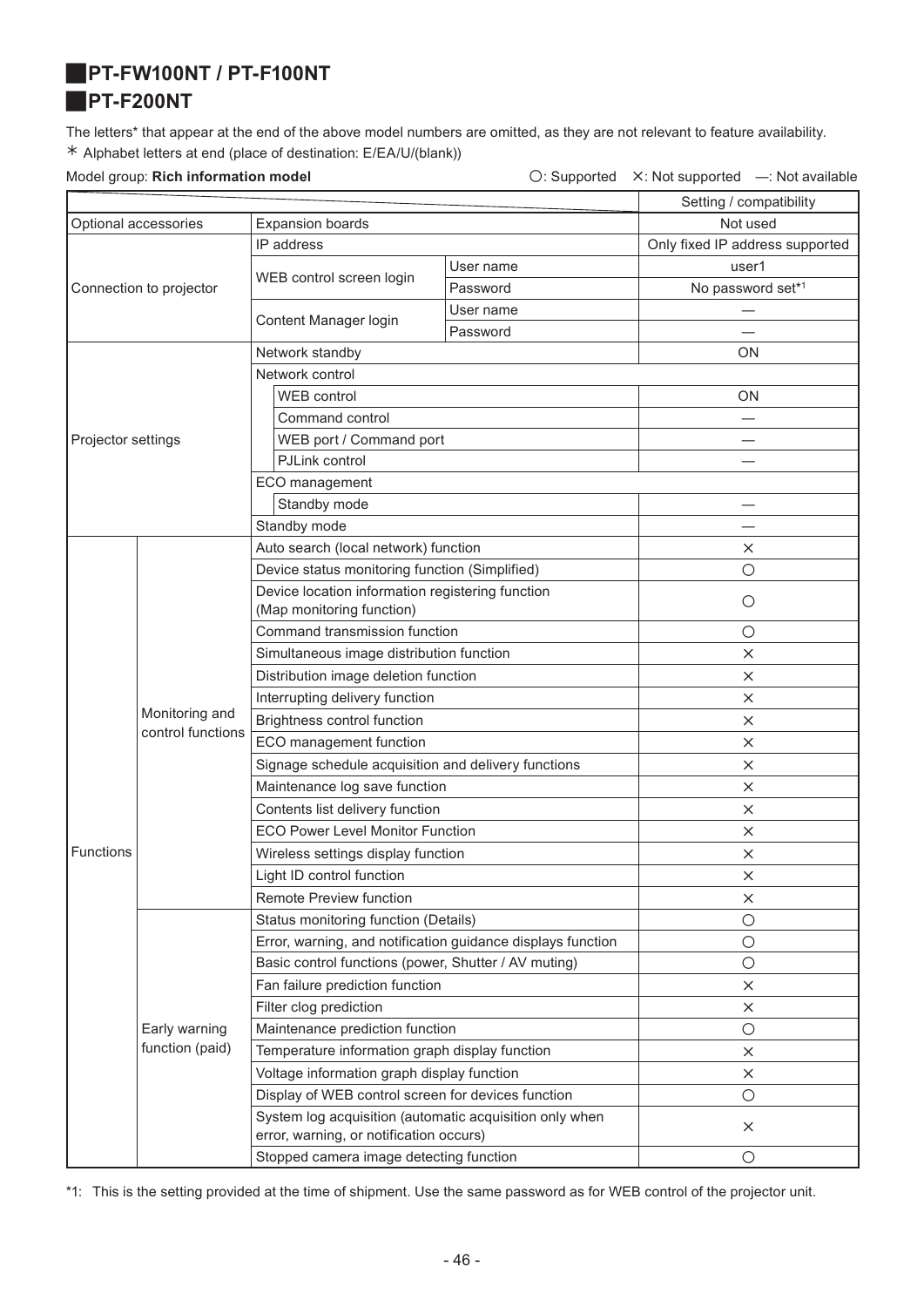### <span id="page-46-0"></span>J**PT-LZ370**

The letters\* that appear at the end of the above model numbers are omitted, as they are not relevant to feature availability. ½ Alphabet letters at end (place of destination: E/EA/U/(blank))

Model group: **Rich information model** △ △: Not supported △: Not supported —: Not available

|                      |                                     |                                                                                                    |            | Setting / compatibility         |
|----------------------|-------------------------------------|----------------------------------------------------------------------------------------------------|------------|---------------------------------|
| Optional accessories |                                     | <b>Expansion boards</b>                                                                            | Not used   |                                 |
|                      |                                     | IP address                                                                                         |            | Only fixed IP address supported |
|                      |                                     | WEB control screen login                                                                           | User name  | admin1*1                        |
|                      | Connection to projector             |                                                                                                    | Password   | panasonic*2                     |
|                      |                                     | Content Manager login                                                                              | User name  |                                 |
|                      |                                     |                                                                                                    | Password   |                                 |
|                      |                                     | Network standby                                                                                    |            |                                 |
|                      |                                     | Network control                                                                                    |            | <b>ON</b>                       |
|                      |                                     | <b>WEB</b> control                                                                                 |            |                                 |
|                      |                                     | Command control                                                                                    |            |                                 |
| Projector settings   |                                     | WEB port / Command port                                                                            |            |                                 |
|                      |                                     | PJLink control                                                                                     |            |                                 |
|                      |                                     | ECO management                                                                                     |            |                                 |
|                      |                                     | Standby mode                                                                                       |            |                                 |
|                      |                                     | Standby mode                                                                                       |            | Normal                          |
|                      |                                     | Auto search (local network) function                                                               |            | $\times$                        |
|                      |                                     | Device status monitoring function (Simplified)                                                     |            | $\circ$                         |
|                      |                                     | Device location information registering function                                                   |            | $\bigcirc$                      |
|                      |                                     | (Map monitoring function)                                                                          |            |                                 |
|                      | Monitoring and<br>control functions | Command transmission function                                                                      |            | $\bigcirc$                      |
|                      |                                     | Simultaneous image distribution function                                                           |            | X                               |
|                      |                                     | Distribution image deletion function                                                               |            | X                               |
|                      |                                     | Interrupting delivery function                                                                     |            | $\times$                        |
|                      |                                     | Brightness control function                                                                        | $\times$   |                                 |
|                      |                                     | ECO management function                                                                            | $\bigcirc$ |                                 |
|                      |                                     | Signage schedule acquisition and delivery functions                                                | $\times$   |                                 |
|                      |                                     | Maintenance log save function                                                                      | $\bigcirc$ |                                 |
|                      |                                     | Contents list delivery function                                                                    | $\times$   |                                 |
|                      |                                     | <b>ECO Power Level Monitor Function</b>                                                            | $\times$   |                                 |
| Functions            |                                     | Wireless settings display function                                                                 | X          |                                 |
|                      |                                     | Light ID control function                                                                          |            | $\times$                        |
|                      |                                     | Remote Preview function                                                                            |            | X                               |
|                      |                                     | Status monitoring function (Details)                                                               |            | $\bigcirc$                      |
|                      |                                     | Error, warning, and notification guidance displays function                                        |            | $\bigcirc$                      |
|                      |                                     | Basic control functions (power, Shutter / AV muting)                                               |            | $\bigcirc$                      |
|                      |                                     | Fan failure prediction function                                                                    |            | X                               |
|                      |                                     | Filter clog prediction                                                                             |            | $\times$                        |
|                      | Early warning                       | Maintenance prediction function                                                                    |            | $\bigcirc$                      |
|                      | function (paid)                     | Temperature information graph display function                                                     |            | $\bigcirc$                      |
|                      |                                     | Voltage information graph display function                                                         |            | $\times$                        |
|                      |                                     | Display of WEB control screen for devices function                                                 |            | $\bigcirc$                      |
|                      |                                     | System log acquisition (automatic acquisition only when<br>error, warning, or notification occurs) |            | $\times$                        |
|                      |                                     | Stopped camera image detecting function                                                            |            | $\bigcirc$                      |

\*1: This is the user name provided at the time of shipment.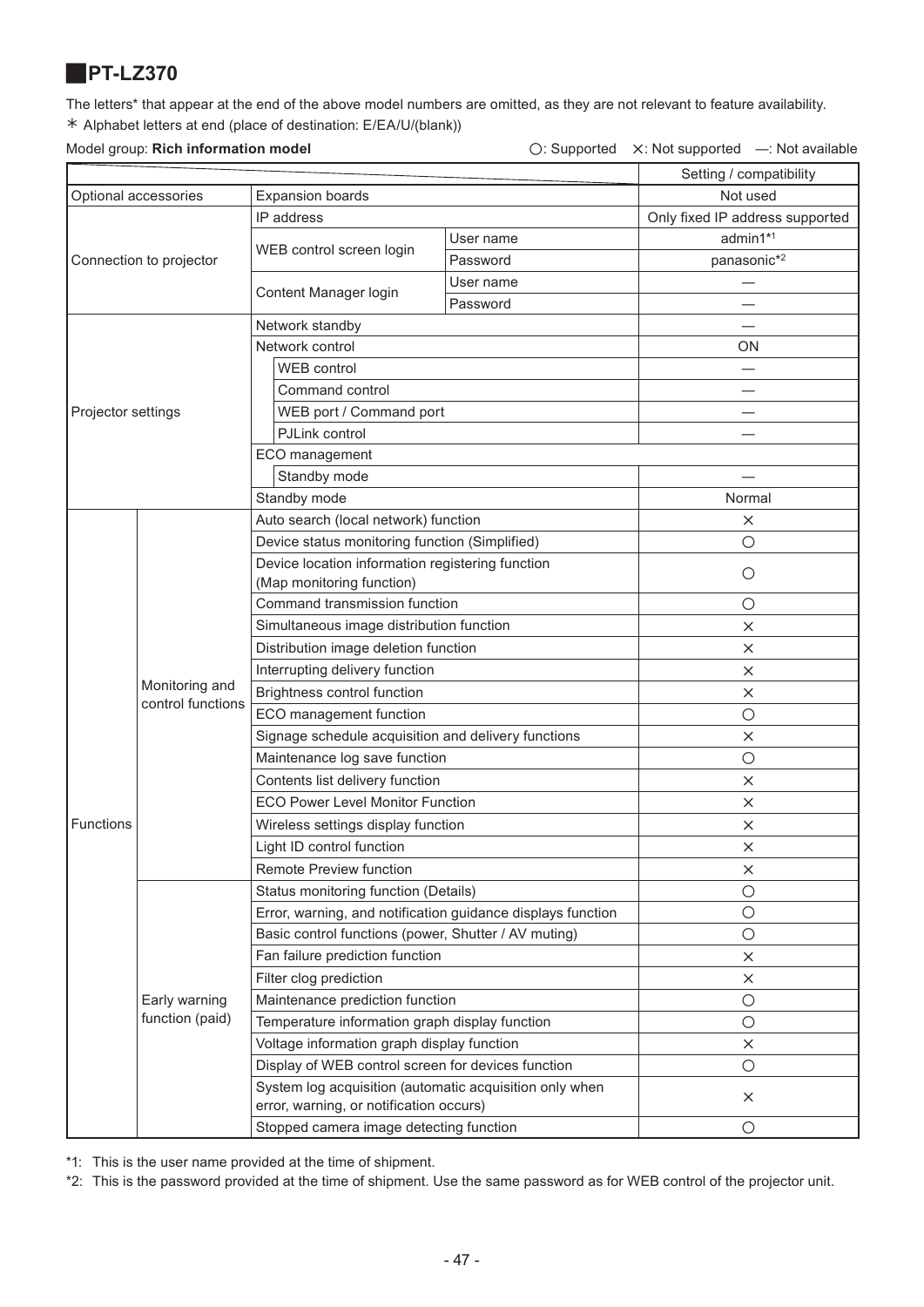# <span id="page-47-1"></span><span id="page-47-0"></span>J**PT-LW375 / PT-LW335 / PT-LB425 / PT-LB385 / PT-LB355** J**PT-TW371R / PT-TW370 / PT-TX430 / PT-TX340**

The letters\* that appear at the end of the above model numbers are omitted, as they are not relevant to feature availability. ½ Alphabet letters at end (place of destination: D/J/K/T/U/(blank))

Model group: Basic information model **busic information model**  $\bigcirc$ : Supported X: Not supported —: Not available

|                                                 |                                     |                                                                                                    |           | Setting / compatibility         |
|-------------------------------------------------|-------------------------------------|----------------------------------------------------------------------------------------------------|-----------|---------------------------------|
| Optional accessories<br><b>Expansion boards</b> |                                     |                                                                                                    | Not used  |                                 |
|                                                 |                                     | IP address                                                                                         |           | Only fixed IP address supported |
|                                                 |                                     |                                                                                                    | User name | admin                           |
|                                                 | Connection to projector             | WEB control screen login                                                                           | Password  | admin1*1                        |
|                                                 |                                     |                                                                                                    | User name |                                 |
|                                                 |                                     | Content Manager login                                                                              | Password  |                                 |
|                                                 |                                     | Network standby                                                                                    |           |                                 |
|                                                 |                                     | Network control                                                                                    |           |                                 |
|                                                 |                                     | WEB control                                                                                        |           |                                 |
|                                                 |                                     | Command control                                                                                    |           |                                 |
| Projector settings                              |                                     | WEB port / Command port                                                                            |           |                                 |
|                                                 |                                     | PJLink control                                                                                     |           |                                 |
|                                                 |                                     | ECO management                                                                                     |           |                                 |
|                                                 |                                     | Standby mode                                                                                       |           |                                 |
|                                                 |                                     | Standby mode                                                                                       |           | Normal                          |
|                                                 |                                     | Auto search (local network) function                                                               |           | $\times$                        |
|                                                 |                                     | Device status monitoring function (Simplified)                                                     |           | $\circ$                         |
|                                                 |                                     | Device location information registering function                                                   |           | $\circ$                         |
|                                                 | Monitoring and<br>control functions | (Map monitoring function)                                                                          |           |                                 |
|                                                 |                                     | Command transmission function                                                                      |           | $\times$                        |
|                                                 |                                     | Simultaneous image distribution function                                                           |           | $\times$                        |
|                                                 |                                     | Distribution image deletion function                                                               |           | $\times$                        |
|                                                 |                                     | Interrupting delivery function                                                                     |           | $\times$                        |
|                                                 |                                     | Brightness control function                                                                        |           | $\times$                        |
|                                                 |                                     | ECO management function                                                                            |           | $\times$                        |
|                                                 |                                     | Signage schedule acquisition and delivery functions                                                |           | $\times$                        |
|                                                 |                                     | Maintenance log save function                                                                      |           | $\times$                        |
|                                                 |                                     | Contents list delivery function                                                                    |           | $\times$                        |
|                                                 |                                     | <b>ECO Power Level Monitor Function</b>                                                            | $\times$  |                                 |
| <b>Functions</b>                                |                                     | Wireless settings display function                                                                 | $\times$  |                                 |
|                                                 |                                     | Light ID control function                                                                          |           | $\times$                        |
|                                                 |                                     | Remote Preview function                                                                            |           | ×                               |
|                                                 |                                     | Status monitoring function (Details)                                                               |           | $\circ$                         |
|                                                 |                                     | Error, warning, and notification guidance displays function                                        |           | $\bigcirc$                      |
|                                                 |                                     | Basic control functions (power, Shutter / AV muting)                                               |           | $\bigcirc$                      |
|                                                 |                                     | Fan failure prediction function                                                                    |           | $\times$                        |
|                                                 |                                     | Filter clog prediction                                                                             |           | $\times$                        |
|                                                 | Early warning                       | Maintenance prediction function                                                                    |           | $\times$                        |
|                                                 | function (paid)                     | Temperature information graph display function                                                     |           | $\times$                        |
|                                                 |                                     | Voltage information graph display function                                                         |           | X                               |
|                                                 |                                     | Display of WEB control screen for devices function                                                 |           | $\bigcirc$                      |
|                                                 |                                     | System log acquisition (automatic acquisition only when<br>error, warning, or notification occurs) |           | $\times$                        |
|                                                 |                                     | Stopped camera image detecting function                                                            |           | $\circ$                         |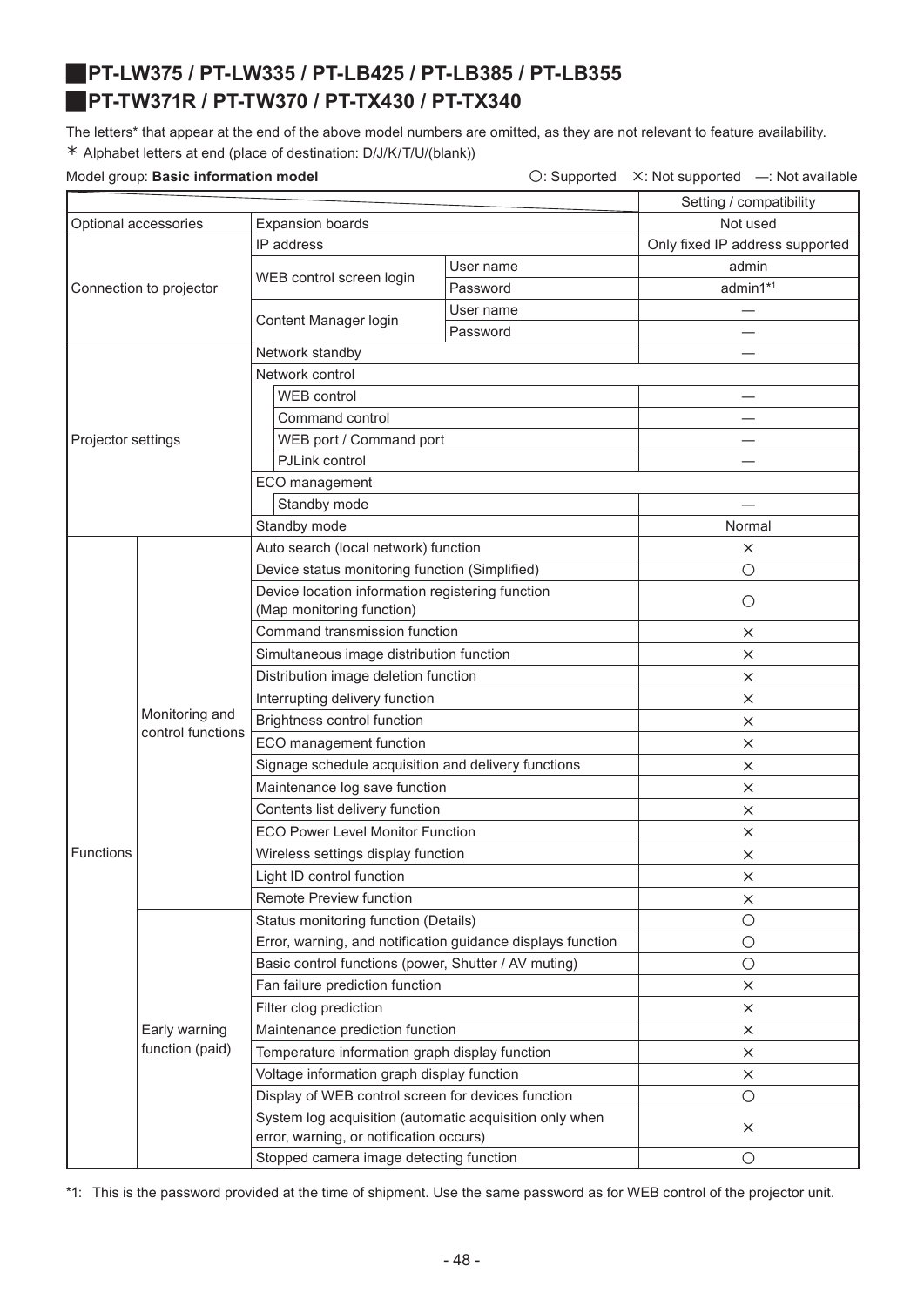# <span id="page-48-2"></span><span id="page-48-1"></span>J**PT-LW373 / PT-LW333 / PT-LB423 / PT-LB383 / PT-LB353** J**PT-TW351R / PT-TW350 / PT-TX410 / PT-TX320** J**PT-LW362 / PT-LW312 / PT-LB412 / PT-LB382 / PT-LB332**

<span id="page-48-0"></span>The letters\* that appear at the end of the above model numbers are omitted, as they are not relevant to feature availability. ½ Alphabet letters at end (place of destination: D/J/(blank))

Model group: Basic information model **busic information model**  $\bigcirc$ : Supported  $\times$ : Not supported —: Not available

|                                                 |                                     |                                                                                                    |                                 | Setting / compatibility |
|-------------------------------------------------|-------------------------------------|----------------------------------------------------------------------------------------------------|---------------------------------|-------------------------|
| <b>Expansion boards</b><br>Optional accessories |                                     |                                                                                                    | Not used                        |                         |
|                                                 |                                     | IP address                                                                                         | Only fixed IP address supported |                         |
|                                                 |                                     |                                                                                                    | User name                       | admin                   |
|                                                 | Connection to projector             | WEB control screen login                                                                           | Password                        | admin1*1                |
|                                                 |                                     |                                                                                                    | User name                       |                         |
|                                                 |                                     | Content Manager login                                                                              | Password                        |                         |
|                                                 |                                     | Network standby                                                                                    |                                 |                         |
|                                                 |                                     | Network control                                                                                    |                                 |                         |
|                                                 |                                     | WEB control                                                                                        |                                 |                         |
|                                                 |                                     | Command control                                                                                    |                                 |                         |
| Projector settings                              |                                     | WEB port / Command port                                                                            |                                 |                         |
|                                                 |                                     | PJLink control                                                                                     |                                 |                         |
|                                                 |                                     | ECO management                                                                                     |                                 |                         |
|                                                 |                                     | Standby mode                                                                                       |                                 |                         |
|                                                 |                                     | Standby mode                                                                                       |                                 | Normal                  |
|                                                 |                                     | Auto search (local network) function                                                               |                                 | X                       |
|                                                 |                                     | Device status monitoring function (Simplified)                                                     |                                 | О                       |
|                                                 |                                     | Device location information registering function                                                   |                                 | $\circ$                 |
|                                                 | Monitoring and<br>control functions | (Map monitoring function)                                                                          |                                 |                         |
|                                                 |                                     | Command transmission function                                                                      |                                 | X                       |
|                                                 |                                     | Simultaneous image distribution function                                                           |                                 | X                       |
|                                                 |                                     | Distribution image deletion function                                                               |                                 | $\times$                |
|                                                 |                                     | Interrupting delivery function                                                                     |                                 | X                       |
|                                                 |                                     | Brightness control function                                                                        |                                 | X                       |
|                                                 |                                     | ECO management function                                                                            |                                 | $\times$                |
|                                                 |                                     | Signage schedule acquisition and delivery functions                                                | $\times$                        |                         |
|                                                 |                                     | Maintenance log save function                                                                      |                                 | $\times$                |
|                                                 |                                     | Contents list delivery function                                                                    |                                 | $\times$                |
|                                                 |                                     | <b>ECO Power Level Monitor Function</b>                                                            |                                 | $\times$                |
| Functions                                       |                                     | Wireless settings display function                                                                 |                                 | ×                       |
|                                                 |                                     | Light ID control function                                                                          |                                 | $\times$                |
|                                                 |                                     | Remote Preview function                                                                            |                                 | X                       |
|                                                 |                                     | Status monitoring function (Details)                                                               |                                 | $\bigcirc$              |
|                                                 |                                     | Error, warning, and notification guidance displays function                                        |                                 | $\circ$                 |
|                                                 |                                     | Basic control functions (power, Shutter / AV muting)                                               |                                 | $\circ$                 |
|                                                 |                                     | Fan failure prediction function                                                                    |                                 | X                       |
|                                                 |                                     | Filter clog prediction                                                                             |                                 | ×                       |
|                                                 | Early warning                       | Maintenance prediction function                                                                    |                                 | X                       |
|                                                 | function (paid)                     | Temperature information graph display function                                                     |                                 | ×                       |
|                                                 |                                     | Voltage information graph display function                                                         |                                 | X                       |
|                                                 |                                     | Display of WEB control screen for devices function                                                 |                                 | $\bigcirc$              |
|                                                 |                                     | System log acquisition (automatic acquisition only when<br>error, warning, or notification occurs) |                                 | $\times$                |
|                                                 |                                     | Stopped camera image detecting function                                                            |                                 | $\circ$                 |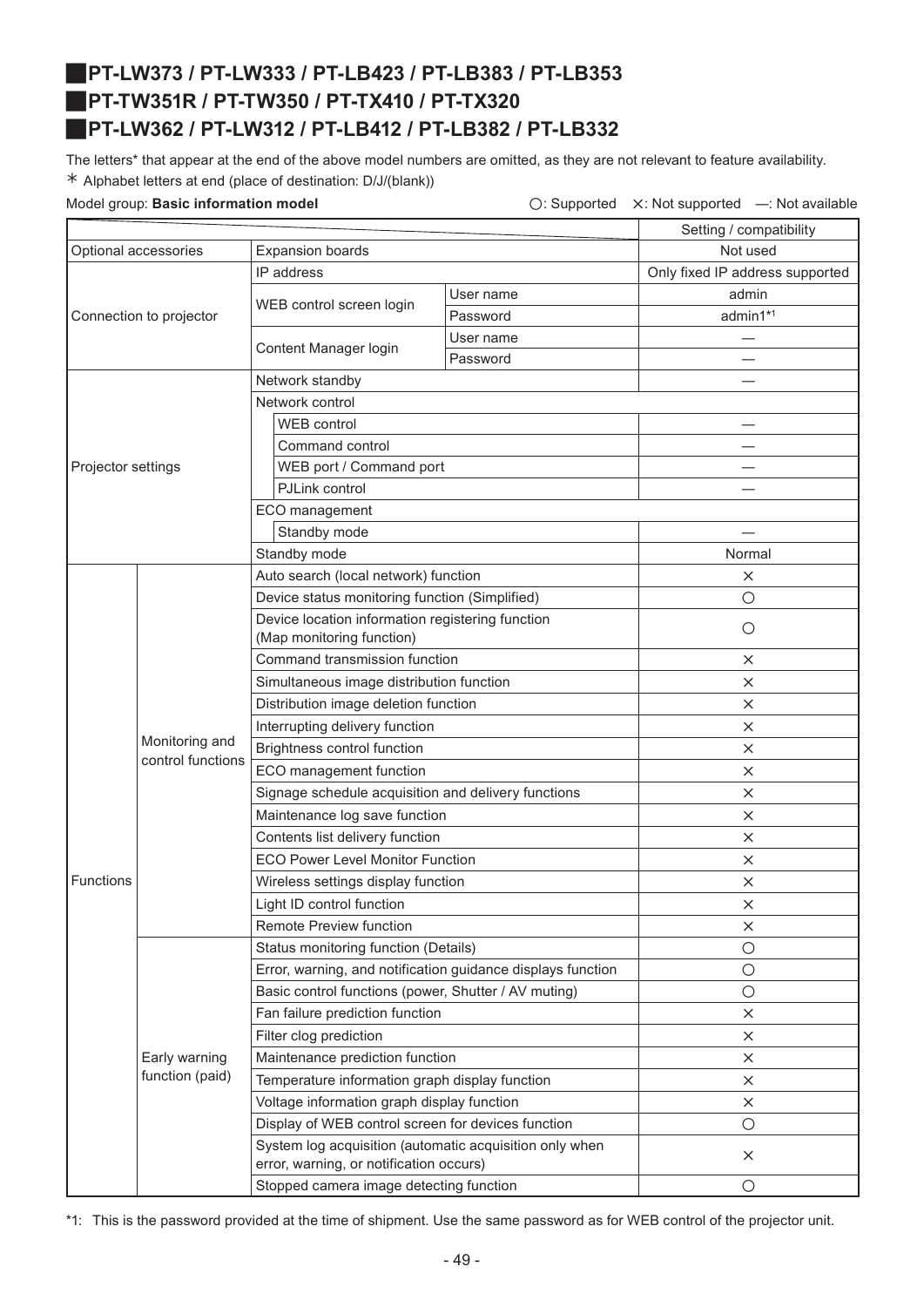# <span id="page-49-7"></span><span id="page-49-3"></span><span id="page-49-2"></span><span id="page-49-1"></span><span id="page-49-0"></span>J**PT-LW330\*2 / PT-LW280\*2 / PT-LB360\*2 / PT-LB330\*2** J**PT-TW343R / PT-TW342 / PT-TX402 / PT-TX312** J**PT-TW341R\*2 / PT-TW340\*2 / PT-TW250\*2 / PT-TX400\*2 / PT-TX310\*2**

<span id="page-49-9"></span><span id="page-49-8"></span><span id="page-49-6"></span><span id="page-49-5"></span><span id="page-49-4"></span>The letters\* that appear at the end of the above model numbers are omitted, as they are not relevant to feature availability. ½ Alphabet letters at end (place of destination: D/J/(blank))

Model group: **Basic information model**  $\bigcirc$ : Supported  $\bigtimes$ : Not supported  $\bigcirc$ : Not available

|                      |                                     |                                                                                                    |           | Setting / compatibility         |
|----------------------|-------------------------------------|----------------------------------------------------------------------------------------------------|-----------|---------------------------------|
| Optional accessories |                                     | <b>Expansion boards</b>                                                                            |           |                                 |
|                      |                                     | IP address                                                                                         |           | Only fixed IP address supported |
|                      |                                     |                                                                                                    | User name | admin                           |
|                      | Connection to projector             | WEB control screen login                                                                           | Password  | admin1*1                        |
|                      |                                     |                                                                                                    | User name |                                 |
|                      |                                     | Content Manager login                                                                              | Password  |                                 |
|                      |                                     | Network standby                                                                                    |           |                                 |
|                      |                                     | Network control                                                                                    |           |                                 |
|                      |                                     | WEB control                                                                                        |           |                                 |
|                      |                                     | Command control                                                                                    |           |                                 |
| Projector settings   |                                     | WEB port / Command port                                                                            |           |                                 |
|                      |                                     | PJLink control                                                                                     |           |                                 |
|                      |                                     | ECO management                                                                                     |           |                                 |
|                      |                                     | Standby mode                                                                                       |           |                                 |
|                      |                                     | Standby mode                                                                                       |           | Normal                          |
|                      |                                     | Auto search (local network) function                                                               |           | $\times$                        |
|                      |                                     | Device status monitoring function (Simplified)                                                     |           | $\circ$                         |
|                      |                                     | Device location information registering function                                                   |           | $\circ$                         |
|                      | Monitoring and<br>control functions | (Map monitoring function)                                                                          |           |                                 |
|                      |                                     | Command transmission function                                                                      |           | $\times$                        |
|                      |                                     | Simultaneous image distribution function                                                           |           | $\times$                        |
|                      |                                     | Distribution image deletion function                                                               |           | $\times$                        |
|                      |                                     | Interrupting delivery function                                                                     |           | $\times$                        |
|                      |                                     | <b>Brightness control function</b>                                                                 |           | $\times$                        |
|                      |                                     | ECO management function                                                                            |           | $\times$                        |
|                      |                                     | Signage schedule acquisition and delivery functions                                                |           | $\times$                        |
|                      |                                     | Maintenance log save function                                                                      |           | $\times$                        |
|                      |                                     | Contents list delivery function                                                                    |           | X                               |
|                      |                                     | <b>ECO Power Level Monitor Function</b>                                                            |           | $\times$                        |
| <b>Functions</b>     |                                     | Wireless settings display function                                                                 |           | $\times$                        |
|                      |                                     | Light ID control function                                                                          |           | X                               |
|                      |                                     | Remote Preview function                                                                            |           | ×                               |
|                      |                                     | Status monitoring function (Details)                                                               |           | O                               |
|                      |                                     | Error, warning, and notification guidance displays function                                        |           | $\bigcirc$                      |
|                      |                                     | Basic control functions (power, Shutter / AV muting)                                               |           | $\circ$                         |
|                      |                                     | Fan failure prediction function                                                                    |           | $\times$                        |
|                      |                                     | Filter clog prediction                                                                             |           | $\times$                        |
|                      | Early warning                       | Maintenance prediction function                                                                    |           | ×                               |
|                      | function (paid)                     | Temperature information graph display function                                                     |           | $\times$                        |
|                      |                                     | Voltage information graph display function                                                         |           | X                               |
|                      |                                     | Display of WEB control screen for devices function                                                 |           | $\bigcirc$                      |
|                      |                                     | System log acquisition (automatic acquisition only when<br>error, warning, or notification occurs) |           | $\times$                        |
|                      |                                     | Stopped camera image detecting function                                                            |           | O                               |

\*1: This is the password provided at the time of shipment. Use the same password as for WEB control of the projector unit.

\*2: Only devices with serial numbers that start with "B" or "DB53" are supported.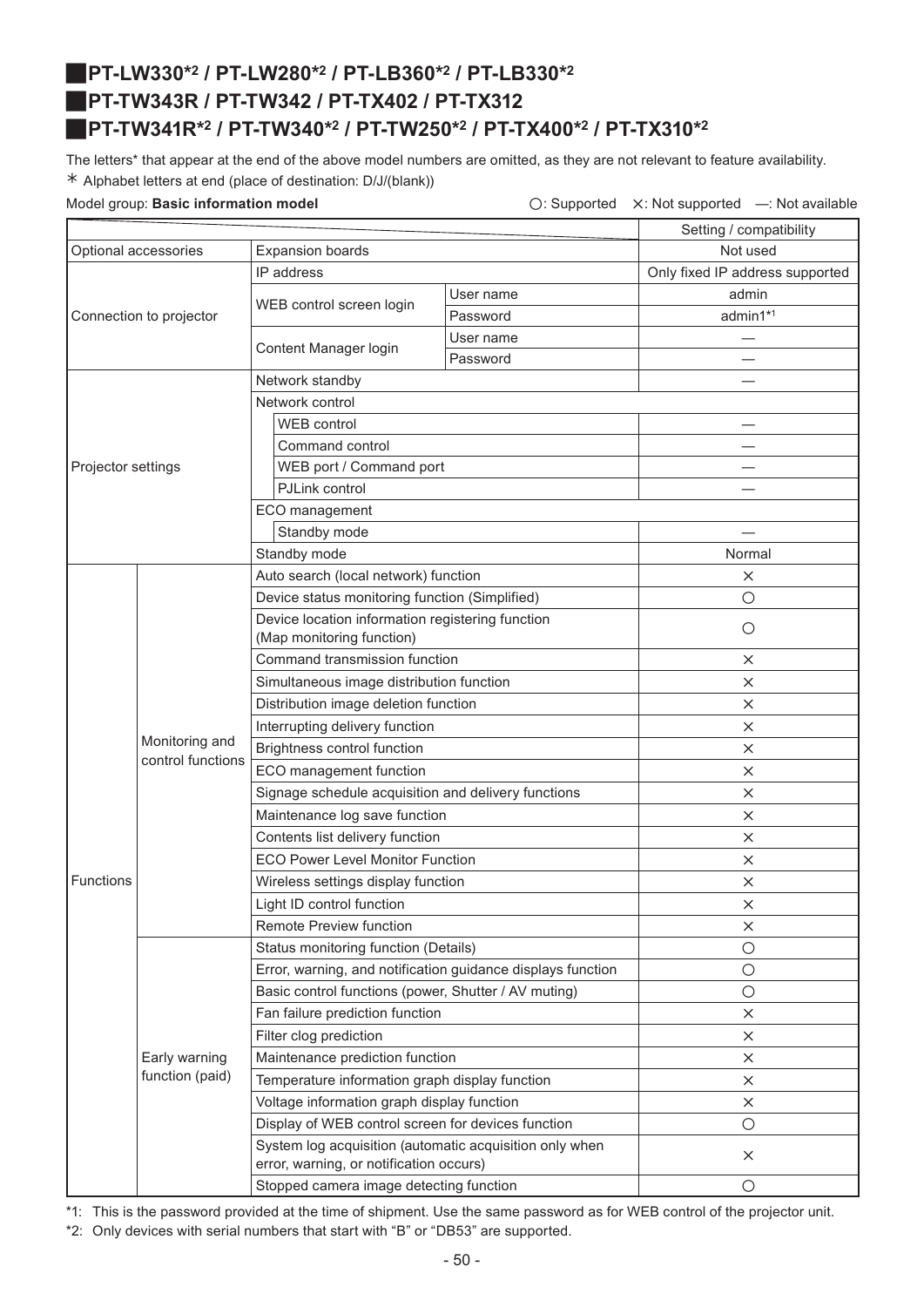# <span id="page-50-1"></span><span id="page-50-0"></span>J**PT-LW25H / PT-LX30H / PT-LX26H** J**PT-TW231R / PT-TW230**

The letters\* that appear at the end of the above model numbers are omitted, as they are not relevant to feature availability. ½ Alphabet letters at end (place of destination: E/EA/U/(blank))

Model group: **Rich information model Conservation Conservation**  $\bigcirc$ : Supported X: Not supported —: Not available

|                                                 |                                     |                                                                                                    |           | Setting / compatibility         |
|-------------------------------------------------|-------------------------------------|----------------------------------------------------------------------------------------------------|-----------|---------------------------------|
| Optional accessories<br><b>Expansion boards</b> |                                     |                                                                                                    | Not used  |                                 |
|                                                 |                                     | IP address                                                                                         |           | Only fixed IP address supported |
|                                                 |                                     |                                                                                                    | User name | admin1*1                        |
|                                                 | Connection to projector             | WEB control screen login                                                                           | Password  | panasonic*2                     |
|                                                 |                                     |                                                                                                    | User name |                                 |
|                                                 |                                     | Content Manager login                                                                              | Password  |                                 |
|                                                 |                                     | Network standby                                                                                    |           |                                 |
|                                                 |                                     | Network control                                                                                    |           | ON                              |
|                                                 |                                     | <b>WEB</b> control                                                                                 |           |                                 |
|                                                 |                                     | Command control                                                                                    |           |                                 |
| Projector settings                              |                                     | WEB port / Command port                                                                            |           |                                 |
|                                                 |                                     | PJLink control                                                                                     |           |                                 |
|                                                 |                                     | ECO management                                                                                     |           |                                 |
|                                                 |                                     | Standby mode                                                                                       |           |                                 |
|                                                 |                                     | Standby mode                                                                                       |           | <b>Network</b>                  |
|                                                 |                                     | Auto search (local network) function                                                               |           | $\times$                        |
|                                                 |                                     | Device status monitoring function (Simplified)                                                     |           | $\bigcirc$                      |
|                                                 |                                     | Device location information registering function                                                   |           | $\circ$                         |
|                                                 |                                     | (Map monitoring function)                                                                          |           |                                 |
|                                                 |                                     | Command transmission function                                                                      |           | $\bigcirc$                      |
|                                                 |                                     | Simultaneous image distribution function                                                           |           | $\times$                        |
|                                                 |                                     | Distribution image deletion function                                                               |           | $\times$                        |
|                                                 |                                     | Interrupting delivery function                                                                     |           | $\times$                        |
|                                                 | Monitoring and<br>control functions | Brightness control function                                                                        |           | $\times$                        |
|                                                 |                                     | ECO management function                                                                            |           | $\times$                        |
|                                                 |                                     | Signage schedule acquisition and delivery functions                                                | $\times$  |                                 |
|                                                 |                                     | Maintenance log save function                                                                      | $\circ$   |                                 |
|                                                 |                                     | Contents list delivery function                                                                    | $\times$  |                                 |
|                                                 |                                     | <b>ECO Power Level Monitor Function</b>                                                            | $\times$  |                                 |
| Functions                                       |                                     | Wireless settings display function                                                                 | $\times$  |                                 |
|                                                 |                                     | Light ID control function                                                                          |           | ×                               |
|                                                 |                                     | Remote Preview function                                                                            |           | $\times$                        |
|                                                 |                                     | Status monitoring function (Details)                                                               |           | O                               |
|                                                 |                                     | Error, warning, and notification guidance displays function                                        |           | $\bigcirc$                      |
|                                                 |                                     | Basic control functions (power, Shutter / AV muting)                                               |           | $\bigcirc$                      |
|                                                 |                                     | Fan failure prediction function                                                                    |           | $\times$                        |
|                                                 |                                     | Filter clog prediction                                                                             |           | $\times$                        |
|                                                 | Early warning                       | Maintenance prediction function                                                                    |           | $\bigcirc$                      |
|                                                 | function (paid)                     | Temperature information graph display function                                                     |           | $\bigcirc$                      |
|                                                 |                                     | Voltage information graph display function                                                         |           | $\times$                        |
|                                                 |                                     | Display of WEB control screen for devices function                                                 |           | $\bigcirc$                      |
|                                                 |                                     | System log acquisition (automatic acquisition only when<br>error, warning, or notification occurs) |           | $\times$                        |
|                                                 |                                     | Stopped camera image detecting function                                                            |           | $\bigcirc$                      |

\*1: This is the user name provided at the time of shipment.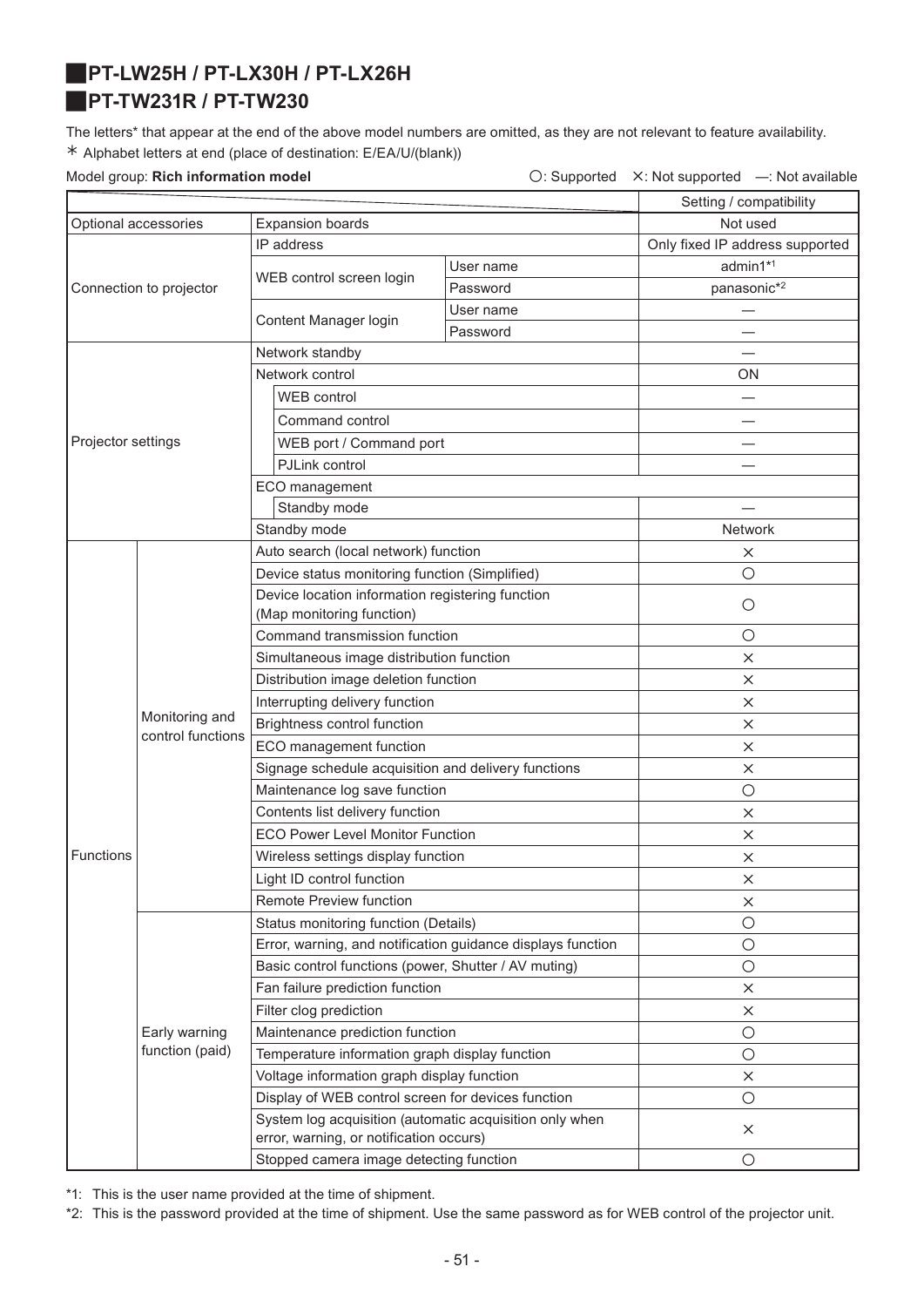### <span id="page-51-0"></span>J**PT-LB90NT**

The letters\* that appear at the end of the above model numbers are omitted, as they are not relevant to feature availability. ½ Alphabet letters at end (place of destination: E/EA/U/(blank))

### Model group: **Rich information model** △ △: Not supported △: Not supported —: Not available

|                      |                                     |                                                                                                    |            | Setting / compatibility         |
|----------------------|-------------------------------------|----------------------------------------------------------------------------------------------------|------------|---------------------------------|
| Optional accessories |                                     | <b>Expansion boards</b>                                                                            | Not used   |                                 |
|                      |                                     | IP address                                                                                         |            | Only fixed IP address supported |
|                      |                                     | WEB control screen login                                                                           | User name  | admin1*1                        |
|                      | Connection to projector             |                                                                                                    | Password   | panasonic*2                     |
|                      |                                     | Content Manager login                                                                              | User name  |                                 |
|                      |                                     |                                                                                                    | Password   |                                 |
|                      |                                     | Network standby                                                                                    |            |                                 |
|                      |                                     | Network control                                                                                    |            | ON                              |
|                      |                                     | <b>WEB</b> control                                                                                 |            |                                 |
|                      |                                     | Command control                                                                                    |            |                                 |
| Projector settings   |                                     | WEB port / Command port                                                                            |            |                                 |
|                      |                                     | PJLink control                                                                                     |            |                                 |
|                      |                                     | ECO management                                                                                     |            |                                 |
|                      |                                     | Standby mode                                                                                       |            |                                 |
|                      |                                     | Standby mode                                                                                       |            | Normal                          |
|                      |                                     | Auto search (local network) function                                                               |            | $\circ$                         |
|                      |                                     | Device status monitoring function (Simplified)                                                     |            | $\circ$                         |
|                      |                                     | Device location information registering function                                                   |            | $\circ$                         |
|                      |                                     | (Map monitoring function)                                                                          |            |                                 |
|                      | Monitoring and<br>control functions | Command transmission function                                                                      |            | O                               |
|                      |                                     | Simultaneous image distribution function                                                           |            | $\circ$                         |
|                      |                                     | Distribution image deletion function                                                               |            | $\circ$                         |
|                      |                                     | Interrupting delivery function                                                                     |            | $\times$                        |
|                      |                                     | Brightness control function                                                                        | $\times$   |                                 |
|                      |                                     | ECO management function                                                                            | $\times$   |                                 |
|                      |                                     | Signage schedule acquisition and delivery functions                                                | $\times$   |                                 |
|                      |                                     | Maintenance log save function                                                                      | $\bigcirc$ |                                 |
|                      |                                     | Contents list delivery function                                                                    | $\times$   |                                 |
|                      |                                     | <b>ECO Power Level Monitor Function</b>                                                            | $\times$   |                                 |
| Functions            |                                     | Wireless settings display function                                                                 | $\times$   |                                 |
|                      |                                     | Light ID control function                                                                          |            | $\times$                        |
|                      |                                     | Remote Preview function                                                                            |            | ×                               |
|                      |                                     | Status monitoring function (Details)                                                               |            | $\bigcirc$                      |
|                      |                                     | Error, warning, and notification guidance displays function                                        |            | $\bigcirc$                      |
|                      |                                     | Basic control functions (power, Shutter / AV muting)                                               |            | $\circ$                         |
|                      |                                     | Fan failure prediction function                                                                    |            | $\times$                        |
|                      |                                     | Filter clog prediction                                                                             |            | ×                               |
|                      | Early warning                       | Maintenance prediction function                                                                    |            | $\bigcirc$                      |
|                      | function (paid)                     | Temperature information graph display function                                                     |            | $\bigcirc$                      |
|                      |                                     | Voltage information graph display function                                                         |            | X                               |
|                      |                                     | Display of WEB control screen for devices function                                                 |            | $\bigcirc$                      |
|                      |                                     | System log acquisition (automatic acquisition only when<br>error, warning, or notification occurs) |            | $\times$                        |
|                      |                                     | Stopped camera image detecting function                                                            |            | $\circ$                         |
|                      |                                     |                                                                                                    |            |                                 |

\*1: This is the user name provided at the time of shipment.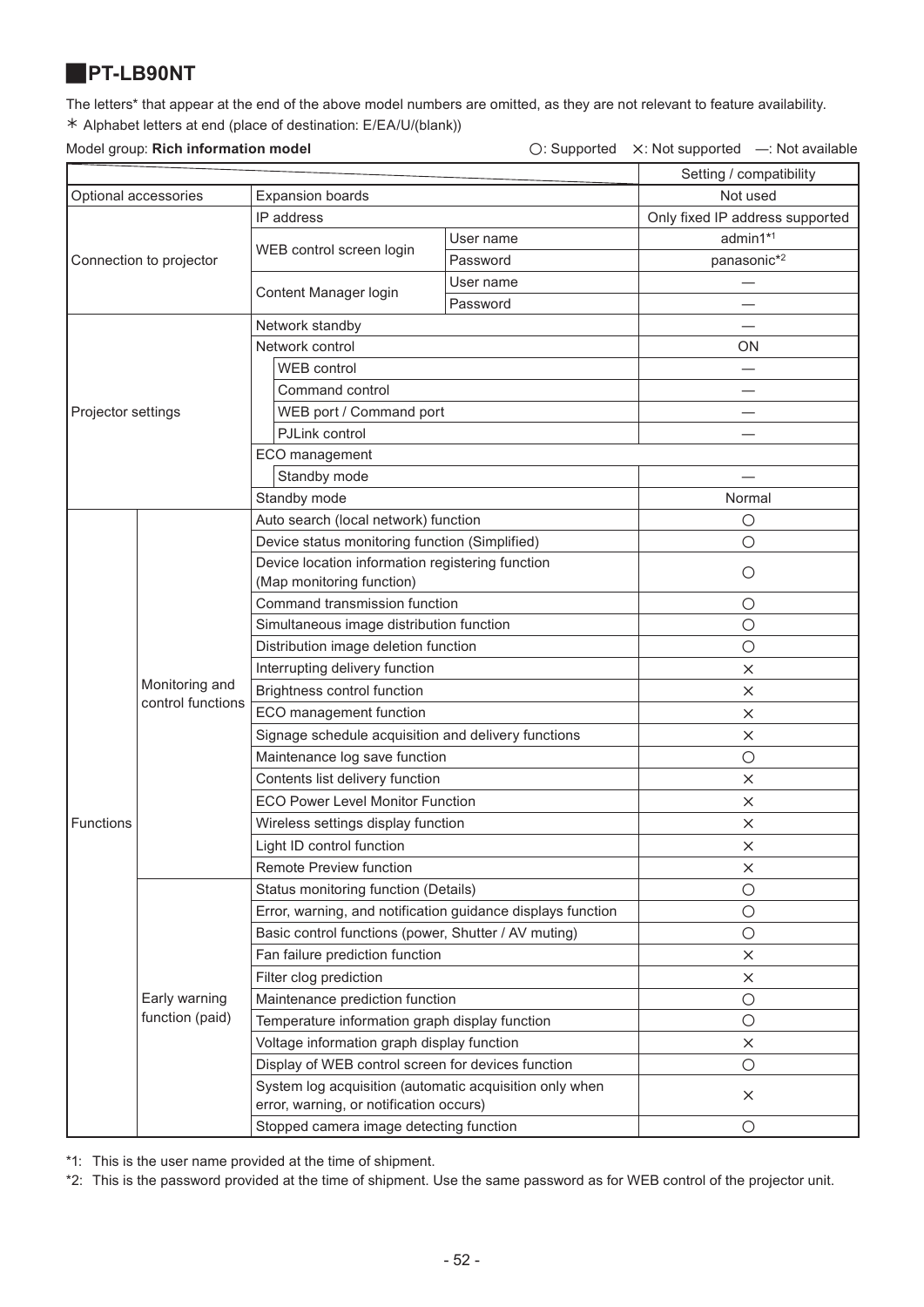# <span id="page-52-0"></span>J**PT-LB3 / PT-LB2V / PT-LB2 / PT-LB1V / PT-LB1 / PT-ST10**

The letters\* that appear at the end of the above model numbers are omitted, as they are not relevant to feature availability. ½ Alphabet letters at end (place of destination: E/EA/U/(blank))

### Model group: **Rich information model** △ **Consumersed A: Not supported A: Not supported —: Not available**

|                         |                                     | Setting / compatibility                                                                            |           |                                 |  |
|-------------------------|-------------------------------------|----------------------------------------------------------------------------------------------------|-----------|---------------------------------|--|
| Optional accessories    |                                     | <b>Expansion boards</b>                                                                            | Not used  |                                 |  |
| Connection to projector |                                     | IP address                                                                                         |           | Only fixed IP address supported |  |
|                         |                                     | WEB control screen login                                                                           | User name | admin1*1                        |  |
|                         |                                     |                                                                                                    | Password  | panasonic*2                     |  |
|                         |                                     | Content Manager login                                                                              | User name |                                 |  |
|                         |                                     |                                                                                                    | Password  |                                 |  |
| Projector settings      |                                     | Network standby                                                                                    |           |                                 |  |
|                         |                                     | Network control                                                                                    | ΟN        |                                 |  |
|                         |                                     | <b>WEB</b> control                                                                                 |           |                                 |  |
|                         |                                     | Command control                                                                                    |           |                                 |  |
|                         |                                     | WEB port / Command port                                                                            |           |                                 |  |
|                         |                                     | PJLink control                                                                                     |           |                                 |  |
|                         |                                     | ECO management                                                                                     |           |                                 |  |
|                         |                                     | Standby mode                                                                                       |           |                                 |  |
|                         |                                     | Standby mode                                                                                       |           | Normal                          |  |
|                         |                                     | Auto search (local network) function                                                               |           | X                               |  |
|                         |                                     | Device status monitoring function (Simplified)                                                     | $\circ$   |                                 |  |
|                         |                                     | Device location information registering function                                                   |           | $\circ$                         |  |
|                         |                                     | (Map monitoring function)                                                                          |           |                                 |  |
|                         |                                     | Command transmission function                                                                      |           | $\circ$                         |  |
|                         |                                     | Simultaneous image distribution function                                                           |           | $\times$                        |  |
|                         |                                     | Distribution image deletion function                                                               |           | ×                               |  |
|                         |                                     | Interrupting delivery function                                                                     |           | ×                               |  |
|                         | Monitoring and<br>control functions | Brightness control function                                                                        |           | X                               |  |
|                         |                                     | ECO management function                                                                            |           | X                               |  |
|                         |                                     | Signage schedule acquisition and delivery functions                                                |           | ×                               |  |
|                         |                                     | Maintenance log save function                                                                      |           | $\circ$                         |  |
|                         |                                     | Contents list delivery function                                                                    |           | X                               |  |
|                         |                                     | <b>ECO Power Level Monitor Function</b>                                                            |           | ×                               |  |
| Functions               |                                     | Wireless settings display function                                                                 |           | ×                               |  |
|                         |                                     | Light ID control function                                                                          |           | ×                               |  |
|                         |                                     | Remote Preview function                                                                            |           | X                               |  |
|                         | Early warning<br>function (paid)    | Status monitoring function (Details)                                                               |           | $\bigcirc$                      |  |
|                         |                                     | Error, warning, and notification guidance displays function                                        |           | $\bigcirc$                      |  |
|                         |                                     | Basic control functions (power, Shutter / AV muting)                                               |           | $\bigcirc$                      |  |
|                         |                                     | Fan failure prediction function                                                                    |           | ×                               |  |
|                         |                                     | Filter clog prediction                                                                             |           | X                               |  |
|                         |                                     | Maintenance prediction function                                                                    |           | $\bigcirc$                      |  |
|                         |                                     | Temperature information graph display function                                                     |           | $\bigcirc$                      |  |
|                         |                                     | Voltage information graph display function                                                         |           | X                               |  |
|                         |                                     | Display of WEB control screen for devices function                                                 |           | $\circ$                         |  |
|                         |                                     | System log acquisition (automatic acquisition only when<br>error, warning, or notification occurs) |           | $\times$                        |  |
|                         |                                     | Stopped camera image detecting function                                                            | $\circ$   |                                 |  |

\*1: This is the user name provided at the time of shipment.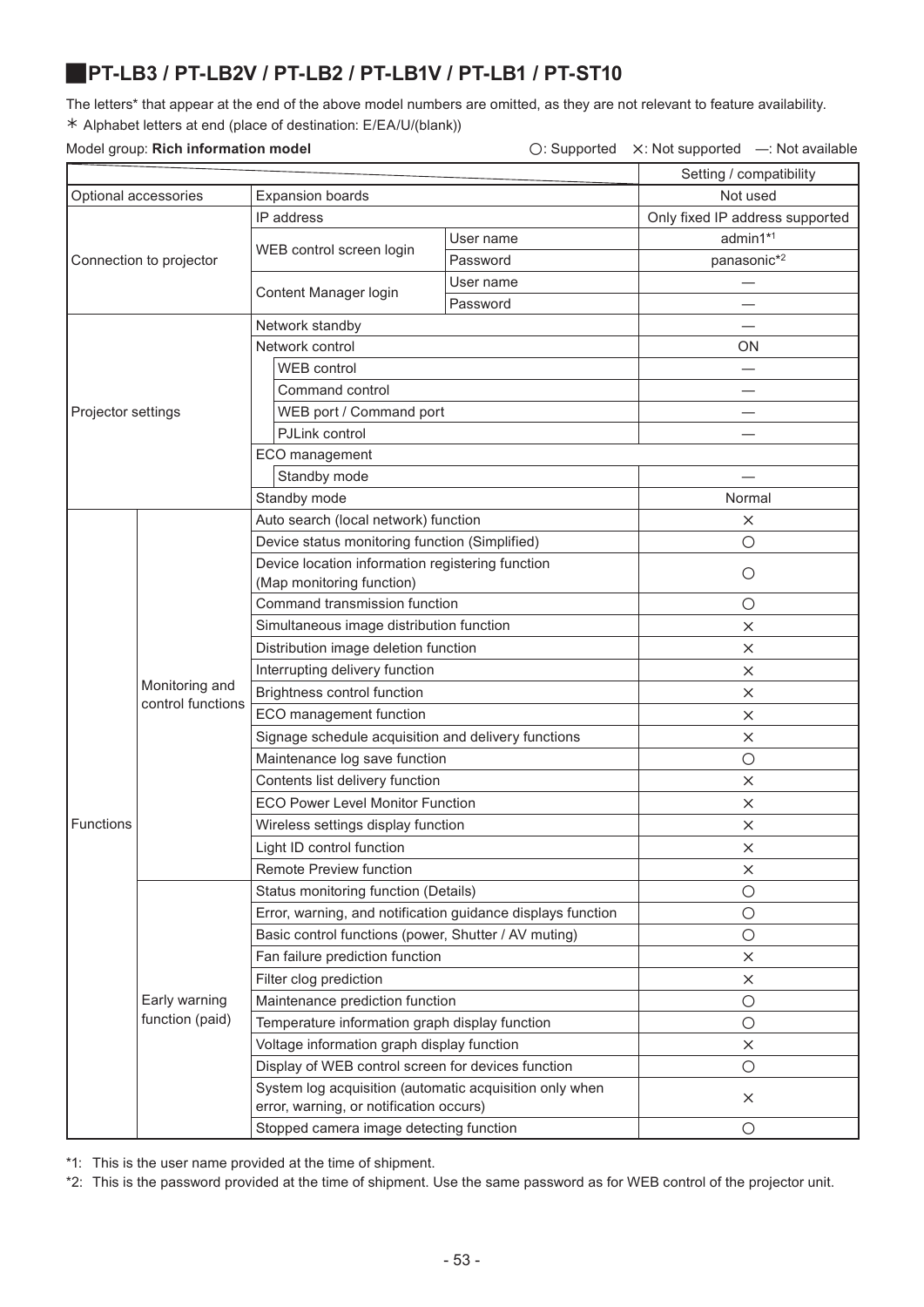### <span id="page-53-1"></span><span id="page-53-0"></span>J**NTN91003 / NTN91002**

# J**PT-JX200F / PT-JX200G / PT-JX200H**

The letters\* that appear at the end of the above model numbers are omitted, as they are not relevant to feature availability. ½ Alphabet letters at end (place of destination: D/E/K/T/U, cabinet color: B/W)

Model group: **Rich information model Conservation Conservation**  $\bigcirc$ : Supported X: Not supported —: Not available

|                         |                                  |                                                                                                    |                                 | Setting / compatibility |
|-------------------------|----------------------------------|----------------------------------------------------------------------------------------------------|---------------------------------|-------------------------|
|                         | Optional accessories             | <b>Expansion boards</b>                                                                            |                                 | Not used                |
| Connection to projector |                                  | IP address                                                                                         | Only fixed IP address supported |                         |
|                         |                                  | WEB control screen login                                                                           | User name                       | admin1*1                |
|                         |                                  |                                                                                                    | Password                        | panasonic*2             |
|                         |                                  | Content Manager login                                                                              | User name                       | admin1*1                |
|                         |                                  |                                                                                                    | Password                        | panasonic*3             |
| Projector settings      |                                  | Network standby                                                                                    |                                 |                         |
|                         |                                  | Network control                                                                                    |                                 |                         |
|                         |                                  | <b>WEB</b> control                                                                                 |                                 | <b>ON</b>               |
|                         |                                  | Command control                                                                                    |                                 |                         |
|                         |                                  | WEB port / Command port                                                                            |                                 |                         |
|                         |                                  | PJLink control                                                                                     | <b>ON</b>                       |                         |
|                         |                                  | ECO management                                                                                     |                                 |                         |
|                         |                                  | Standby mode                                                                                       |                                 |                         |
|                         |                                  | Standby mode                                                                                       | Normal*4                        |                         |
|                         |                                  | Auto search (local network) function                                                               |                                 | $\bigcirc$              |
|                         |                                  | Device status monitoring function (Simplified)                                                     |                                 | О                       |
|                         |                                  | Device location information registering function                                                   |                                 |                         |
|                         |                                  | (Map monitoring function)                                                                          |                                 | О                       |
|                         |                                  | Command transmission function                                                                      |                                 | $\bigcirc$              |
|                         |                                  | Simultaneous image distribution function                                                           |                                 | $\bigcirc$              |
|                         |                                  | Distribution image deletion function                                                               |                                 | $\bigcirc$              |
|                         |                                  | Interrupting delivery function                                                                     |                                 | $\bigcirc$              |
|                         | Monitoring and                   | Brightness control function                                                                        | $\times$                        |                         |
|                         | control functions                | ECO management function                                                                            |                                 | $\bigcirc$              |
|                         |                                  | Signage schedule acquisition and delivery functions                                                |                                 | $\bigcirc$              |
|                         |                                  | Maintenance log save function                                                                      |                                 | $\bigcirc$              |
|                         |                                  | Contents list delivery function                                                                    |                                 | $\times$                |
|                         |                                  | <b>ECO Power Level Monitor Function</b>                                                            |                                 | $\times$                |
| Functions               |                                  | Wireless settings display function                                                                 |                                 | $\circ$                 |
|                         |                                  | Light ID control function                                                                          |                                 | $\times$                |
|                         |                                  | Remote Preview function                                                                            |                                 | $\times$                |
|                         | Early warning<br>function (paid) | Status monitoring function (Details)                                                               |                                 | $\bigcirc$              |
|                         |                                  | Error, warning, and notification guidance displays function                                        |                                 | $\bigcirc$              |
|                         |                                  | Basic control functions (power, Shutter / AV muting)                                               |                                 | $\bigcirc$              |
|                         |                                  | Fan failure prediction function                                                                    |                                 | $\bigcirc$              |
|                         |                                  | Filter clog prediction                                                                             |                                 | $\times$                |
|                         |                                  | Maintenance prediction function                                                                    |                                 | $\bigcirc$              |
|                         |                                  | Temperature information graph display function                                                     | $\bigcirc$                      |                         |
|                         |                                  | Voltage information graph display function                                                         |                                 | ×                       |
|                         |                                  | Display of WEB control screen for devices function                                                 |                                 | $\bigcirc$              |
|                         |                                  | System log acquisition (automatic acquisition only when<br>error, warning, or notification occurs) | $\bigcirc$                      |                         |
|                         |                                  | Stopped camera image detecting function                                                            | О                               |                         |

\*1: This is the user name provided at the time of shipment.

\*2: This is the password provided at the time of shipment. Use the same password as for WEB control of the projector unit.

\*3: This is the password provided at the time of shipment. Use the same password as for Content Manager supplied with the projector.

\*4: When set to "Network" or "ECO", information acquisition and control will be disabled.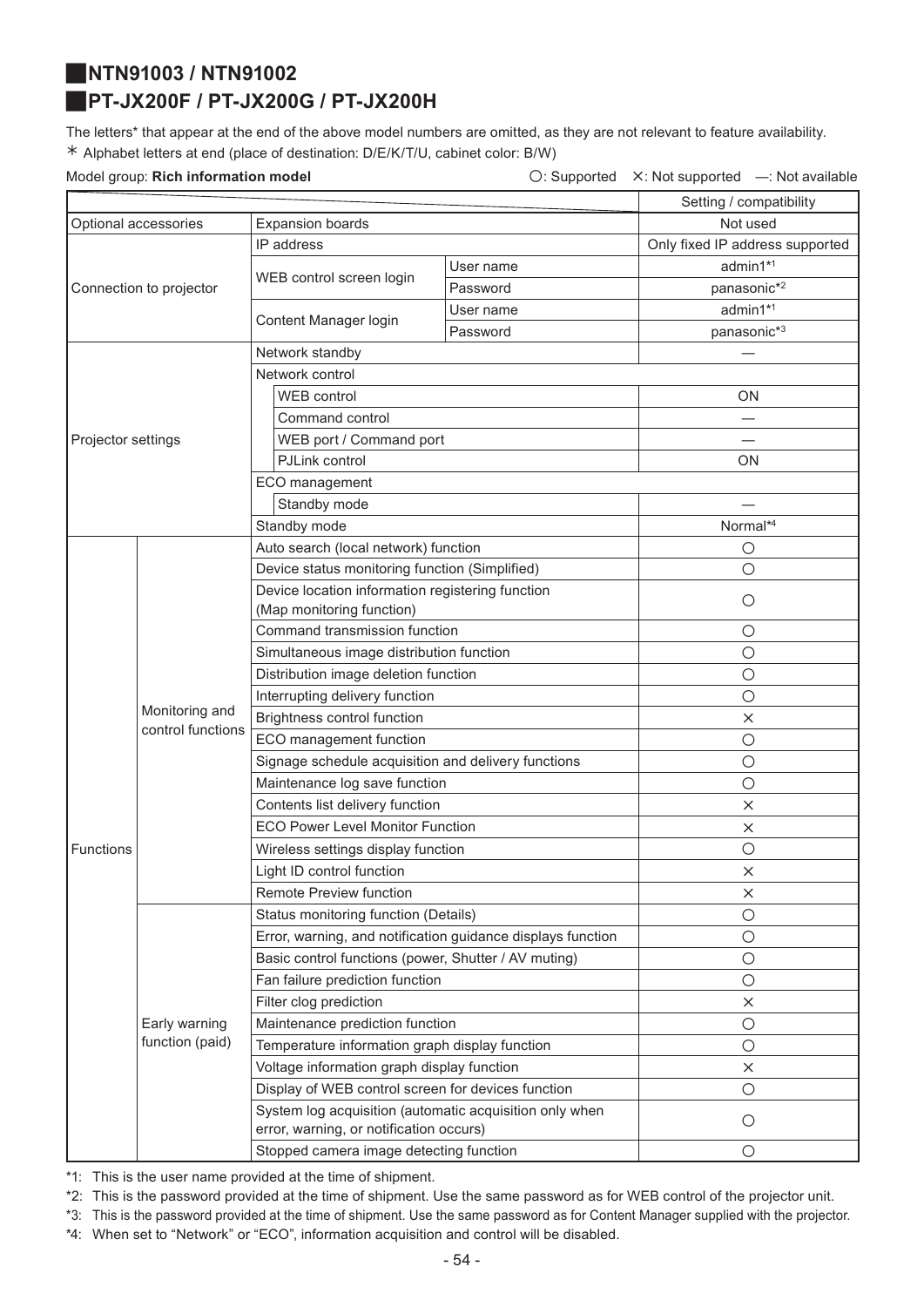# <span id="page-54-0"></span>J**NTN91001 / NTN91000**

### <span id="page-54-1"></span>J**PT-JW130F / PT-JW130G / PT-JW130H**

The letters\* that appear at the end of the above model numbers are omitted, as they are not relevant to feature availability. ½ Alphabet letters at end (place of destination: D/E/K/T/U, cabinet color: B/W)

Model group: **Rich information model Conservation Conservation**  $\bigcirc$ : Supported X: Not supported —: Not available

|                      |                                     |                                                                                                    |                                      | Setting / compatibility         |  |
|----------------------|-------------------------------------|----------------------------------------------------------------------------------------------------|--------------------------------------|---------------------------------|--|
| Optional accessories |                                     | <b>Expansion boards</b>                                                                            |                                      | Not used                        |  |
|                      |                                     | IP address                                                                                         |                                      | Only fixed IP address supported |  |
|                      |                                     |                                                                                                    | User name                            | admin1*1                        |  |
|                      | Connection to projector             | WEB control screen login                                                                           | Password                             | $panasonic*2$                   |  |
|                      |                                     | Content Manager login                                                                              | User name                            | admin1*1                        |  |
|                      |                                     |                                                                                                    | Password                             | panasonic*3                     |  |
|                      |                                     | Network standby                                                                                    |                                      |                                 |  |
|                      |                                     | Network control                                                                                    |                                      |                                 |  |
|                      |                                     | WEB control                                                                                        |                                      | <b>ON</b>                       |  |
|                      |                                     | Command control                                                                                    |                                      |                                 |  |
| Projector settings   |                                     | WEB port / Command port                                                                            |                                      |                                 |  |
|                      |                                     | PJLink control                                                                                     |                                      | ΟN                              |  |
|                      |                                     | ECO management                                                                                     |                                      |                                 |  |
|                      |                                     | Standby mode                                                                                       |                                      |                                 |  |
|                      |                                     | Standby mode                                                                                       |                                      | Normal*4                        |  |
|                      |                                     |                                                                                                    | Auto search (local network) function |                                 |  |
|                      |                                     | Device status monitoring function (Simplified)                                                     |                                      | $\circ$                         |  |
|                      |                                     | Device location information registering function                                                   |                                      | $\circ$                         |  |
|                      |                                     | (Map monitoring function)                                                                          |                                      |                                 |  |
|                      |                                     | Command transmission function                                                                      |                                      | $\bigcirc$                      |  |
|                      |                                     | Simultaneous image distribution function                                                           |                                      | $\bigcirc$                      |  |
|                      |                                     | Distribution image deletion function                                                               |                                      | $\bigcirc$                      |  |
|                      |                                     | Interrupting delivery function                                                                     |                                      | $\circ$                         |  |
|                      | Monitoring and<br>control functions | Brightness control function                                                                        |                                      | $\times$                        |  |
|                      |                                     | ECO management function                                                                            |                                      | $\bigcirc$                      |  |
|                      |                                     | Signage schedule acquisition and delivery functions                                                |                                      | $\circ$                         |  |
|                      |                                     | Maintenance log save function                                                                      |                                      | $\times$                        |  |
|                      |                                     | Contents list delivery function                                                                    |                                      | $\times$                        |  |
|                      |                                     | <b>ECO Power Level Monitor Function</b>                                                            |                                      | $\times$                        |  |
| <b>Functions</b>     |                                     | Wireless settings display function                                                                 |                                      | $\bigcirc$                      |  |
|                      |                                     | Light ID control function                                                                          |                                      | ×                               |  |
|                      |                                     | Remote Preview function                                                                            |                                      | $\times$                        |  |
|                      | Early warning<br>function (paid)    | Status monitoring function (Details)                                                               |                                      | $\circ$                         |  |
|                      |                                     | Error, warning, and notification guidance displays function                                        |                                      | $\bigcirc$                      |  |
|                      |                                     | Basic control functions (power, Shutter / AV muting)                                               |                                      | $\bigcirc$                      |  |
|                      |                                     | Fan failure prediction function                                                                    |                                      | $\bigcirc$                      |  |
|                      |                                     | Filter clog prediction                                                                             |                                      | $\times$                        |  |
|                      |                                     | Maintenance prediction function                                                                    |                                      | $\bigcirc$                      |  |
|                      |                                     | Temperature information graph display function                                                     |                                      | $\bigcirc$                      |  |
|                      |                                     | Voltage information graph display function                                                         |                                      | $\times$                        |  |
|                      |                                     | Display of WEB control screen for devices function                                                 |                                      | $\bigcirc$                      |  |
|                      |                                     | System log acquisition (automatic acquisition only when<br>error, warning, or notification occurs) |                                      | $\times$                        |  |
|                      |                                     | Stopped camera image detecting function                                                            | $\bigcirc$                           |                                 |  |

\*1: This is the user name provided at the time of shipment.

\*2: This is the password provided at the time of shipment. Use the same password as for WEB control of the projector unit.

\*3: This is the password provided at the time of shipment. Use the same password as for Content Manager supplied with the projector.

\*4: When set to "Network" or "ECO", information acquisition and control will be disabled.